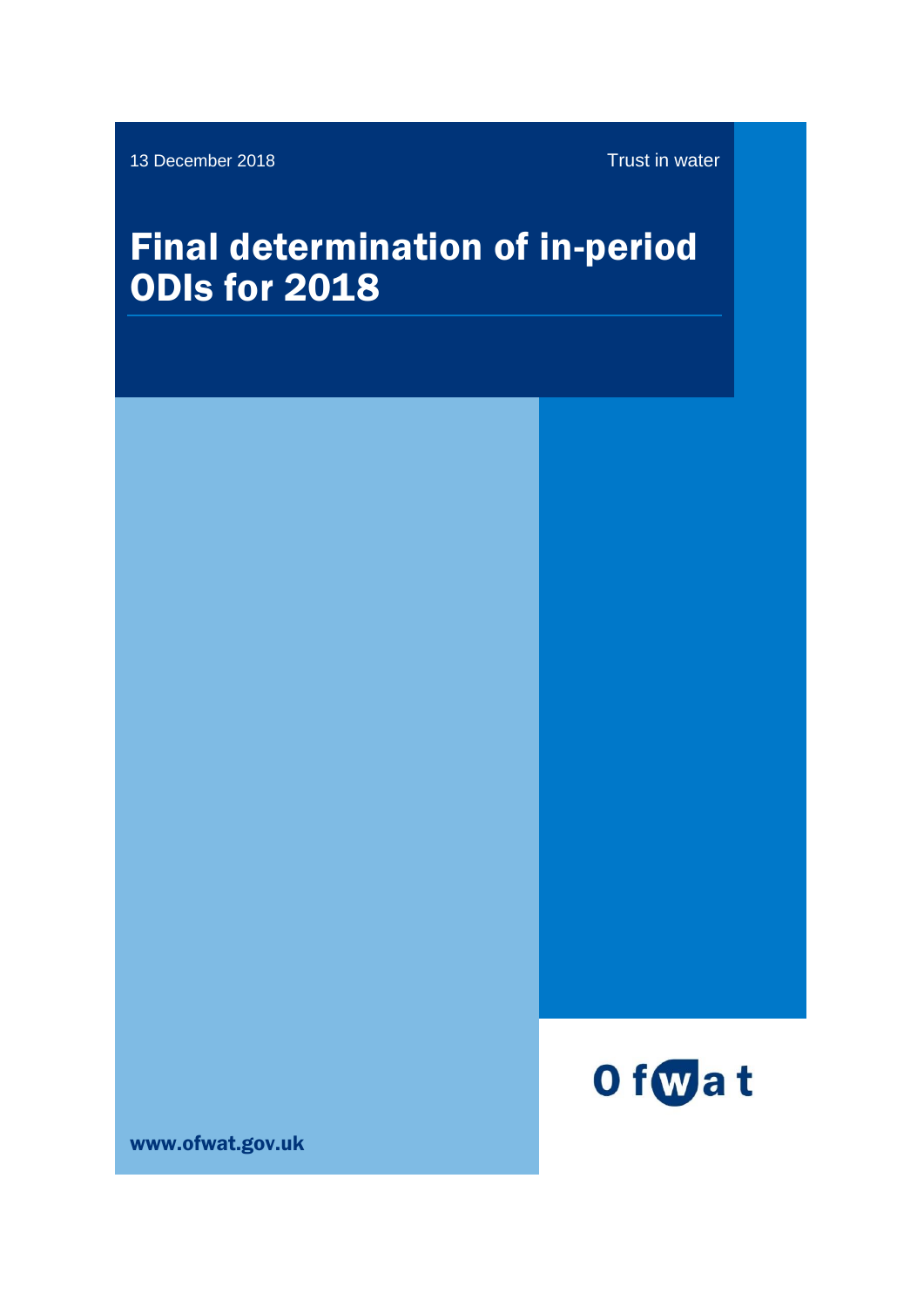# About this document

This document is notice of our final determination of the level of change to the Price Controls for Anglian Water Services Limited, South West Water Limited, Severn Trent Water Limited and Hafren Dyfrdwy Limited in respect of the 2019-20 Charging Year. These changes are as a result of each company's performance against its inperiod outcome delivery incentives (ODI). The specific changes and our reasoning for these are set out in full in this document.

Further to an application made by Severn Trent Water, this document also sets out our decision to amend that company's wastewater ODI cap, from 1st January 2019, subject to the company's agreement.

We introduced ODI caps for all companies for the 2015-20 period as a precaution to safeguard customers, because the caps place maximum limits on the cost of ODIs to them. In assessing Severn Trent's application we have considered if it is in customers' interests to adjust the cap.

Water companies provide vital public services on which we all depend. It is important that these services are provided to the standards that customers expect. Most customers in England and Wales cannot chose their water supplier, therefore to encourage companies to deliver more of what their customers need and want, we introduced ODIs at the 2014 price review (PR14). ODIs result in companies being penalised where they fall short of their commitments to customers. When companies deliver more of what customers want and outperform their commitments, they can earn outperformance payments. As a result ODIs encourage companies to deliver more of what matters to customers such as lower leakage, fewer supply interruptions and fewer incidents of sewer flooding.

Most companies have ODIs that we will calculate at the 2019 price review (PR19) and which we will implement from 2020 onwards affecting customer bills in the period 2020-2025 (we call these "end-of-period" ODIs). For the current price control period three companies adopted ODIs that see their performance reflected in payments within this control period (we call these "in-period" ODIs). Recent licence and boundary changes mean that four companies currently have in-period ODIs. These are Anglian Water and South West Water in respect of the whole of their areas, and Severn Trent Water and Hafren Dyfrdwy in respect of parts of their areas. We explain this further in Section [1](#page-4-0) below.

In-period ODIs bring the financial impact of an ODI closer in time to the performance that generated it, focussing management on delivery and improving the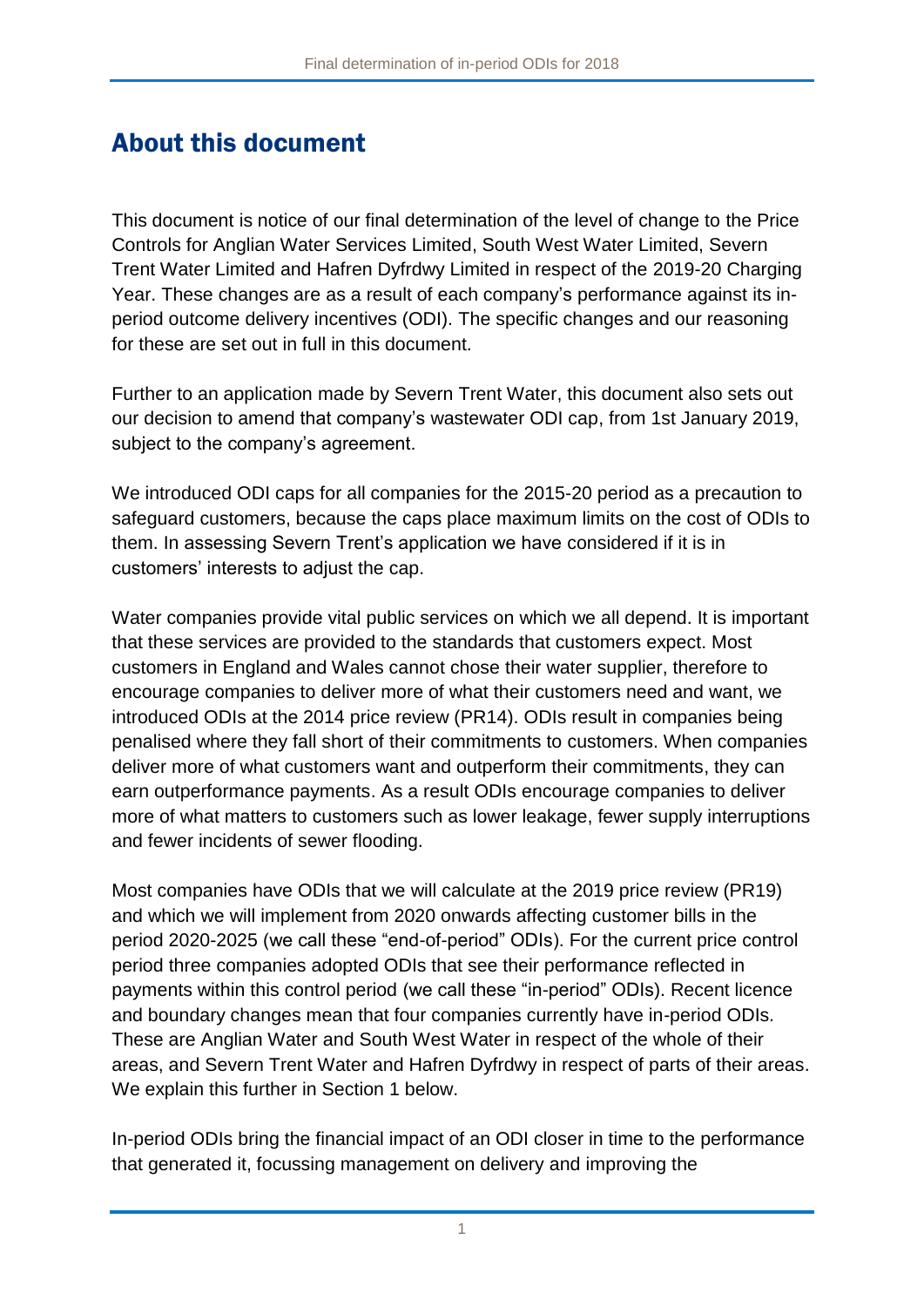accountability of companies to their customers. In-period ODIs also make it less likely that payments related to current performance are paid for, or received by, future customers. An underperformance payment is paid by a company to customers for performance below the commitment it made to its customers; while an outperformance payment is received by a company to reflect stretching levels of performance provided to customers, beyond the commitment it made to customers.

The appendices to this main document contain the specific final determinations for each of the four companies.

This document is structured as follows:

- Section 1 provides an overview of the final determinations for each company.
- Section 2 provides an overview of the outcomes framework.
- Section 3 sets out our approach to assessing companies' in-period ODI submissions for 2018.
- Section 4 provides an overview of the responses to the consultation on the draft determinations.
- Section 5 provides an overview and our final determination in relation to Severn Trent Water's application to amend its wastewater ODI cap.
- Section 6 sets out next steps.
- Appendix 1 sets out our final determination for Anglian Water.
- **Appendix 2** sets out our final determination for South West Water.
- **Appendix 3** sets out our final determination for Severn Trent Water.
- **Appendix 4** sets out our final determination for Hafren Dyfrdwy.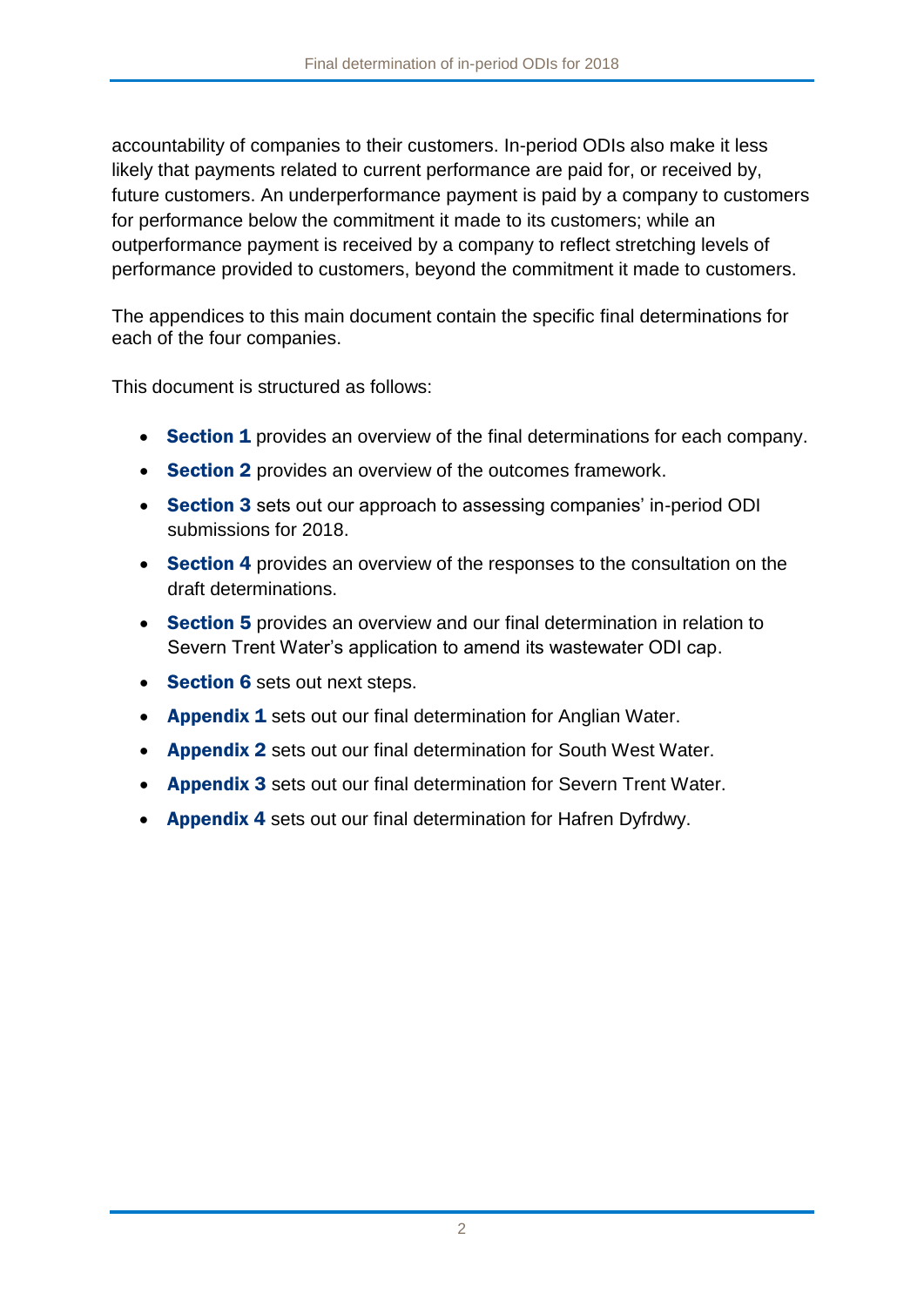# **Contents**

| 1.             |                                                                            |  |
|----------------|----------------------------------------------------------------------------|--|
| 2.             |                                                                            |  |
| 3.             |                                                                            |  |
| 4.             | Responses to the consultation on the in-period ODI draft determinations 17 |  |
| 5.             | Severn Trent Water's application to amend its wastewater ODI cap  18       |  |
| 6.             |                                                                            |  |
| A <sub>1</sub> |                                                                            |  |
| A2             |                                                                            |  |
| A3             |                                                                            |  |
| A4             |                                                                            |  |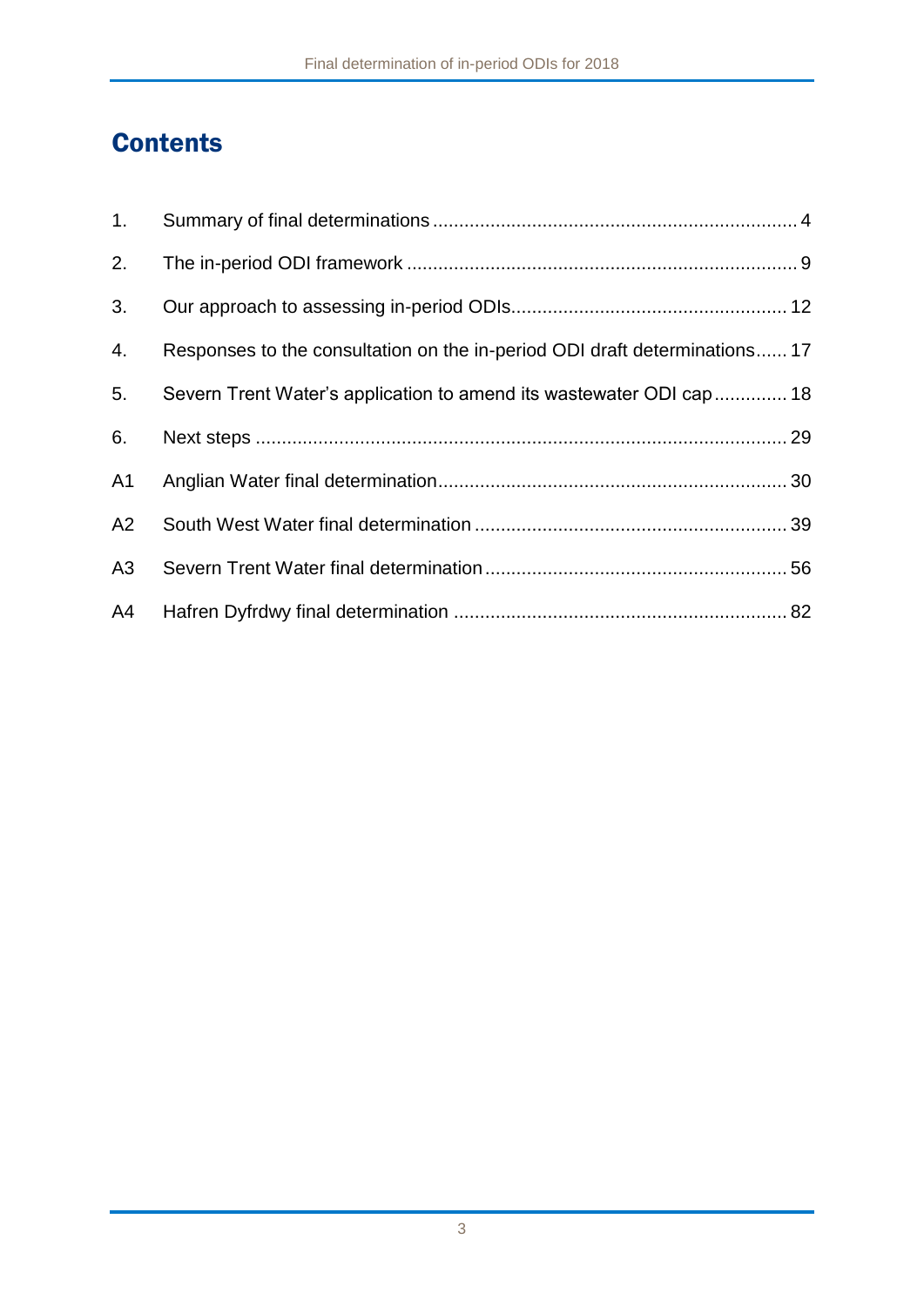# <span id="page-4-0"></span>1. Summary of final determinations

The purpose of this document is to set out our final determinations for the in-period ODIs of Anglian Water, South West Water, Severn Trent Water and Hafren Dyfrdwy.

We also set out our final decision in relation to Severn Trent Water's application to amend its ODI wastewater cap.

[Table 1](#page-4-1) below summarises the changes we are determining for the four companies' price controls for 2019-20.

#### <span id="page-4-1"></span>Table 1: Summary of final determinations

|              | <b>Anglian</b> | <b>South West</b> | <b>Severn Trent</b> | <b>Hafren Dyfrdwy</b> |
|--------------|----------------|-------------------|---------------------|-----------------------|
| Water        | £4.635m        | £0.514m           | -£29.558m           | -£0.172m              |
| Wastewater   | -              | -£0.784m          | £24.890m            | £0.110m               |
| <b>Total</b> | £4.635m        | $-£0.270m$        | -£4.668m            | $-£0.062m$            |

Figures are in 2012-13 prices, net of tax.

## Anglian Water

Appendix 1 contains the final determination for Anglian Water. Anglian Water has an in-period ODI for its wholesale water price control only. We are determining an increase in Anglian Water's wholesale water price control, applying a net outperformance payment of £4.635 million (2012-13 prices, net of tax) to wholesale water bills in 2019-20 for one year only. Anglian Water estimates that its in-period ODI claim will result in an increase of £2.45 on the average annual household water bill in 2019-20.

Anglian Water's outperformance payment resulted from the company outperforming its leakage performance commitment in 2017-18. As a result, 9 million fewer litres of water are leaking from the company's network every day.

We are making no changes from our [draft determination](https://www.ofwat.gov.uk/consultation/2018-draft-determination-of-in-period-odis/) for Anglian Water that we published on 1 November 2018. We cover the consultation responses and how we have addressed them in Appendix 1.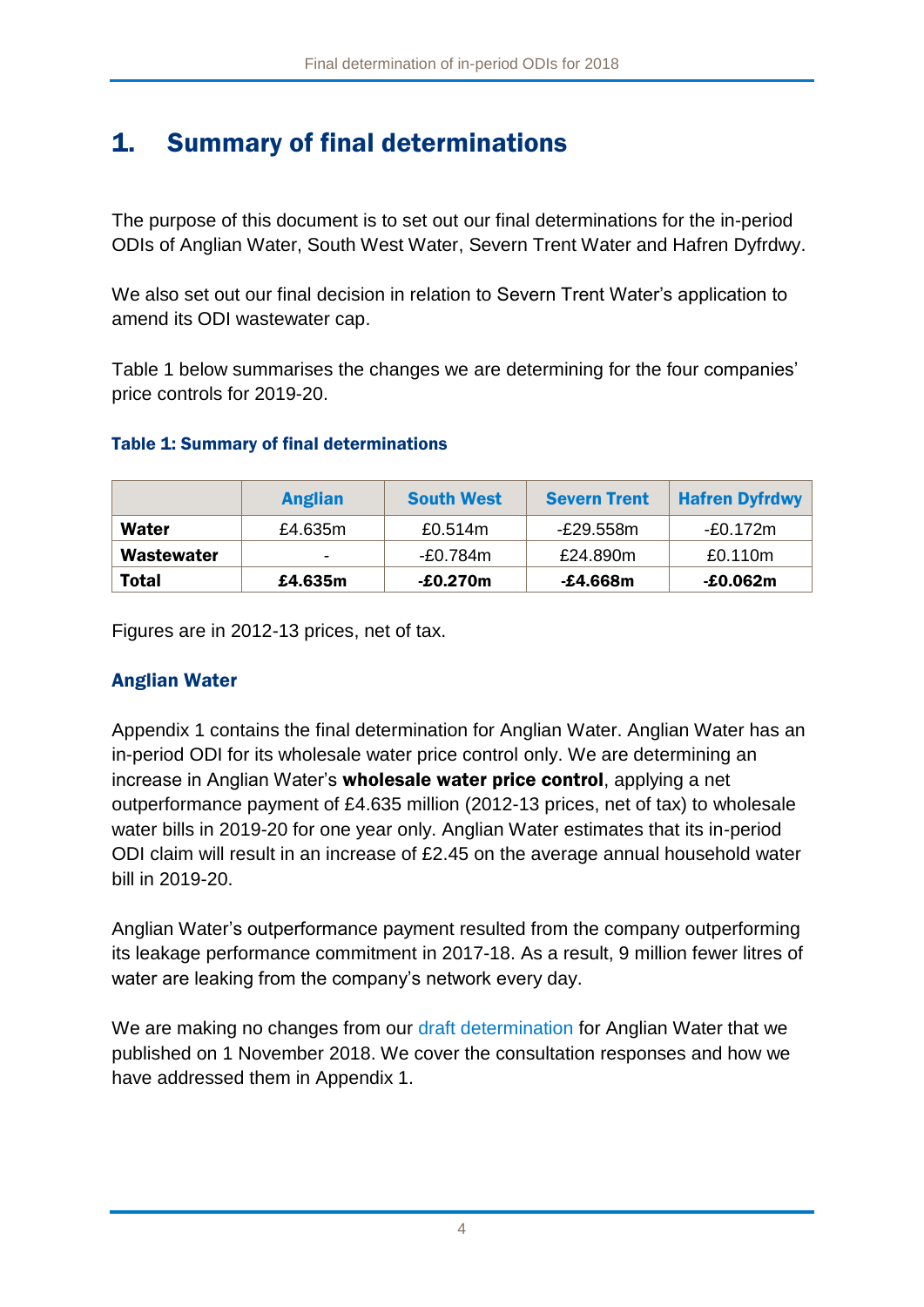### South West Water

Appendix 2 contains the final determination for South West Water. We are determining an increase in South West Water's wholesale water price control, applying an outperformance payment of £0.514 million (2012-13 prices, net of tax) to wholesale water bills in 2019-20 for one year only. South West Water estimates the ODI outperformance payment will increase its annual average household water bill by around £0.68 in 2019-20.

South West Water has earned this net outperformance payment of £0.514 million for its water in-period ODIs primarily because its leakage was 1 million litres per day lower than its performance commitment and it had resolved 96.1% of its operational customer contacts first time in 2017-18.

We are determining a decrease in South West Water's **wholesale wastewater** price control, applying an underperformance payment of £0.784 million (2012-13 prices, net of tax) to wholesale wastewater bills in 2019-20 for one year only. South West Water estimates the ODI underperformance payment will reduce its annual average household wastewater bill by around £1.13 in 2019-20.

South West Water has incurred this net underperformance payment of £0.784 million for its wastewater in-period ODIs primarily because it had three Category 1 and 2 pollution incidents rather than its commitment of zero in 2017-18, and 237 Category 3 and 4 pollution incidents rather than its commitment of 218 in 2017-18.

We are making no changes from our [draft determination](https://www.ofwat.gov.uk/consultation/2018-draft-determination-of-in-period-odis/) for South West Water that we published on 1 November 2018. We cover the consultation responses and how we have addressed them in Appendix 2.

## Severn Trent Water

1

Appendix 3 contains the final determination for Severn Trent Water. We are determining a decrease in Severn Trent Water's wholesale water price control, applying an underperformance payment of £29.558 million (2012-13 prices, net of tax) to wholesale water bills in 2019-20 for one year only. Severn Trent Water estimates the ODI underperformance payment will reduce its annual average household water bill by around £3.75 (once other factors such as RPI and WRFIM<sup>1</sup> are applied) in 2019-20. This will not affect the bills of former Dee Valley Water customers that transferred to Severn Trent Water on 1 July 2018.

<sup>1</sup> Wholesale revenue forecasting incentive mechanism (WRFIM) provides financial incentives for companies to provide accurate forecasts, and ensures under- and over- recovery is reconciled.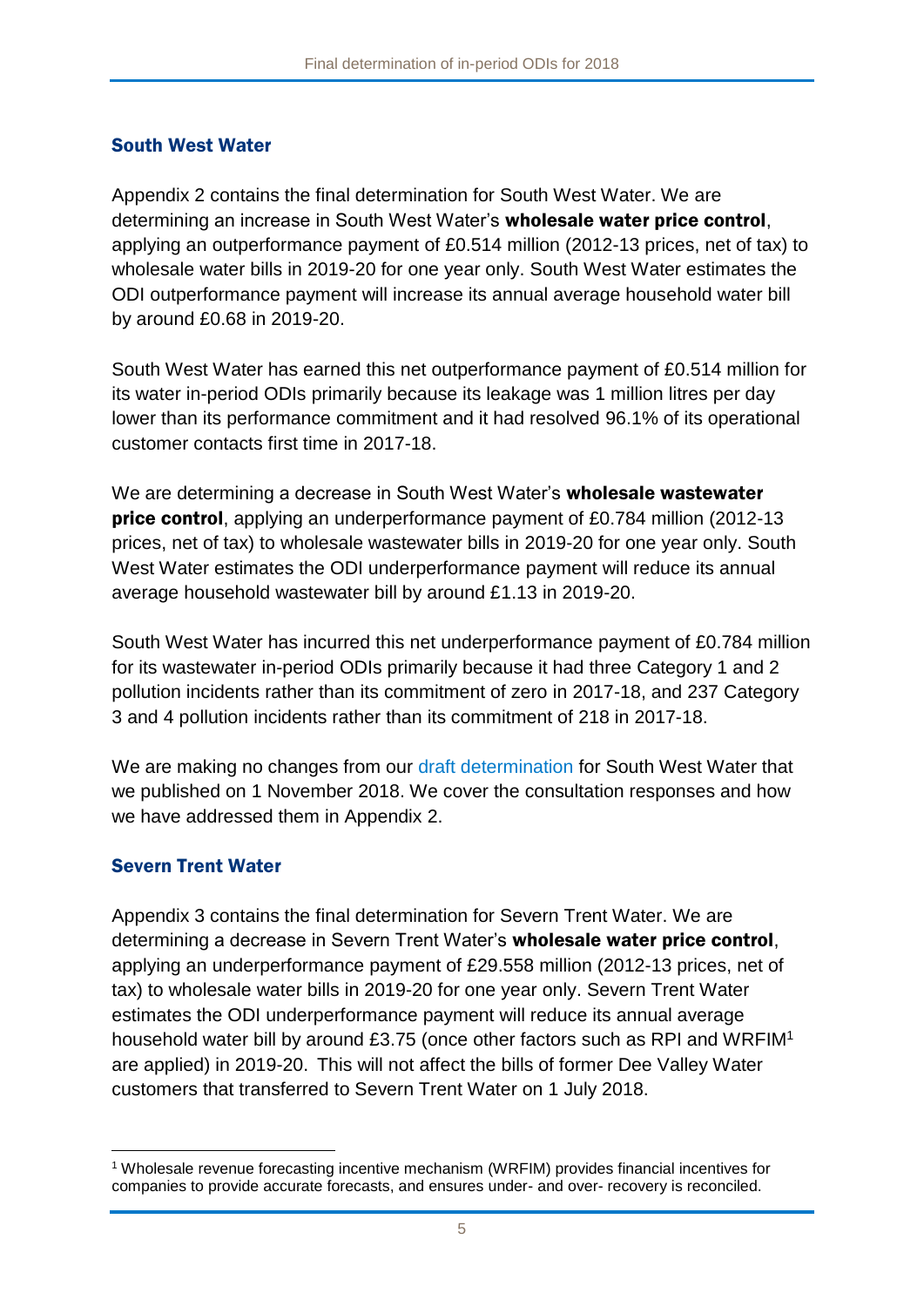The company has incurred this net underperformance payment of £29.558 million for its water in-period ODIs primarily because it underperformed its performance commitment on supply interruptions by 23.49 minutes. Other factors that had a significant contribution to its underperformance payment included underperformance in drinking water complaints and in leakage.

We are determining an increase in Severn Trent Water's wholesale wastewater **price control**, applying a net outperformance payment of £24.890 million (2012-13) prices, net of tax) to bills in 2019-20 and, as proposed by Severn Trent Water, deferring the remaining £62.925 million to future years. Severn Trent Water estimates that accepting the company's proposals to defer £62.925 million of its wastewater ODI payment will increase the annual average household wastewater bill by £7 (once other factors such as RPI and WRFIM are applied) in 2019-20.

The company has earned a total net outperformance payment of £87.815 million primarily because its number of external sewer flooding incidents was 49% lower than its commitment; its number of internal sewer flooding incidents was 31% lower than its commitment; and its number of category 3 pollution incidents was 13% lower than its commitment.

We are making no changes from our [draft determination](https://www.ofwat.gov.uk/consultation/2018-draft-determination-of-in-period-odis/) for Severn Trent Water that we published on 1 November 2018. We cover the consultation responses and how we have addressed them in Appendix 3.

## Hafren Dyfrdwy

In June 2018 we made variations and modifications to the Conditions of Appointment (licences) of Severn Trent Water Ltd and Dee Valley Water Ltd. We also granted a new wastewater licence to Dee Valley Water. This allowed Dee Valley Water to become a water and wastewater services company based wholly in Wales and for Severn Trent Water to become a water and wastewater services company based wholly in England. The company based wholly in Wales is now called [Hafren](https://www.hdcymru.co.uk/)  [Dyfrdwy.](https://www.hdcymru.co.uk/)

As a result of the licence change, Severn Trent Water became the water supplier for the previous Dee Valley Water's water supply area in England in and around Chester. This includes 49,700 households and 4,000 business customers (including charities and public sector organisations).

For Hafren Dyfrdwy, the changes mean the company is able to provide water and wastewater services to the previous Severn Trent Water's water and wastewater supply areas in Wales in and around Powys and Monmouthshire.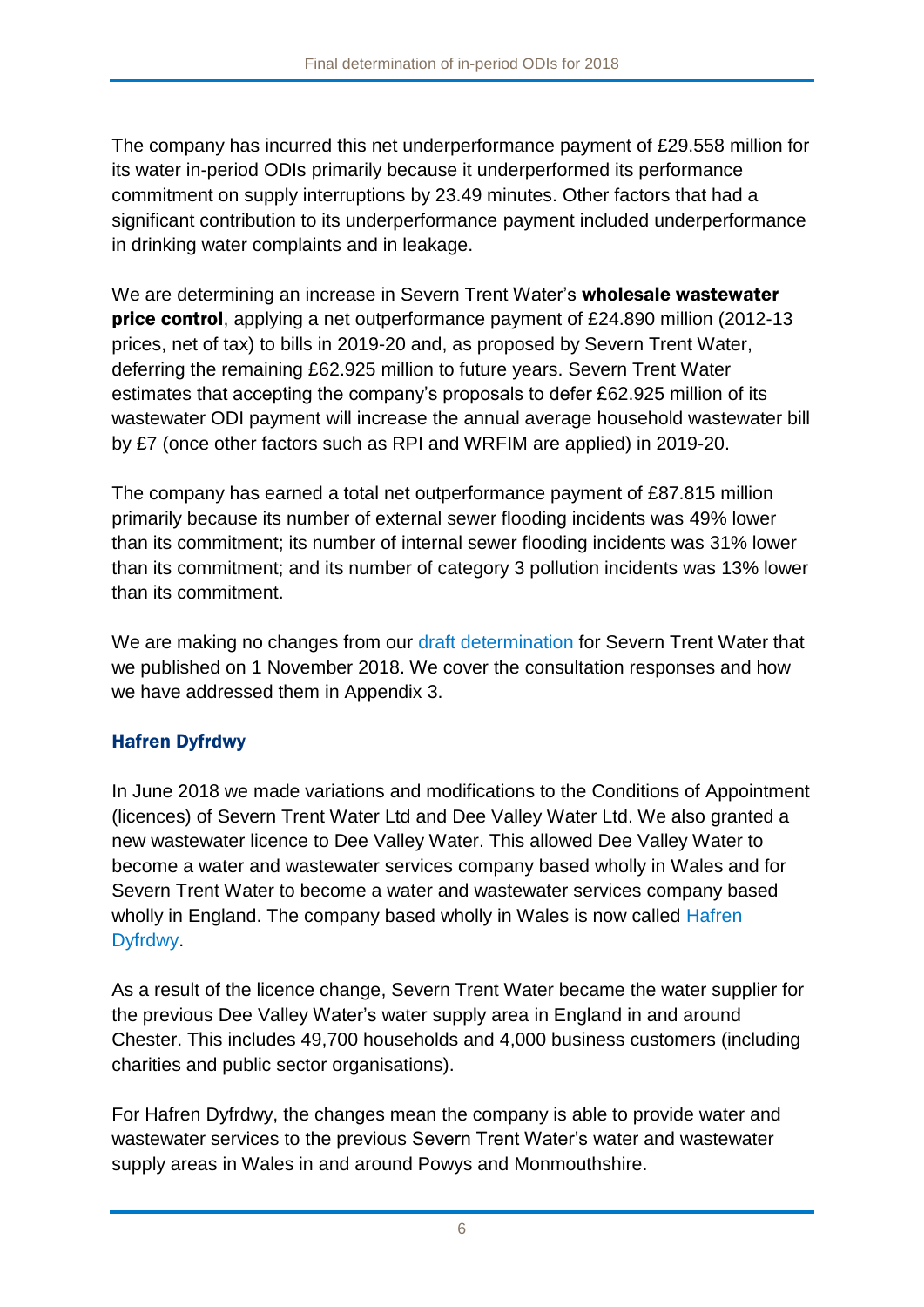These changes, which came into effect on 1 July 2018, have implications for the application of in-period ODIs. The adoption by Hafren Dyfrdwy of the Severn Trent Water ODIs that apply to customers in and around Powys and Monmouthshire requires us to determine the payment "in-period". As a result, our final determination of in-period ODIs this year includes Hafren Dyfrdwy.

The ODI implications were explained in our:

- [Consultation under section 13 of the Water Industry Act 1991 on proposed](https://www.ofwat.gov.uk/consultation/consultation-section-13-water-industry-act-1991-proposed-modification-severn-trent-water-limiteds-severn-trent-water-licence-include-powys-site-proposed-modifi/)  [modification of Severn Trent Water's licence to include the Powys Site and](https://www.ofwat.gov.uk/consultation/consultation-section-13-water-industry-act-1991-proposed-modification-severn-trent-water-limiteds-severn-trent-water-licence-include-powys-site-proposed-modifi/)  [proposed modification of Dee Valley Water's licence to include the Chester](https://www.ofwat.gov.uk/consultation/consultation-section-13-water-industry-act-1991-proposed-modification-severn-trent-water-limiteds-severn-trent-water-licence-include-powys-site-proposed-modifi/)  [site,](https://www.ofwat.gov.uk/consultation/consultation-section-13-water-industry-act-1991-proposed-modification-severn-trent-water-limiteds-severn-trent-water-licence-include-powys-site-proposed-modifi/) published 23 March 2018; and
- [Variation of Severn Trent Water Limited's appointment to include the Chester](https://www.ofwat.gov.uk/publication/variation-severn-trent-water-limiteds-appointment-include-powys-site-variation-dee-valley-water-limiteds-appointment-include-chester-site/)  [Site and variation of Dee Valley Water Limited's appointment to include the](https://www.ofwat.gov.uk/publication/variation-severn-trent-water-limiteds-appointment-include-powys-site-variation-dee-valley-water-limiteds-appointment-include-chester-site/)  [Powys site](https://www.ofwat.gov.uk/publication/variation-severn-trent-water-limiteds-appointment-include-powys-site-variation-dee-valley-water-limiteds-appointment-include-chester-site/) published 23 March 2018. In particular, see 'Performance commitments and ODIs' (pages 16-17), and 'Proposal to allocate performance commitment levels and ODIs between the two companies' in Appendix 3 (pages 40-44).

Appendix 4 contains the final determination for Hafren Dyfrdwy. Following our Variation of Severn Trent and Dee Valley's licences (see above), this is based on a proportion of the outperformance and underperformance payments applicable due to Seven Trent's performance in the period 2017-2018. The company's ODIs are based on Severn Trent Water's ODIs. The estimated allocation of Hafren Dyfrdwy's outperformance payments and underperformance payments (1 April 2015 to 30 June 2018) were included in Tables 11 and 12 on pages 148 and 149 in our [Consultation](https://www.ofwat.gov.uk/consultation/consultation-section-13-water-industry-act-1991-proposed-modification-severn-trent-water-limiteds-severn-trent-water-licence-include-powys-site-proposed-modifi/)  [under section 13 of the Water Industry Act 1991 on proposed modification of Severn](https://www.ofwat.gov.uk/consultation/consultation-section-13-water-industry-act-1991-proposed-modification-severn-trent-water-limiteds-severn-trent-water-licence-include-powys-site-proposed-modifi/)  [Trent Water Limited's \(Severn Trent Water\) licence to include the Powys Site and](https://www.ofwat.gov.uk/consultation/consultation-section-13-water-industry-act-1991-proposed-modification-severn-trent-water-limiteds-severn-trent-water-licence-include-powys-site-proposed-modifi/)  [proposed modification of Dee Valley Water Limited's \(Dee Valley Water\) licence to](https://www.ofwat.gov.uk/consultation/consultation-section-13-water-industry-act-1991-proposed-modification-severn-trent-water-limiteds-severn-trent-water-licence-include-powys-site-proposed-modifi/)  [include the Chester site](https://www.ofwat.gov.uk/consultation/consultation-section-13-water-industry-act-1991-proposed-modification-severn-trent-water-limiteds-severn-trent-water-licence-include-powys-site-proposed-modifi/) (Ofwat, 23 March 2018). We have used these allocations in our final determinations to determine the in-period ODI values for Hafren Dyfrdwy.

We are determining a decrease in Hafren Dyfrdwy's wholesale water price control, applying an underperformance payment of £0.172 million (2012-13 prices, net of tax) to wholesale water bills in 2019-20 for one year only. Hafren Dyfrdwy estimates the ODI underperformance payment will reduce its annual average household water bill by around £1.75 in 2019-20.

We are determining an increase in Hafren Dyfrdwy's wholesale wastewater price control, applying a net outperformance payment of £0.110 million (2012-13 prices, net of tax) to bills in 2018-19 and deferring the remaining £0.278 million to future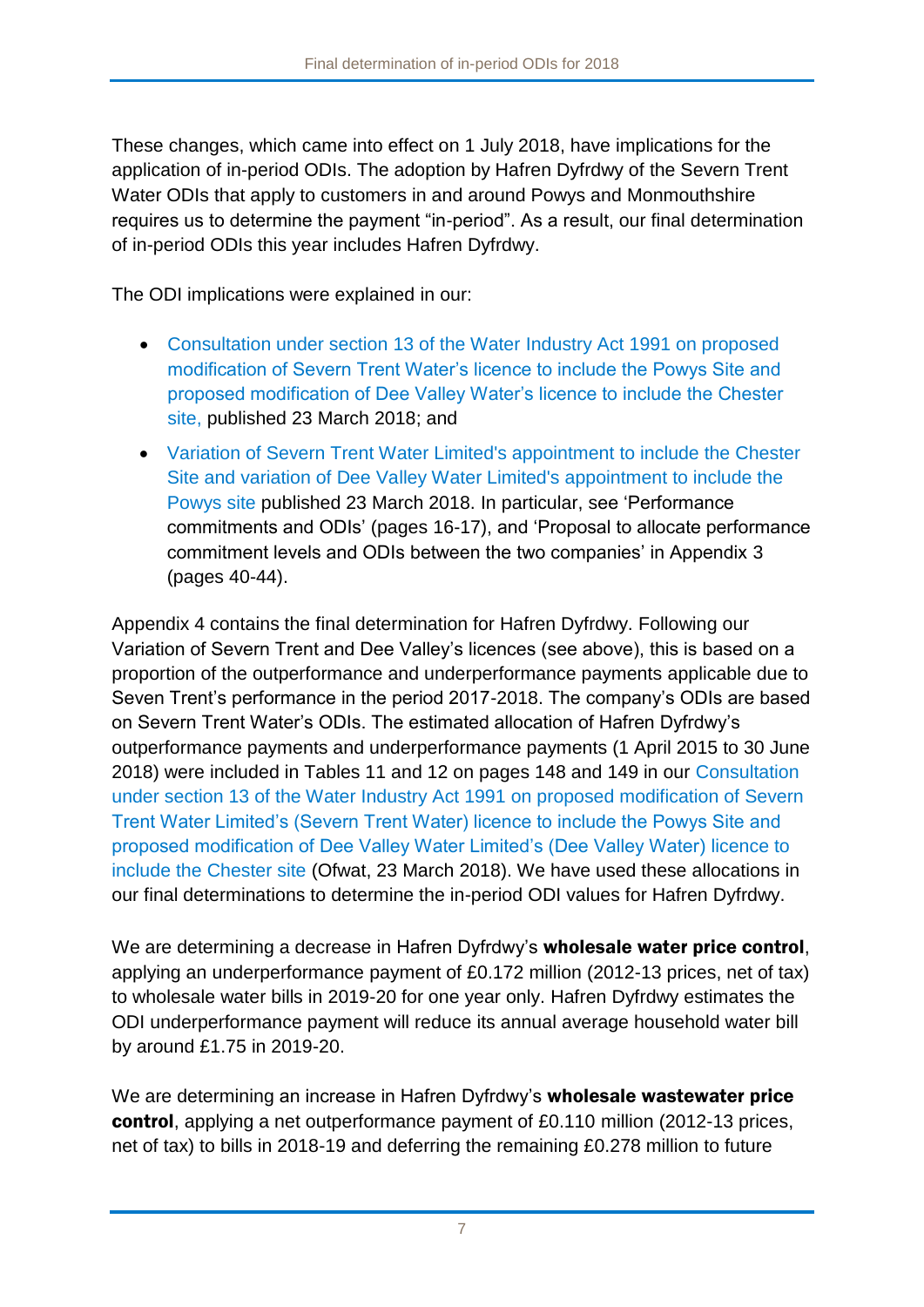years. Taking this deferral into account, Hafren Dyfrdwy estimates that the impact on the annual average household wastewater bill is an increase of £6.75 in 2019-20.

This final determination will result in the customers that were Severn Trent's customers in this period receiving similar bills to if they had remained as Severn Trent customers. It will not affect customers that have remained customers of the company that is now called Hafren Dyfrdwy.

We are making no changes from our [draft determination](https://www.ofwat.gov.uk/consultation/2018-draft-determination-of-in-period-odis/) for Hafren Dyfrdwy that we published on 1 November 2018. We cover the consultation responses and how we have addressed them in appendix 4.

## Summary of our final decision for amending Severn Trent Water's wastewater ODI cap

Our final decision for amending Severn Trent Water's wastewater ODI cap seeks to retain the incentives for the company to improve its performance in the interests of customers. We are determining an increase in the cap from 2% to 2.6% of RoRE, while adjusting the service levels and incentive rates on three performance commitments from 1 January 2019 for the remainder of the current price review period. We set out further details of the ODI cap in Section [5.](#page-18-0)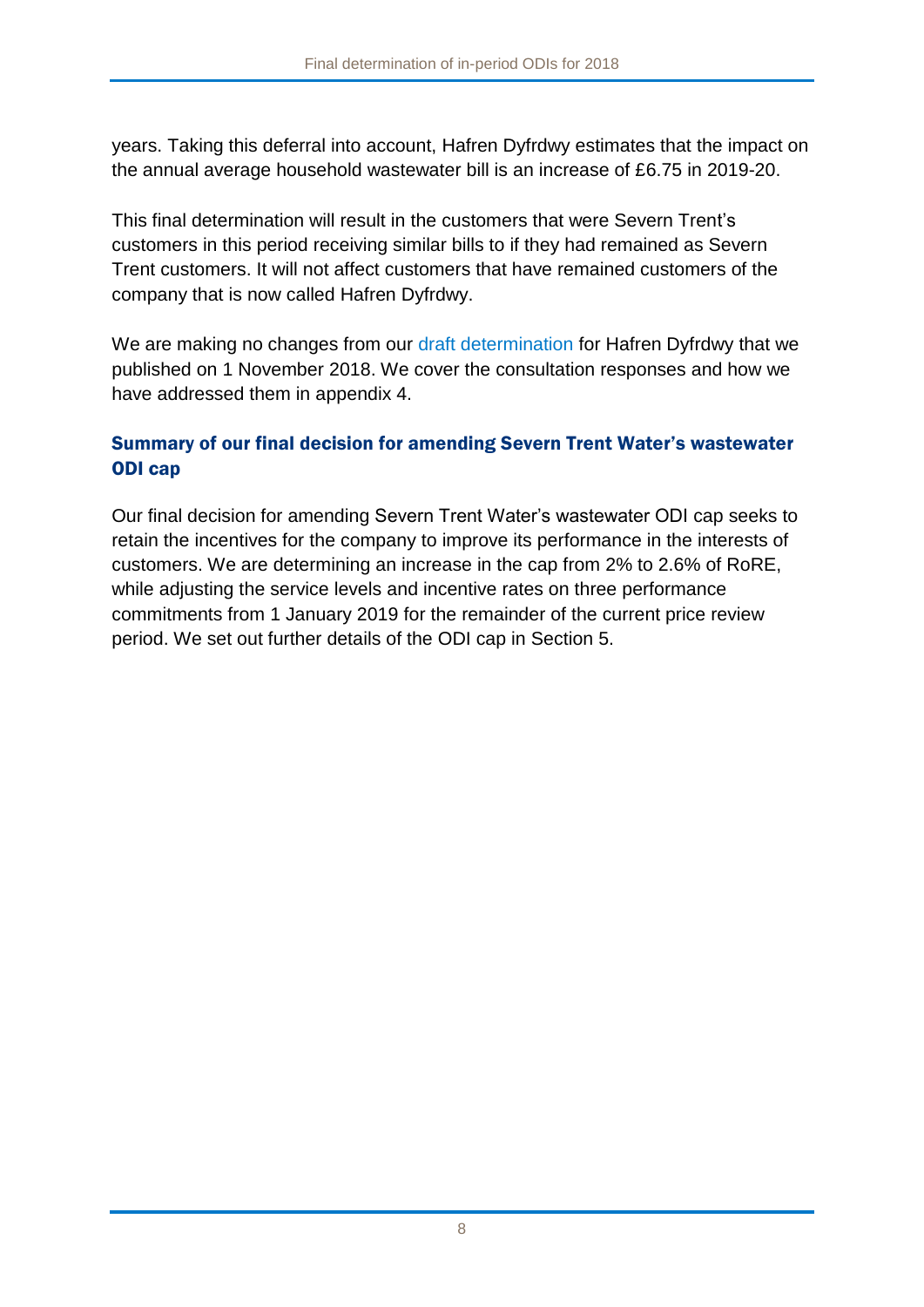# <span id="page-9-0"></span>2. The in-period ODI framework

Most customers in England and Wales cannot chose their water supplier, therefore to provide companies with incentives to deliver more of what their customers need and want, we introduced ODIs at the 2014 price review (PR14). Water companies<sup>2</sup> engaged with their customers and stakeholders to identify commitments to their customers ("performance commitments") on the service levels they would deliver to them.

ODIs result in companies giving money back to customers where they fall short of their commitments to customers. When companies deliver more of what customers want and outperform their commitments they can earn outperformance payments. As a result, ODIs encourage companies to deliver more of what matters to customers such as lower leakage, fewer supply interruptions and fewer incidents of sewer flooding.

Most companies have ODIs that were set at PR14 that we will calculate at the 2019 price review (PR19) and implement from 2020 onwards affecting customer bills in the period 2020-2025 (we call these "end-of-period" ODIs). Recent licence and boundary changes mean that four companies currently have in-period ODIs. These are Anglian Water and South West Water in respect of the whole of their areas, and Severn Trent Water and Hafren Dyfrdwy in respect of parts of their areas.

In-period ODIs bring the financial impact of an ODI closer in time to the performance that generates it, focussing management on delivery and improving the accountability of companies to their customers. In-period ODIs also ensure that payments related to current performance are usually paid for, or received by, current customers.

In-period ODIs can result in payments being made to or by companies. Payments are made in the form of adjustments to companies' allowed revenues under their wholesale water and wastewater price controls for the next charging year. Payments relating to past and future performance levels as reported in 2017 can be made in 2018-19. Payments can take the form of:

 An underperformance payment paid by a company to customers for performance below the commitment it made to its customers; or

<sup>1</sup> 2 In this final determination we refer to water and sewerage undertakers, as defined in the Water Industry Act 1991, as water companies for simplicity.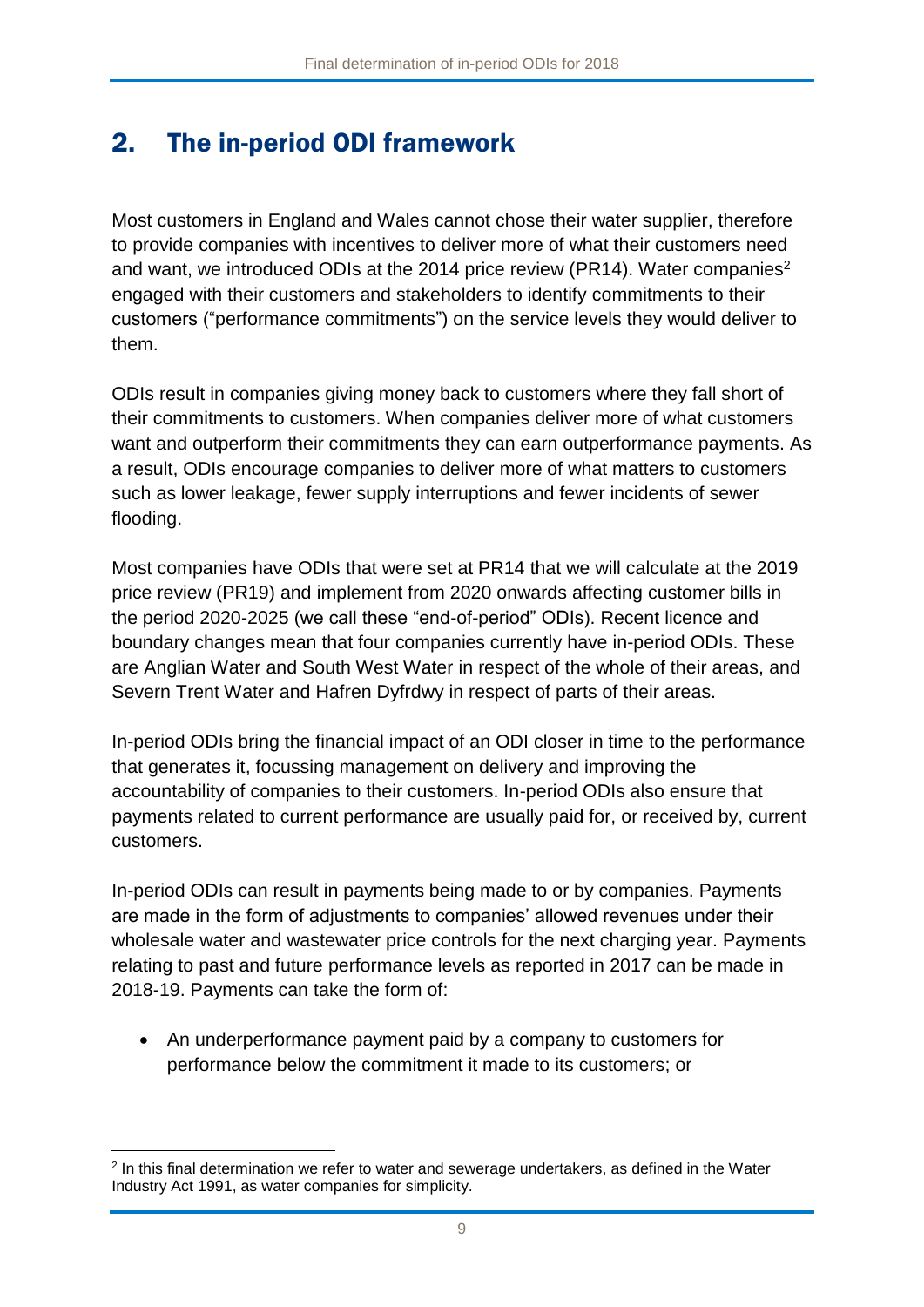• An outperformance payment received by a company to reflect stretching levels of performance provided to customers beyond the commitment it made to its customers.

In general, our in-period ODI determinations confirm what the net payment due to each company is based on its performance in the preceding year. We achieve this by determining what adjustments are to be made to allowed revenues in the next charging year by changing a companies' price controls. A payment can be spread over more than one year to reduce bill volatility, where this is in customers' interests. Companies can propose to smooth the impact on bills and we make a determination taking account of the company's proposal and the evidence presented. Our decision on these annual determinations may take into account any payments that have been deferred from previous performance years.

There are a number of benefits from in-period ODIs. They sharpen incentives on companies' management to deliver what matters to their customers and are also fairer to customers, whose bills better reflect more recent service performance. There is a balance to be struck between linking incentives more closely in time to performance, and a smoother path of bill changes, year-on-year, to reduce bill volatility. In some cases it might be appropriate to apply the in-period ODIs over several years to smooth bills while still capturing some of the benefits of bringing forward incentives closer in time to the performance that generated them.

The three companies with a licence allowing for in-period ODIs in 2015-20 proposed a package of both in-period and end-of-period ODIs for this price control period. The licence modification enabled the three companies to propose an approach to reconciling their ODIs which reflected their customers' views and which incentivised them appropriately. As explained above, Hafren Dyfrdwy also has in-period ODIs for the final two years of this control period (2018-19 and 2019-20).

Following our consultations on [outcomes](https://www.ofwat.gov.uk/consultation/consultation-outcomes-framework-pr19/) and [licence modifications](https://www.ofwat.gov.uk/wp-content/uploads/2016/11/pap_conS13_LicMod91116.pdf) in autumn 2016 all companies have agreed to licence changes that enable them to have in-period ODIs from April 2020 onwards. In our [December 2017 final methodology for the](https://www.ofwat.gov.uk/regulated-companies/price-review/2019-price-review-final-methodology/pr19-final-methodology/)  [2019 price review](https://www.ofwat.gov.uk/regulated-companies/price-review/2019-price-review-final-methodology/pr19-final-methodology/) we said that we expect companies to adopt in-period ODIs as a default for all their ODIs; companies need to justify why an in-period ODI is not appropriate if they are not proposing one; and companies need to explain the overall balance between in-period and end-of-period ODIs in their business plans.

At PR14 we included a cap on outperformance and underperformance payments as our approach to ODIs was new. The outperformance payment cap provides an important protection for customers, while the underperformance payment cap provides protection for companies. However, once the cap is reached it can prevent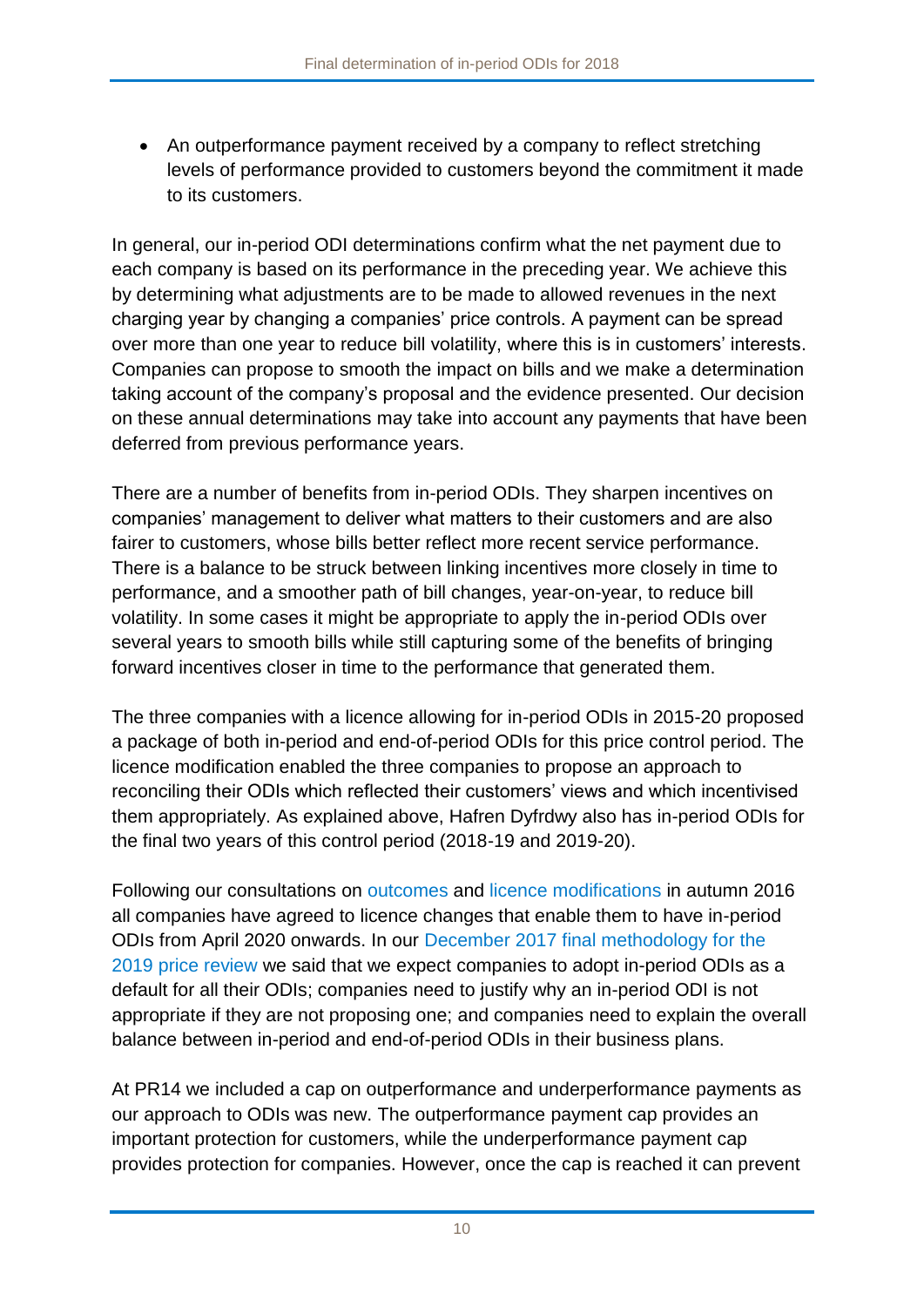any further benefits from the ODIs and may mean that companies incentives to deliver what matters to customers are reduced. We explicitly allowed for companies or their Customer Challenge Group (CCG) to apply to relax cap during the period if it was clear that doing so was in the interests of customers. We set out further details of the ODI cap in Section [5.](#page-18-0)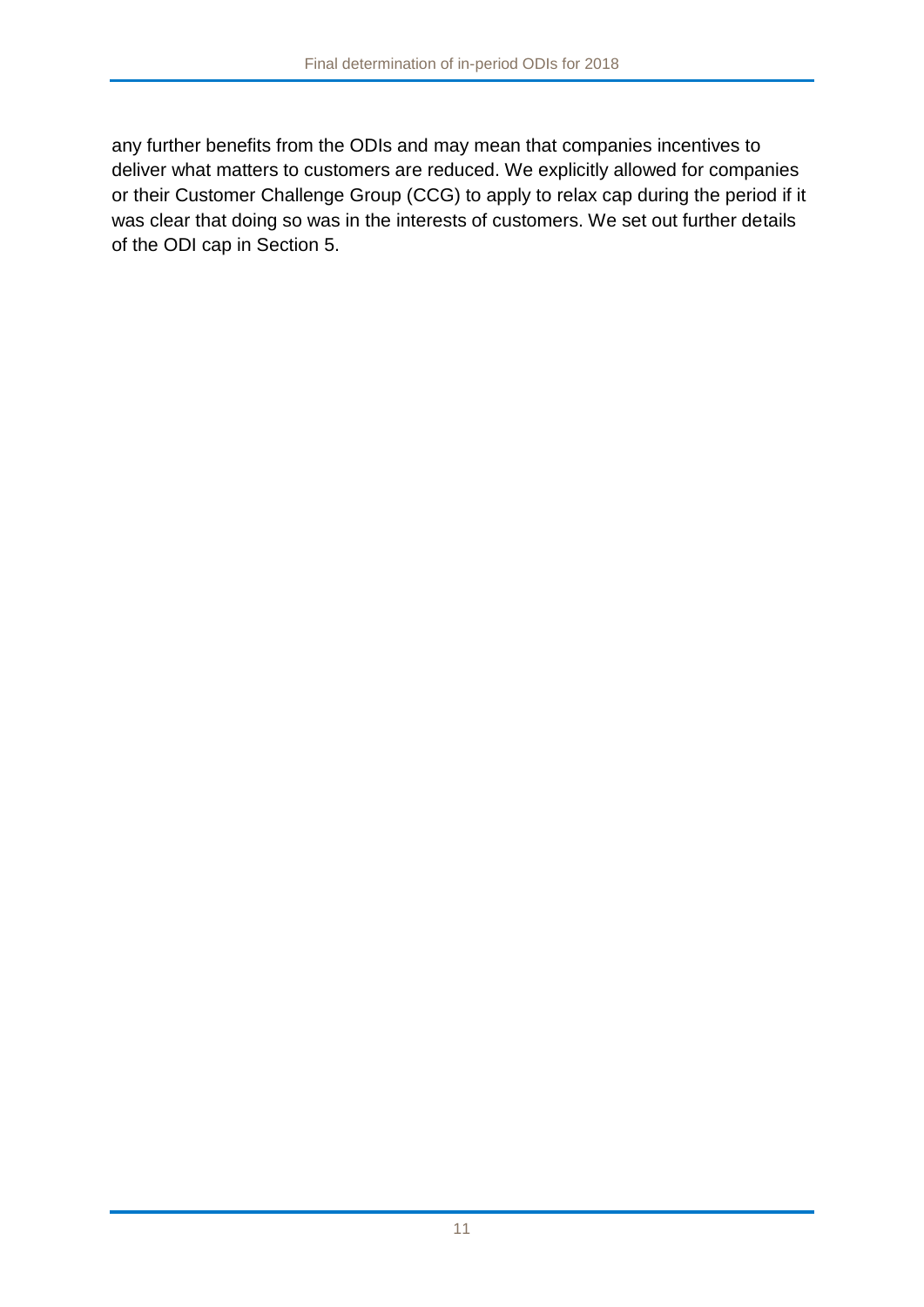# <span id="page-12-0"></span>3. Our approach to assessing in-period ODIs

Three companies (Anglian Water, Severn Trent Water and South West Water) agreed to licence modifications which provide for in-period ODIs in 2015-20. Their company-specific appendices include in-period ODIs. The licence allows the company to refer their in-period ODIs to us for determination provided they give notice to us no later than 15 September in the relevant year. We can also initiate the in-period ODI determination process if we see fit.

As explained above, the adoption on 1 July 2018 by Hafren Dyfrdwy of the Severn Trent Water ODIs that apply to Powys customers requires us to determine the payment "in-period", where applicable. As a result, our final determinations of inperiod ODIs this year also includes Hafren Dyfrdwy.

According to the terms of the licence:

- companies shall provide the information we reasonably require for making the determination;
- in making the determination we shall consider the company's performance in relation to its in-period ODIs in preceding years and, if relevant, its expected performance in the current and future years (not including the years covered by the next price review);
- we shall have regard to the terms of the in-period ODIs agreed at the price review; and
- we shall not make a determination later than 15 December in the relevant year.

We set out further details of the in-period ODI process in our information notice, IN [18/17,](https://www.ofwat.gov.uk/publication/18-17-process-determining-application-period-outcome-delivery-incentives-updated-2017-18/) on 16 August 2018. In particular, IN 18/17 included the details of the process set out in companies' licences, the information we require from companies for the determination process and the adjustments to the application of in-period ODIs for inflation, tax and the weighted average cost of capital.

In the information notice we set out that we required companies to provide information in relation to the performance-related payment it considered appropriate for each in-period ODI, its supporting evidence, whether its request differed in any way from the automatic operation of the in-period ODIs and, if it did differ, why that was the case. We also required each company to explain what impact its claim for service performance would have on its customers' bills and the engagement it had carried out, or would carry out, with customers and other stakeholders in relation to the bill impact. There were further requirements, including submitting completed ODI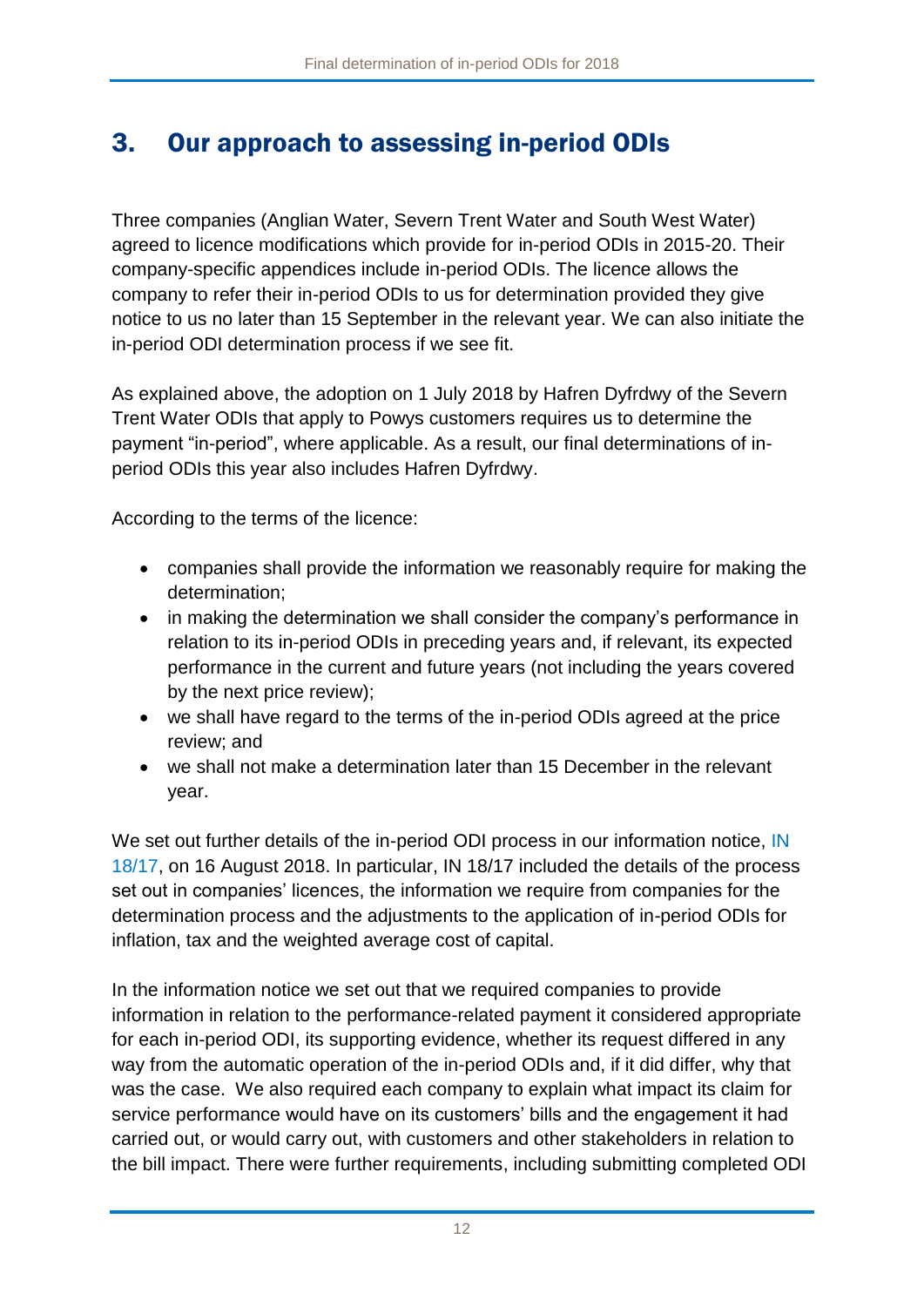spreadsheets, K factor models (explained below), information on any difference between the claim and the company's annual performance report (APR), any ambiguities in the definitions of the in-period ODIs, and any mitigating factors applied. We also required each company to explain what internal and external assurance it had obtained for its in-period ODI claim, including from its  $CCG<sup>3</sup>$ .

We require companies to publish APRs every year. In their APRs companies need to be transparent about their performance on delivering services for their customers. The APRs provide us, customers and other stakeholders with the information to challenge companies on their performance for customers. The APRs for the four companies with in-period ODIs are available below:

- [Anglian Water](https://www.anglianwater.co.uk/about-us/annual-reports/)
- [South West Water](https://www.southwestwater.co.uk/about-us/how-are-we-performing/annual-reporting-2018/)
- [Severn Trent Water](https://www.stwater.co.uk/about-us/responsibility/our-responsibilities-to-you/regulatory-performance/)
- **[Hafren Dyfrdwy](https://www.hdcymru.co.uk/about-us/responsibility/our-responsibilities-to-you/regulatory-performance/)**

## 3.1 Process for determining the application of in-period ODIs: a risk-based approach

In making these final determinations, we have applied a series of risk-based tests to companies' proposals. In doing so we were able to prioritise our assessment to focus on the areas that matter most for customers.

We initially reviewed the companies' submissions at a high level to ascertain whether all the required data was provided and whether sufficient assurance had been carried out. We then carried out a review of each in-period ODI, and deep-dives on particular in-period ODIs where potential issues were identified. Throughout our review process we made additional information requests from the companies when required.

The risk-based tests we applied to each company when assessing the in-period ODI claims are described below.

## Provision of information

1

<sup>3</sup> Each company has a CCG. One aspect of a CCG's role is to provide independent challenge to a company and independent assurance to us on a company's performance. CCG membership includes representatives from the Consumer Council for Water, customer groups, environmental organisations and business organisations.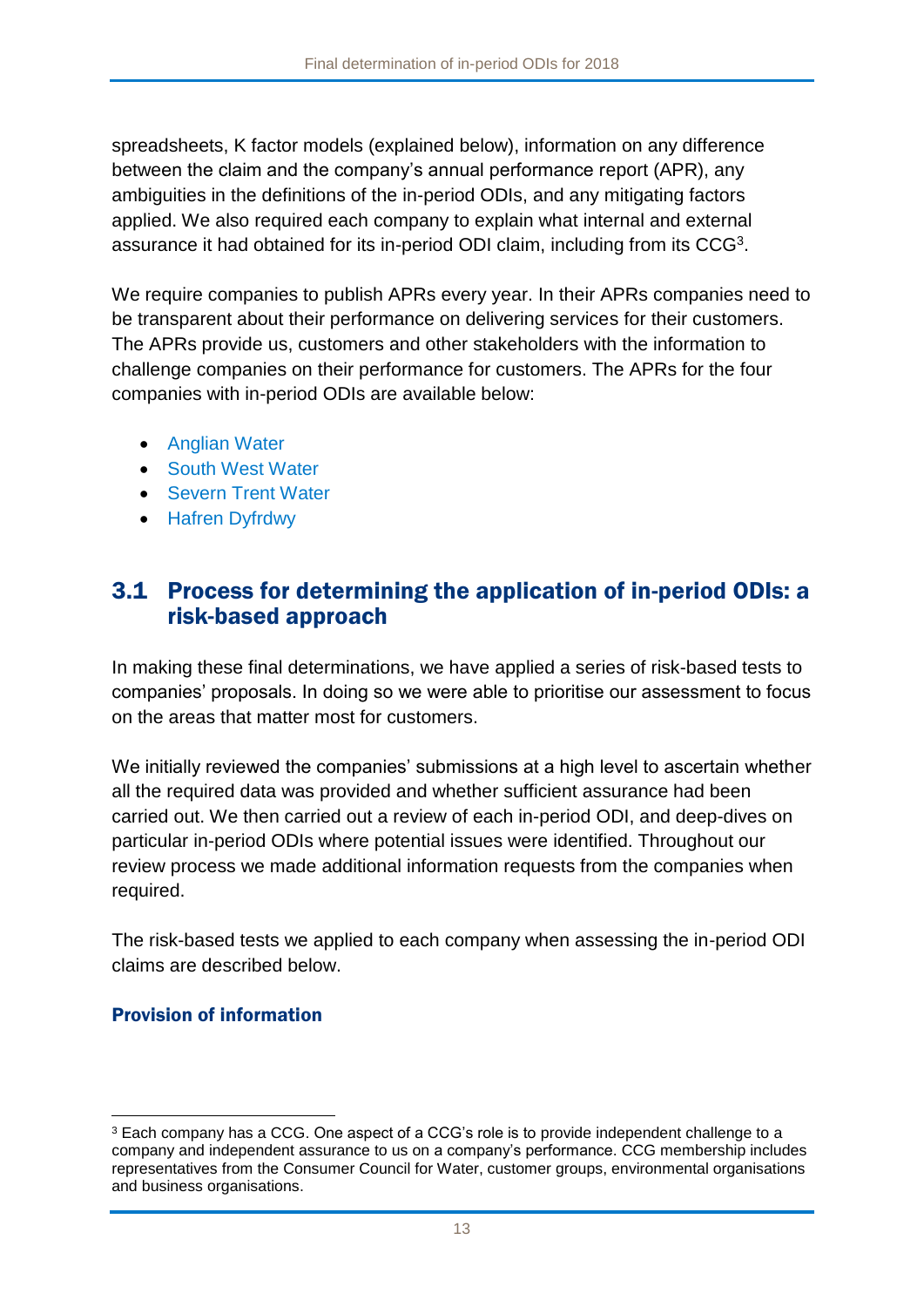We initially applied checks on whether the company had submitted the required information. The required submissions were:

- information about what outperformance or underperformance payment the company considers is appropriate for each in-period ODI, its supporting evidence, and whether its request differs in any way from the automatic operation of the in-period ODIs as set out in the company's PR14 final determination company-specific appendix;
- if a company is not claiming the full net outperformance or underperformance payment implied by the automatic operation of its in-period ODIs, the company must provide all its evidence in support of this;
- separate completed ODI spreadsheets from the PR14 reconciliation rulebook for the price controls that have in-period ODIs;
- completed versions of our K [factor model,](https://www.ofwat.gov.uk/publication/k-factor-model-inperiod-odis/) which is a spreadsheet that calculates the adjustment to wholesale price limits (the K factor), for each relevant price control based on the net outperformance or underperformance payment we determine for each price control; and
- an explanation of:
	- $\circ$  any differences between the company's in-period ODIs and its APR;
	- $\circ$  any mitigating factors the company has applied and justification;
	- o any ambiguity in the definition of each in-period ODI, and how the company has interpreted them;
	- o any issues with past reported data, the impact of the issues, and how this affects the company's claim;
	- o any changes to methodology for reporting performance; and
	- o the causes of any significant changes to performance and expectations of performance in future years.

## Ofwat cross-checking calculations

In our information notice, [IN 18/17,](https://www.ofwat.gov.uk/publication/18-17-process-determining-application-period-outcome-delivery-incentives-updated-2017-18/) we set out that companies must submit a completed K factor model and ODI model spreadsheets. We applied checks to ensure that these had been correctly completed by the company. We compared the submitted spreadsheets against our own calculations on the company-specific appendix, rulebook and APR information.

## **Assurance**

It is important that companies provide high-quality assurance of information so that stakeholders can understand their performance, and hold them to account. This increases trust and confidence in the water sector. As such, in our information notice we required each company to: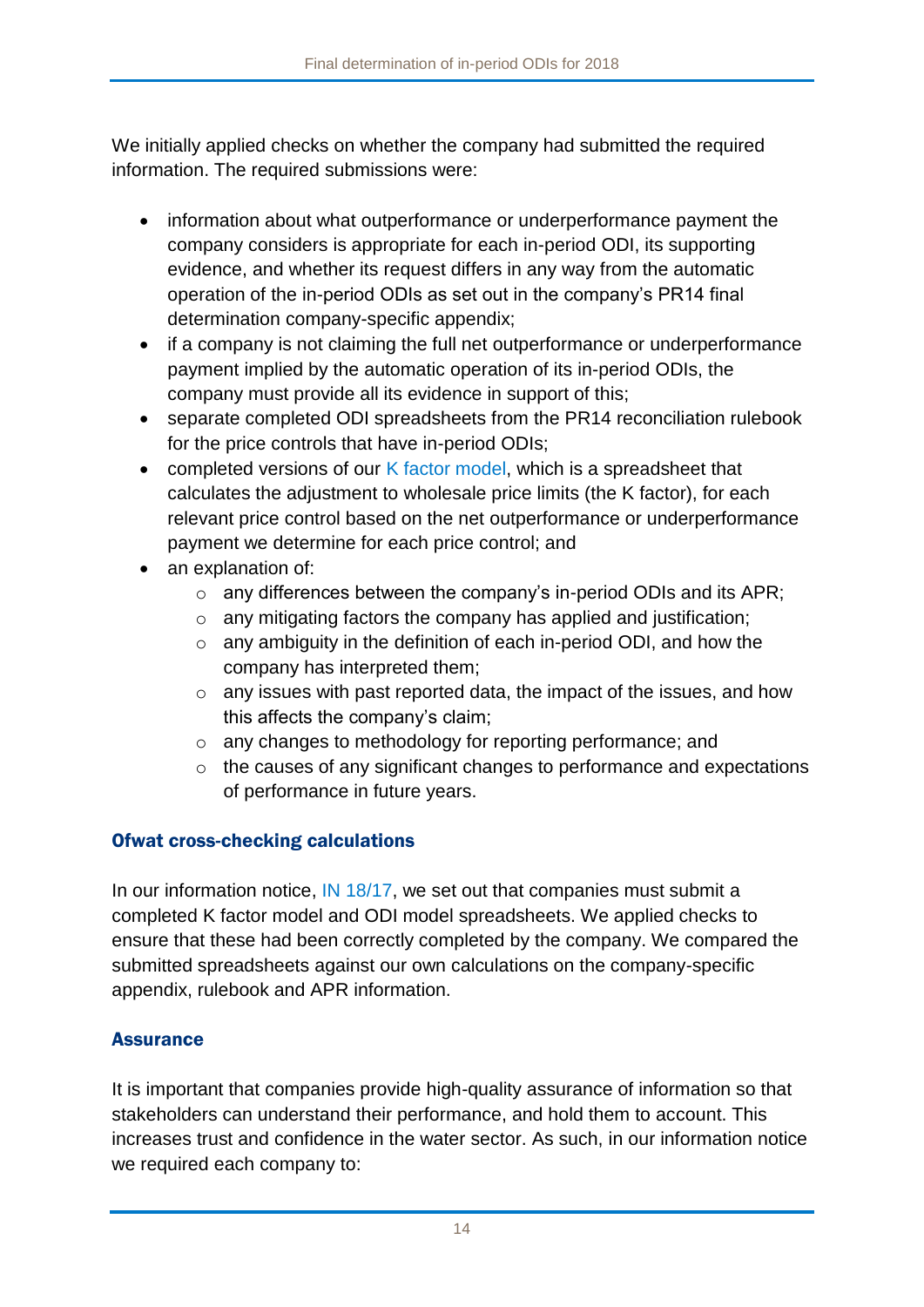- explain what internal and external assurance it had obtained, including from its CCG, on its in-period ODI claim;
- provide a summary of the outcome from any audit, including any issues that arose and actions taken;
- provide assurance that the information provided was accurate and complete;
- provide assurance on how any ambiguities in the definition of in-period ODI definitions had been interpreted; and
- provide assurance on how the company had applied any mitigating factors.

We assessed the extent of internal and external assurance that the company carried out. The information was cross-checked against the assurance analysis that we had carried out on the company's APR.

## Bill impacts and bill smoothing

Reflecting companies' performance on those services that really matter to customers in companies' revenues provides strong incentives for companies to improve their services to customers. It is important that companies understand the impact this could have on customers' bills and ensure that impact is dealt with sensitively. This is why we require each company to explain what impact its in-period ODI claim would have on its customers' bills including any customer groups that are likely to be particularly impacted. Companies must take into account our [Charges Scheme](https://www.ofwat.gov.uk/publication/charges-scheme-rules/)  [Rules,](https://www.ofwat.gov.uk/publication/charges-scheme-rules/) which require companies to "carry out a proportionate impact assessment whenever the nominal value of bills for a given customer type (assuming a constant level of consumption) is expected to increase by more than 5% from the previous year" (page 3).

We also required the company to explain its communication plan to engage with customers and other stakeholders about the bill impact from in-period ODIs in the context of the overall bill, and other changes to the bill (for example, inflation or the K factor agreed at PR14). This should include its plan to engage with any customer groups that are likely to be particularly impacted, customers in circumstances that make them vulnerable, those that are struggling to pay and any other water companies whose customers could be affected by the changes in bills.

We required the company to provide information on its consideration of bill smoothing, including what engagement it has done on bill smoothing and the outcome of this engagement.

We assessed the information provided by the company on bill impacts and its consideration of bill smoothing.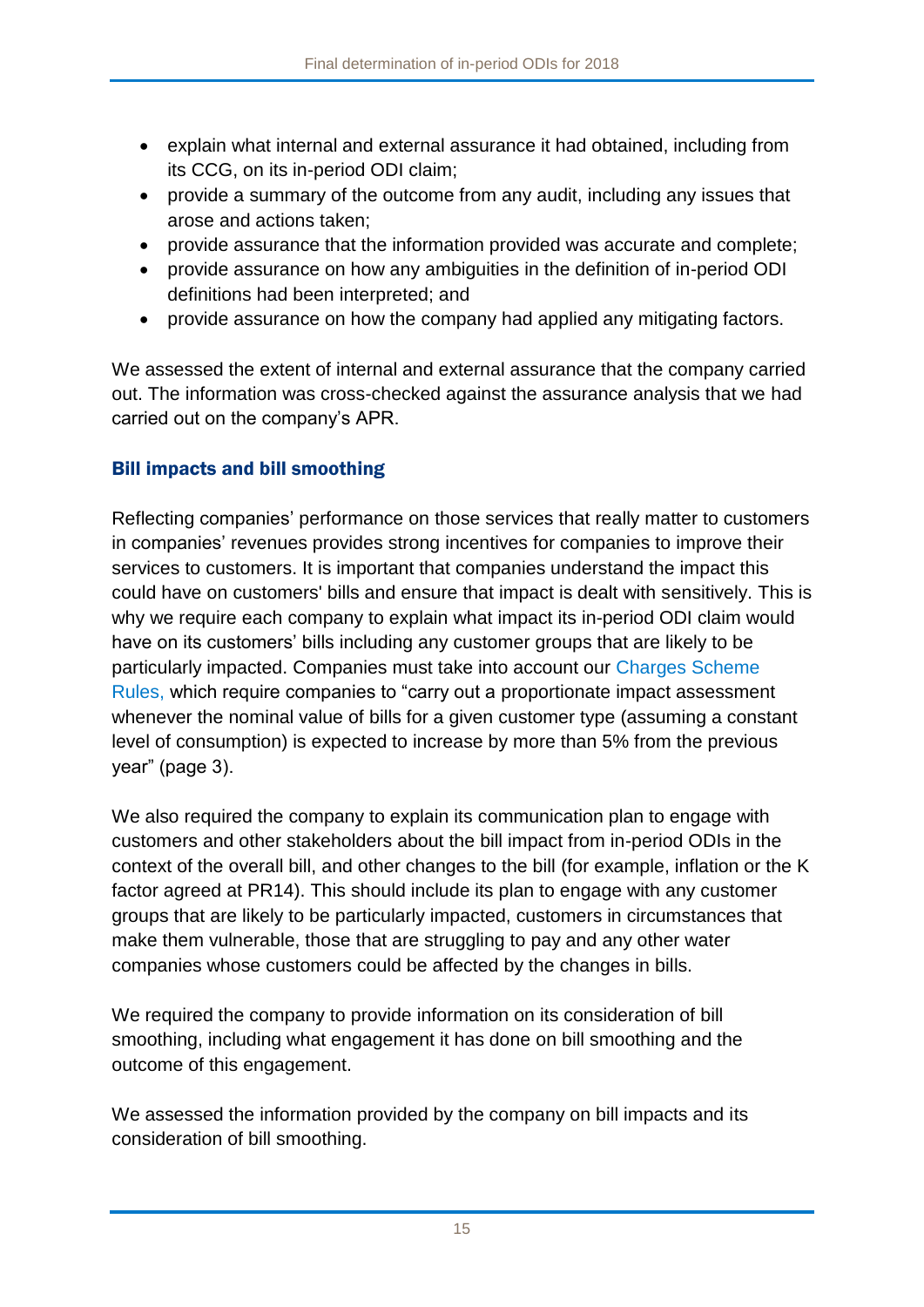#### Deep dives on certain in-period ODIs

In the event that the claim for any specific in-period ODI was material<sup>4</sup>, or where we had concerns following our initial review of the information provided, we applied a deep dive assessment of the in-period ODI to ensure we had given sufficient scrutiny to those in-period ODIs to protect customers. The deep dive included requests for additional information and an in-depth inspection of the company's calculations and assurance.

#### Mitigating factors

1

In the information notice we required each company to explain whether and how any mitigating factors (such as for weather, third party actions or exceptional events) had been applied to its reported performance for each in-period ODI and its justification for applying these. In such cases, the company must provide assurance on its judgment that a mitigating factor is applicable and how it has been applied. We carried out this check to ensure that any mitigating factors were being applied in accordance with our final determination.

<sup>4</sup> We used as a rule that the outperformance payment or underperformance payment for a specific inperiod ODI was material if it was greater than £1 million or if it constituted more than 25% of the total outperformance payments or underperformance payments being claimed.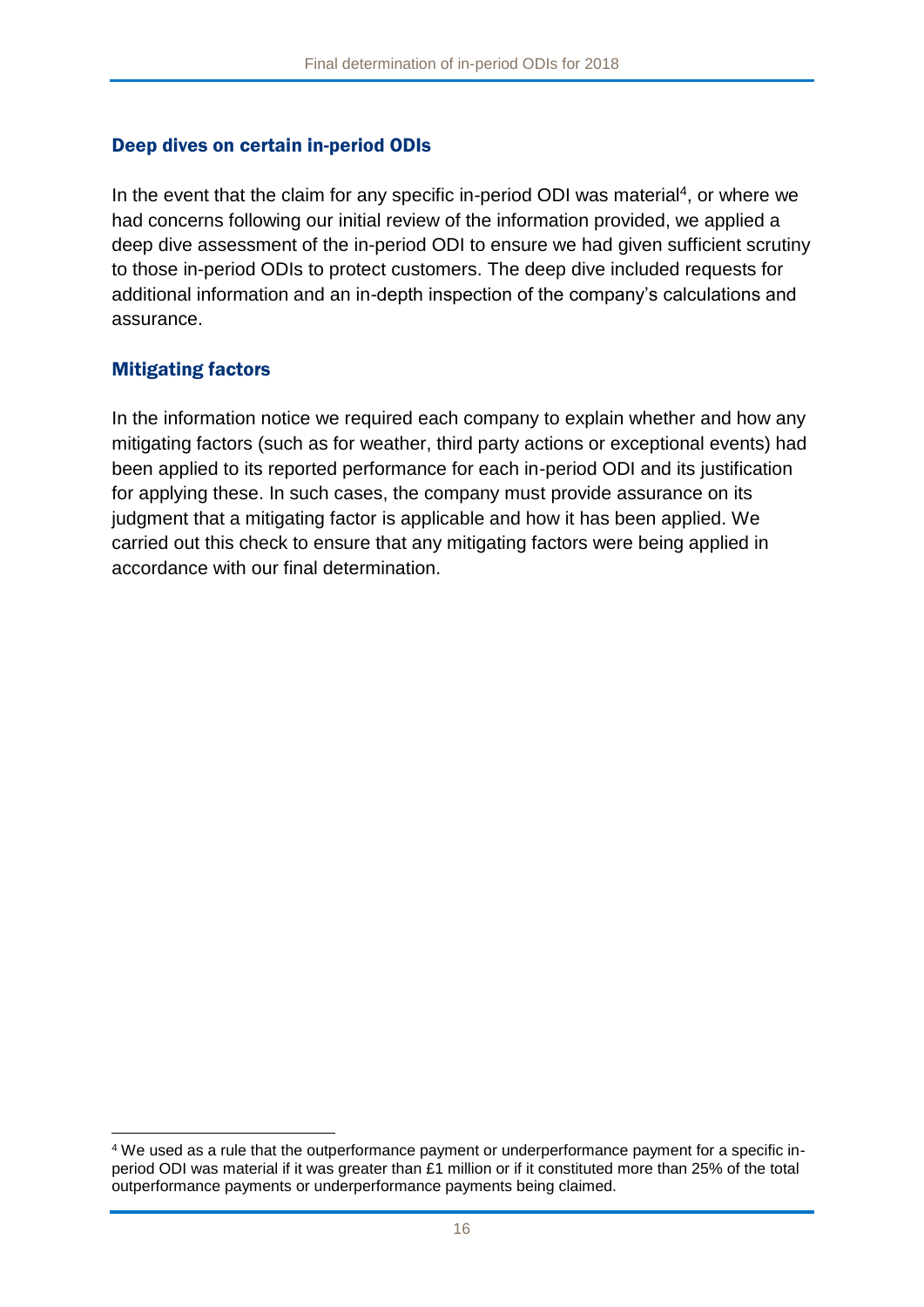## <span id="page-17-0"></span>4. Responses to the consultation on the in-period ODI draft determinations

We consulted on our [draft determination of the in-period ODIs](https://www.ofwat.gov.uk/consultation/2018-draft-determination-of-in-period-odis/) between 1 November and 21 November 2018. We received responses from Anglian Water, Hafren Dyfrdwy, Severn Trent Water, South West Water, and CCWater.

We summarise and address the responses relevant to each company's draft determination in the appropriate appendix below. In this section we address consultation responses relating to our overall policy and approach to ODIs.

Severn Trent Water and Hafren Dyfrdwy expressed their support for the use of incentives and the framework we have developed to drive improved services for customers.

CCWater commented that customers generally do not support the use of ODIs as a method of driving companies' improvements in service, as they tend to see improving services as an integral part of companies' day to day activities and not something that requires additional reward. However, the ODI framework sharpens incentives on companies' management to deliver what matters to their customers. We address the issues of customer support for ODIs and ensuring performance commitments are stretching in our [PR19 final methodology statement.](http://www.ofwat.gov.uk/publication/delivering-water-2020-final-methodology-2019-price-review/)

CCWater emphasised that it is important that water companies are transparent about their ODIs and how these affect bills, and to explain clearly to customers what improvements they are getting in return for any outperformance payments companies are receiving. Customers will need to be reassured that any outperformance payments are justified and reflect their willingness to pay in order to retain their trust in companies. We agree with CCWater that it is important for companies to explain the link between their performance and their ODI payments – both outperformance payments and underperformance penalties. Companies are required to explain their performance and related ODI payments each year in their annual performance reports (APRs).

CCWater also noted that customers consistently indicate that they prefer bills which change smoothly over time, and it recognises that a balance is required between linking incentives more closely in time to performance with maintaining a smoother profile of bill changes year on year. Our [information notice on in-period ODIs](https://www.ofwat.gov.uk/publication/18-17-process-determining-application-period-outcome-delivery-incentives-updated-2017-18/) highlighted the importance of companies considering bill smoothing as part of their applications. As we describe in the appendices, companies considered bill smoothing as part of their applications as we required.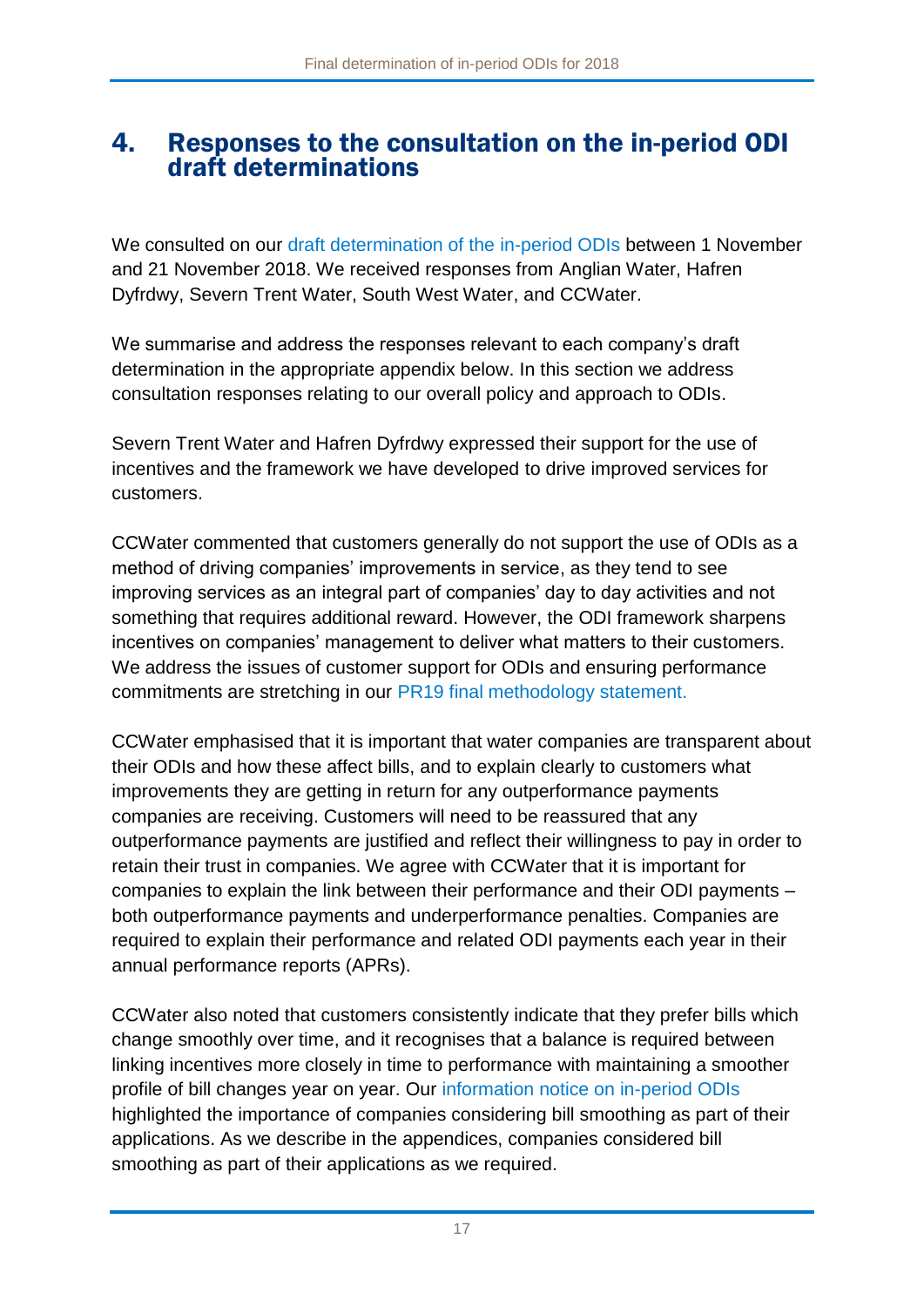## <span id="page-18-0"></span>5. Severn Trent Water's application to amend its wastewater ODI cap

## 5.1 Background

1

At PR14 we included a cap on outperformance and underperformance payments. The effect of the cap is to limit the amount of out and underperformance payments during the 2015-20 period. The cap is designed to protect customers and companies against the risk that ODIs turn out to be materially different from expected when the price review was set, reflecting that the outcomes approach was new at PR14. We always recognised that the aggregate cap and collar would reduce companies' incentives to deliver for customers as they approach the cap. If incentives to deliver are reduced, this can prevent any further benefits such as improved service, from those ODIs.

In our 2014 final determination<sup>5</sup>, we said that an ODI cap could be amended under certain circumstances to ensure that it is not creating distortions which act against customers' interests. A company and/or CCG (or relevant customer body) can apply to us to amend an ODI cap in the event that it considers the arrangement is working against the long term interests of customers. We will consider the merits of amending caps on a case by case basis and expect to see convincing evidence over a period of several years for us to agree to alter these.

One example of the evidence that a company could provide was that it was delivering service genuinely beyond upper quartile performance. This is valuable in two important ways. First it demonstrates that the company is delivering stretching performance for its customers and the improved service benefits customers, such as fewer internal and external sewer flooding incidents. Second, since we propose to use upper quartile performance as a benchmark for setting performance levels across the industry, going beyond it increases the benchmark and acts to improve service for all customers across England and Wales.

Amending the cap to retain financial incentives is in customers' interests if the incentives are proportionate to the costs required to continue to deliver stretching performance and do not exceed the benefits.

Caps are applied to water and wastewater services separately. For each service the cap applies to the sum total of all ODI net outperformance payments in 2015-20. We separately apply the cap to the sum total of all ODI net underperformance payments

<sup>5</sup> This is set out in our [Final price control determination notice: policy chapter A2 –](https://www.ofwat.gov.uk/wp-content/uploads/2015/10/det_pr20141212outcomes.pdf) outcomes, published in December 2014.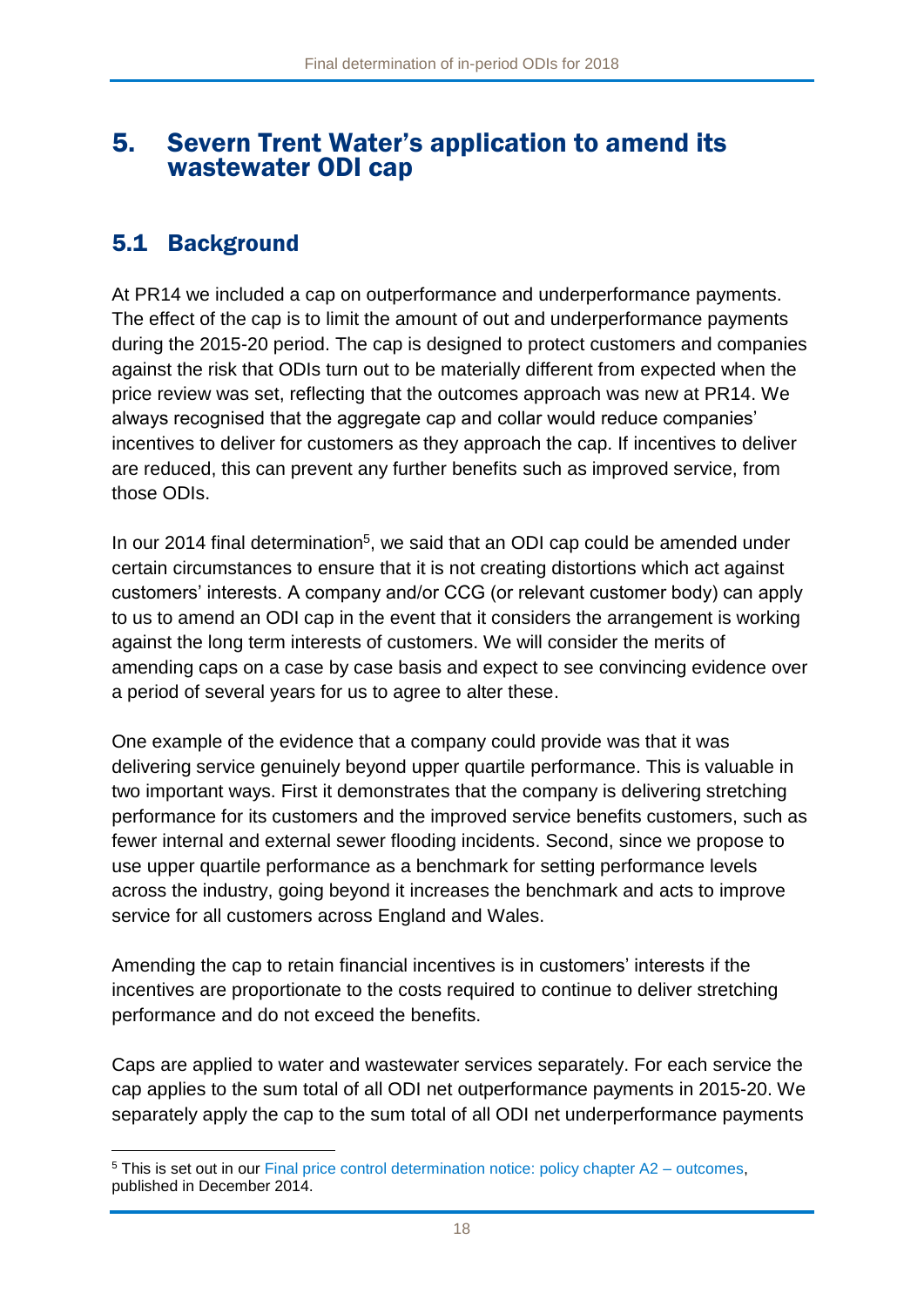in 2015-20. Each cap is 2% of RoRE for the respective price control, which for Severn Trent's wastewater service is around £150 million.

## Severn Trent Water's performance

Severn Trent Water has outperformed on all its in-period wastewater ODIs and expects that this will continue throughout the remainder of the 2015-20 period. In particular it has earned significant outperformance payments for reducing the incidence of external sewer flooding, which is sewer flooding that occurs on customer properties outside their homes. Such flooding incidents have significant adverse effects on consumers and the achievement by the company in reducing the frequency of such flooding is an important priority for customers.

Severn Trent Water's incentive rate is about £20,000 for each reduction in external sewer flooding incidents below its performance commitment. This is significantly higher than the outperformance incentive rates of other companies with a similar performance commitment. The company's underperformance payment rate is also set at about £20,000 (which is comparable to other water companies with 'underperformance payment only' ODIs) and applies if the company does not meet its performance commitment level.

Severn Trent Water has also performed well on other performance commitments relating to internal sewer flooding (flooding in the home) and pollution incidents for which it has received significant outperformance payments. It has performed less well against its water ODIs and is likely to be obliged to incur underperformance payments related to these ODIs.

The company's end-of-period ODIs set in PR14 are distinct from the in-period ODIs that are the subject of the final determination in this document, and will be assessed as part of PR19 and impact bills in the 2020 to 2025 period.

## Severn Trent Water's application to amend the wastewater ODI cap

Severn Trent Water expected its performance in 2018-19 to lead to exceeding its wastewater ODI cap and applied to Ofwat to amend it in July 2018. In our [Draft](https://www.ofwat.gov.uk/consultation/2018-draft-determination-of-in-period-odis/)  [determination of in-period ODIs for 2018,](https://www.ofwat.gov.uk/consultation/2018-draft-determination-of-in-period-odis/) we set out Severn Trent Water's application, our assessment of the application, and our view on an appropriate amendment to Severn Trent Water's ODI cap.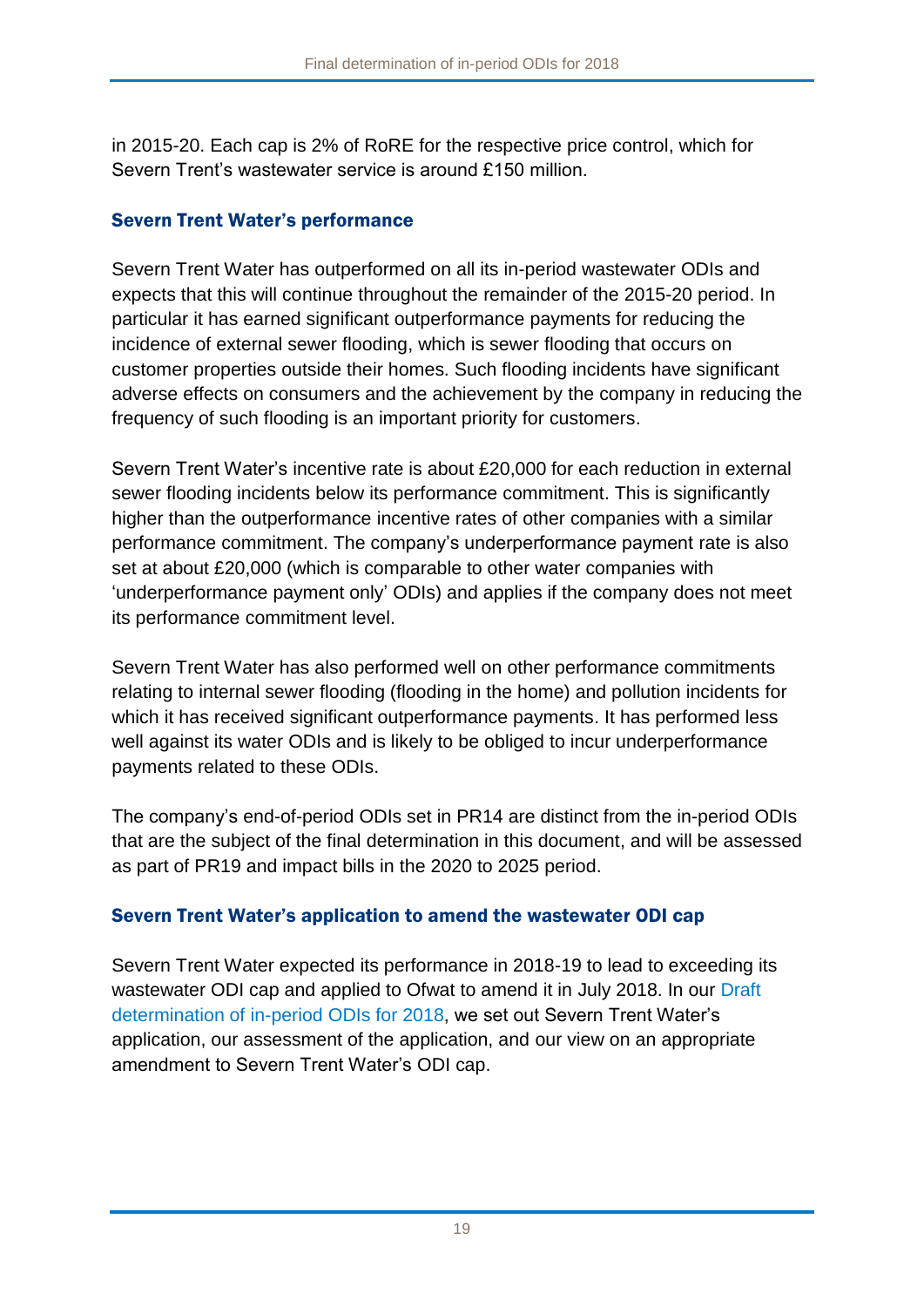# 5.2 Our draft determination

We proposed an increase in the wastewater ODI cap from 2% to 2.6% of RoRE which will increase the maximum outperformance payments from the current cap by about £45 million to approximately £200 million. This was consistent with our interpretation of the evidence of customers' willingness to pay and means that the benefits of further improvements in service by the company should at least match any related increase in customers' bills. It would also retain the incentives on all of the ODIs in the wastewater package for Severn Trent Water to deliver what customers care most about.

In addition to the amendment to the cap, we proposed to require:

- **Increased service level.** The internal and external sewer flooding and category 3 pollution incidents performance level targets for 2018-19 and 2019-20 being reset to the level achieved in 2017-18.
- **Reduced incentive rate for external sewer flooding.** The outperformance and underperformance incentive rate being reduced by 85% for external sewer flooding, to bring it broadly into line with those of other companies' outperformance incentive rates.
- **Shared best practice**. It is important that other companies are able to replicate the improvements which Severn Trent Water has made on external sewer flooding, so that the benefits of improved performance are realised by wider customers.

## 5.3 Responses to the consultation on Severn Trent Water's application to amend its wastewater ODI cap

We consulted on Severn Trent Water's application to amend its wastewater ODI cap in conjunction with our [draft determination of the in-period ODIs](https://www.ofwat.gov.uk/consultation/2018-draft-determination-of-in-period-odis/) between 1 November and 21 November 2018. We received three responses in relation to our proposed approach to amending Severn Trent Water's wastewater ODI cap.

## Anglian Water

Anglian Water's view is that our proposed approach introduces uncertainty about the circumstances under which companies' regulatory settlements can be amended and the potential scale of those amendments. It stated its view that the changes proposed for Severn Trent Water's settlement go beyond the formal rules of the final determination. For the 2020-25 period, Anglian Water's view is that these should be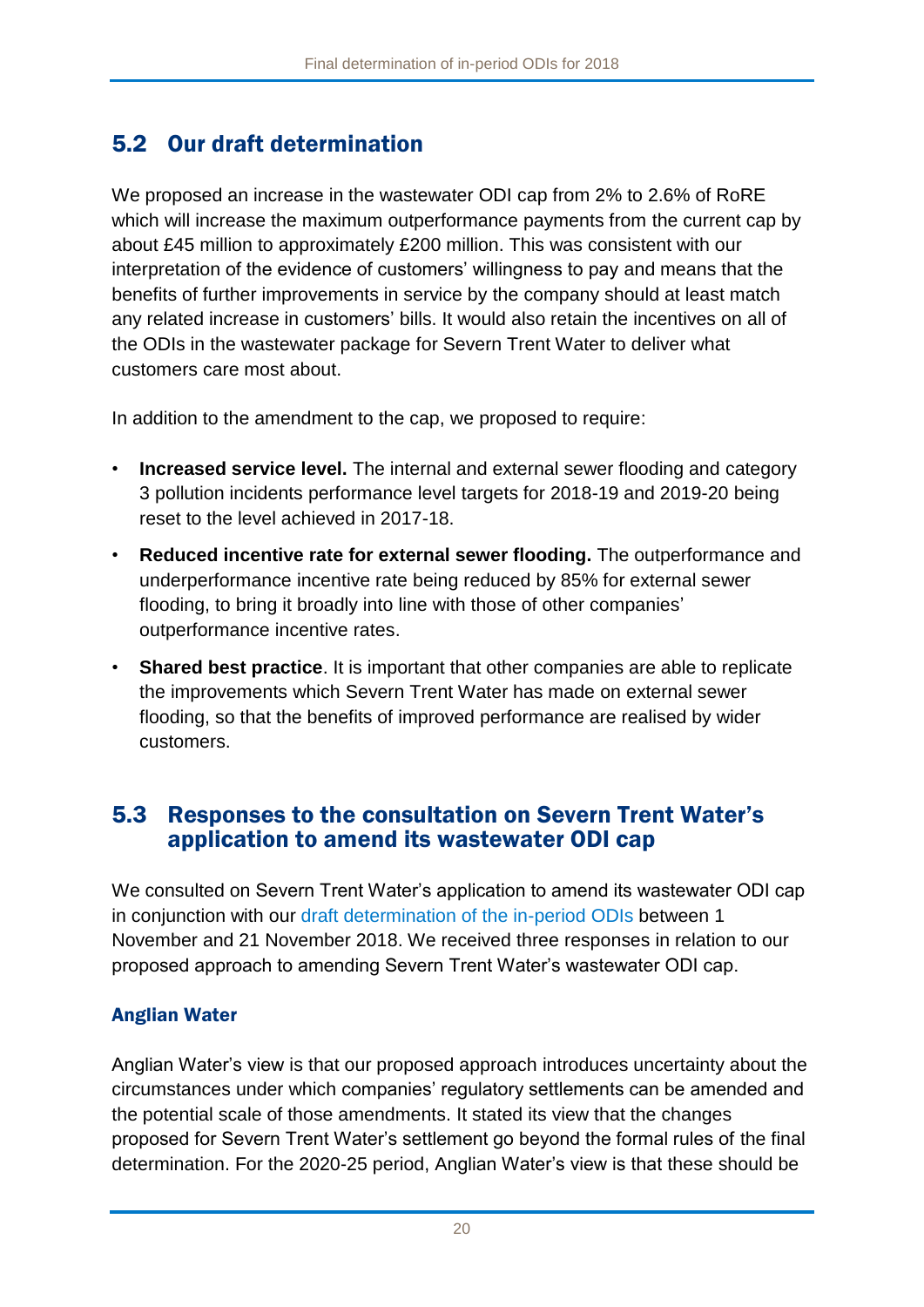formally set out as part of the PR19 final determinations or captured in revisions to the formal rules of the final determination.

In response to the points raised by Anglian Water, first, we consider that our proposed approach to amending the cap does not introduce uncertainty, because we said at PR14 that the cap could be amended in-period at the affected company's (or its CCG's) request. Our procedure also means that any resulting amendment only happens with the agreement of the company, otherwise the cap remains unaltered. In relation to the scale of the amendments, we consider that there is an inherent interaction between the ODI cap, the performance targets and the incentive rates. Therefore, removing the cap without making other changes to performance levels or incentive rates would potentially give customers little benefit, whilst providing Seven Trent Water with significant financial returns. Likewise, the company's proposed options for lifting the cap would see the company's gains far outweigh the benefits to customers. Our decision to raise the cap along with a tightening of service levels means that Severn Trent Water would only be rewarded for continuing improvements in performance from 2017-18 service levels, that is current service levels.

## **CCWater**

CCWater responded that it understands our proposal to raise the outperformance payment cap from 2% to 2.6% of RoRE in the specific circumstances of this determination, and when coupled with the other elements of the proposal, will allow Severn Trent Water to earn additional outperformance payments through improving service with a direct customer benefit.

CCWater noted that it was disappointed that the additional investment to support vulnerable customers proposed in Severn Trent Water's original application would be lost as a result of our draft determination. It has encouraged the company to consider if any additional investment is still possible under the terms of our proposal.

We would welcome any additional investment made by Severn Trent Water to support vulnerable customers.

## Severn Trent Water

Severn Trent Water welcomed our conclusion that there is sufficient evidence to support its request to amend the wastewater ODI cap, to the long term benefit of customers. Whilst it is supportive of our proposed approach, the company identified two implementation issues: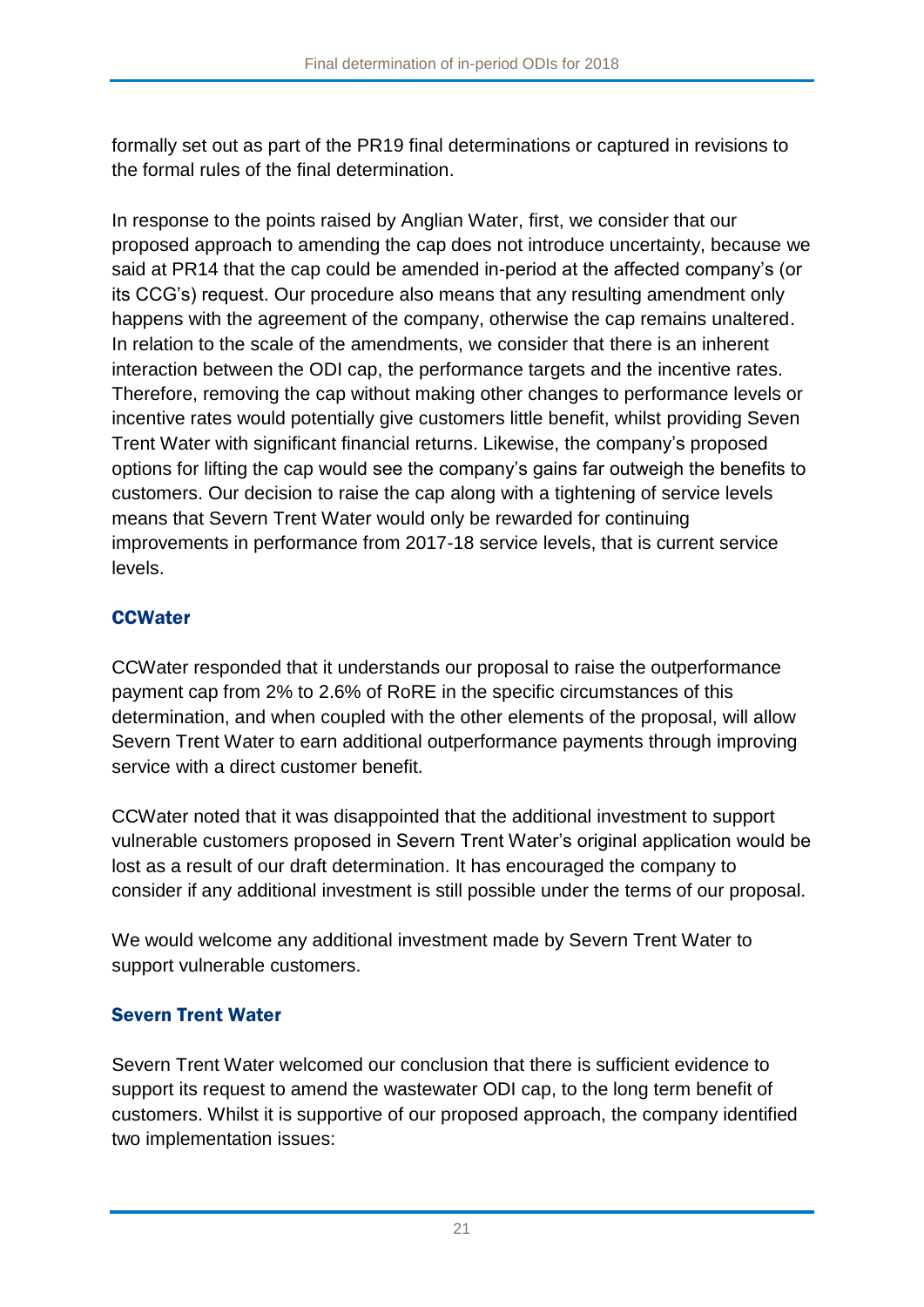- 1. adjusting targets for internal sewer flooding and pollution incidents is not warranted; and
- 2. targets and incentive rates on past performance should not be adjusted.

We address these two issues below.

Severn Trent Water also made a comment that a wider range of comparable information should be used (we compared Severn Trent Water's external sewer flooding incentive rate with the rates set for other companies at PR14). The company submits that we should use a greater range of comparable information, including proposed PR19 rates. In addition, it states that most companies used deadbands, caps and collars in ODIs at PR14 that reduce the range of performance that incentives apply to, and so affect the overall risk and reward package.

We do not consider that we should we use proposed PR19 incentive rates for comparison. We are still analysing what companies have proposed in their PR19 business plans and we do not have a final set of PR19 data on performance commitment levels and ODI incentive rates. Therefore, we do not propose to rely on this information in setting performance levels or incentives rate before the price review is complete.

We note the point Severn Trent Water raised around deadbands, caps, and collars, but it did not propose that we add deadbands, caps, and collars to any of its performance commitments. We consider that it can be against customer interests to reduce company incentives to deliver good performance on outcomes that matter to them, and the ODI cap is in place to safeguard customers by placing maximum limits on the cost of ODIs to them. Therefore we do not think that any changes in the form of introducing deadbands, cap or collar to the overall package are required.

Severn Trent Water stated that while it agrees with the overarching aim of increasing the cap to 2.6%, two amendments could create an even more robust long-term framework for both the sector and consumers:

- focus the PC-ODI changes to external sewer flooding; or
- make changes to the target and incentive rate on a forward-looking basis (as opposed to changes relating to past performance).

The two arguments Severn Trent Water provided to support its concern with the implementation issues are as follows:

**1. Adjusting targets for internal sewer flooding and pollution incidents is not warranted**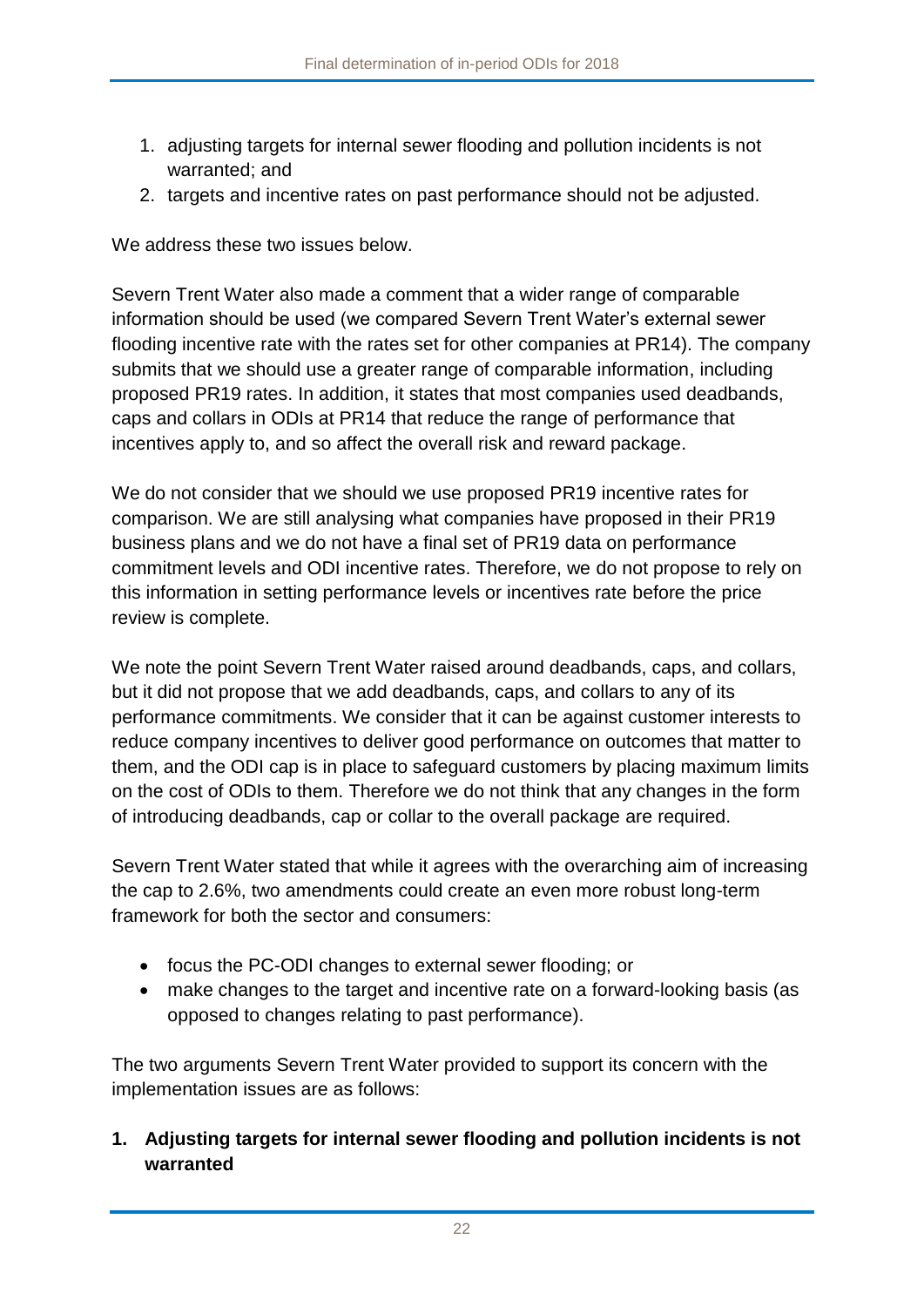Severn Trent stated that it understands the logic in changing targets and incentives for external sewer flooding where outperformance has been exceptional (around 73% of its outperformance payments). It does not consider this should apply to internal sewer flooding and pollution incidents where its outperformance is not necessarily greater than other companies.

It is clear that we need to adjust targets and incentives for external sewer flooding: Severn Trent Water's customers have incurred significant payments up to the cap set at PR14 and we have to assess whether the outperformance payment is commensurate to performance. It is also appropriate to make sure that any further outperformance payments result from additional benefits for customers on other measures. We accept that Severn Trent's outperformance for internal sewer flooding and pollution incidents is less than some other companies. However, no other company has reached the ODI cap for outperformance payments. To go beyond the protection of the ODI cap set at the 2014 price review we need to be confident that any further outperformance payment for any performance commitment is the result of performance that we now judge as stretching.

## **2. Targets and incentive rates on past performance should not be adjusted**

Pollution incidents are measured on a calendar basis (ie 2018 is reported for 2018- 19) and so less than a month will remain following the publication of this final determination. For other measures, that cover the 2018-19 financial year, around three months will remain. Severn Trent Water states it does not have time to make operational changes to respond to proposed tightening of service levels for 2018-19.

We accept that there is limited time for the company to make operational changes to respond the change in service levels that would be confirmed when the final decision is published. We therefore will amend the proposal we consulted on so that both the ability to earn further outperformance payments and the tightening of service standards is on a future basis only.

## 5.4 Our final decision for an amendment to Severn Trent Water's wastewater ODI cap

Our final decision is based on the general principle that the PR14 ODI cap would only be reopened in certain circumstances. In this case, we have gone through the process of reconsidering the cap level (as well as targets and incentive rates) because:

• this is part of a process that Severn Trent Water has chosen to initiate;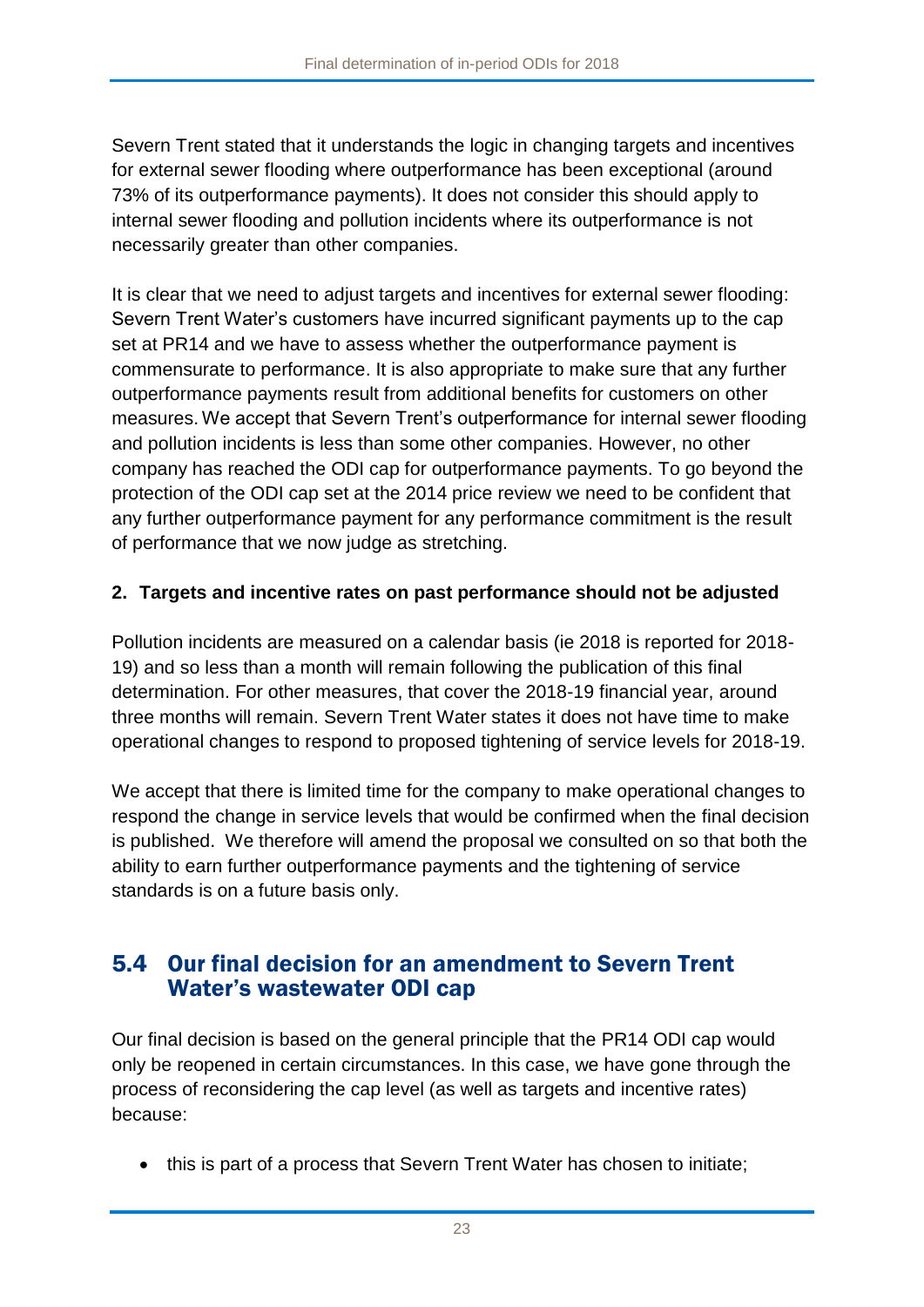- Severn Trent Water does not have to agree to the change, in which case the cap remains; and
- there is an inherent interaction (as explained above) between the cap, the targets and the incentive rate, hence our proposal of a package of changes to support a change to the cap.

Our final decision is to adjust Severn Trent Water's wastewater ODI cap, performance commitments for three in-period ODI measures and incentive rate for external sewer flooding, effective from 1st January 2019. This is on the basis that:

- amending the cap is supported by customers and in the long-term interests of customers;
- our intention is to focus on incentivising future performance, so adjusting incentives for past behaviour would not be appropriate in this context;
- amending the change in service levels in relation to activities going forward is appropriate; and
- it is appropriate to revise the service levels for internal sewer flooding and pollution incidents, along with external sewer flooding.

We protect customers by applying these forward looking changes to incentivise future performance and service levels.

If Severn Trent agrees to accept these changes, it should confirm this to us in writing and publish its letter of acceptance on its website, before or on 31 December 2018. Should the company not accept these changes, then, as stated in the consultation, the existing cap will remain in place.

## 5.4.1 Wastewater ODI cap

Severn Trent Water's wastewater ODI cap from 1 April 2015 to 31 March 2020 is currently set at 2% RoRE. Subject to Severn Trent Water accepting it, our decision means that this cap will be increased from 2% to 2.6% of RoRE (which will increase the company's overall maximum outperformance payments for all its ODIs by about £45 million). However, Severn Trent Water will earn no outperformance payments for performance from the date that the company reached the current cap up to 1 January 2019, when the amendments made by our decision become effective. The effect of our amendments also means that for three ODIs (specifically, internal and external sewer flooding and category 3 pollution incidents), the company will not be entitled to receive outperformance payments for the period 1 January 2019 to 31 March 2020 unless it reaches revised targets for these ODIs. These revised targets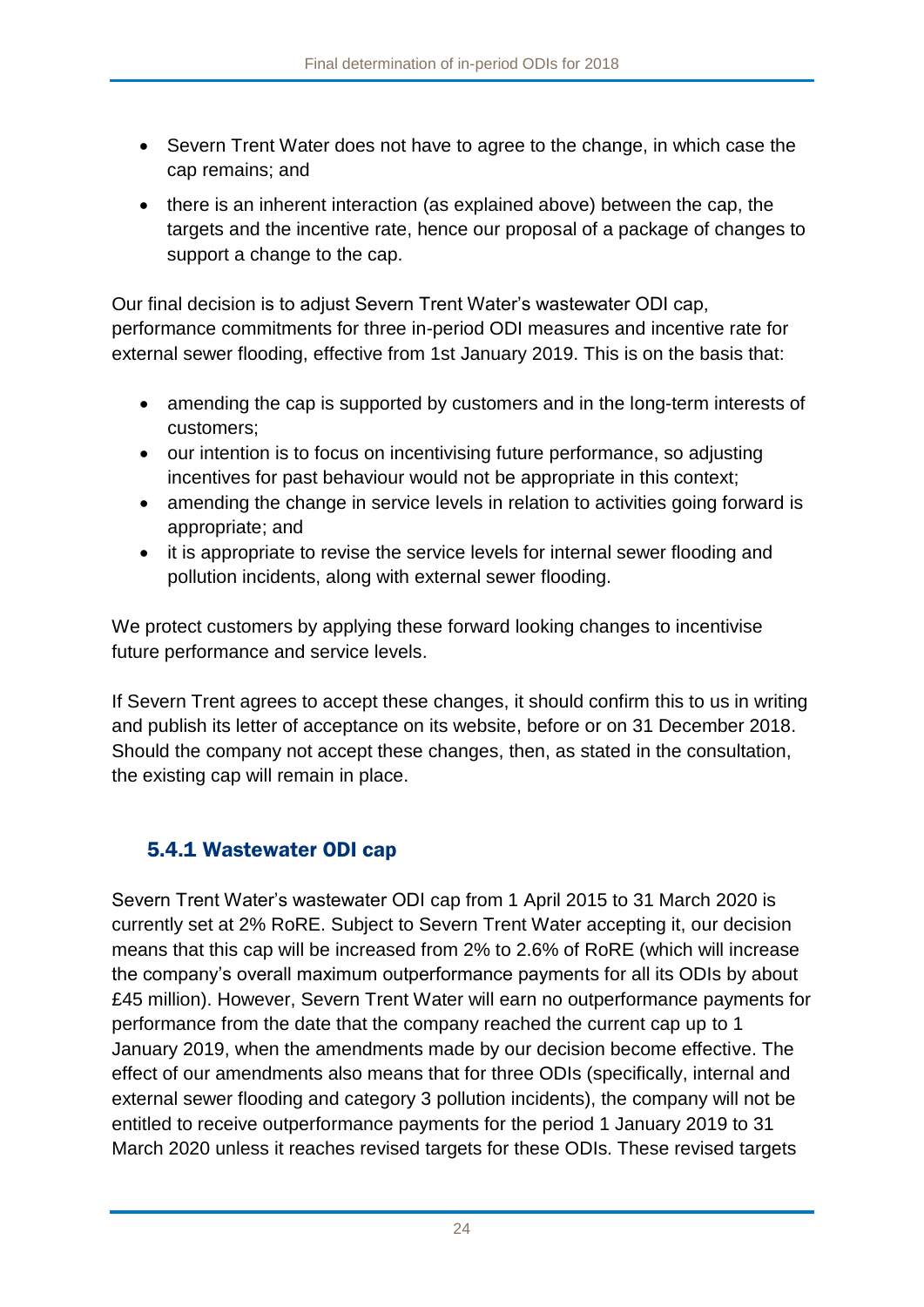are set out below. It will also pay underperformance payments if its performance is below these revised targets.

## 5.4.2 Tightening service levels for three in-period ODIs

Our decision to raise the cap is supported by a tightening of service levels, meaning Severn Trent Water will only be rewarded for continuing improvements in performance from 2017-18 service levels. Therefore, we are making changes to three in-period ODI performance commitment levels. Subject to Severn Trent Water accepting this decision, our changes become effective on 1 January 2019.

For internal sewer flooding and external sewer flooding:

- the targets for the final quarter of the financial year 2018-19 (from 1 January to 31 March 2019) will be calculated pro-rata, based on 2017-18 outturn (ie 2017-18 outturn multiplied by 0.25); and
- the targets for 2019-20 will be based on 2017-18 outturn.

The performance commitment for category 3 pollution incidents is measured on a calendar year basis. The target for 2019-20 (calendar year 2019) is the 2017-18 outturn.

There was a change to Severn Trent's performance commitments in 2018-19 due to the change of area explained in earlier sections. For the three months between April and June 2018, Severn Trent should have met the PR14 performance commitment on a pro-rata basis as set out in appendix 3 of Severn Trent Water's appointment variation<sup>6</sup>. Severn Trent Water's appointment variation became effective from 1 July 2018, meaning the England only targets are applicable on a pro-rata basis for six months up to 31 December 2018.

From 1 January 2019 onwards, we have decided that the targets are based on 2017- 18 performance. Due to the fact that 2017-18 actual reported performance is given for the company prior to its appointment variation, it is necessary to adjust the 2017- 18 actual performance figures to reflect targets for England only. This is done in line with the proportions set out in appendix 3 of Severn Trent Water's appointment variation. The adjusted figure is then pro-rated for the period between 1 January and 31 March 2019, and applied for the full year from 1 April 2019.

<sup>1</sup> <sup>6</sup> As set out in Appendix 3 (pages 40-44) of the [Variation of Severn Trent Water Limited's appointment](https://www.ofwat.gov.uk/publication/variation-severn-trent-water-limiteds-appointment-include-powys-site-variation-dee-valley-water-limiteds-appointment-include-chester-site/)  [to include the Chester Site and variation of Dee Valley Water Limited's appointment to include the](https://www.ofwat.gov.uk/publication/variation-severn-trent-water-limiteds-appointment-include-powys-site-variation-dee-valley-water-limiteds-appointment-include-chester-site/) [Powys site.](https://www.ofwat.gov.uk/publication/variation-severn-trent-water-limiteds-appointment-include-powys-site-variation-dee-valley-water-limiteds-appointment-include-chester-site/)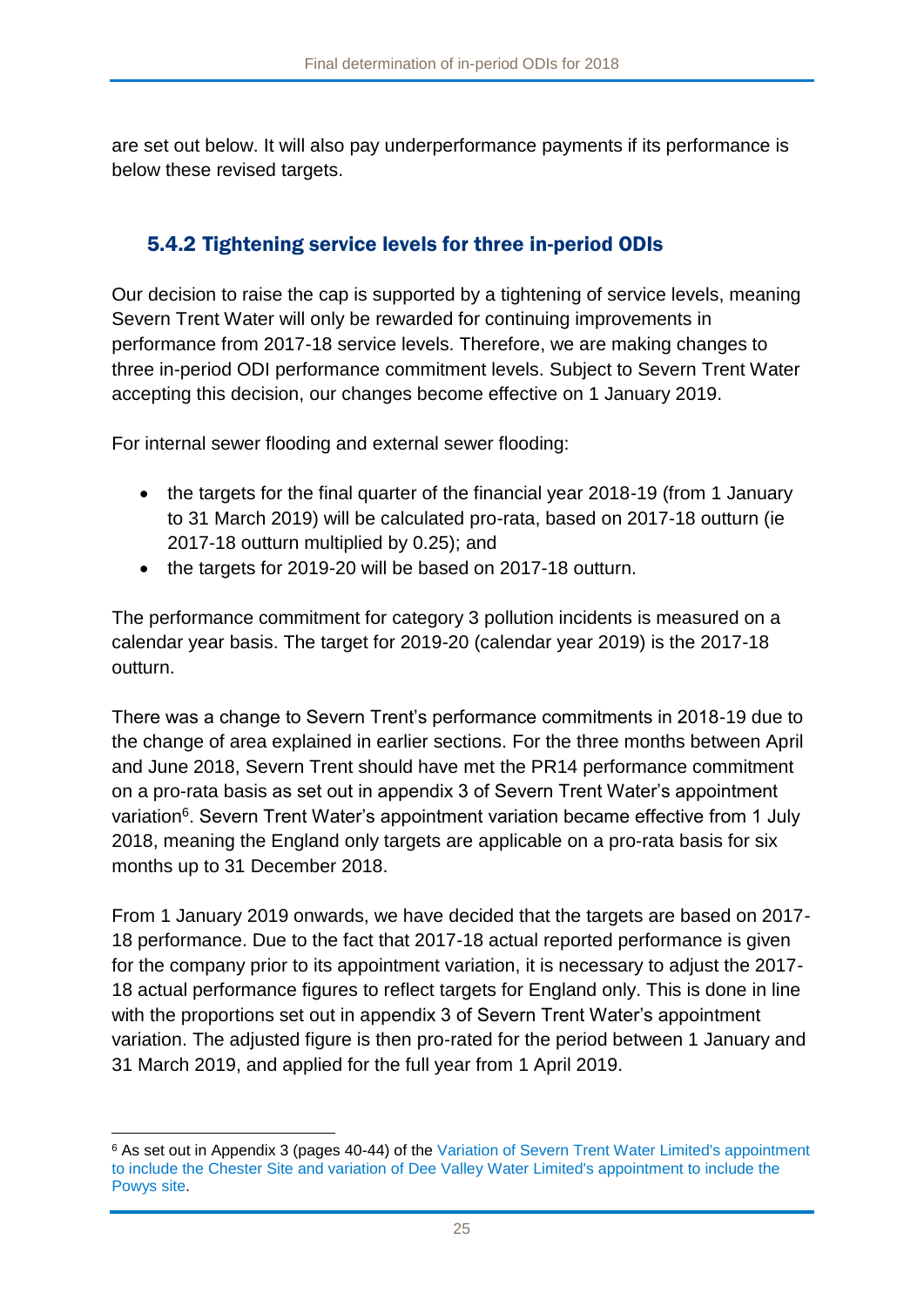Table 2a sets out information on internal sewer flooding incidents, and table 2b sets out the targets for the different periods of 2018-19 and 2019-20.

|   | <b>Targets</b>                                               | 2015-16 | 2016-17 | 2017-18 | 2018-19 | 2019-20 |
|---|--------------------------------------------------------------|---------|---------|---------|---------|---------|
| A | PR14 final determination<br>commitment level                 | 1,014   | 989     | 960     | 927     | 892     |
| B | <b>Following Severn Trent</b><br>Water appointment variation |         |         |         |         | 885     |
| C | Applying 2017-18<br>performance levels                       |         |         |         |         | 662     |
| D | Adjustment for appointment<br>variation                      |         |         |         |         | 657     |

#### Table 2a: Information on internal sewer flooding incidents service levels

#### Table 2b: Revised targets on internal sewer flooding incidents

| <b>Targets</b>                                     | 1 Apr 2018<br>$-30$ Jun 2018<br>$(3$ months) <sup>1</sup> | 1 Jul 2018 -<br>31 Dec 2018<br>$(6$ months) <sup>1</sup> | 1 Jan 2019 -<br>31 Mar 2019<br>(3 months) | 2019-20<br>$(1$ year) |
|----------------------------------------------------|-----------------------------------------------------------|----------------------------------------------------------|-------------------------------------------|-----------------------|
| Targets on internal<br>sewer flooding<br>incidents | 269                                                       | 435<br>$(653*2/3)$                                       | 164<br>$(D*0.25)$                         | 657<br>(D)            |

Note

**<sup>1</sup>** Part year targets set out in Appendix 3 (pages 40-44) of the variation document.

Table 3a sets out information on external sewer flooding incidents, and table 3b sets out the targets for the different periods of 2018-19 and 2019-20.

#### Table 3a: Information on external sewer flooding incidents service levels

|   | <b>Targets</b>                                               | 2015-16 | 2016-17 | 2017-18 | 2018-19 | 2019-20 |
|---|--------------------------------------------------------------|---------|---------|---------|---------|---------|
| A | PR14 final determination                                     | 7,639   | 7,548   | 7,447   | 7,336   | 7,220   |
| в | <b>Following Severn Trent</b><br>Water appointment variation |         |         |         |         | 7,161   |
| C | Applying 2017-18<br>performance levels                       |         |         |         |         | 3,763   |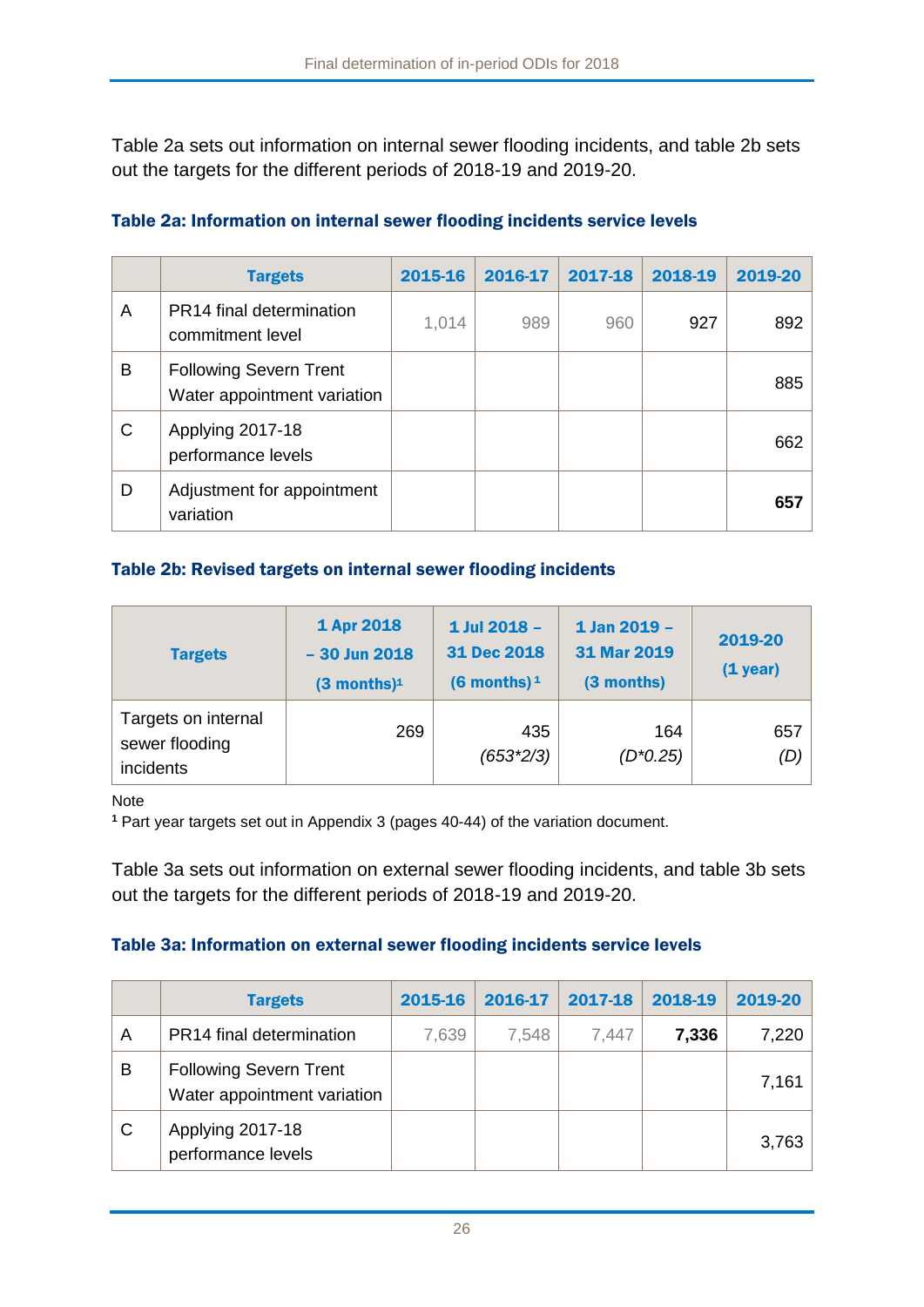| ┕ | Adjustment for appointment |  |  | 3,732 |
|---|----------------------------|--|--|-------|
|   | variation                  |  |  |       |

#### Table 3b: Revised targets on external sewer flooding incidents

| <b>Targets</b>                                     | 1 Apr 2018<br>$-30$ Jun 2018<br>$(3$ months) <sup>1</sup> | 1 Jul 2018 -<br>31 Dec 2018<br>$(6$ months) <sup>1</sup> | 1 Jan 2019 -<br>31 Mar 2019<br>(3 months) | 2019-20<br>$(1$ year) |
|----------------------------------------------------|-----------------------------------------------------------|----------------------------------------------------------|-------------------------------------------|-----------------------|
| Targets on external<br>sewer flooding<br>incidents | 1,981                                                     | 3,541<br>$(5,311*2/3)$                                   | 933<br>$(D*0.25)$                         | 3,732<br>(D)          |

Note

**<sup>1</sup>** Part year targets set out in Appendix 3 (pages 40-44) of the variation document.

Table 4 sets out information on pollution incidents and the target for 2019-20.

#### Table 3: Information on category 3 pollution incidents and revised target

|   | <b>Targets</b>                                               | 2015-16 | 2016-17 | 2017-18 | 2018-19 | 2019-20 |
|---|--------------------------------------------------------------|---------|---------|---------|---------|---------|
| A | PR14 final determination                                     | 429     | 402     | 374     | 374     | 374     |
| B | <b>Following Severn Trent</b><br>Water appointment variation |         |         |         |         | 364     |
| C | Applying 2017-18<br>performance levels                       |         |         |         |         | 327     |
| D | Adjustment for appointment<br>variation                      |         |         |         |         | 318     |

## 5.4.3 Incentive rates for external sewer flooding

From 1st January 2019, the underperformance and outperformance incentive rates for external sewer flooding will be adjusted downwards by 85%. If performance levels are worse than the commitment set at PR14, the original PR14 final determination underperformance payment applies.

#### Table 4: Revised incentive rates for external sewer flooding

| <b>In-period ODI</b><br><b>Underperformance</b><br><b>Outperformance</b><br><b>payment rate</b><br><b>payment rate</b> |
|------------------------------------------------------------------------------------------------------------------------|
|------------------------------------------------------------------------------------------------------------------------|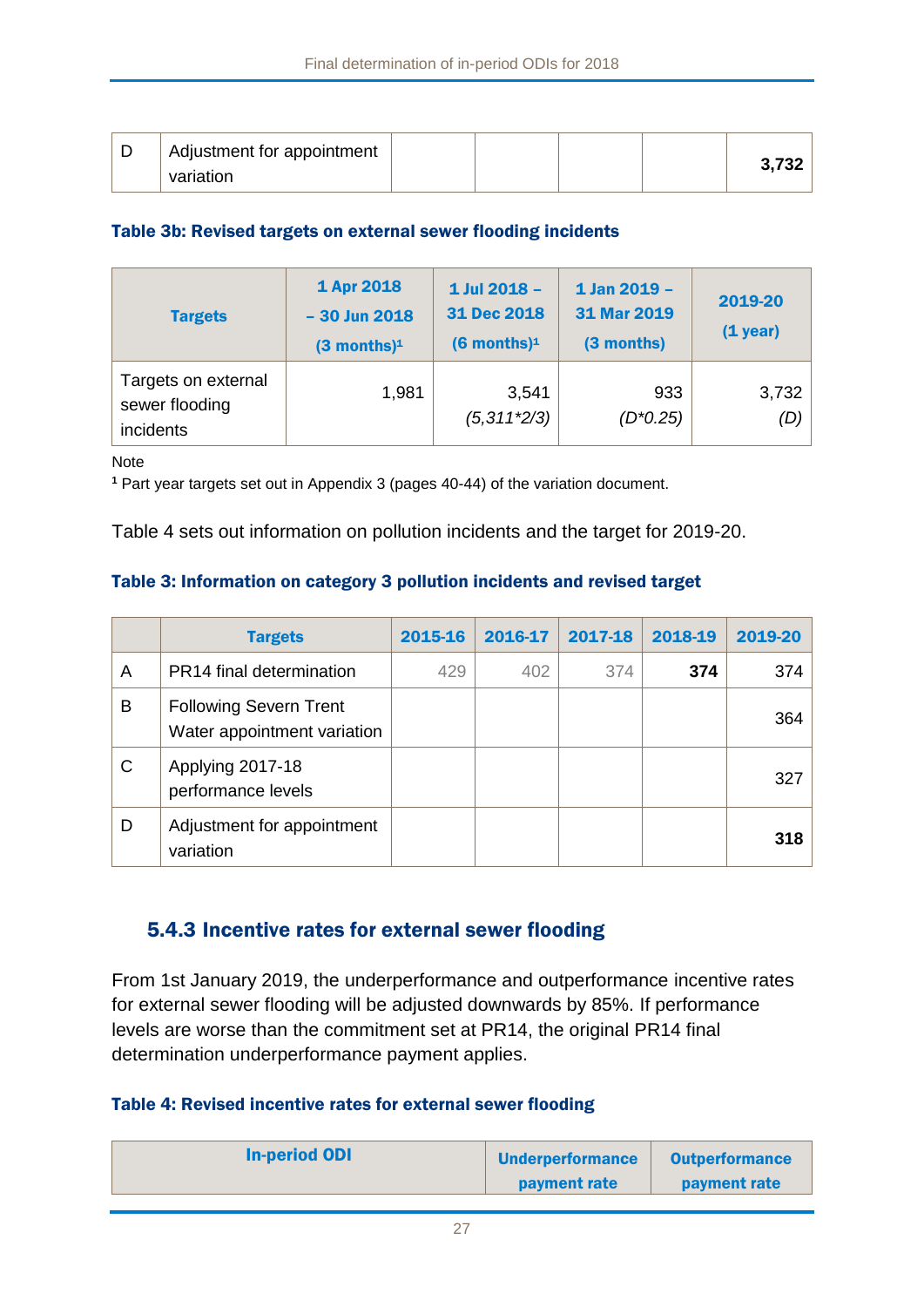|                                                            | (Em/number/year) | (Em/number/year) |
|------------------------------------------------------------|------------------|------------------|
| Incentive rates set out in the PR14 final<br>determination | 0.019779         | 0.019779         |
| Revised incentive rate effective from 1 January<br>2019    | 0.002967         | 0.002967         |

## 5.4.4 Reporting for 2018-19

In reporting 2018-19 performance in relation to the three performance commitments above, Severn Trent Water will need to clearly set out its performance levels and ODI payment calculation for the periods specified rather than the annual total. This is in order to take into account periodic changes to the targets, and the incentive rates in the case of external sewer flooding. Thus, we expect Severn Trent Water to set out to customers its performance and associated ODI payment for:

- 1 April 2018 30 June 2018 (3 months)
- $\bullet$  1 July 2018 31 December 2018 (6 months)
- $\bullet$  1 January 2019 31 March 2019 (3 months)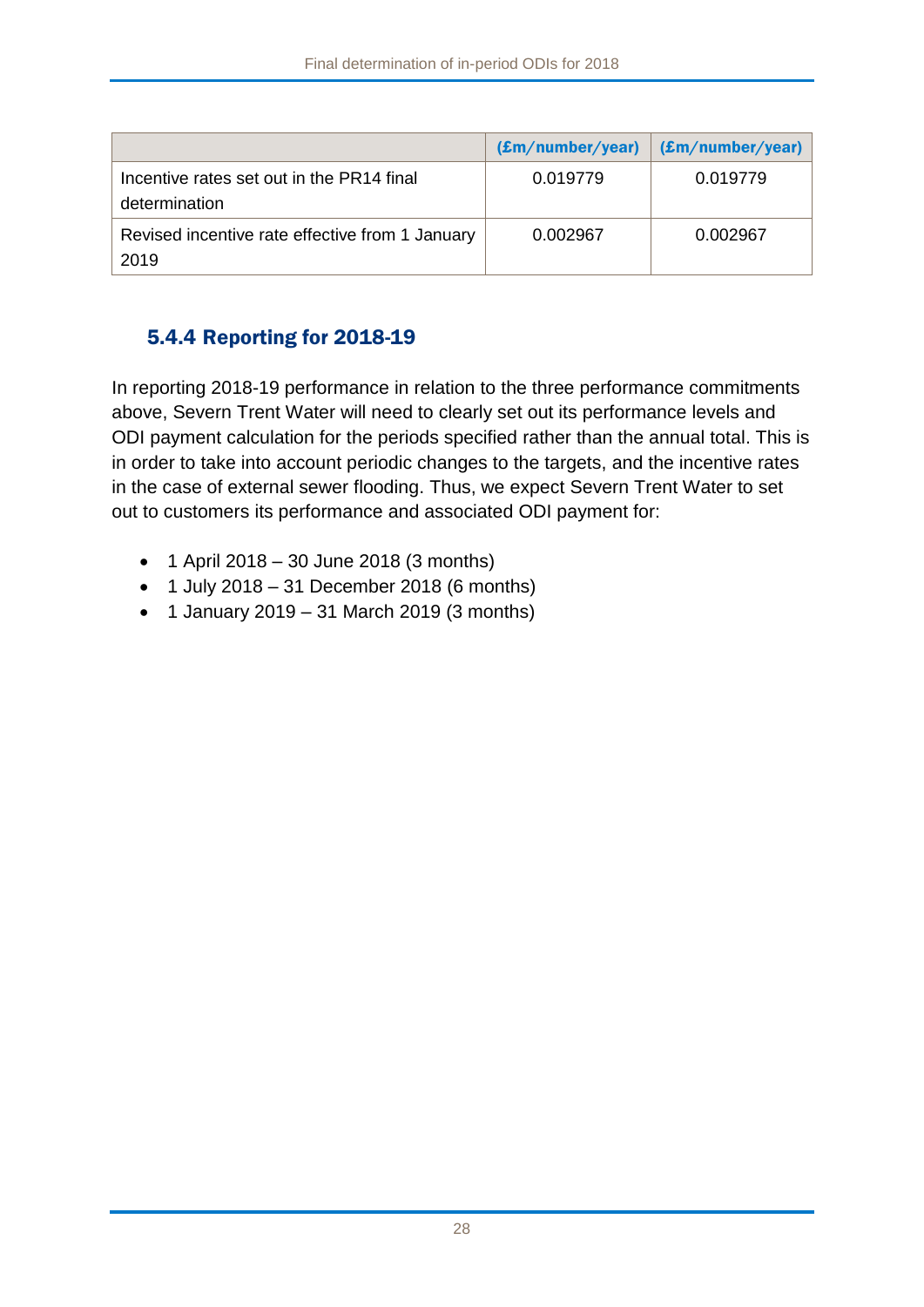# <span id="page-29-0"></span>6. Next steps

It is each company's responsibility to set its charges taking into account our Charges [Scheme Rules,](https://www.ofwat.gov.uk/publication/charges-scheme-rules/) within the price controls that we have determined.

Company performance in 2018-19 will be taken account of at PR19, including the application of Severn Trent Water's wastewater ODI cap.

If Severn Trent agrees to accept the changes to its performance commitments set out in the above section, it should confirm this to us in writing and publish its letter of acceptance on its website by, or on, 31 December 2018. Should the company not accept these changes, then, as stated in the consultation, the existing cap will remain in place.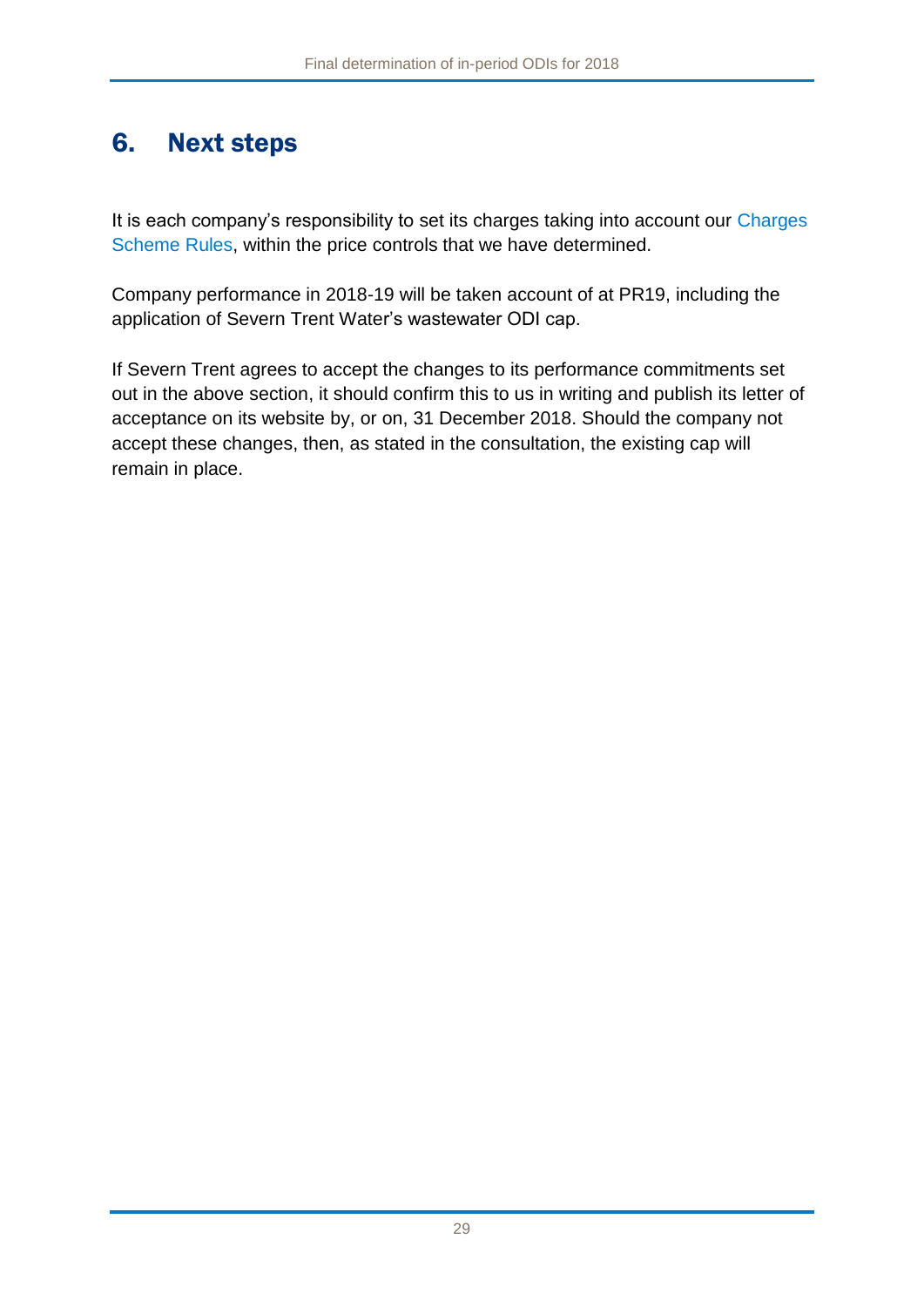# <span id="page-30-0"></span>A1 Anglian Water final determination

Anglian Water is requesting an adjustment to its 2019-20 water wholesale price control to reflect its performance in 2017-18. Our final determination is set out in the table below.

Anglian Water earned a net outperformance payment of £4.635 million because it outperformed its performance commitment on leakage by 5%. As a result, 9 million fewer litres of water are leaking from the company's network every day.

#### Table 5: Summary of final determination for Anglian Water

| <b>In-period ODI</b>      | <b>Performance</b>               | <b>Ofwat final</b><br>determination       |
|---------------------------|----------------------------------|-------------------------------------------|
|                           |                                  | £ million (2012-13<br>prices, net of tax) |
| W-D4: Leakage (three-year | Outperformed its performance     | 4.635                                     |
| average)                  | commitment by 9 megalitres / day |                                           |

The rest of this section describes how we arrived at these figures. Section [A1.6](#page-38-0) provides a more detailed breakdown of our calculations.

#### $A1.1$ Anglian Water's ODIs

Anglian Water has 39 performance commitments of which 22 have financial ODIs attached to them. Only one performance commitment (leakage) has an in-period ODI for the 2015-20 period.

As explained in the PR14 final determination company-specific appendix for Anglian [Water](https://www.ofwat.gov.uk/wp-content/uploads/2015/10/det_pr20141212anh.pdf) (page 15), the company removed the expenditure associated with its planned reduction in leakage between its December 2013 business plan and its revised business plan. Instead the company proposed to deliver its planned reduction in leakage through in-period ODI payments.

#### Table 6: Summary of Anglian Water's financial ODIs

|       | <b>Underperformance payments</b><br>only |                      | <b>Outperformance and underperformance</b><br><b>payments</b> |                      |  |
|-------|------------------------------------------|----------------------|---------------------------------------------------------------|----------------------|--|
|       | <b>In-period</b>                         | <b>End-of-period</b> | <b>In-period</b>                                              | <b>End-of-period</b> |  |
| Water | -                                        |                      |                                                               |                      |  |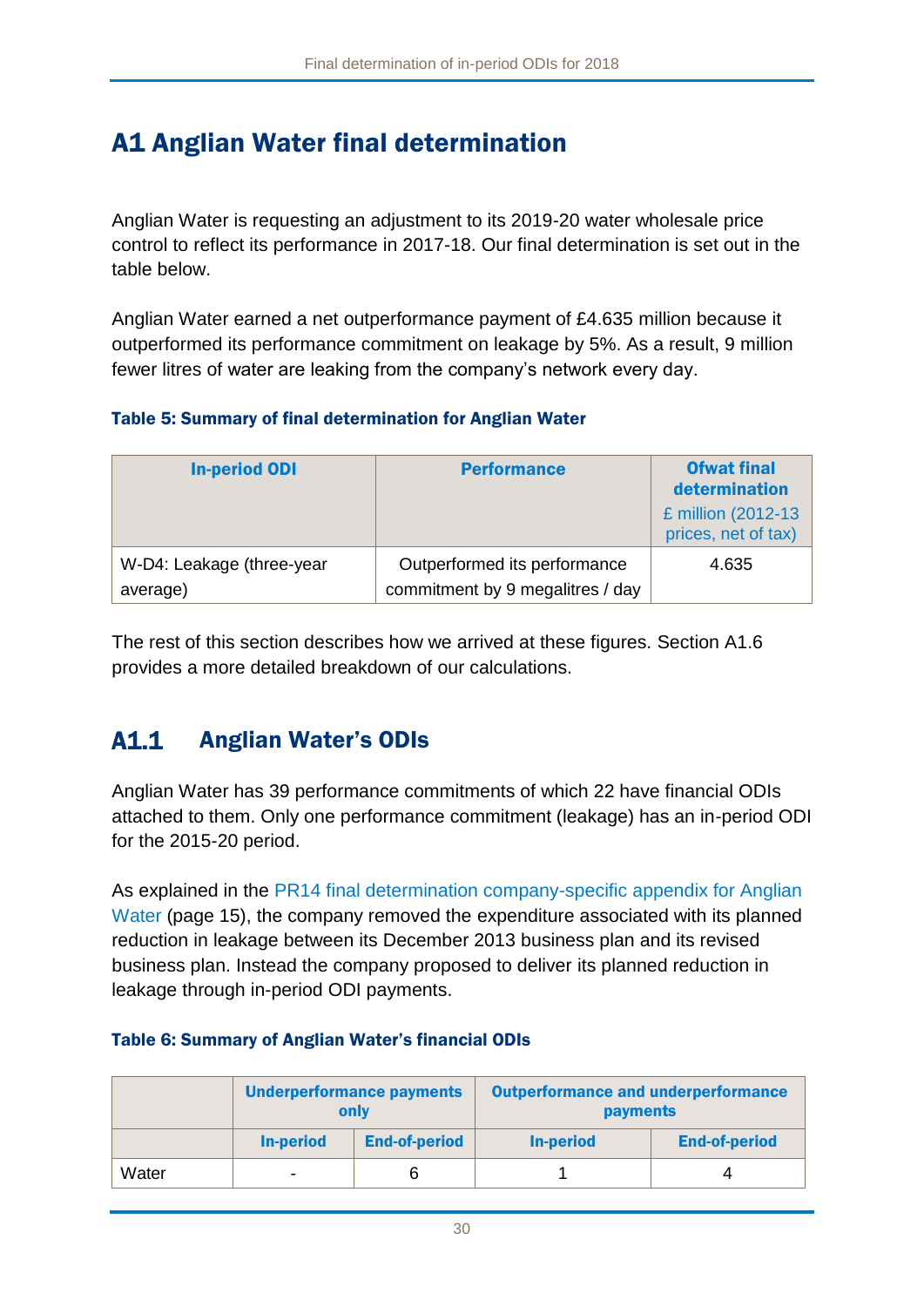| Wastewater   |        |   |   |  |
|--------------|--------|---|---|--|
| Retail       |        | - | - |  |
| <b>Total</b> | $\sim$ |   |   |  |

#### $A1.2$ Summary of Anglian Water's request for 2017-18

Anglian Water submitted its application for an in-period ODI determination before the 15 September 2018 deadline.

The application explained how the company had outperformed its performance commitment level for leakage in 2017-18, and included an overview of the assurance that had been carried out on leakage performance within the context of the company's assurance framework. This included confirmation that Anglian Water's Board had approved the final reported leakage figure for 2017-18 at its meeting in May 2018.

The application provided details on the engagement the company carried out on its leakage performance and the impact on customers' bills. Anglian Water also referenced the meetings that the company had held with its CCG, the Customer Engagement Forum (CEF), in March and June 2018, as well as a meeting with the Consumer Council for Water (CCWater) to discuss customers' bills in September 2018. The CEF accepted Anglian Water's proposed adjustment without further challenge.

The company provided assurance regarding whether the leakage performance was exceptional, mitigating factors, ambiguity in ODI definitions, and whether there were any differences between the submission and its 2017-18 annual performance report (APR), as explained in the following paragraphs. The company attributes the reduction in leakage to the resources that it has devoted to leakage reduction since the start of 2015-16.

Anglian Water stated that its leakage performance in 2017-18 was not due to exceptional factors, but rather that it was consistent with what it expected as a result of its 2015-20 strategy and investment plan.

As Anglian Water uses a three-year average figure for its leakage performance commitment, it already acts as a form of mitigation by smoothing the impact of weather extremes. The company noted that it responded well to the severe weather experienced in February and March 2018, and consequently does not believe any mitigating factor is relevant to its application.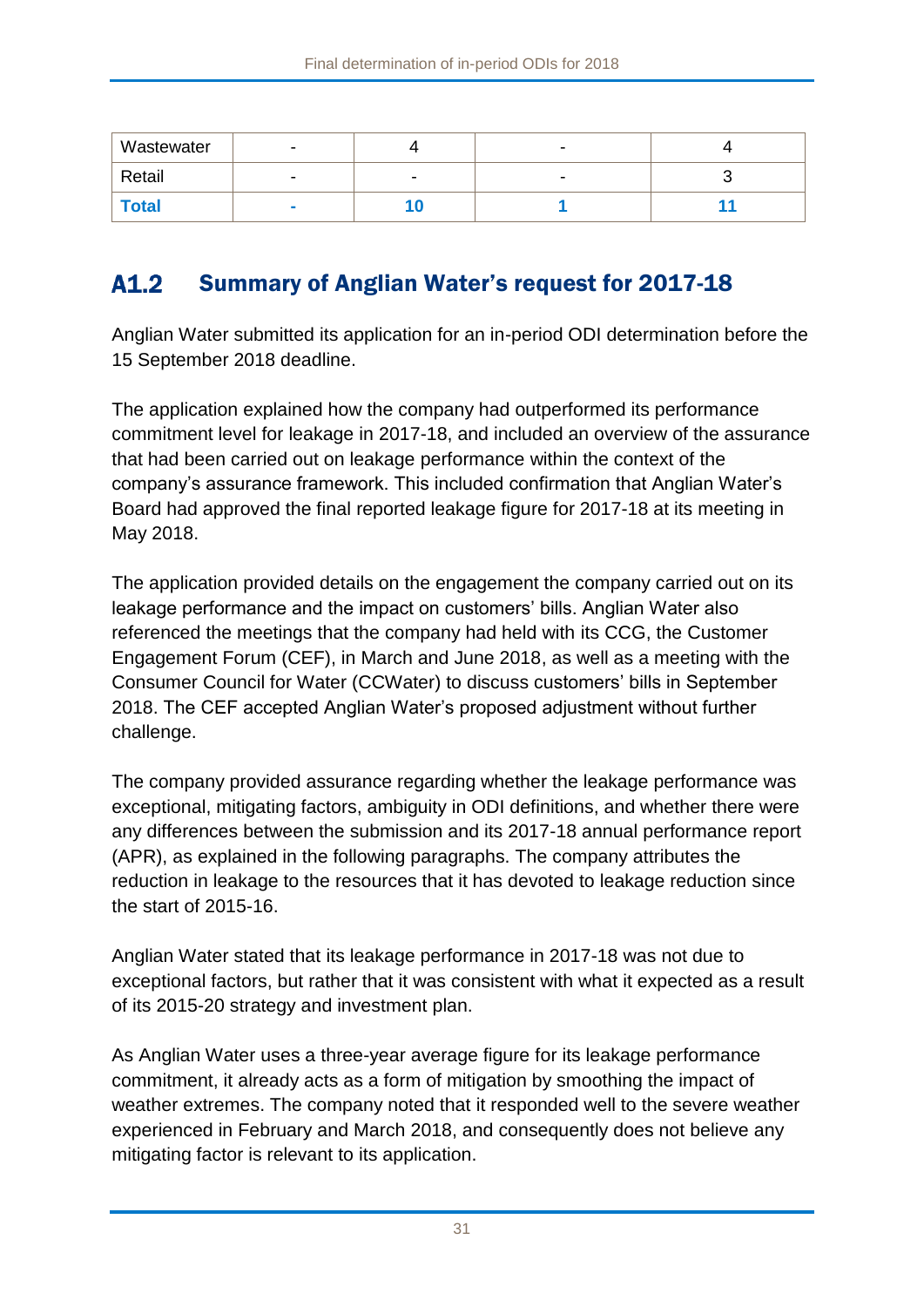Anglian Water also stated that it did not consider there was any ambiguity in the definition of its leakage performance commitment.

The company's three-year average leakage performance to the end of 2017-18 is 9 Ml/d below its performance commitment level. The company considers that the appropriate outperformance payment is £4.635 million in 2012-13 prices, net of tax.

#### $A1.3$ Our assessment

## Provision of information

The K factor model and the ODI model spreadsheets were completed correctly by Anglian Water. The company provided sufficient information for us to assess its claim for an outperformance payment for leakage. However, Anglian Water had not entered forecast November RPI indices for 2019 and 2020, which resulted in a discrepancy on the outperformance payment figure when uplifted by inflation (discussed in Section [A1.5\)](#page-36-0).

## Ofwat cross-checking calculations

The company's calculations matched our internal calculations based on the information provided in the APR.

## **Assurance**

Anglian Water is currently in the 'targeted' category under our [Company Monitoring](https://www.ofwat.gov.uk/publication/company-monitoring-framework-2018-final-position-paper/)  [Framework](https://www.ofwat.gov.uk/publication/company-monitoring-framework-2018-final-position-paper/) (CMF). The CMF helps us to make sure that water companies provide high-quality assurance on their reporting to customers. It also challenges water companies to put processes in place so that the underlying data can be trusted. The CMF reminds companies that their behaviour in-period matters and that engagement and accountability is a continuous process, not simply during price reviews. Ultimate responsibility for assurance lies with a company's board. The company provided details of its overall assurance framework in its APR.

We found that Anglian Water had provided a sufficient level of assurance with regard to its leakage performance and the methodology it had applied in its calculations.

Anglian Water explained in its application that the two pieces of assurance carried out on its leakage performance are within the context of its assurance framework, which is available on its website: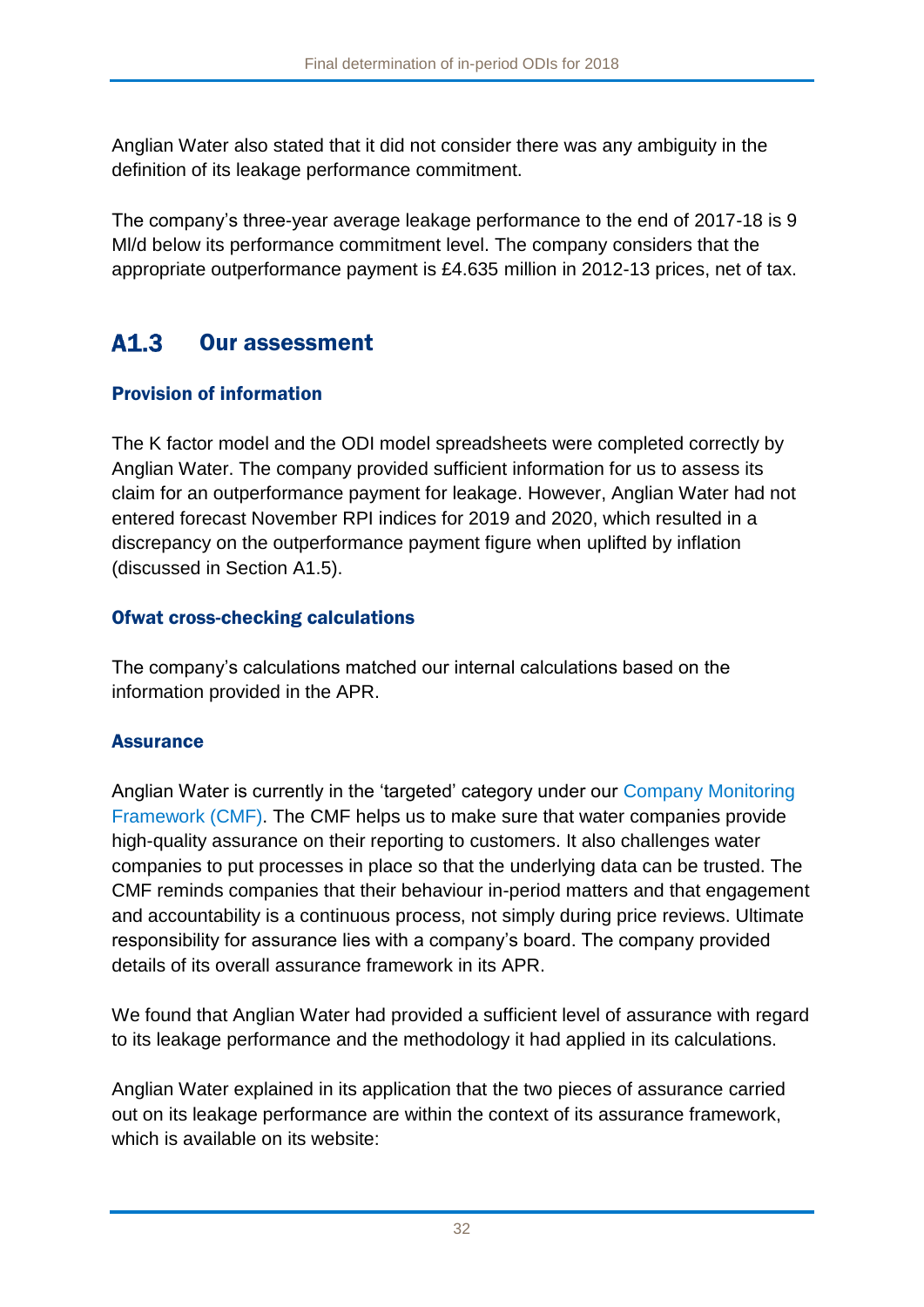- the first review examined the processes Anglian Water has in place for reporting leakage and the reliability of its year-end reported leakage figure;
- the second review examined the processes Anglian Water has in place for reporting leakage and whether they comply with reporting requirements in the context of PR14.

The external engineering consultants found no material issues, although they made some suggestions for long-term improvements to the data sources Anglian Water used to derive customer supply pipe leakage and training for meter readers to identify broken meters. Anglian Water's Board was content to approve the final reported leakage figure at its May 2018 meeting, in view of the assurance report findings.

We consider that the external assurance Anglian Water provided was sufficient to give us confidence that the leakage data provided by Anglian Water was accurate.

## Bill impact

Anglian Water provided information on the bill impact of its in-period ODI claim. It will result in an increase in its average annual household water bill in 2019-20 of around £2.45. This compares to an approximate total increase of £11.98 on the average annual customer bill due to changes in RPI, K and updated charge multipliers.

Anglian Water has taken into account our [charges scheme rules,](https://www.ofwat.gov.uk/publication/charges-scheme-rules/) which require companies to consider the impact on any customer group if a bill is likely to increase by more than 5% in nominal terms. The outperformance payment for leakage will not directly cause any customer group to experience an increase in bills of more than 5%.

## Bill smoothing

Anglian Water submitted that it does not consider it appropriate to defer the outperformance payment for its leakage ODI, and the CEF and CCWater accepted the proposed bill changes without further challenge.

We agree with Anglian Water that it is not appropriate to smooth the impact of the £2.45 average annual household water bill increase. Anglian Water expects to earn further outperformance payments in relation to its leakage in-period ODI in the rest of the price control period as it pursues its leakage reduction strategy. This means that delaying the £2.45 average bill impact would serve to increase future bill increases rather than smooth bills.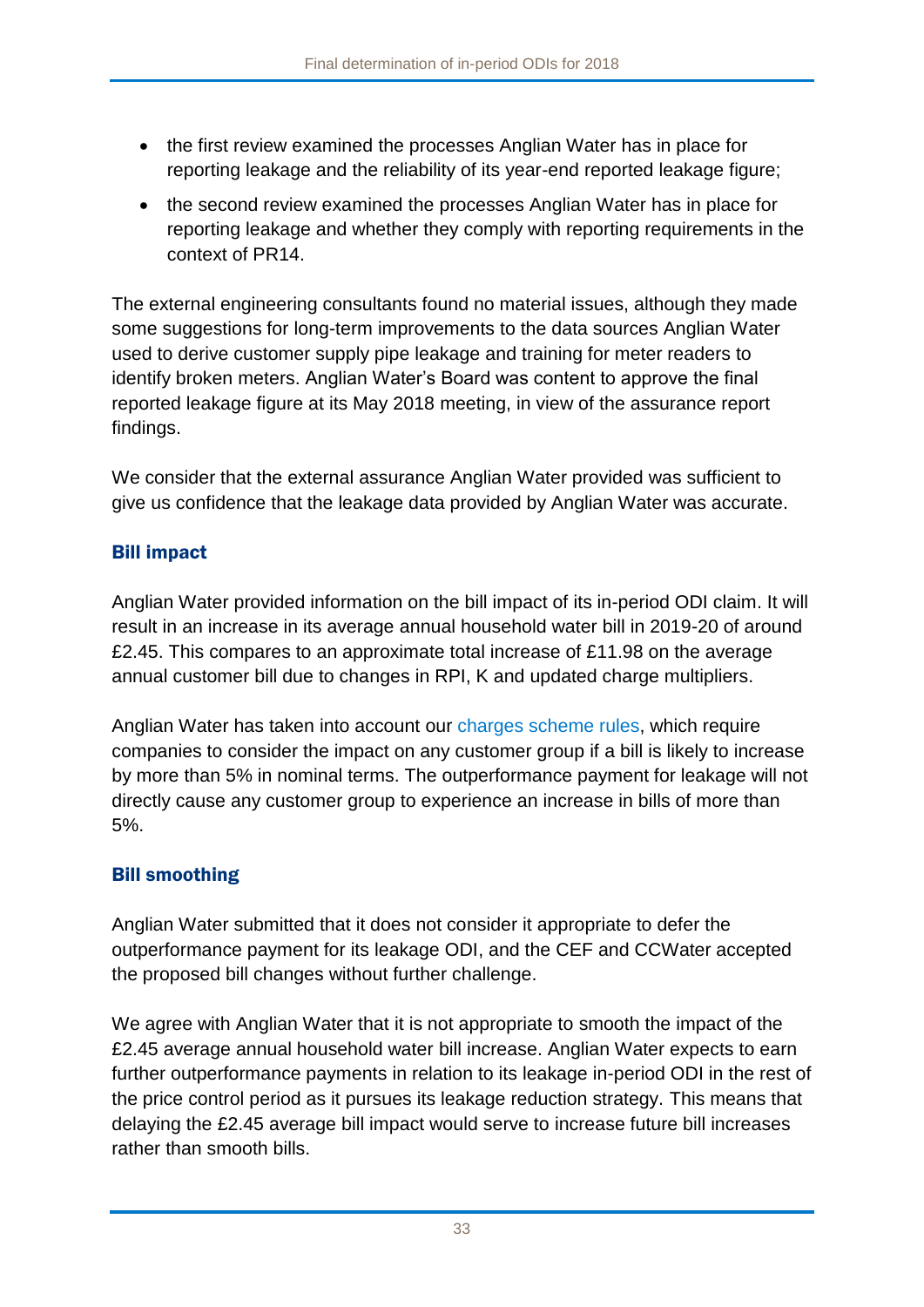### Customer and stakeholder engagement

Anglian Water communicated its leakage position in its 2017-18 as part of its annual performance report (APR). In its APR Anglian Water reported its leakage performance against its ODI in 2017-18, and stated that it was due an in-period outperformance payment of £4.635 million (before inflation and tax adjustments; £6.843 million after inflation and tax).

Anglian Water gave regular updates to the CEF on its performance, including leakage, in 2017-18. In the CEF meeting (March 2018), Anglian Water provided an estimate of its likely out-turn performance. In June 2018 Anglian Water confirmed its final performance on leakage for 2017-18, the associated outperformance payment, and an estimate of the impact on average bills. The CEF accepted Anglian Water's proposals without further challenge.

On 19 September Anglian Water discussed with CCWater its customer bills for 2019- 20, including the impact of the ODI outperformance payment, as part of the normal charging cycle. Anglian Water explained the mechanics of the ODI mechanism along with its leakage performance for the year.

Anglian Water provided us with information on its communication plan regarding its 2019-20 bills. Its approach to communicating bills will employ social media and proactive press releases, accompanied by infographics and other visual content to show how customer bill money is used to pay for investment in infrastructure and services (such as improvements to leakage).

## Past and future expected performance

Anglian Water justified that its improved three-year average performance on leakage was due to the substantial resources it had devoted to leakage reduction. In its PR14 business plan, Anglian Water set out its intention to achieve a step-change reduction in leakage reflecting the importance attached to this outcome by its customers. The company's improved performance is consistent with its expected path for leakage reductions and the scale of its investment in leakage reduction. It does not regard its performance in 2017-18 (and thus the relevant three-year average) to have been due to exceptional factors or one-off events. Anglian Water expects to continue to outperform its leakage performance commitment in the remaining years of the period, consistent with its PR14 plan.

## ODI definitions (ambiguity)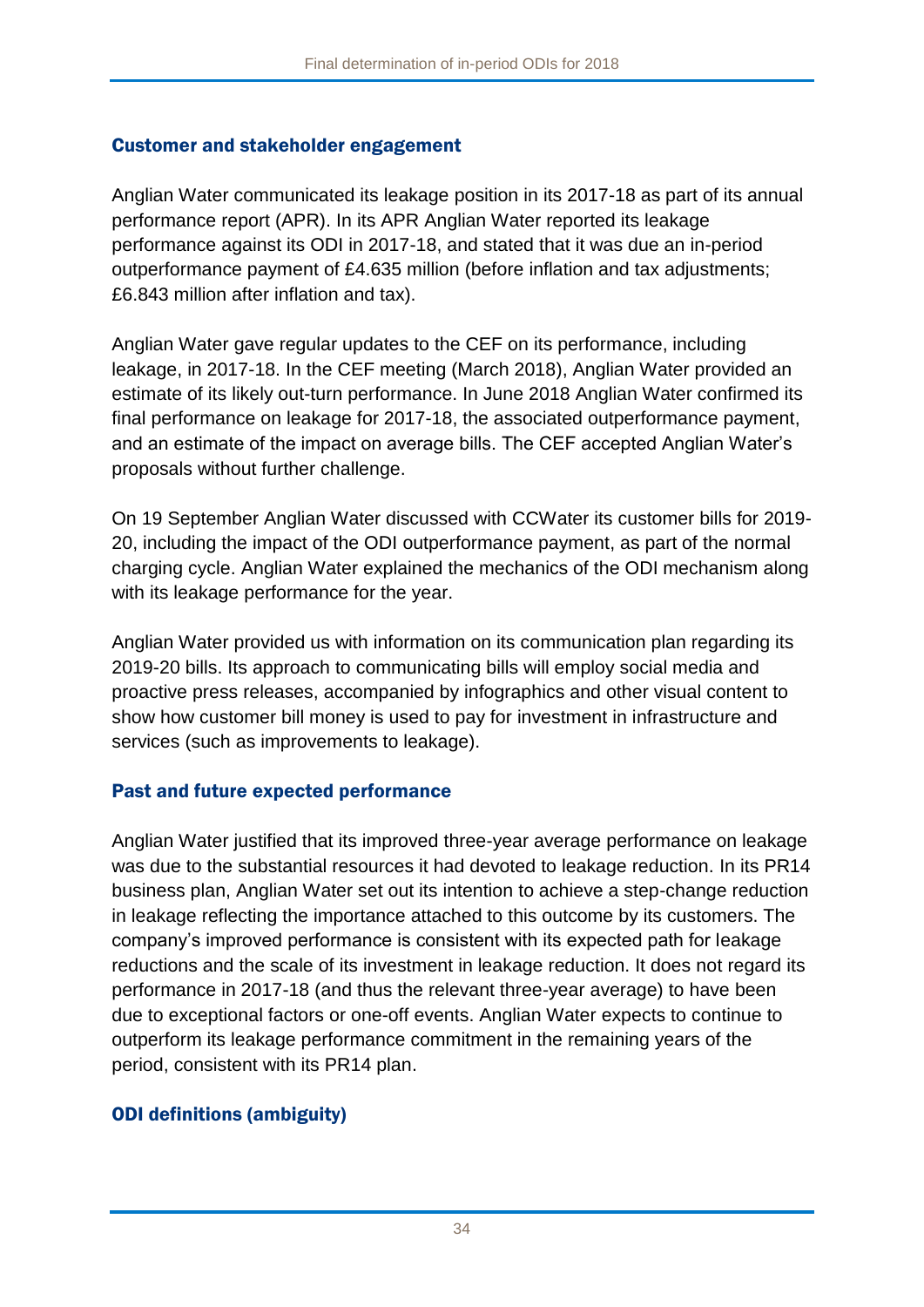Anglian Water stated that it did not consider that there was any ambiguity in the definition of its ODI. The company provided information and assurance about how it had measured leakage and assessed its performance, which we detail above. We consider that the external assurance Anglian Water provided was sufficient to give us confidence that the leakage data provided by Anglian Water was accurate.

## Mitigating factors

The company did not apply any additional mitigation factors to the claim. Anglian Water identified severe weather experienced in February and March 2018; however it responded well to this weather and does not believe any mitigating factor is relevant to its in-period ODI claim. We agree that Anglian Water has applied no mitigation measures for its in-period leakage ODI.

#### $A1.4$ Responses to the consultation on the draft determination

We consulted on our [draft determination of the in-period ODIs](https://www.ofwat.gov.uk/consultation/2018-draft-determination-of-in-period-odis/) between 1 November and 21 November 2018. We received two responses in relation to our draft determination for Anglian Water. CCWater responded that it welcomes Anglian Water's continuing efforts to reduce leakage, as customers identify this as a key priority. It noted that Anglian Water operates in a region which is both waterconstrained and likely to experience significant population growth over the next 30 years. As such, CCWater considers that the company needs to manage its water balance carefully, and active leakage control is a key component of the company's water conservation strategy.

On bill volatility, CCWater commented that it agrees with our draft determination, and the view of Anglian Water's Customer Engagement Forum (CEF), that the additional £2.45 increase in water charges does not require smoothing given the total increase in bills. However, CCWater stated that it expects the company to be transparent in communicating with customers on the reasons for the outperformance payment and on the range of impacts this could have on customers, and in how they handle possible negative feedback they might receive.

Taking into account the comments on the draft determination for Anglian Water we are making no changes for the final determination for Anglian Water.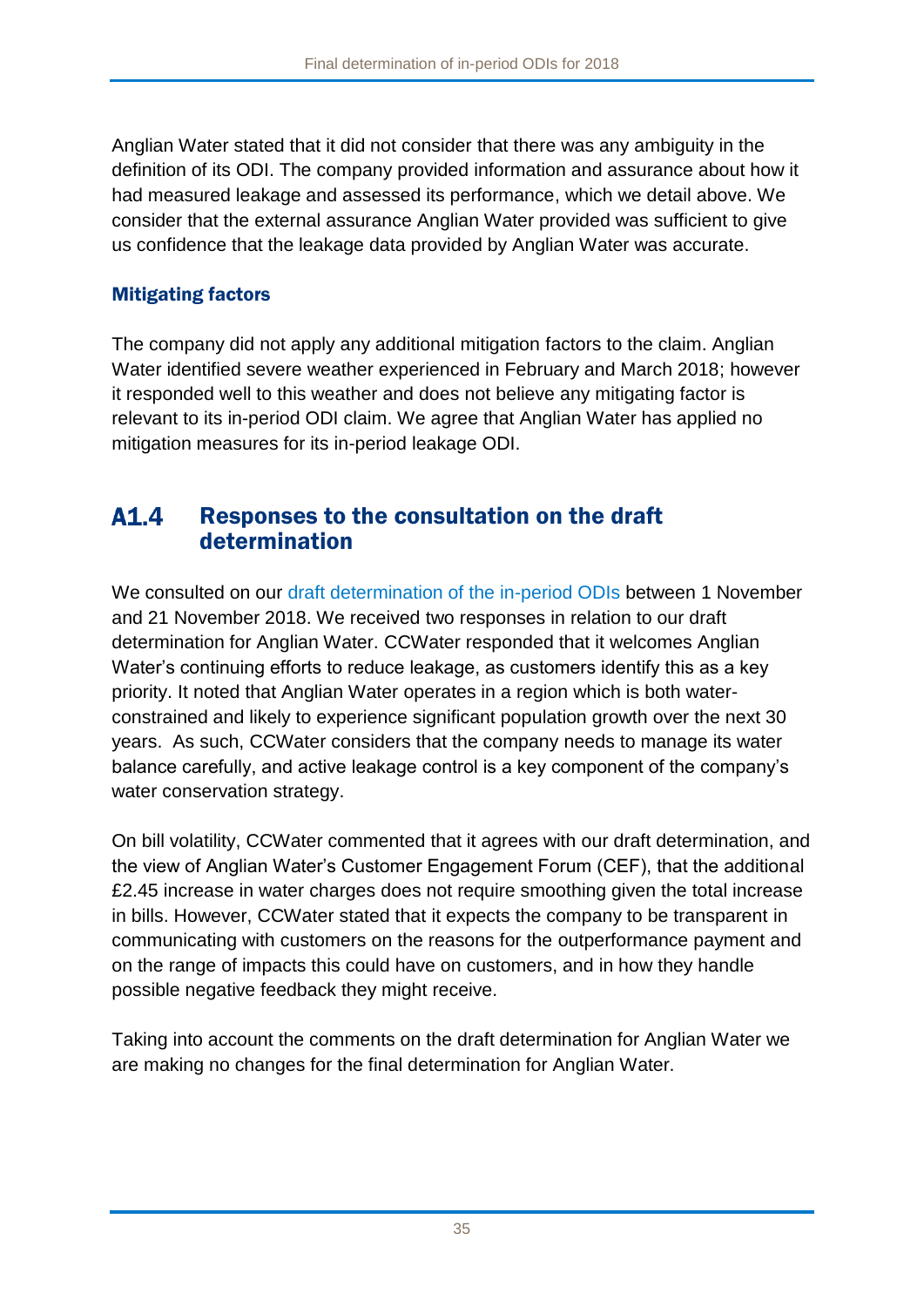#### $A1.5$ Our final determination

This section sets out our final determination for Anglian Water.

This final determination reflects that the company outperformed its performance commitment by 5% in 2017-18. As a result, 9 million fewer litres of water are leaking from the company's network every day.

To put the amounts into context, [Table 7](#page-36-0) sets out the allowed revenue for Anglian Water's wholesale water price control for the 2015-20 period. This was included in the company's [PR14 final determination company-specific appendix](https://www.ofwat.gov.uk/wp-content/uploads/2015/10/det_pr20141212anh.pdf) (table A2.10). The table below uses 2012-13 prices which is the basis of ODIs in PR14.

### <span id="page-36-0"></span>Table 7: Anglian Water's wholesale water allowed revenue

| <b>Allowed revenue</b>                 | 2015-16 | 2016-17 | 2017-18 | 2018-19 | 2019-20 | <b>Total</b> |
|----------------------------------------|---------|---------|---------|---------|---------|--------------|
| (PR14 FD, £m<br><b>2012-13 prices)</b> |         |         |         |         |         |              |
| Wholesale water                        | 411.7   | 414.8   | 418.0   | 421.3   | 424.4   | 2090.2       |

Note: totals may not add up due to rounding

In the tables below we set out the overall in-period ODI final determination for Anglian Water in £ million for wholesale water. The first part of [Table 8](#page-36-1) uses 2012-13 prices, net of tax, which is the basis of ODIs in PR14. The second part of [Table 8](#page-36-1) uses 2019-20 prices gross of tax.

### <span id="page-36-1"></span>Table 8: Our final determination for in-period ODIs for 2018 – price control totals

| <b>Water</b>                                                                                                                              | <b>Company claim</b> | <b>Ofwat final determination</b> | <b>Difference</b>            |
|-------------------------------------------------------------------------------------------------------------------------------------------|----------------------|----------------------------------|------------------------------|
|                                                                                                                                           | £ million            | £ million                        | £ million                    |
| £ million in 2012-13 prices<br>(the base year for PR14), net<br>of tax                                                                    | 4.635                | 4.635                            |                              |
| £ million impact on the price<br>control for 2019-20 (the<br>figures in the table above<br>uplifted by inflation and<br>adjusted for tax) | 6.617                | 6.843                            | 0.226<br>(see note<br>below) |

### **Notes**

• marginal tax rate  $= 19\%$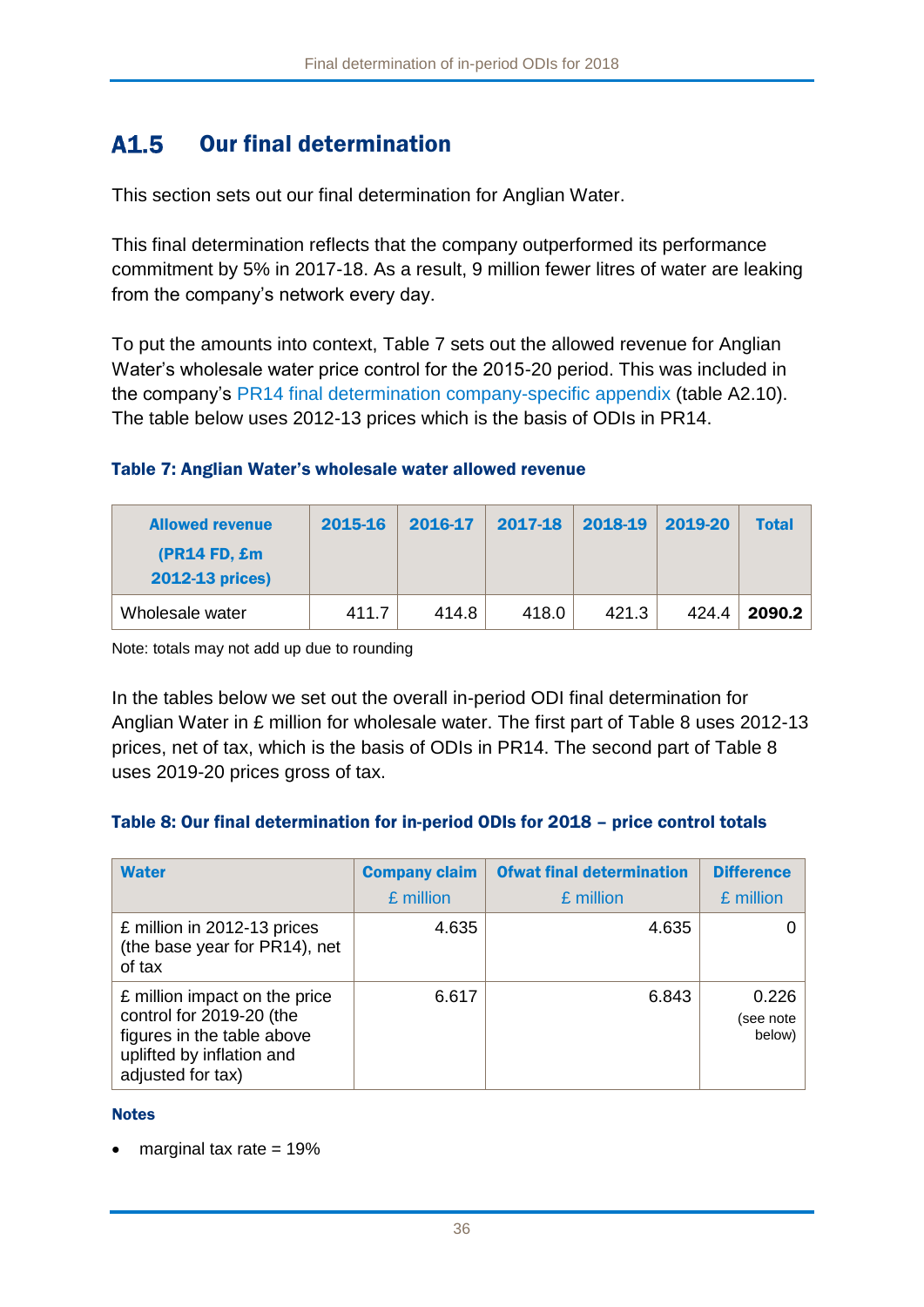we noted that in its K factor model, Anglian Water had not entered forecast November RPI indices for 2019 and 2020. For our final determination we have used November RPI indices of 285.2 for 2019 and 293.7 for 2020 to calculate the uplifted figure of £6.843 million (uplifted for inflation and a marginal tax rate of 19%). It is this calculation of the K model which is what led to the difference between Anglian Water's figure and our figure in [Table 8.](#page-36-1)

We have used the K factor model to calculate the adjustment to Anglian Water's wholesale water price limits resulting from the application of its in-period ODI. The revised K factor is set out in [Table 9](#page-37-0) below.

### <span id="page-37-0"></span>Table 9: Revised K factor for the charging year beginning 1 April 2019

| <b>Wholesale price control</b> | <b>Final determination of price controls</b> <sup>7</sup> | <b>Revised K</b> |
|--------------------------------|-----------------------------------------------------------|------------------|
| Water                          | 0.56%                                                     | 1.16%            |

In Section [A1.6](#page-38-0) we set out our final determination on Anglian Water's in-period ODI based on performance in the financial year 2017-18. Equivalent details for Anglian Water's performance in the previous two financial years (2015-16 and 2016-17) are set out in:

- our [final determination](https://www.ofwat.gov.uk/wp-content/uploads/2016/12/Final-determination-of-Anglian-Water%E2%80%99s-in-period-outcome-delivery-incentives-for-2015-16.pdf) of Anglian Water's in-period ODIs in 2016, and
- section A.1 in our [final determination of in-period ODIs for 2017.](https://www.ofwat.gov.uk/publication/final-determination-period-odis-2017/)

1

<sup>7</sup> Our formal notification of the determination of price controls for Anglian Water's retail and wholesale activities was published on 12 December 2014. The wholesale K numbers for water are set out in Table 1 of the [Formal letter about our determination.](http://www.ofwat.gov.uk/wp-content/uploads/2015/10/det_pr20141212letanh.pdf)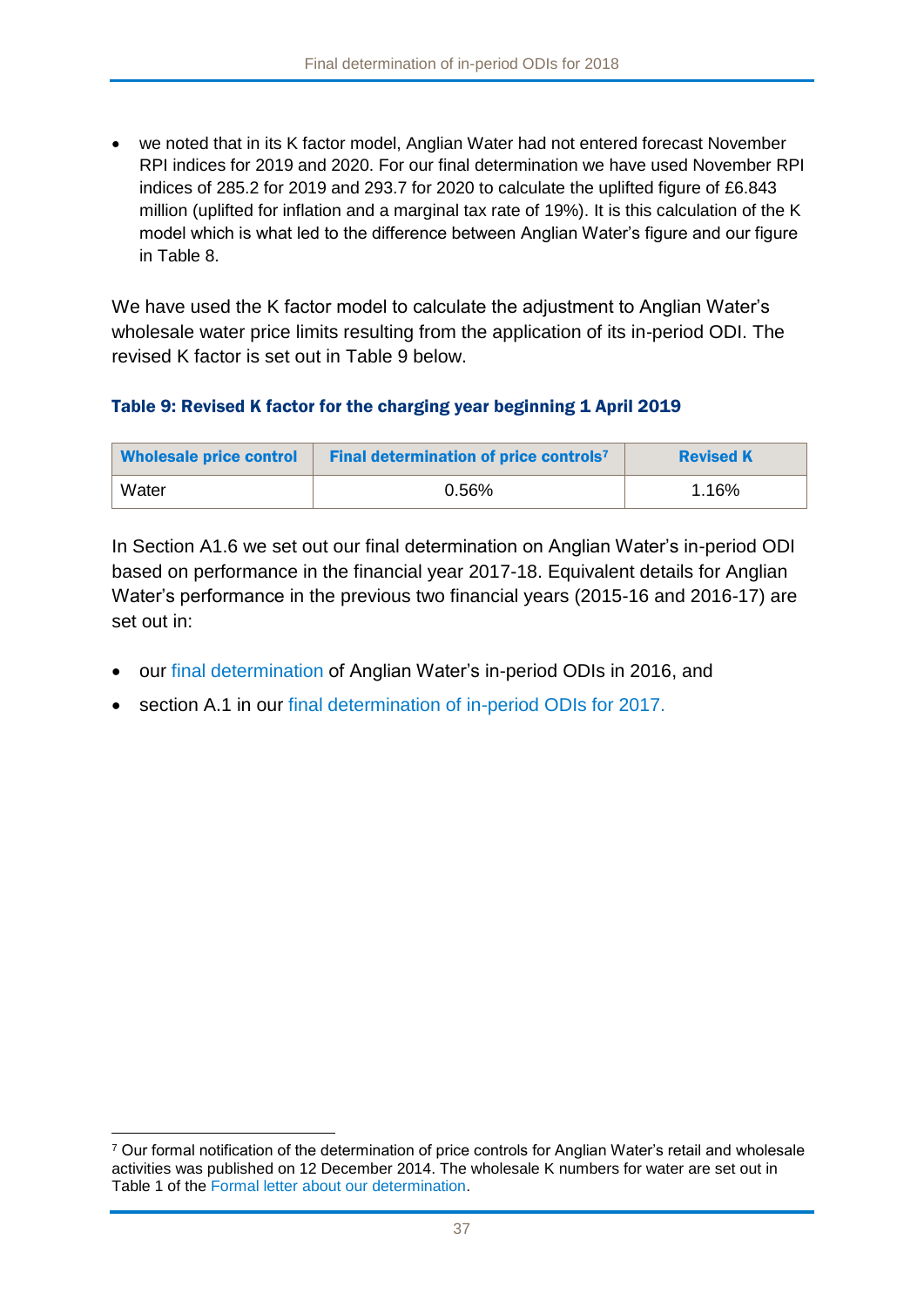#### A1.6 Final determination for Anglian Water's in-period ODI for 2017-18

| <b>In-period</b><br><b>ODI</b>                 | 2017-18 PC<br>level <sup>8</sup> | 2017-18<br>actual | <b>Payment</b><br>due<br>£ million | <b>Company</b><br>claim <sup>9</sup><br>£ million | <b>Claim calculation</b>                                                                                                                                                                                     | <b>Ofwat FD</b><br>£ million | <b>Difference</b><br>£ million | <b>Comments</b>                                                                                                                     |
|------------------------------------------------|----------------------------------|-------------------|------------------------------------|---------------------------------------------------|--------------------------------------------------------------------------------------------------------------------------------------------------------------------------------------------------------------|------------------------------|--------------------------------|-------------------------------------------------------------------------------------------------------------------------------------|
| $W-D4$ :<br>Leakage<br>(three-year<br>average) | 192 MI/d                         | 183 MI/d          | 4.635                              | 4.635                                             | 2017-18 PC level met $=$ Yes<br>2017-18 outperformance payment cap<br>$= 182$<br>Outperformance incentive rate =<br>£0.515 $m$ (MI/d/year)<br>Outperformance payment: 192 - 183 =<br>$9 * £0.515m = £4.635m$ | 4.635                        | 0                              | We are accepting<br>Anglian Water's in-<br>period ODI<br>outperformance<br>payment application<br>and the company's<br>calculation. |
| <b>Total</b>                                   |                                  |                   | 4.635                              | 4.635                                             |                                                                                                                                                                                                              | 4.635                        |                                |                                                                                                                                     |

<span id="page-38-0"></span> $\overline{a}$ 

<sup>&</sup>lt;sup>8</sup> PC level stands for performance commitment level

<sup>&</sup>lt;sup>9</sup> The £4.635 million figure is in 2012-13 prices, which was the base year for PR14, and net of tax. To calculate the impact on the price control for 2018-19 we uprate the figure by inflation and make an adjustment for tax.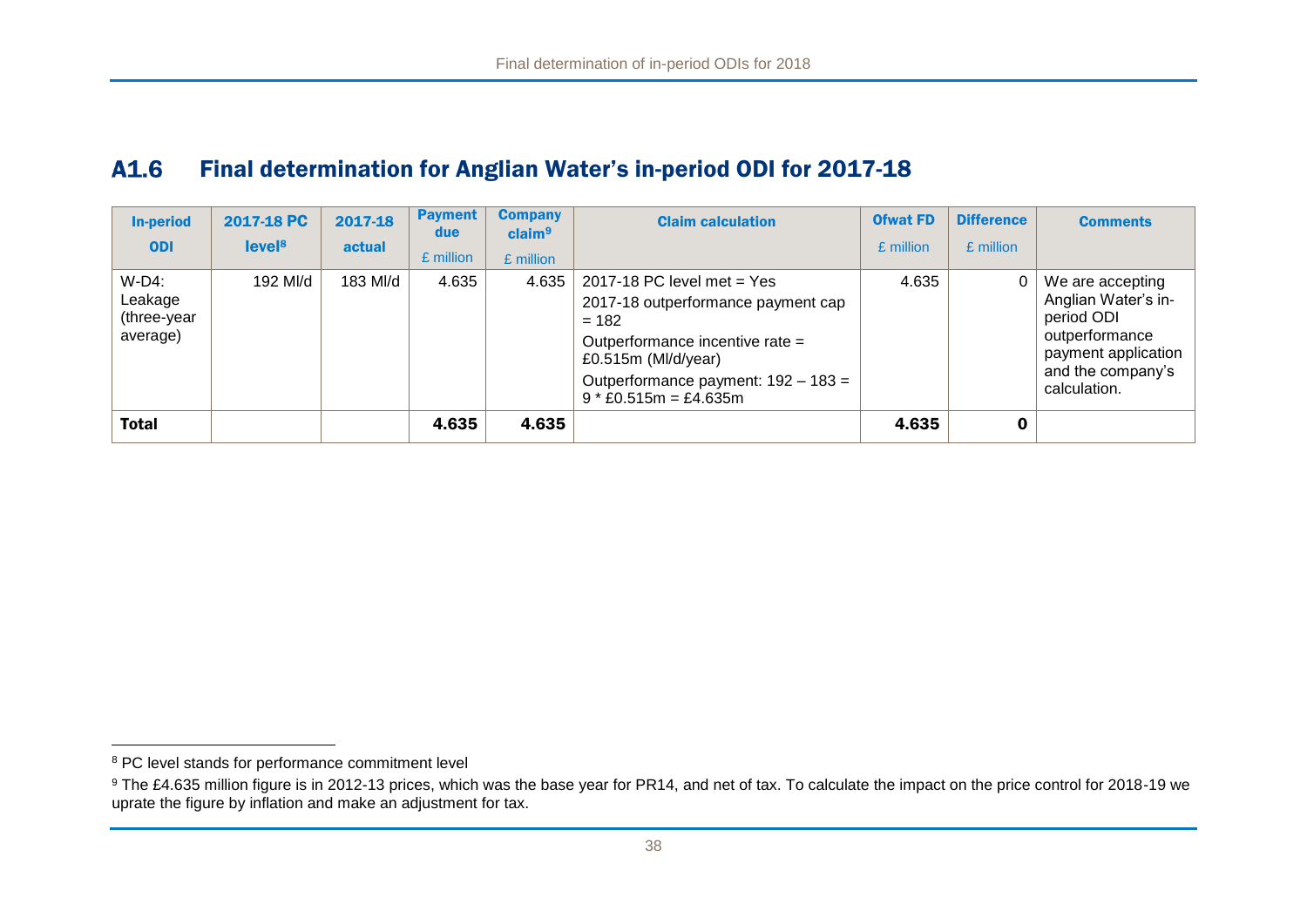# A2 South West Water final determination

South West Water is requesting an adjustment to its 2019-20 water wholesale price control to reflect its performance in 2017-18. Our final determination is set out in [Table 10](#page-39-0) and [Table 11](#page-40-0) below.

In relation to South West Water's wholesale water in-period ODIs the company has earned a net outperformance payment of £0.514 million primarily because its leakage was 1 million litres per day lower than its performance commitment and it had resolved 96.1% of its operational customer contacts first time, which was higher than its performance commitment level of 93% for 2017-18. South West Water estimates the ODI outperformance payment will increase its annual average household water bill by around £0.675 in 2019-20.

<span id="page-39-0"></span>

|             | Table 10: Our final determination for South West Water's wholesale water in-period |  |  |
|-------------|------------------------------------------------------------------------------------|--|--|
| <b>ODIS</b> |                                                                                    |  |  |

| <b>In-period ODI</b>                                       | <b>Performance</b><br>relative to<br>commitment         | <b>Ofwat final</b><br>determination<br>£ million (2012-13<br>prices net of tax) |
|------------------------------------------------------------|---------------------------------------------------------|---------------------------------------------------------------------------------|
| W-A1: Compliance with water quality standard               | Underperformed by<br>0.02%                              |                                                                                 |
| W-A2: Taste, smell and colour contacts                     | Outperformed by<br>1.4 contacts per<br>1,000 population |                                                                                 |
| W-B1: Water restrictions placed on customers               | Met performance<br>commitment                           |                                                                                 |
| W-B3: Leakage levels                                       | Outperformed by 1<br>megalitre per day                  | 0.403                                                                           |
| W-D1: Operational customer contacts resolved<br>first time | Outperformed by<br>3.1%                                 | 0.133                                                                           |
| W-E4: Pollution incidents (category 1 and 2)               | At commitment                                           |                                                                                 |
| W-E5: Pollution incidents (category 3 and 4)               | Underperformed by<br>16 incidents                       | $-0.022$                                                                        |
| Total (water)                                              |                                                         | 0.514                                                                           |

In relation to South West Water's wholesale wastewater in-period ODIs the company has incurred a net underperformance payment of £0.784 million this year primarily because it had three Category 1 and 2 pollution incidents against its commitment of zero in 2017-18, and 237 Category 3 and 4 pollution incidents against its commitment of 218. South West Water estimates the ODI underperformance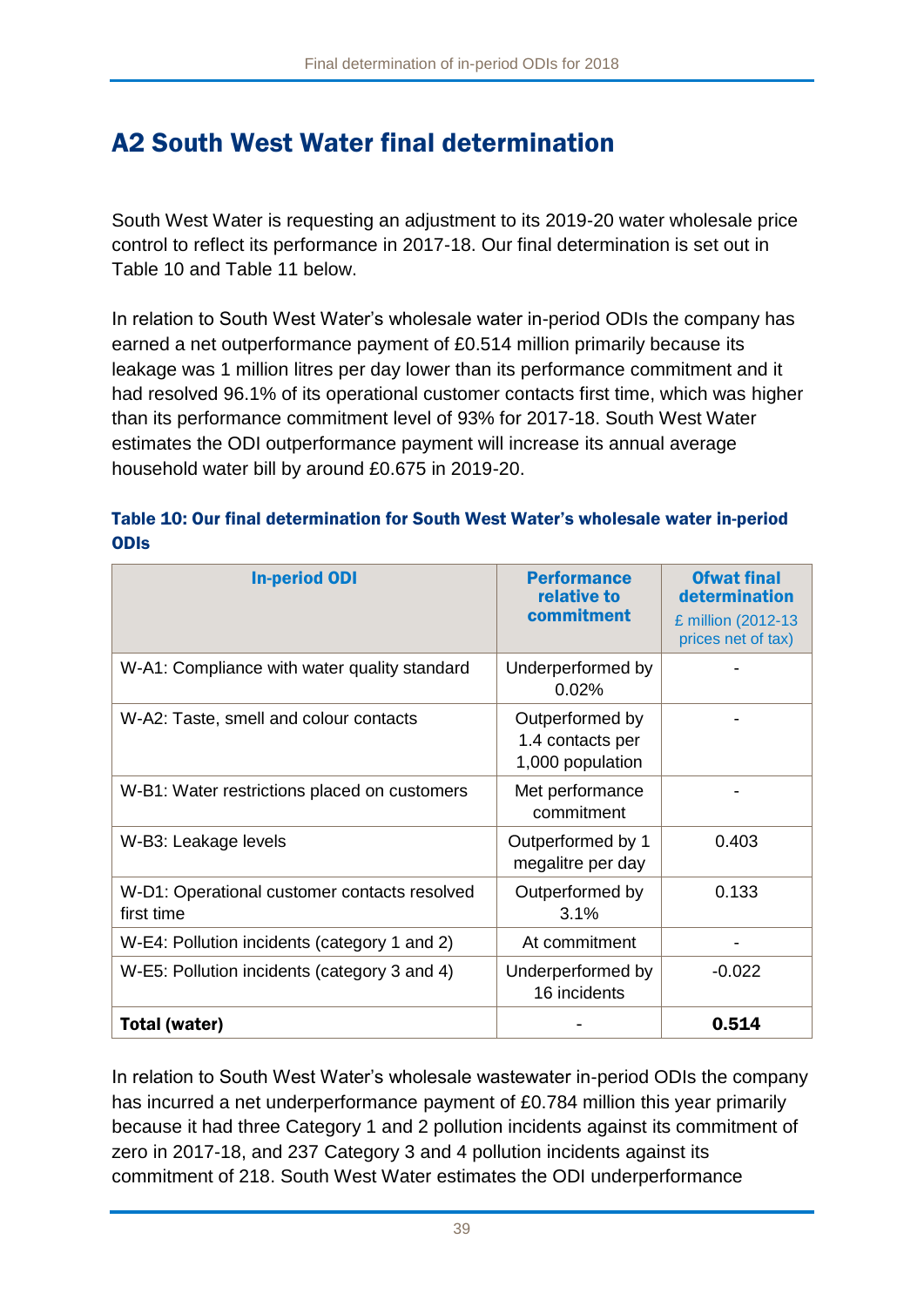payment will reduce its annual average household wastewater bill by around £1.125 in 2019-20.

<span id="page-40-0"></span>

|             | Table 11: Our final determination for South West Water's wholesale wastewater in- |  |  |  |
|-------------|-----------------------------------------------------------------------------------|--|--|--|
| period ODIs |                                                                                   |  |  |  |

| <b>In-period ODI</b>                                       | <b>Performance</b><br>relative to<br>commitment | <b>Ofwat final</b><br>determination<br>£ million (2012-13<br>prices net of tax) |
|------------------------------------------------------------|-------------------------------------------------|---------------------------------------------------------------------------------|
| S-B1: Operational customer contacts<br>resolved first time | 1.5% lower than<br>commitment                   | $-0.071$                                                                        |
| S-C3: Wastewater descriptive works permit<br>compliance    | At commitment                                   |                                                                                 |
| S-C4: Pollution incidents (Category 1 and 2)               | Underperformed by<br>3 incidents                | $-0.346$                                                                        |
| S-C5: Pollution incidents (Category 3 and 4)               | Underperformed by<br>19 incidents               | $-0.367$                                                                        |
| Total (wastewater)                                         |                                                 | $-0.784$                                                                        |

The rest of this section describes how we arrived at these figures. Section [A2.6](#page-51-0) provides a more detailed breakdown of our calculations.

#### <span id="page-40-1"></span> $A2.1$ South West Water's ODIs

1

South West Water has 42 performance commitments of which 25 have financial ODIs attached to them. There are 11 performance commitments with in-period ODIs for the 2015-20 period.

|              |                  | <b>Underperformance payments only</b> | <b>Outperformance and</b><br>underperformance payments |                      |  |
|--------------|------------------|---------------------------------------|--------------------------------------------------------|----------------------|--|
|              | <b>In-period</b> | <b>End-of-period</b>                  | <b>In-period</b>                                       | <b>End-of-period</b> |  |
| Water        |                  |                                       | 410                                                    |                      |  |
| Wastewater   |                  |                                       |                                                        |                      |  |
| Retail       |                  |                                       |                                                        |                      |  |
| <b>Total</b> |                  |                                       |                                                        |                      |  |

### Table 12: Summary of South West Water's financial ODIs

<sup>&</sup>lt;sup>10</sup> The ODI for 'water restrictions placed on customers' allows for underperformance payments to be paid annually. Outperformance payments accumulate annually but are only paid at the end of the period if South West Water has not applied any water restriction measures during the course of the price control period (2015-2020).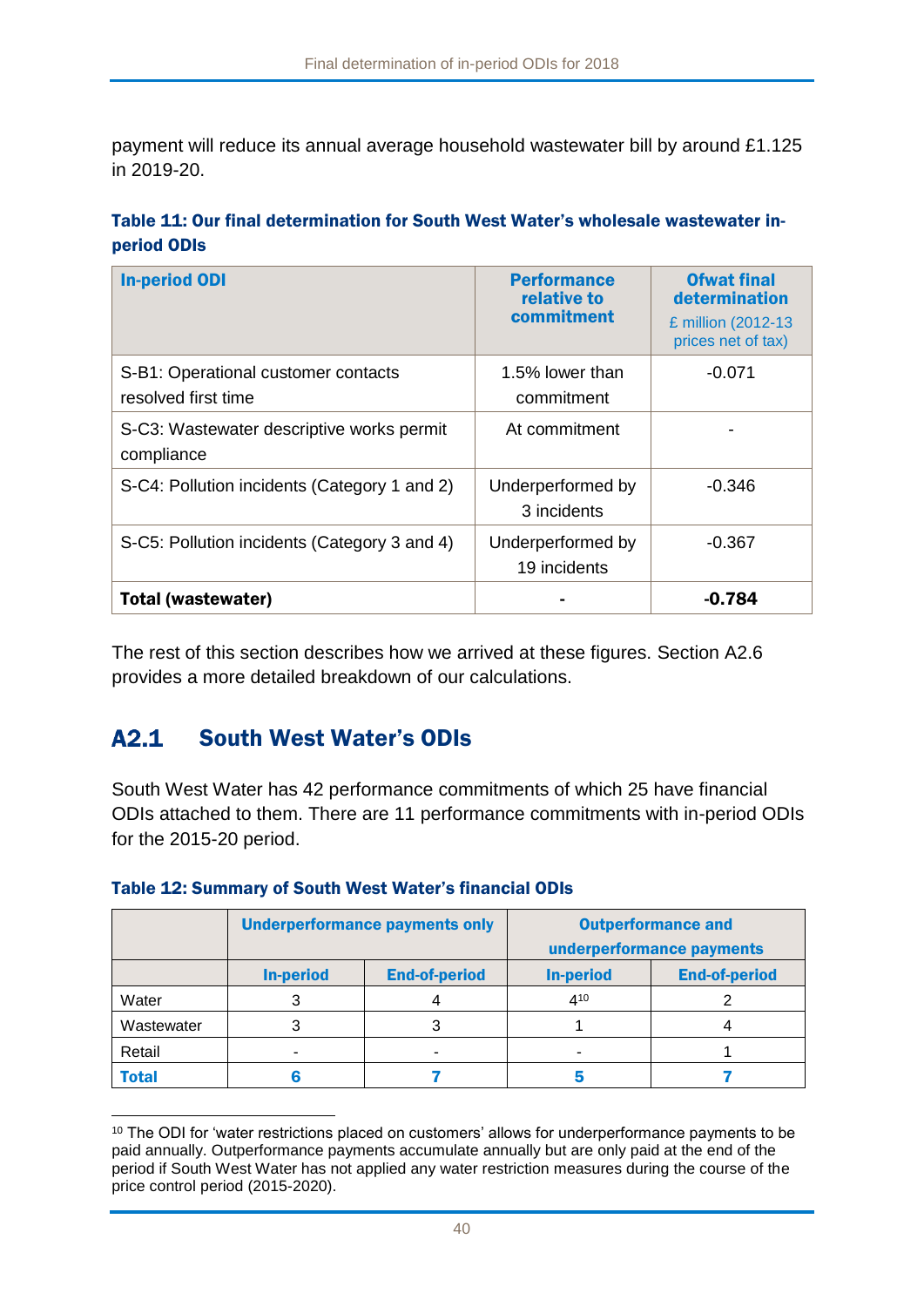#### $A2.2$ Summary of South West Water's request for 2017-18

South West Water submitted its application for an in-period ODI determination before the 15 September 2018 deadline.

South West Water submitted as part of its application, completed versions of the ODI spreadsheet from the PR14 reconciliation rulebook and completed versions of the K factor model spreadsheet.

The application provided a breakdown of the ODI outperformance and underperformance payment claims, highlighting how the company had performed against its performance commitment levels for 2017-18 (these are included in Section [A2.6\)](#page-51-0).

The application included information on:

- the extent of outperformance and underperformance on each in-period ODI and the associated payments;
- customer research;
- the impact on customers' bills; and
- the engagement plan with customers and stakeholders.

South West Water submitted a copy of the WaterShare Panel 2017/18 Year End Report (August 2018) alongside its application.

The information contained in the application supplemented the performance and assurance documents published on the [South West Water website:](https://www.southwestwater.co.uk/)

- 2018 Annual Performance Report & Regulatory Report (July 2018);
- 2018 Summary Performance Report (July 2018); and
- 2018 Summary Assurance Report (July 2018).

South West Water did not consider there to be any ambiguity in the definitions of its in-period ODIs and there were no mitigating factors to be taken into consideration regarding its performance in 2017-18. The company had not refined any methodologies for the reporting of its performance commitments and had not identified any issues with the past reporting of its data.

South West Water is seeking to reflect the in-period underperformance payment from performance in 2017-18 (−£0.270 million) in customer bills in 2019-20 for wholesale water and wholesale wastewater combined.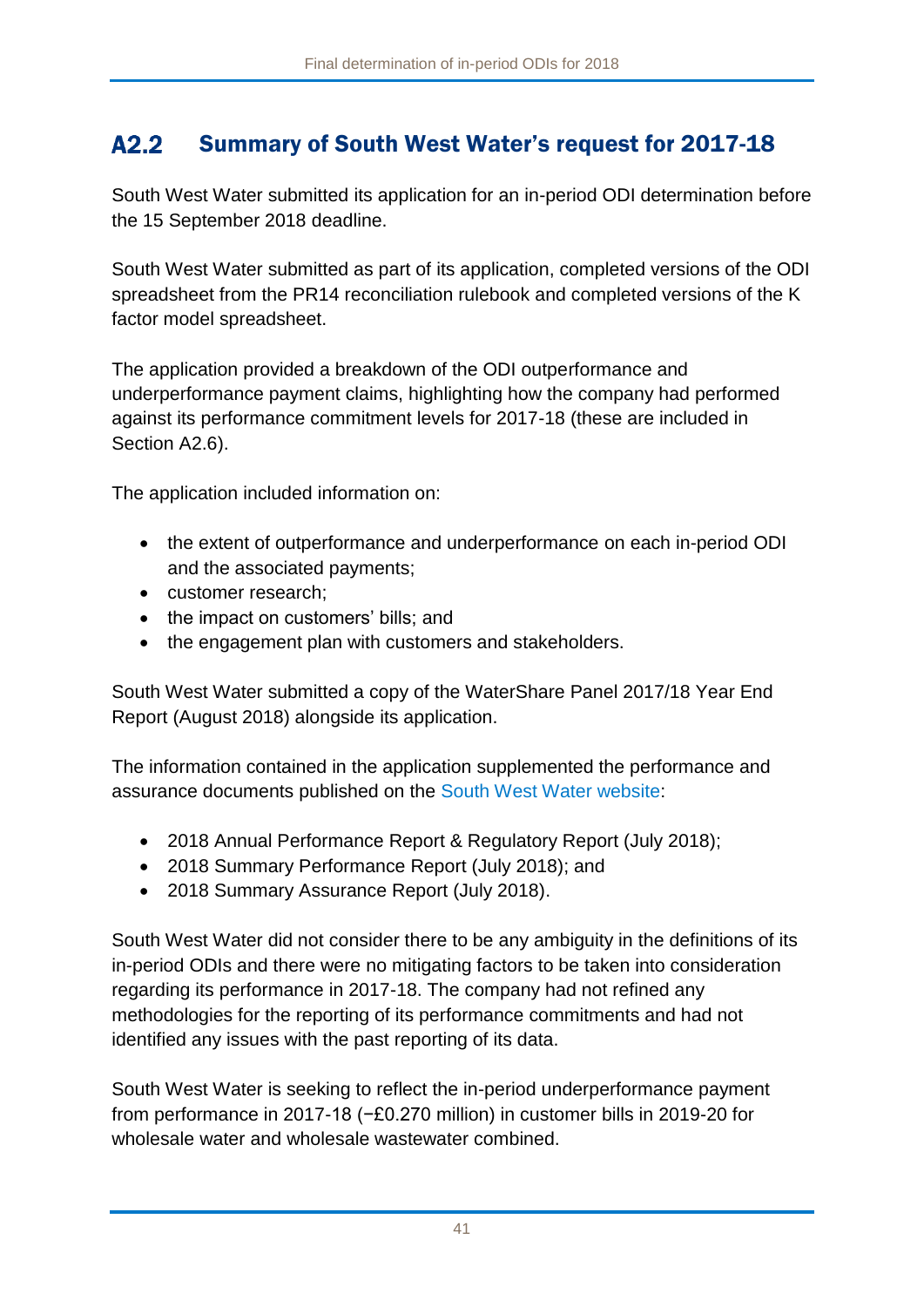Separately, South West Water is returning £9.0 million to its customers through its WaterShare framework<sup>11</sup>. After engagement with the WaterShare Panel and in light of the findings from its customer survey, South West Water has proposed to take the net underperformance payment from its 2017-18 performance reducing customer bills by £0.270 million and defer the 'other items' element of the WaterShare scorecard (£9.0 million) to future years. The WaterShare Panel has accepted this recommendation.

We provide details of South West Water's in-period ODI outperformance and underperformance payments for performance in 2017-18 in Section [A2.6.](#page-51-0)

#### $A2.3$ Our assessment

### Provision of information

South West Water completed the K factor models and the ODI spreadsheets correctly.

### Ofwat cross-checking calculations

The company's calculations matched our internal calculations based on the information provided in the APR.

### **Assurance**

South West Water is currently in the 'targeted' category under our [Company](https://www.ofwat.gov.uk/publication/company-monitoring-framework-2018-final-position-paper/)  [Monitoring Framework](https://www.ofwat.gov.uk/publication/company-monitoring-framework-2018-final-position-paper/) (CMF). The CMF helps us to make sure that water companies provide high-quality assurance on their reporting to customers. It also challenges water companies to put processes in place so that the underlying data can be trusted. The CMF reminds companies that their behaviour in-period matters and that engagement and accountability is a continuous process, not simply during price reviews. Ultimate responsibility for assurance lies with a company's board. The company provided details of its overall assurance framework in its APR.

At PR14, South West Water proposed a WaterShare framework that would monitor its performance and provide transparency on sharing its performance with customers. This framework involves the company publishing a scorecard on an annual basis that summarises its performance and allows for the sharing of the

<sup>1</sup> <sup>11</sup> South West Water's WaterShare framework involves the company publishing a scorecard on an annual basis that summarises its performance on the totex incentives, ODIs and other items such as debt outperformance and allows for the sharing of net benefits with customers in a timely manner.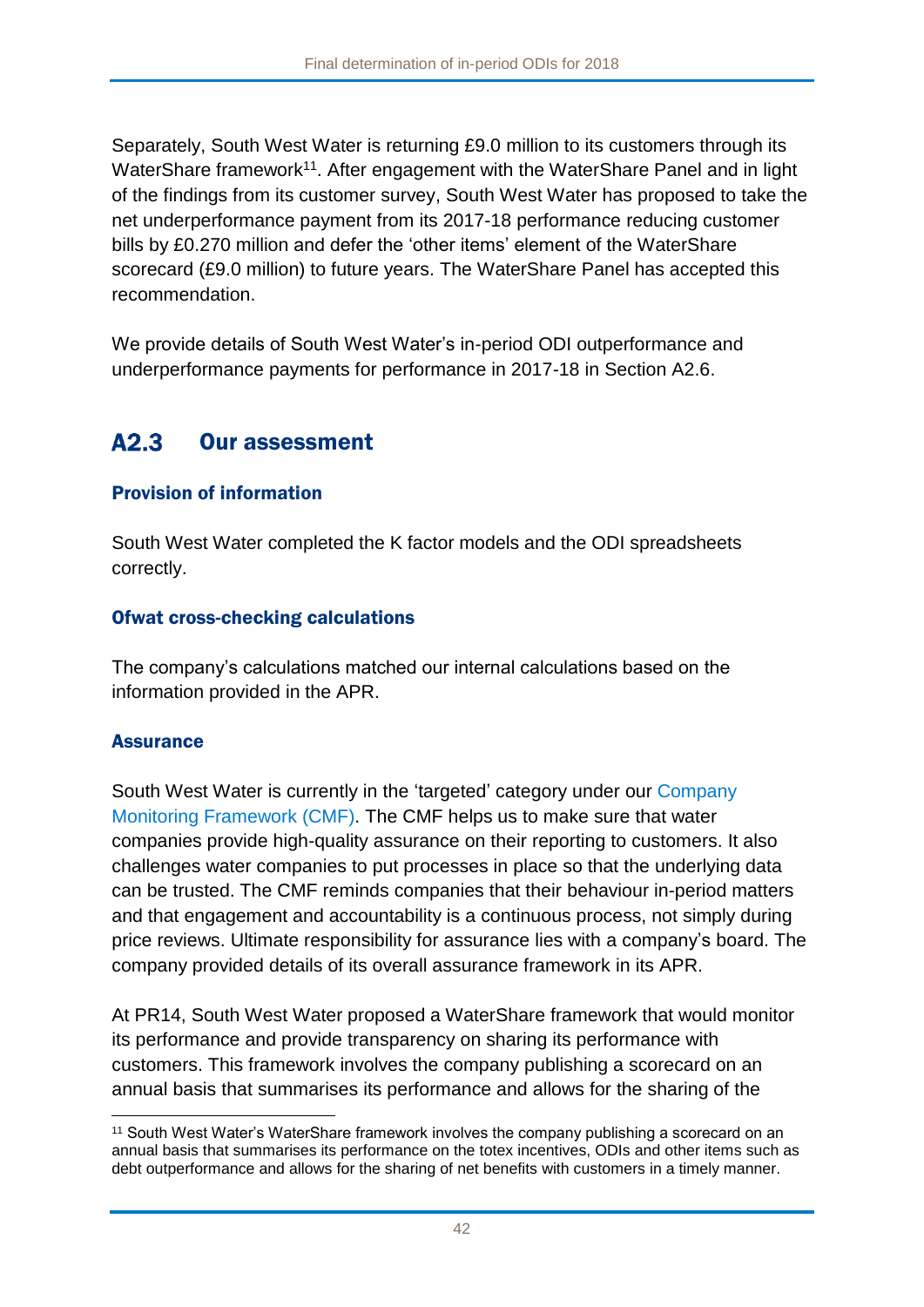scorecard of net benefits with customers in a timely manner. The company set up the WaterShare Panel to provide challenge and assurance that customers are legitimately and fairly sharing in company performance. The overall governance of this framework is set out in the [WaterShare Terms of Reference](https://www.southwestwater.co.uk/about-us/watershare/) on the company's website. The WaterShare approach was unique to South West Water and we have taken into account the framework in our assessment of South West Water's in-period ODIs.

South West Water provided us with the WaterShare Panel's final report which discussed details of the governance and assurance for ODIs. The WaterShare Panel has:

- reviewed the overall performance of the company using the 2017-18 WaterShare scorecard;
- scrutinised 2017-18 ODI performance against the PR14 final determination;
- reviewed service performance against other companies' performance using the [Discover Water website;](https://discoverwater.co.uk/)
- received feedback from the Environment Agency on the company's performance as assessed by the [Environmental Performance Assessment;](https://www.gov.uk/government/publications/water-and-sewerage-companies-in-england-environmental-performance-report)
- reviewed the ODI process and lessons learned from the 2015-16 and 2016-17 Ofwat in-period licence process;
- discussed options and scrutinised company recommendation for the net gain sharing with customers; and
- reviewed the results of customer research to help inform the discussion on the appropriateness of the company recommendation to pass back £0.3 million (i.e. the net underperformance payment from 2017-18 performance) to customers in 2019-20.

The WaterShare Panel carefully considered each option and given the results of the customer research undertaken, endorsed the company's recommendation.

South West Water also submitted its technical auditor's assurance report, which provides details of the assurance process in relation to in-period ODIs for 2017-18. The company's technical auditor audited the input data to the ODI spreadsheets and K factor models which form part of the company's in-period ODI application. The scope of the audit was to confirm the source of the data and the correct transposition into the spreadsheets.

Overall we found that the company has provided sufficient evidence that its external auditors have reviewed the company's procedures and processes in compiling the outcome data, and have not challenged the company on its approach.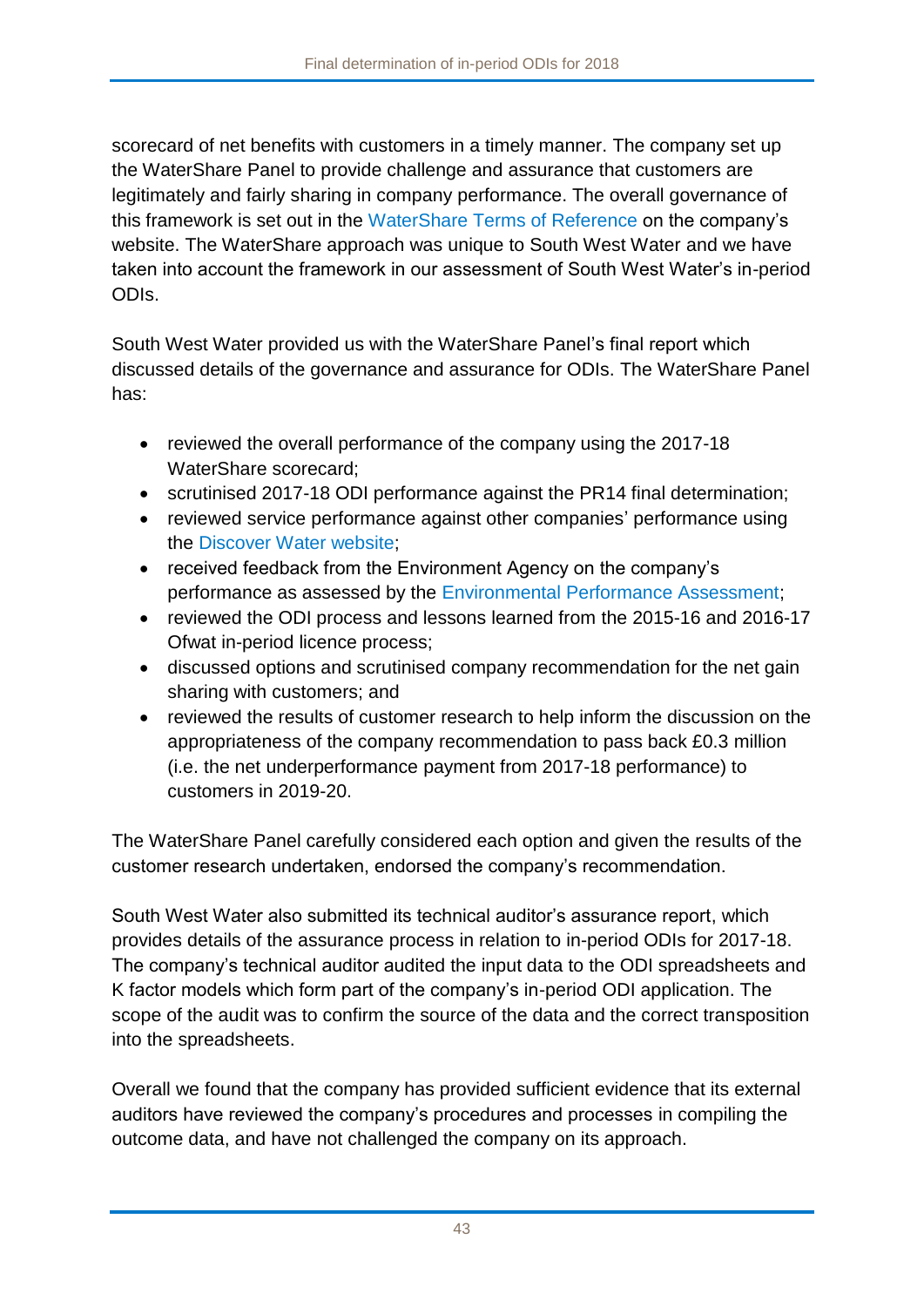### Bill impact

South West Water has explained to us that for 2019-20 its estimated change in its annual average wholesale water household bill will be an increase of £0.675, and for the annual average wholesale wastewater household bill will be a reduction of £1.125. The overall average household bill impact will be a reduction of £0.450.

### Bill smoothing and customer engagement

The company's ODI submission proposed to apply the in-period incentives from performance in 2017-18 to customer bills in 2019-20. South West Water is proposing to reduce customer bills by £0.270 million and defer the 'other items' element of the WaterShare scorecard (£9.0 million) to future years. This approach was shared and discussed with the WaterShare Panel who accepted South West Water's recommendation.

South West Water proposed this approach to bill smoothing on the basis of customer research it commissioned to understand from customers how accrued performance payments should be returned to them.

Overall, South West Water found that the majority of household customers favour lower and/or smoother bills to reinvestment in services. Although re-investment options were not considered because of the results of the customer research, the WaterShare panel highlighted that re-investment options should continue to be explored for future years. The panel recommended that South West Water's areas of underperformance should be addressed as business as usual if WaterShare money is not used.

Our assessment is that it is appropriate for South West Water to apply a reduction of £0.270 million to customer bills in 2019-20. We have assessed this in the context of the company deferring the 'other items' element of the WaterShare scorecard (£9.0 million) to future years<sup>12</sup>. One of the main purposes of in-period ODIs is to sharpen the incentive of companies to improve their service performance by bringing the application of out- and under-performance payments closer in time to the performance that generated them. Thus, applying the net underperformance payment in 2019-20 means that customers experience the reduction in bills more closely in time than if the underperformance payment was further delayed.

<sup>1</sup> <sup>12</sup> Although the 'other items' element of the WaterShare scorecard is purely a South West Water scheme South West Water's final determination company specific appendix refers to in-period ODIs operating in the context of its WaterShare framework and we have taken this into account in our assessment.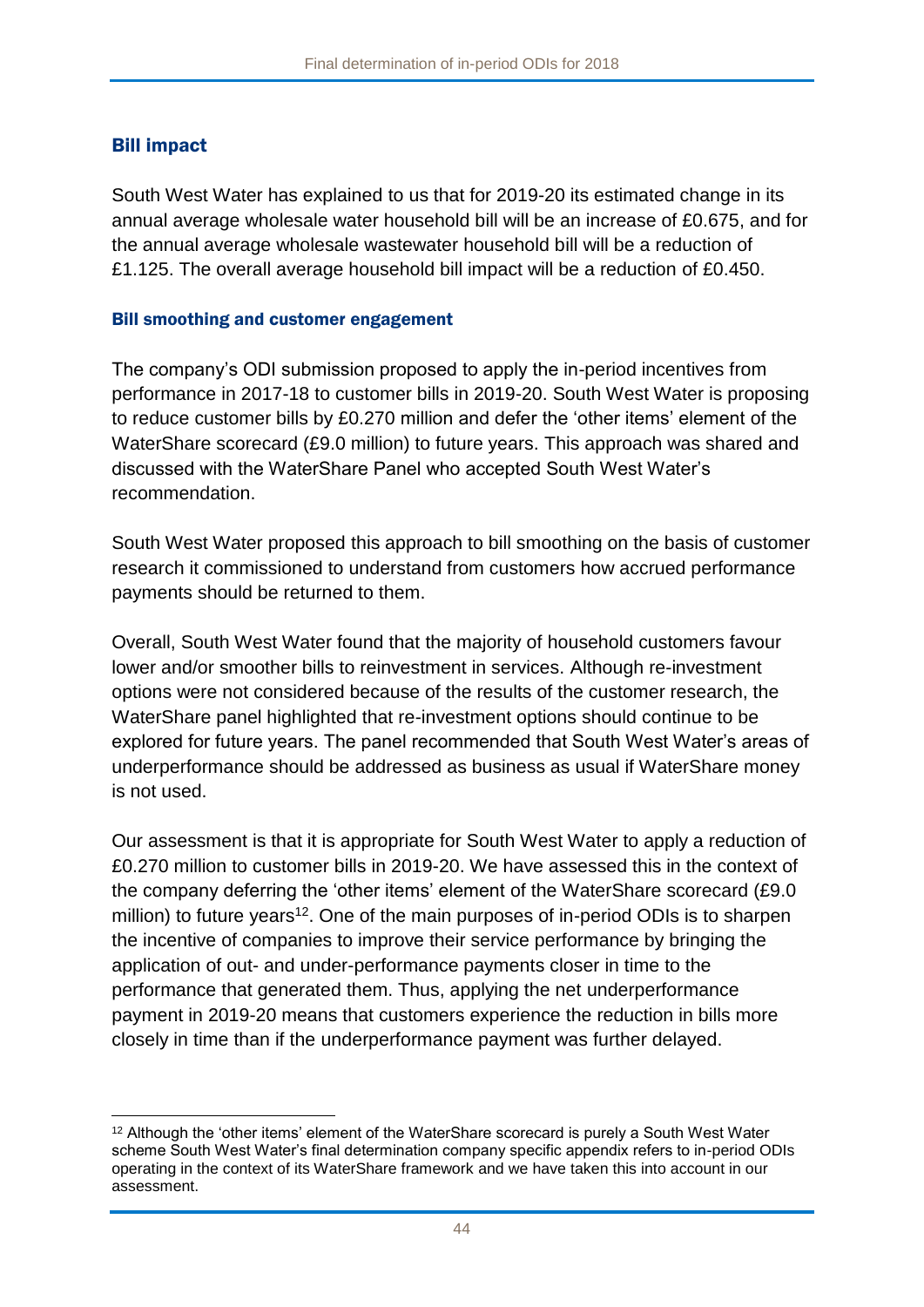In reaching this view we have taken account of:

- The net effect of South West Water's in-period ODIs on the average household bill is a reduction of £0.450.
- In South West Water's specific case the in-period ODIs need to be seen in the context of its WaterShare scheme, which allows for the sharing of the net benefits with customers from the company's performance.
- The company has undertaken appropriate and targeted customer research in order to inform its bill smoothing proposals.

### Stakeholder engagement

South West Water outlined in its ODI submission that through its WaterShare Panel meetings, it will continue to engage with its stakeholders to outline how bills are impacted by incentive payments resulting from the in-period ODIs. The company also indicated that as part of its annual tariff and charges process, it meets with CCWater separately to discuss the calculations for customers' bills.

South West Water stated that since it is not anticipating above average increases on customer bills, the impact of in-period ODIs will be incorporated within its communications plan for annual tariff and charges process. The company noted that as part of the briefing on changes to customer bills, it engages with customers through a range of methods including customer bill wrappers, an annual customer news 'WaterLevel', its websites and e-newsletters. In addition, the company stated that it will continue to promote affordability measures and target customers who are struggling to pay through its partnerships with debt agencies and social housing providers, as well as its own Watercare advisors reaching out to customers through job centres, community events and targeted door knocking activities.

## Past and expected future performance

In its submission, South West Water provided information on its performance and expected future performance, supported by the information included in its [Annual](https://www.southwestwater.co.uk/about-us/how-are-we-performing/annual-reporting-2018/)  [Performance Report.](https://www.southwestwater.co.uk/about-us/how-are-we-performing/annual-reporting-2018/)

The company provided the following information.

### Category 3 and 4 pollution incidents (water)

South West Water outlined that it had failed to achieve its performance commitment levels in 2017-18, and is therefore liable for an underperformance payments. The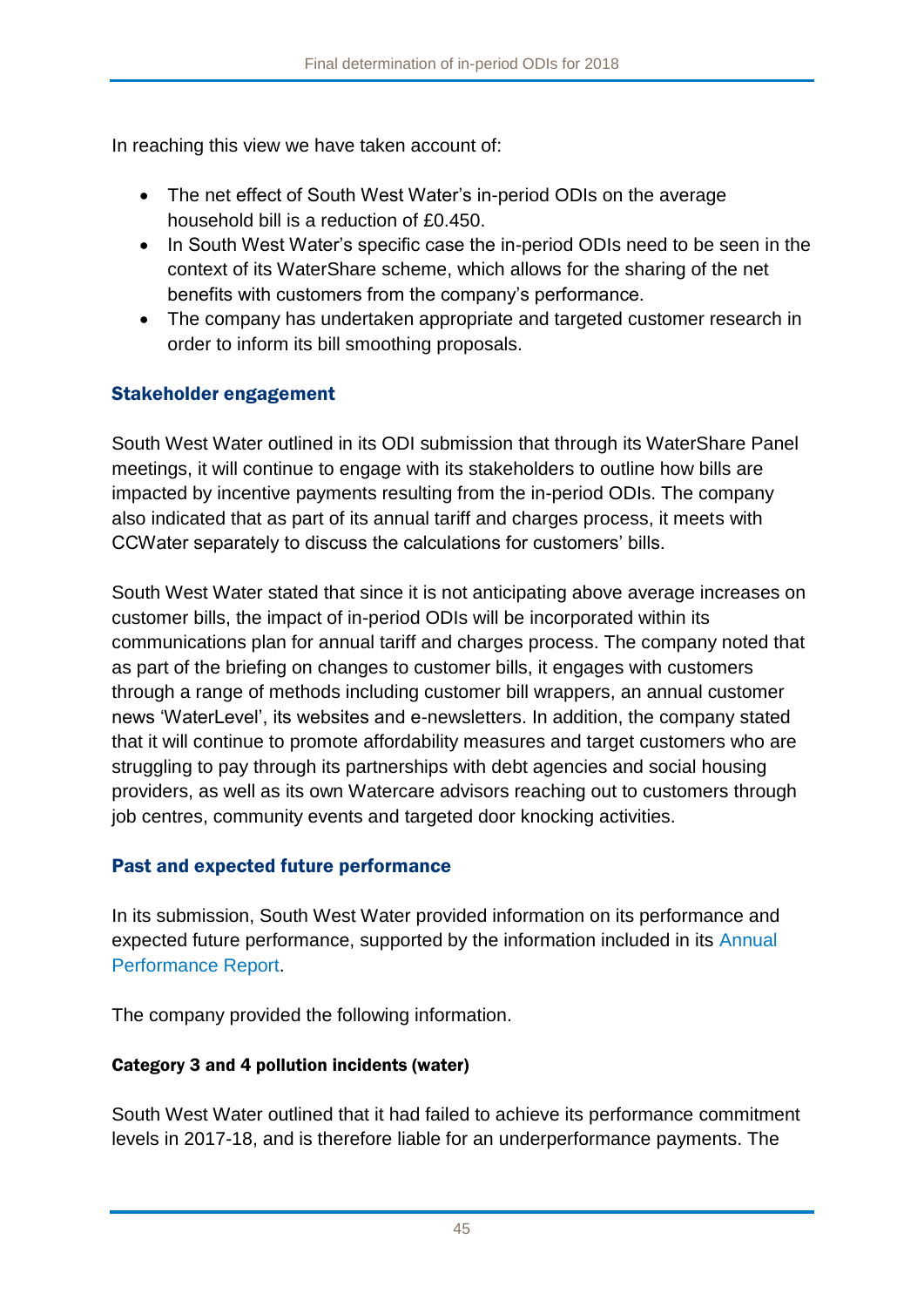company states that it has implemented a range of improvement initiatives across both its network and production operations, including:

- raising awareness of environmental pollution risks for all production and networks staff, including a joint workshop with the Environment Agency;
- on the production side reviewing pollution risk assessments at all sites and implementing new controls;
- modifying chemical storage systems to provide additional protections against overflows and spills, and improving sludge storage facilities;
- on the network side, repair crews routinely using settlement tanks and dechlorination equipment to minimise environmental damage from burst mains; and
- inspection and audit of operational sites to ensure environment risks arising from operations are documented and mitigated.

South West Water stated its strategy to improve reporting and mitigate water discharges impacting the environment is working and it expects to meet its performance commitment in 2018-19.

### Operational contacts resolved first time (wastewater)

South West Water reported that it failed to achieve its performance commitment levels in 2017-18 and has incurred an underperformance payment as a result. To improve performance in this area, the company has introduced a Single Person Operating Model and expects this to increase capacity to respond more quickly to wastewater events. In addition, the company created a specialist in house team who will concentrate on blockage cleaning and maintenance on its small diameter sewer network. This completed the establishment of a single wastewater team responsible for both the environment and customer, providing real time advice and support to customers which optimises response times and increases resolution.

As a result of the measures above, South West Water expects to achieve its performance commitment level in 2018-19.

### Category 1 and 2 pollution incidents (wastewater)

South West Water failed to achieve its performance commitment levels in 2017-18, and is therefore liable for an underperformance payment in relation to its performance. The company reported that it is taking a number of steps to ensure it improves, including an improved programme of sewer network checking, surveys and cleansing. The company has also increased its customer awareness campaigns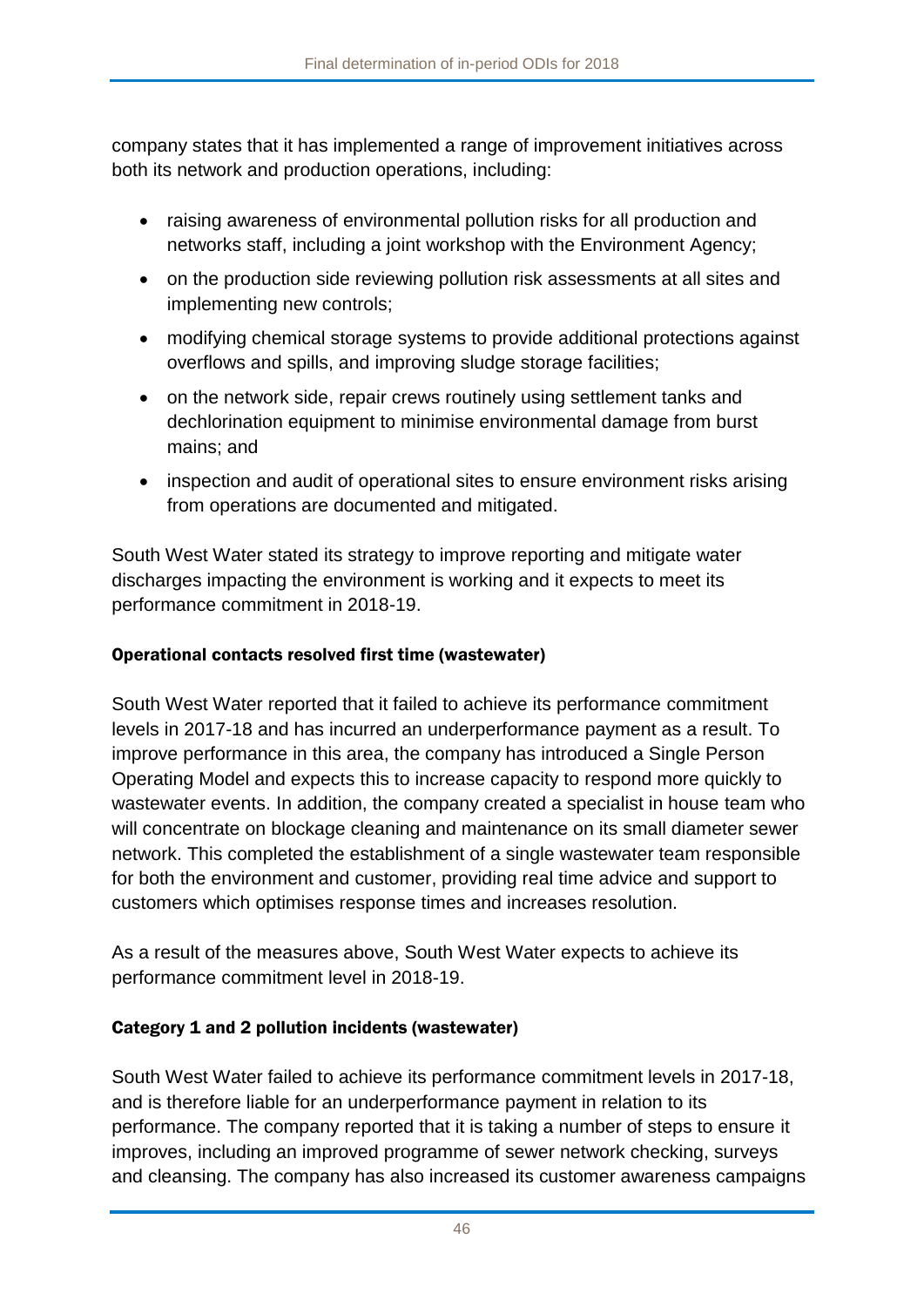('Love your Loo' and 'Think Sink!'), and introduced a dedicated pollution response team and a new system to improve data 'visualisation' in order to better prevent and manage incidents.

South West Water states investments are being targeted to improve performance in this area.

### Category 3 and 4 pollution incidents (wastewater)

South West Water failed to meet its performance commitment level in 2017-18, which has resulted in an underperformance payment. The company is taking a number of steps to ensure it improves, as detailed for Category 1 and 2 pollution incidents in the section above.

South West Water states investments are being targeted to improve performance in this area.

## ODI definition (ambiguity)

South West Water reported that it did not consider there to be any ambiguity in the definitions of its in-period ODIs. The company also stated that it has not refined any methodologies for the reporting of its performance commitments and has not identified any issues with the past reporting of their data. We agree that the external assurance South West Water provided gave us confidence in the reporting of its data.

## Mitigating factors

South West Water reported that it had not applied any mitigating factors to its reported performance. This is in line with our assessment of the company's in-period ODIs.

### $A2.4$ Responses to the consultation on the draft determination

We consulted on our [draft determination of the in-period ODIs](https://www.ofwat.gov.uk/consultation/2018-draft-determination-of-in-period-odis/) between 1 November and 21 November 2018. We received two responses in relation to our draft determination for South West Water.

South West Water responded to say that agreed with our proposed treatment of the outperformance and underperformance payment. The company stated that our draft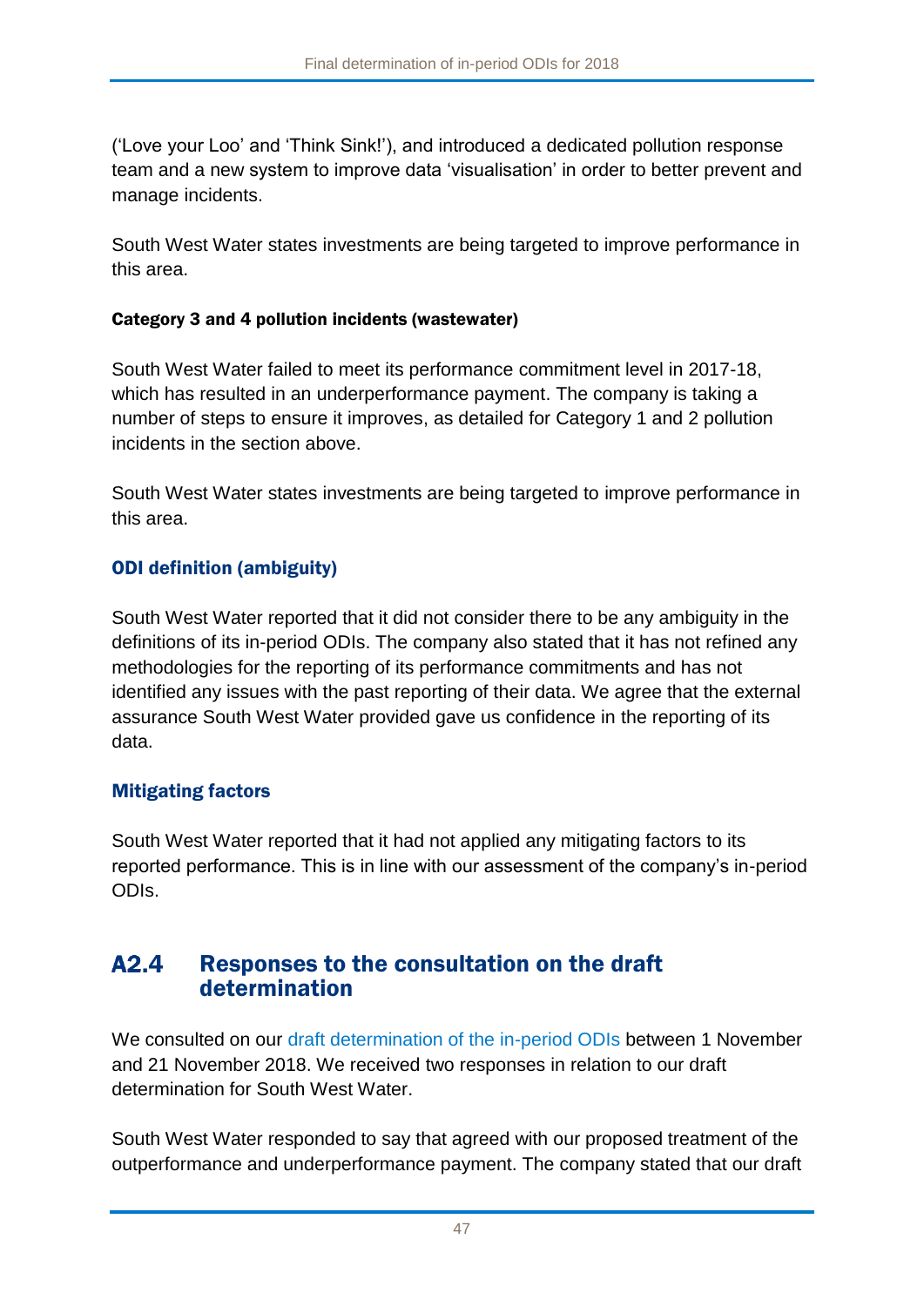determination is aligned to its proposed treatment that was researched with its customers and discussed with its independent WaterShare Panel.

CCWater expressed its disappointment that South West Water's continuing poor environmental performance has resulted in in-period ODI underperformance payments. It stated that it expects the company to do more to improve its environmental performance in future years.

CCWater stated that it supports the company's proposal to apply the in-period ODI incentives to bills in 2019-20, whereby the impact is a bill reduction of £0.45 to the average combined household bill. South West Water proposed to reduce customer bills by £0.270 million and defer the 'other items' element of the WaterShare scorecard (£9.0 million) to future years. CCWater agrees that there is no further requirement for bill smoothing.

Taking into account the comments on the draft determination for South West Water we are making no changes for the final determination for South West Water.

#### Our final determination  $A2.5$

This section sets out our final determination for South West Water.

This final determination includes the outperformance payments and underperformance payments South West Water incurred based on performance in 2017-18.

In relation to South West Water's wholesale water in-period ODIs the company has earned a net outperformance payment of £0.514 million primarily because its leakage was 1 million litres per day lower than its performance commitment and it had resolved 96.1% of its operational customer contacts first time, which was higher than its performance commitment level of 93% in 2017-18. South West Water estimates the ODI outperformance payment will increase its annual average household water bill by around £0.675 in 2019-20.

In relation to South West Water's wholesale wastewater in-period ODIs the company has incurred a net underperformance payment of £0.784 million this year primarily because it has three Category 1 and 2 pollution incidents against its commitment of zero in 2017-18, and 237 Category 3 and 4 pollution incidents against its commitment of 218. South West Water estimates the ODI underperformance payment will reduce its annual average household wastewater bill by around £1.125 in 2019-20.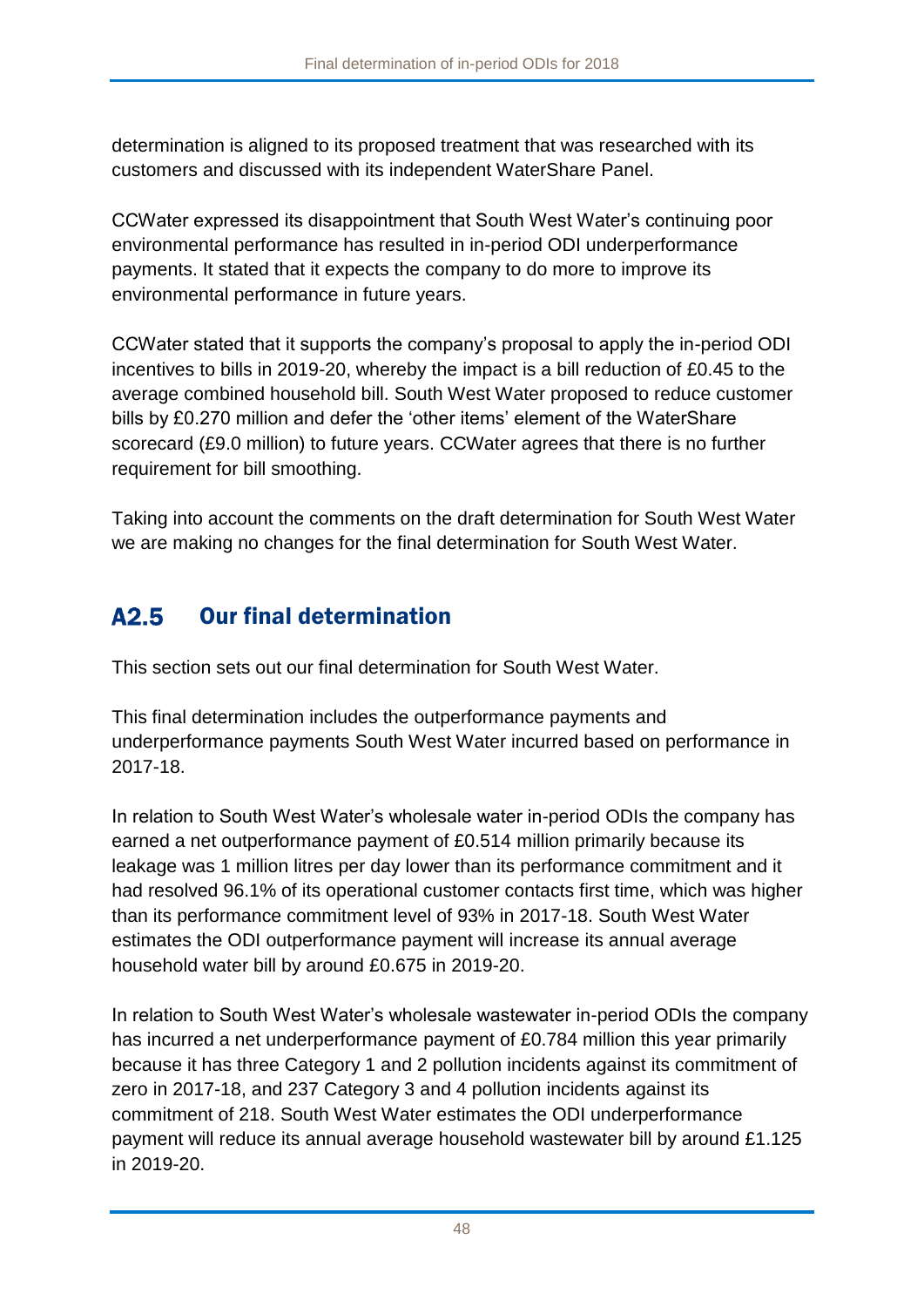To put the amounts into context, [Table 13](#page-49-0) sets out the allowed revenue for South West Water's wholesale water and wastewater price controls for the 2015-2020 period. This was included in the company's [PR14 final determination company](https://www.ofwat.gov.uk/wp-content/uploads/2015/10/det_pr20141212swt.pdf)[specific appendix](https://www.ofwat.gov.uk/wp-content/uploads/2015/10/det_pr20141212swt.pdf) (tables [A2.1a](#page-40-1)nd A3.10). The table uses 2012-13 prices which is the basis of ODIs in PR14.

<span id="page-49-0"></span>

| <b>Allowed revenue</b><br>(PR14 FD, £m, 2012-13)<br>prices) | 2015-16 | 2016-17 | 2017-18 | 2018-19 | 2019-20 | <b>Total</b> |
|-------------------------------------------------------------|---------|---------|---------|---------|---------|--------------|
| <b>Wholesale water</b>                                      | 188.2   | 185.8   | 182.6   | 181.5   | 181.6   | 919.8        |
| <b>Wholesaler wastewater</b>                                | 238.4   | 239.8   | 241.9   | 243.4   | 243.6   | 1,207.1      |

Note: totals may not add due to rounding

### <span id="page-49-1"></span>Table 14: Our final determination on in-period ODIs for 2017-18 – price control totals

The first part of [Table 14](#page-49-1) uses 2012-13 prices, net of tax, which is the basis of ODIs in PR14. The second part of [Table 14](#page-49-1) uses 2019-20 prices gross of tax.

|                                                                                                                                                              | <b>Company claim</b><br>£ million | <b>Ofwat final</b><br>determination<br>£ million | <b>Difference</b><br>£ million |
|--------------------------------------------------------------------------------------------------------------------------------------------------------------|-----------------------------------|--------------------------------------------------|--------------------------------|
| Water - £ million in 2012-13 prices (the base<br>year for PR14), net of tax                                                                                  | 0.514                             | 0.514                                            | O                              |
| Wastewater - £ million in 2012-13 prices (the<br>base year for PR14), net of tax                                                                             | $-0.784$                          | $-0.784$                                         | O                              |
| <b>Total</b>                                                                                                                                                 | $-0.270$                          | $-0.270$                                         | O                              |
| Water - £ million impact on the price control<br>for 2019-20 (the figures in the table above<br>uprated by inflation and adjusted for tax)                   | 0.759                             | 0.759                                            | U                              |
| Wastewater - £ million impact on the price<br>control for 2019-20 (the figures in the table<br>above uprated by inflation and adjusted for<br>$\mathsf{tax}$ | $-1.157$                          | $-1.157$                                         | O                              |
| <b>Total</b>                                                                                                                                                 | $-0.398$                          | $-0.398$                                         |                                |

### **Notes**

- Totals may not add up because of rounding
- Marginal tax rate  $= 19\%$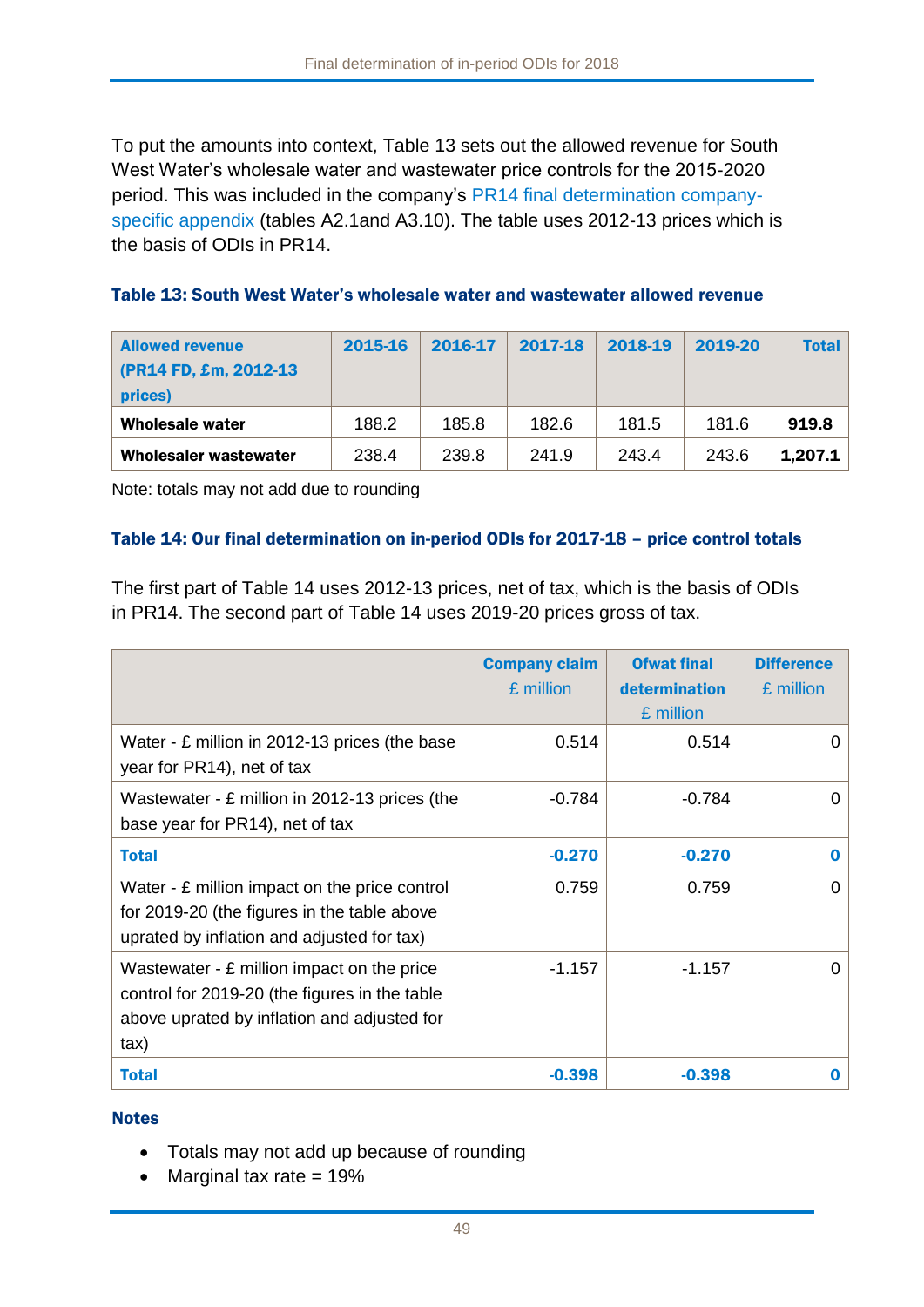| <b>Wholesale price control</b> | <b>Final determination price controls</b> | <b>Revised K</b> |
|--------------------------------|-------------------------------------------|------------------|
| Water                          | $-0.15%$                                  | $-0.53%$         |
| Wastewater                     | -0.11%                                    | 1.12%            |

### Table 15: Revised K factors for the charging year 1 April 2019

The revised K factors for the charging year beginning 1 April 2019 include the inperiod ODIs for 2017-18, and also the unwinding of the in-period ODIs for 2016-17.

In Section [A2.6](#page-51-0) we set out our final determination on each of South West Water's inperiod ODIs based on performance in the financial year 2017-18. Equivalent details for South West Water's performance in the previous two financial years (2015-16 and 2016-17) are set out in:

- our [final determination](https://www.ofwat.gov.uk/publication/final-determination-south-west-waters-period-outcome-delivery-incentives-2015-16/) of South West Water's in-period ODIs in 2016, and
- section A.2 in our [final determination of in-period ODIs for 2017.](https://www.ofwat.gov.uk/publication/final-determination-period-odis-2017/)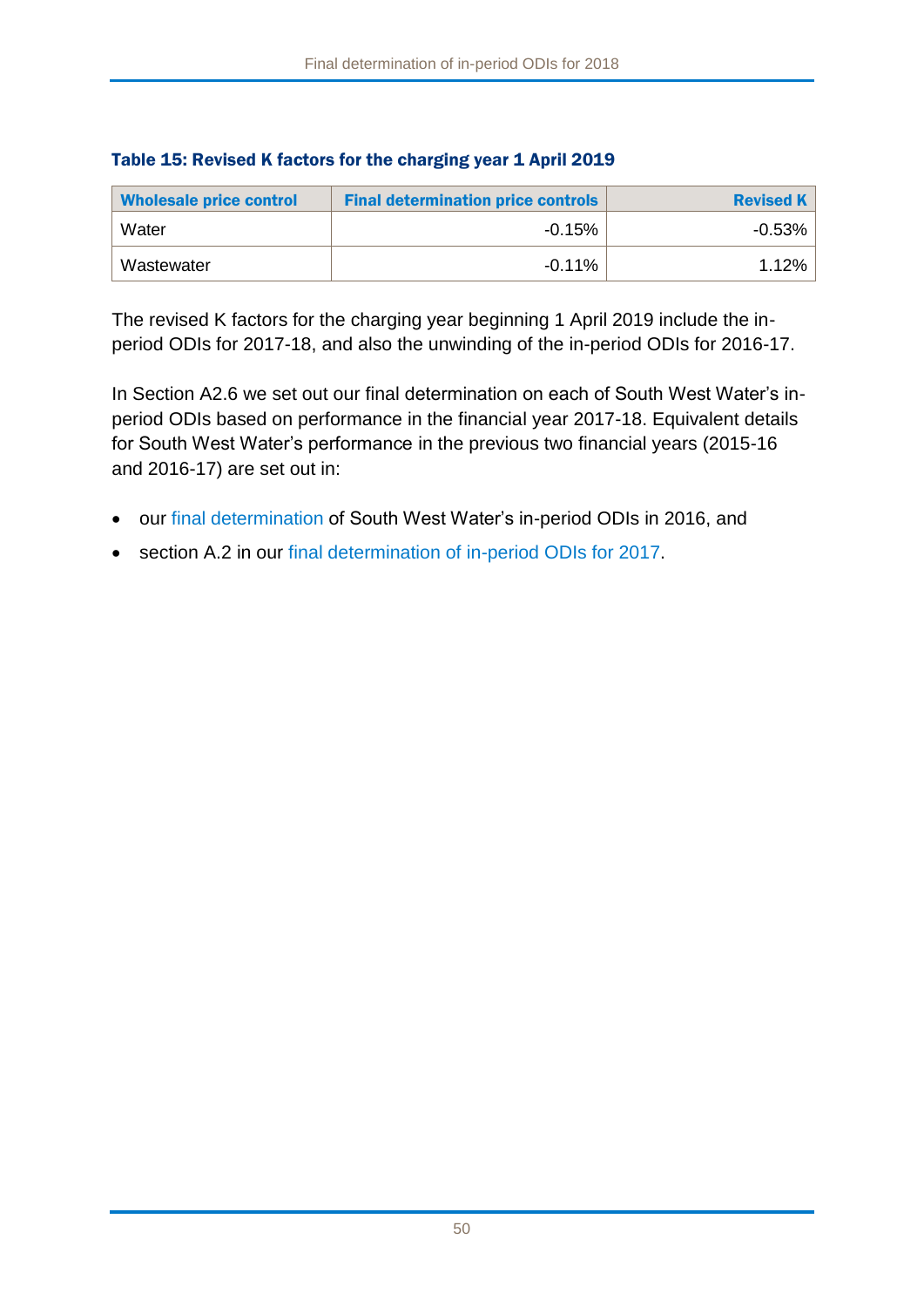#### A2.6 Final determination for South West Water's in-period ODIs for 2017-18

### In-period ODI final determination: water

| <b>In-period ODI</b>                                                                         | 2017-18<br><b>PC</b><br>level <sup>13</sup> | 2017-18<br>actual | <b>Payment</b><br>due<br>£ million | <b>Company</b><br>claim <sup>14</sup><br>£ million | <b>Claim calculation</b>                                                                                                                                                                                          | <b>Ofwat FD</b><br>£ million | <b>Comments</b>                                                                                                                      |
|----------------------------------------------------------------------------------------------|---------------------------------------------|-------------------|------------------------------------|----------------------------------------------------|-------------------------------------------------------------------------------------------------------------------------------------------------------------------------------------------------------------------|------------------------------|--------------------------------------------------------------------------------------------------------------------------------------|
| W-A1: Compliance<br>with water quality<br>standard<br>(Mean zonal<br>compliance %)           | 99.98                                       | 99.96             |                                    |                                                    | 2017-18 PC level met $=$ No<br>2017-18 underperformance payment<br>deadband = $99.90\%$<br>Performance falls within the<br>underperformance payment deadband,<br>therefore no underperformance<br>payment is due. |                              | Actual performance is within<br>the underperformance<br>payment deadband therefore<br>no underperformance payment<br>is payable.     |
| W-A2: Taste, smell<br>and colour contacts<br>(Number of<br>contacts per 1,000<br>population) | 3.60                                        | 2.20              | $\overline{\phantom{a}}$           |                                                    | 2017-18 PC level met = $Yes$<br>2017-18 outperformance payment<br>$deadband = 2.02$<br>This is within the deadband, therefore<br>no outperformance payment or<br>underperformance payment is due.                 |                              | Actual performance is within<br>the outperformance payment<br>deadband therefore no<br>outperformance payment is<br>due.             |
| W-B1: Water<br>restrictions placed<br>on customers                                           | $\Omega$                                    | $\Omega$          |                                    |                                                    | 2017-18 PC level met $=$ Yes<br>2017-18 payment deadband = $0$<br>Outperformance payment incentive<br>rate = £1.624 $m$                                                                                           |                              | This outperformance payment<br>is only paid at the end of the<br>price control period if no water<br>restrictions are applied at any |

<sup>&</sup>lt;sup>13</sup> PC level stands for performance commitment level

<span id="page-51-0"></span> $\overline{a}$ 

<sup>&</sup>lt;sup>14</sup> The £ million figures are in 2012-13 prices, which was the base year for PR14, and net of tax. To calculate the impact on the price control for 2018-19 we uprate the figure by inflation and make an adjustment for tax.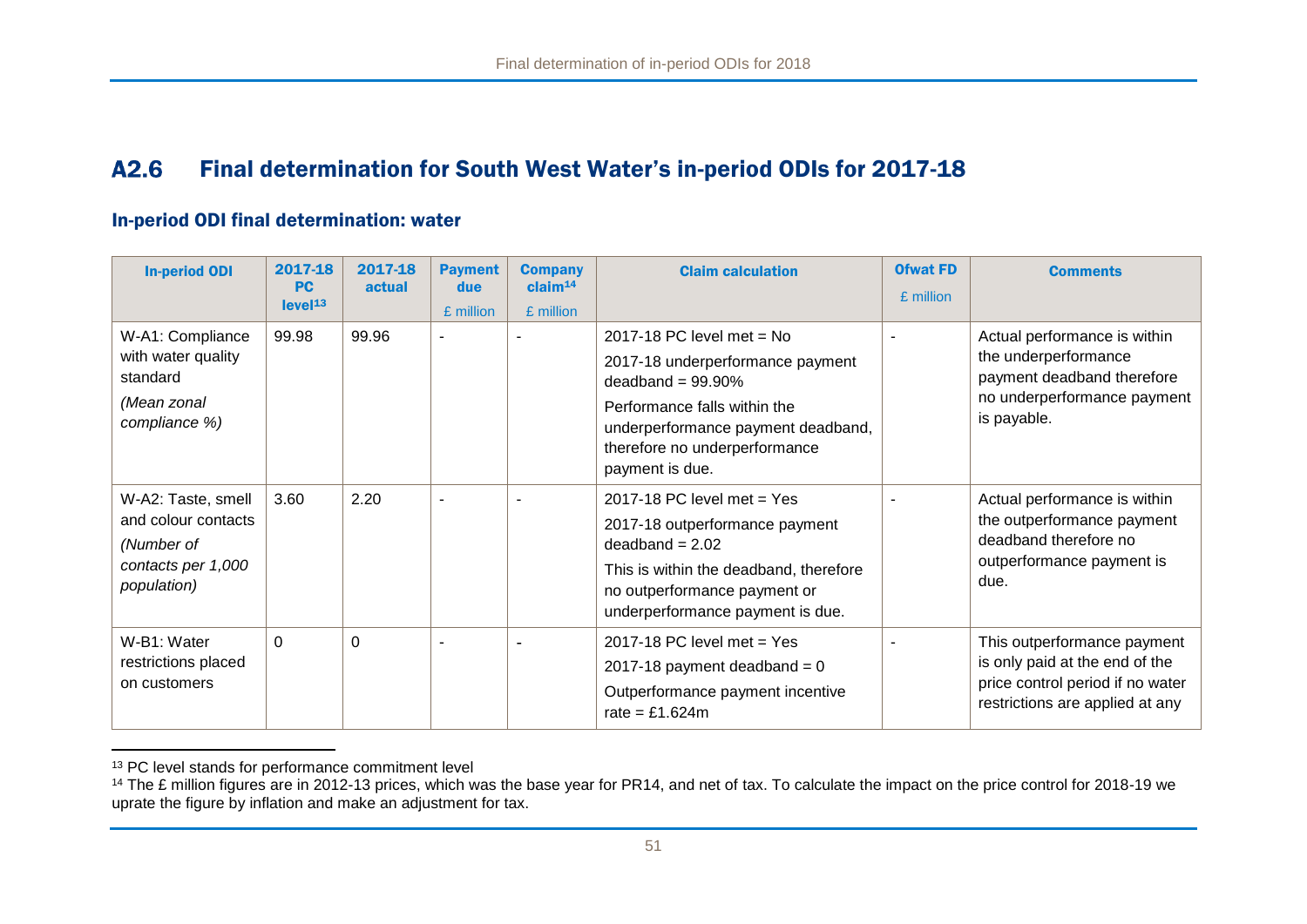| <b>In-period ODI</b>                                          | 2017-18<br><b>PC</b> | 2017-18<br>actual | <b>Payment</b><br>due | <b>Company</b><br>claim <sup>14</sup> | <b>Claim calculation</b>                                                                                                                                                                                                                                                                                                                                                                                                                                                                                                                             | <b>Ofwat FD</b><br>£ million | <b>Comments</b>                                                                                                                              |
|---------------------------------------------------------------|----------------------|-------------------|-----------------------|---------------------------------------|------------------------------------------------------------------------------------------------------------------------------------------------------------------------------------------------------------------------------------------------------------------------------------------------------------------------------------------------------------------------------------------------------------------------------------------------------------------------------------------------------------------------------------------------------|------------------------------|----------------------------------------------------------------------------------------------------------------------------------------------|
|                                                               | level <sup>13</sup>  |                   | £ million             | £ million                             |                                                                                                                                                                                                                                                                                                                                                                                                                                                                                                                                                      |                              |                                                                                                                                              |
| (Number of water<br>restrictions)                             |                      |                   |                       |                                       | This performance commitment<br>measures the number of water<br>restrictions in place on customers in a<br>five-year period.<br>Only the underperformance payment is<br>subject to the in-period mechanism.<br>The outperformance payments are<br>provisionally accrued yearly but are<br>only applied after assessment of<br>performance to 2018-19, based on<br>expected delivery to 2019-20. If<br>restrictions on use are imposed in a<br>part of South West Water's area in the<br>five-year period no outperformance<br>payment will be earned. |                              | point during the price control<br>period.                                                                                                    |
| W-B3: Leakage<br>levels<br>(Megalitres a day,<br>$M/d$ )      | 84                   | 83                | 0.403                 | 0.403                                 | 2017-18 PC level met = $Yes$<br>2017-18 payment deadband = $84$<br>2017-18 payment cap = $64$<br>Payment incentive rate = $£0.403m$<br>Outperformance payment: 84<br>(deadband) - 83 (performance) = $1 *$<br>$0.403 = £0.403m$                                                                                                                                                                                                                                                                                                                      | 0.403                        | We are accepting South West<br>Water's net outperformance<br>payment application and the<br>company's outperformance<br>payment calculation. |
| W-D1: Operational<br>customer contacts<br>resolved first time | 93                   | 96.1              | 0.133                 | 0.133                                 | 2017-18 PC level met = $Yes$<br>2017-18 payment deadband = $93$<br>2017-18 payment cap = $100$<br>Payment incentive rate = $£0.043m$                                                                                                                                                                                                                                                                                                                                                                                                                 | 0.133                        | We are accepting South West<br>Water's net outperformance<br>payment application and the<br>company's outperformance<br>payment calculation. |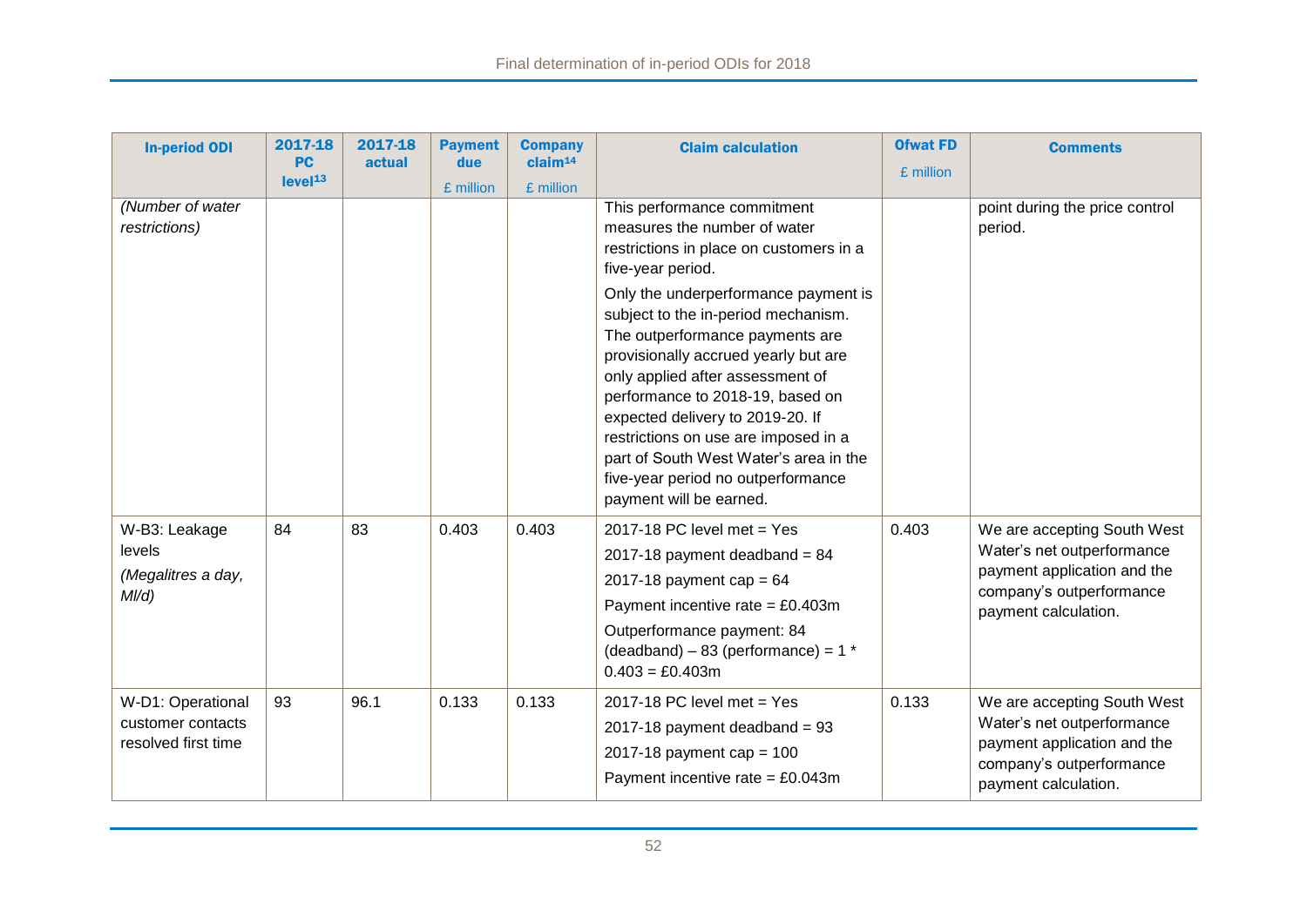| <b>In-period ODI</b>                                                                                              | 2017-18<br><b>PC</b> | 2017-18<br>actual | <b>Payment</b><br>due | <b>Company</b><br>claim <sup>14</sup> | <b>Claim calculation</b>                                                                                                                                                                                                                                                                                                      | <b>Ofwat FD</b><br>£ million | <b>Comments</b>                                                                                                                                  |
|-------------------------------------------------------------------------------------------------------------------|----------------------|-------------------|-----------------------|---------------------------------------|-------------------------------------------------------------------------------------------------------------------------------------------------------------------------------------------------------------------------------------------------------------------------------------------------------------------------------|------------------------------|--------------------------------------------------------------------------------------------------------------------------------------------------|
|                                                                                                                   | level <sup>13</sup>  |                   | £ million             | £ million                             |                                                                                                                                                                                                                                                                                                                               |                              |                                                                                                                                                  |
| (% of customer<br>contacts resolved<br>first time)                                                                |                      |                   |                       |                                       | Outperformance payment: 96.1<br>(performance) $-93$ (deadband) = 3.1 $*$<br>$0.043 = £0.133m$                                                                                                                                                                                                                                 |                              |                                                                                                                                                  |
| W-E4: Pollution<br>incidents (Category<br>1 and $2)$<br>(Number of<br>pollution incidents,<br>categories 1 and 2) | $\Omega$             | $\overline{0}$    |                       |                                       | 2017-18 PC level met $=$ Yes<br>PC level has been met, therefore no<br>underperformance payment is due.                                                                                                                                                                                                                       |                              | No underperformance<br>payment has been incurred.                                                                                                |
| W-E5: Pollution<br>incidents (Category<br>3 and 4)<br>(Number of<br>pollution incidents,<br>categories 3 and 4)   | 2                    | 18                | $-0.022$              | $-0.022$                              | 2017-18 PC level met = $No$<br>2017-18 underperformance payment<br>$deadband = 2$<br>2017-18 underperformance payment<br>collar = $4$<br>Underperformance payment rate =<br>£0.011m<br>Underperformance payment: 4<br>(underperformance payment collar) - 2<br>(underperformance payment<br>deadband) = $2 * 0.011 = £0.022m$ | $-0.022$                     | We are accepting South West<br>Water's net underperformance<br>payment application and the<br>company's underperformance<br>payment calculation. |
| <b>Total (water)</b>                                                                                              |                      |                   | 0.514                 | 0.514                                 |                                                                                                                                                                                                                                                                                                                               | 0.514                        |                                                                                                                                                  |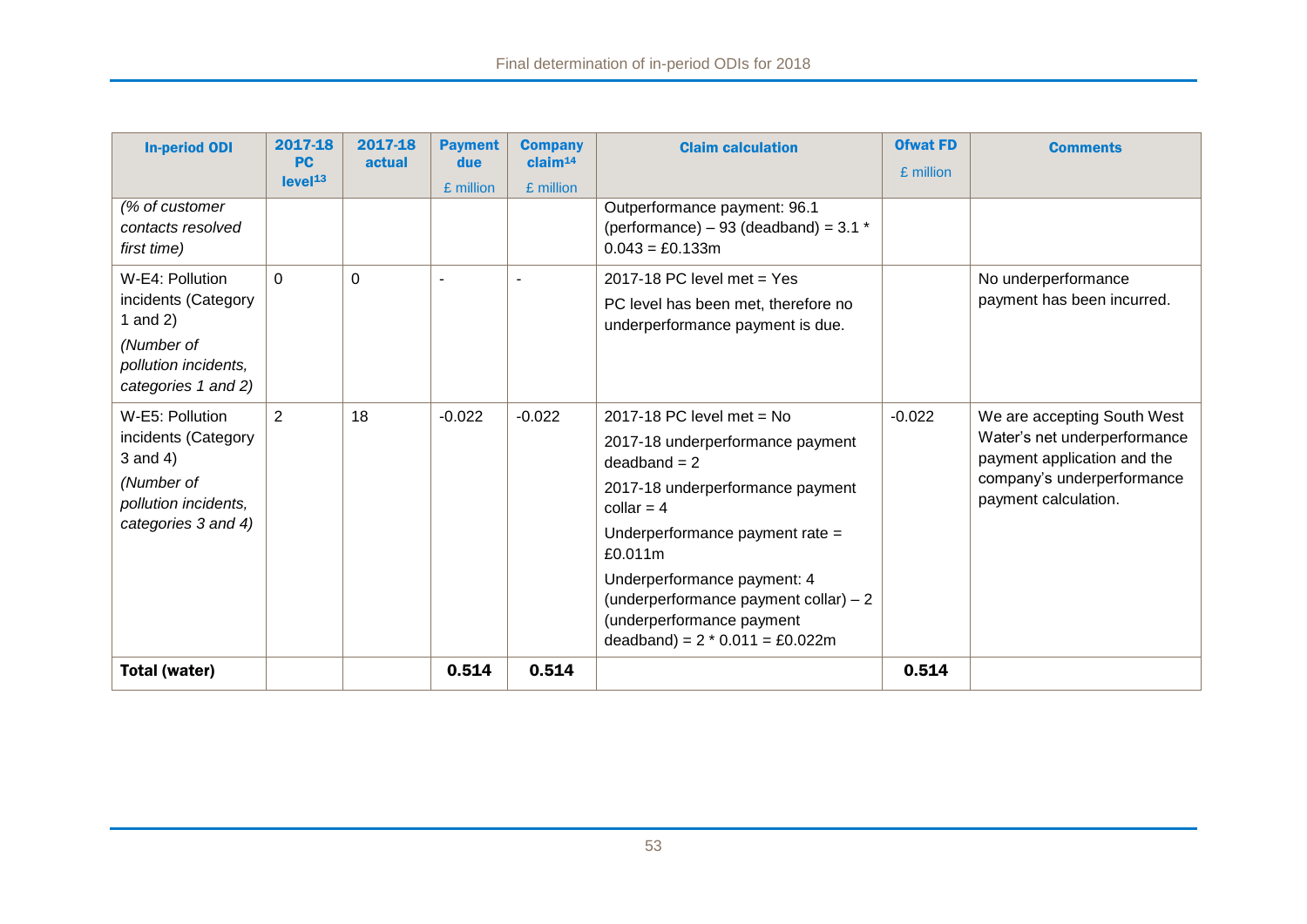### In-period ODI final determination: wastewater

| <b>In-period ODI</b>                                                                                                  | 2017-18<br><b>PC</b><br>level <sup>15</sup> | 2017-18<br>actual | <b>Payment</b><br>due<br>£ million | <b>Company</b><br>claim <sup>16</sup><br>£ million | <b>Claim calculation</b>                                                                                                                                                                                                                                                                                | <b>Ofwat FD</b><br>£ million | <b>Comments</b>                                                                                                                                  |
|-----------------------------------------------------------------------------------------------------------------------|---------------------------------------------|-------------------|------------------------------------|----------------------------------------------------|---------------------------------------------------------------------------------------------------------------------------------------------------------------------------------------------------------------------------------------------------------------------------------------------------------|------------------------------|--------------------------------------------------------------------------------------------------------------------------------------------------|
| S-B1: Operational<br>customer contacts<br>resolved first time<br>(% customer<br>contacts resolved<br>first time)      | 93                                          | 91.6              | $-0.071$                           | $-0.071$                                           | 2017-18 PC level met = $No$<br>2017-18 underperformance payment<br>$deadband = 93$<br>2017-18 underperformance payment<br>collar = $75$<br>Underperformance payment rate =<br>£0.051m<br>Underperformance payment: 93<br>(deadband) - 91.6 (underperformance)<br>$= 1.4 * 0.051 = \text{\pounds}0.071m$ | $-0.071$                     | We are accepting South West<br>Water's net underperformance<br>payment application and the<br>company's underperformance<br>payment calculation. |
| S-C3: Wastewater<br>descriptive works<br>permit complaint<br>(% wastewater<br>descriptive works<br>permit compliance) | 100                                         | 100               | $\blacksquare$                     |                                                    | 2017-18 PC level met $=$ Yes<br>2017-18 underperformance payment<br>$deadband = 95.0$<br>South West Water met its performance<br>commitment, therefore no payment is<br>due.                                                                                                                            |                              | South West Water met its<br>performance commitment<br>therefore no<br>underperformance payment is<br>payable.                                    |
| S-C4: Pollution<br>incidents (Category<br>I and $2)$                                                                  | $\Omega$                                    | 3                 | $-0.346$                           | $-0.346$                                           | 2017-18 PC level met = $No$<br>2017-18 underperformance payment<br>$deadband = 2$                                                                                                                                                                                                                       | $-0.346$                     | We are accepting South West<br>Water's net underperformance<br>payment application and the                                                       |

<sup>&</sup>lt;sup>15</sup> PC level stands for performance commitment level

 $\overline{a}$ 

 $16$  The £ million figures are in 2012-13 prices, which was the base year for PR14, and net of tax. To calculate the impact on the price control for 2018-19 we uprate the figure by inflation and make an adjustment for tax.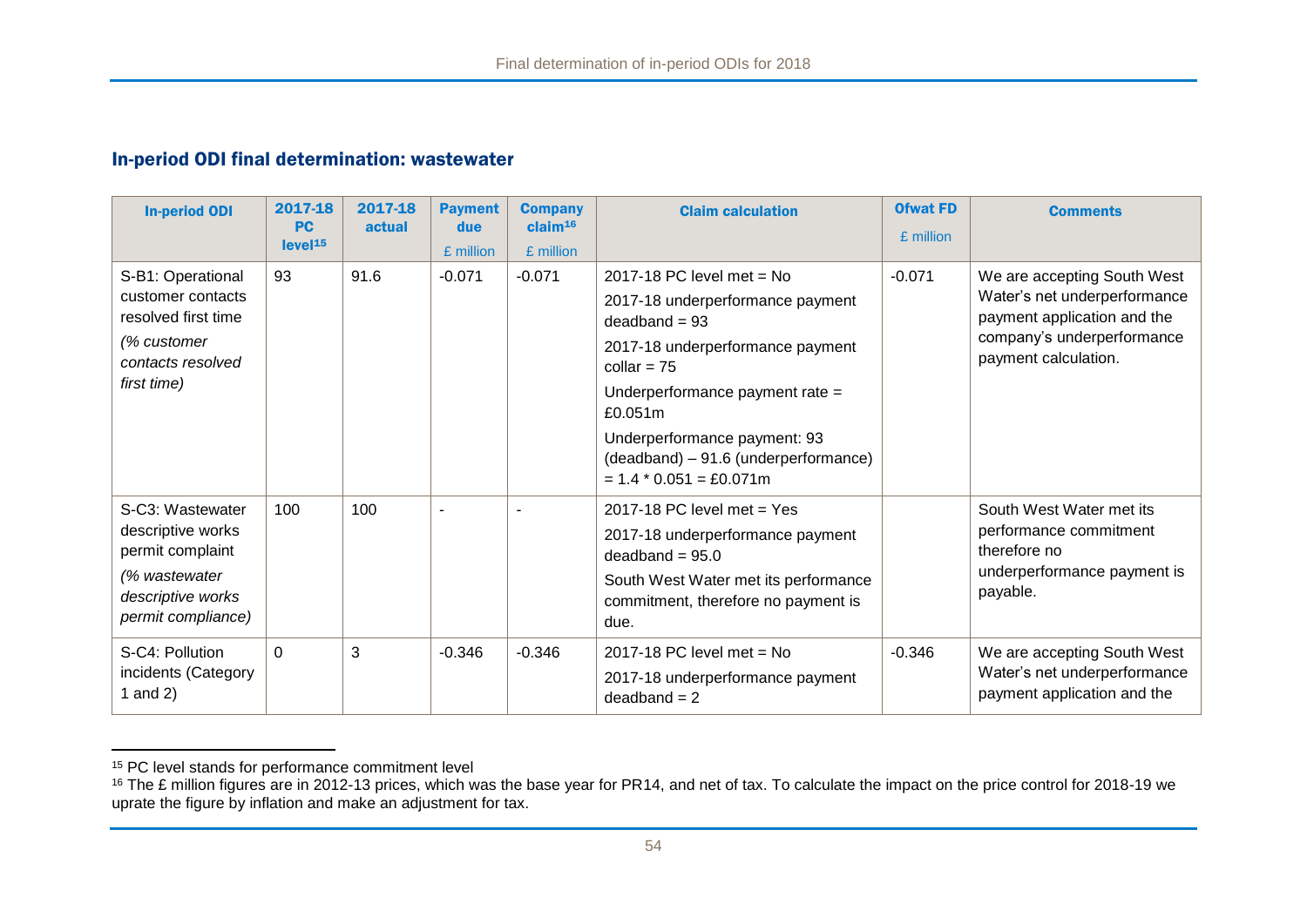| (Number of<br>pollution incidents,<br>categories 1 and 2)                                                           |     |     |          |          | 2017-18 underperformance payment<br>collar = $8$<br>Underperformance payment rate =<br>£0.346m<br>Underperformance payment: 3<br>(performance) $-2$ (deadband) = 1 $*$                                                                                                                                                                                                                                                                               |          | company's underperformance<br>payment calculation.                                                                                               |
|---------------------------------------------------------------------------------------------------------------------|-----|-----|----------|----------|------------------------------------------------------------------------------------------------------------------------------------------------------------------------------------------------------------------------------------------------------------------------------------------------------------------------------------------------------------------------------------------------------------------------------------------------------|----------|--------------------------------------------------------------------------------------------------------------------------------------------------|
| S-C5: Pollution<br>incidents (Category<br>$3$ and $4)$<br>(Number of<br>pollution incidents,<br>categories 3 and 4) | 218 | 237 | $-0.367$ | $-0.367$ | $0.346 = £0.346m$<br>2017-18 PC level met = $No$<br>2017-18 underperformance payment<br>$deadband = 218$<br>2017-18 underperformance payment<br>collar = $262$<br>Underperformance payment rate 1<br>$(262 – 248) = £0.0103m$<br>Underperformance payment rate 2<br>$(248 – 218) = £0.0193m$<br>Underperformance payment rate 2<br>applies:<br>Underperformance payment: 237<br>$(\text{performance}) - 218$ (deadband) = 19<br>$*$ 0.0193 = £0.367m | $-0.367$ | We are accepting South West<br>Water's net underperformance<br>payment application and the<br>company's underperformance<br>payment calculation. |
| <b>Total</b><br>(wastewater)                                                                                        |     |     | $-0.784$ | $-0.784$ |                                                                                                                                                                                                                                                                                                                                                                                                                                                      | $-0.784$ |                                                                                                                                                  |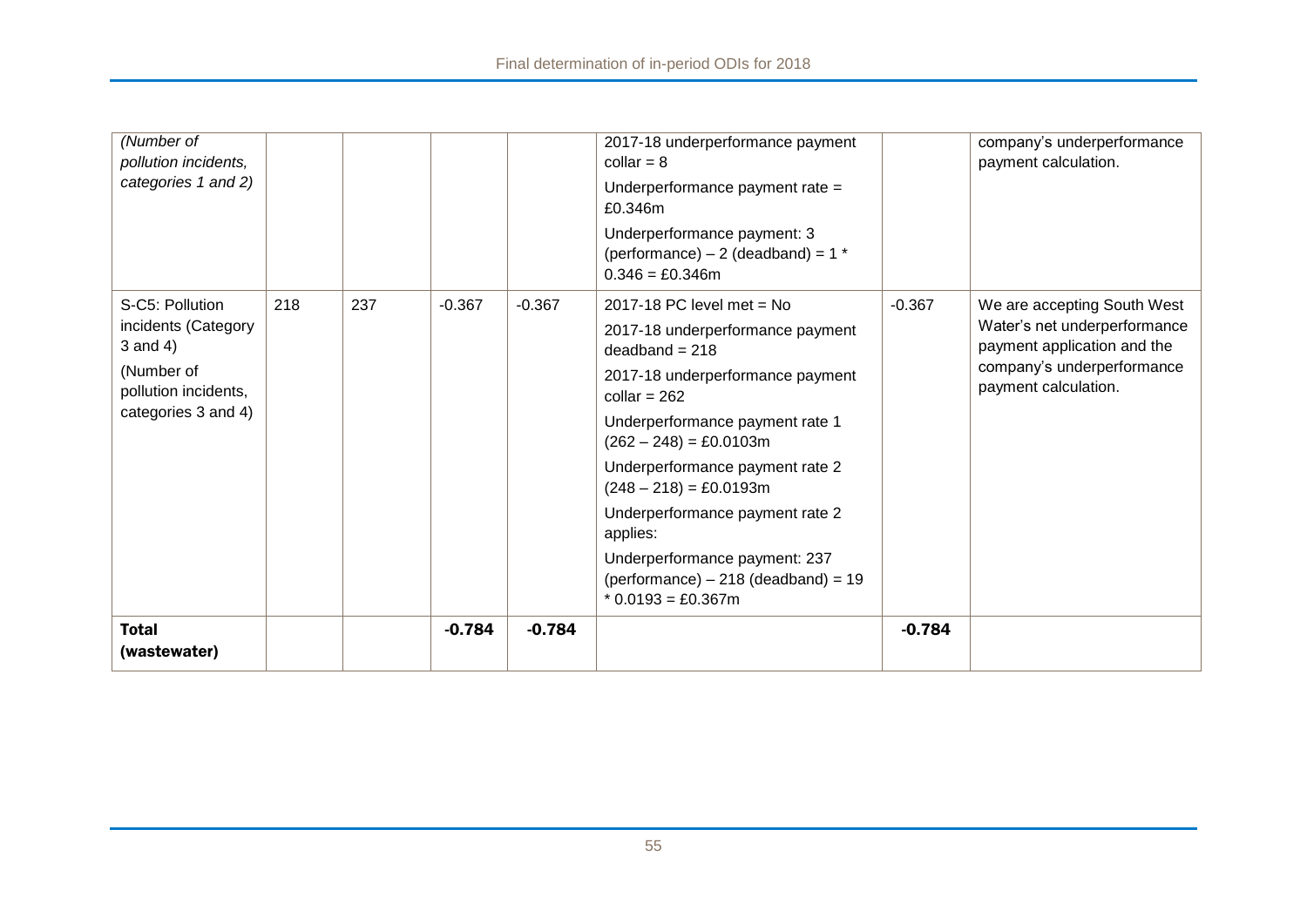# A3 Severn Trent Water final determination

Severn Trent Water is requesting an adjustment to its 2019-20 water wholesale price control to reflect its performance in 2017-18. Our final determination is set out in [Table 17](#page-57-0) and [Table 18](#page-58-0) below.

The estimated allocation of Severn Trent Water's outperformance payments and underperformance payments (1 April 2015 to 30 June 2018) were included in Tables 11 and 12 on pages 148 and 149 in our [Consultation under section 13](https://www.ofwat.gov.uk/consultation/consultation-section-13-water-industry-act-1991-proposed-modification-severn-trent-water-limiteds-severn-trent-water-licence-include-powys-site-proposed-modifi/) of the Water [Industry Act 1991 on proposed modification of Severn Trent Water Limited's \(Severn](https://www.ofwat.gov.uk/consultation/consultation-section-13-water-industry-act-1991-proposed-modification-severn-trent-water-limiteds-severn-trent-water-licence-include-powys-site-proposed-modifi/)  [Trent Water\) licence to include the Powys Site and proposed modification of Dee](https://www.ofwat.gov.uk/consultation/consultation-section-13-water-industry-act-1991-proposed-modification-severn-trent-water-limiteds-severn-trent-water-licence-include-powys-site-proposed-modifi/)  [Valley Water Limited's \(Dee Valley Water\) licence to include the Chester site](https://www.ofwat.gov.uk/consultation/consultation-section-13-water-industry-act-1991-proposed-modification-severn-trent-water-limiteds-severn-trent-water-licence-include-powys-site-proposed-modifi/) (Ofwat, 23 March 2018).

### Table 16: Allocation of Severn Trent Water wholesale water and wastewater performance payments 1 April 2015 to 30 June 2018 (%)

| <b>Price control</b> | <b>Severn Trent Water</b> | <b>Hafren Dyfrdwy</b> |
|----------------------|---------------------------|-----------------------|
| Wholesale water      | 99.42%                    | 0.58%                 |
| Wholesale wastewater | 99.56%                    | 0.44%                 |

We have used these allocations in our final determinations to determine the final inperiod ODI values for Severn Trent Water.

In relation to Severn Trent Water's wholesale water in-period ODIs the company has incurred a net underperformance payment of £29.558 million primarily because it underperformed its performance commitment on supply interruptions. Other factors that had a significant contribution to its underperformance payment included higher drinking water complaints and underperformance in leakage. Severn Trent Water estimates the adjusted ODI underperformance payment will decrease its annual average household water bill by around £8 in 2019-20.<sup>17</sup>

<sup>1</sup> <sup>17</sup> The net decrease on average household water bills that the company has stated is based on their applied underperformance payments. Based on our proposal to exclude the adjustment for the freeze and thaw, we expect there will be a greater reduction on average household water bills than stated.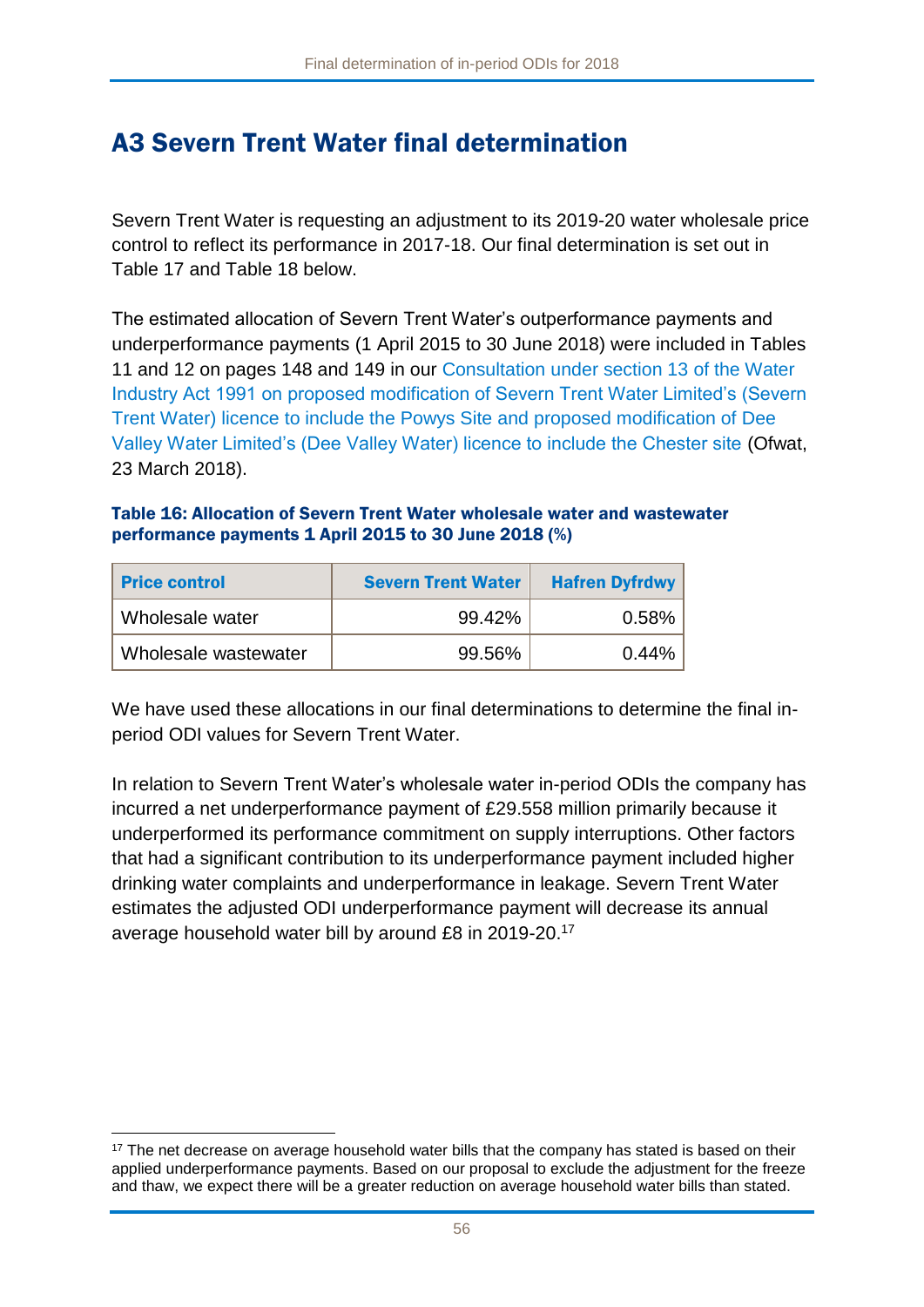### <span id="page-57-0"></span>Table 17: Our final determination for Severn Trent Water's wholesale water in-period **ODIS**

| <b>In-period ODI</b>                                             | <b>Performance relative</b><br>to commitment | <b>Ofwat final</b><br>determination<br>£ million (2012-13<br>prices net of tax) |
|------------------------------------------------------------------|----------------------------------------------|---------------------------------------------------------------------------------|
| W-A1: Number of complaints about drinking<br>water quality       | Underperformed by<br>2,695 contacts          | $-2.411$                                                                        |
| W-A2: Compliance with drinking water<br>quality standards        | 0.04 percentage points<br>below commitment   |                                                                                 |
| W-A4: Number of successful catchment<br>management schemes       | Not applicable                               |                                                                                 |
| W-B2: Leakage levels                                             | Underperformed by 9<br>megalitres per day    | $-1.712$                                                                        |
| W-B3: Speed of response in repairing leaks                       | Underperformed by 67<br>percentage points    | $-1.398$                                                                        |
| W-B4: Number of minutes customers go<br>without supply each year | Underperformed by<br>23.49 minutes           | $-23.579$                                                                       |
| W-B7: Customers at risk of low pressure                          | 46 customers lower<br>than commitment        | 0.036                                                                           |
| W-B8: Restrictions on water use                                  | Not applicable                               |                                                                                 |
| W-C1: Customers rating our services as<br>good value for money   | 7 percentage points<br>above commitment      |                                                                                 |
| W-E1: Size of our carbon footprint                               | Underperformed by 34<br>ktCO <sub>2e</sub>   | $-0.494$                                                                        |
| Total (water)                                                    |                                              | $-29.558$                                                                       |

In relation to Severn Trent Water's wholesale wastewater in-period ODIs the company has earned a net outperformance payment of £87.815 million primarily because its number of external sewer flooding incidents was 49% lower than its commitment; its number of internal sewer flooding incidents was 31% lower than its commitment; and its number of Category 3 pollution incidents was 13% lower than its commitment. We are accepting the company's proposals to defer £62.925 million of its wastewater ODI payment, to mitigate the impact on the annual average household bill.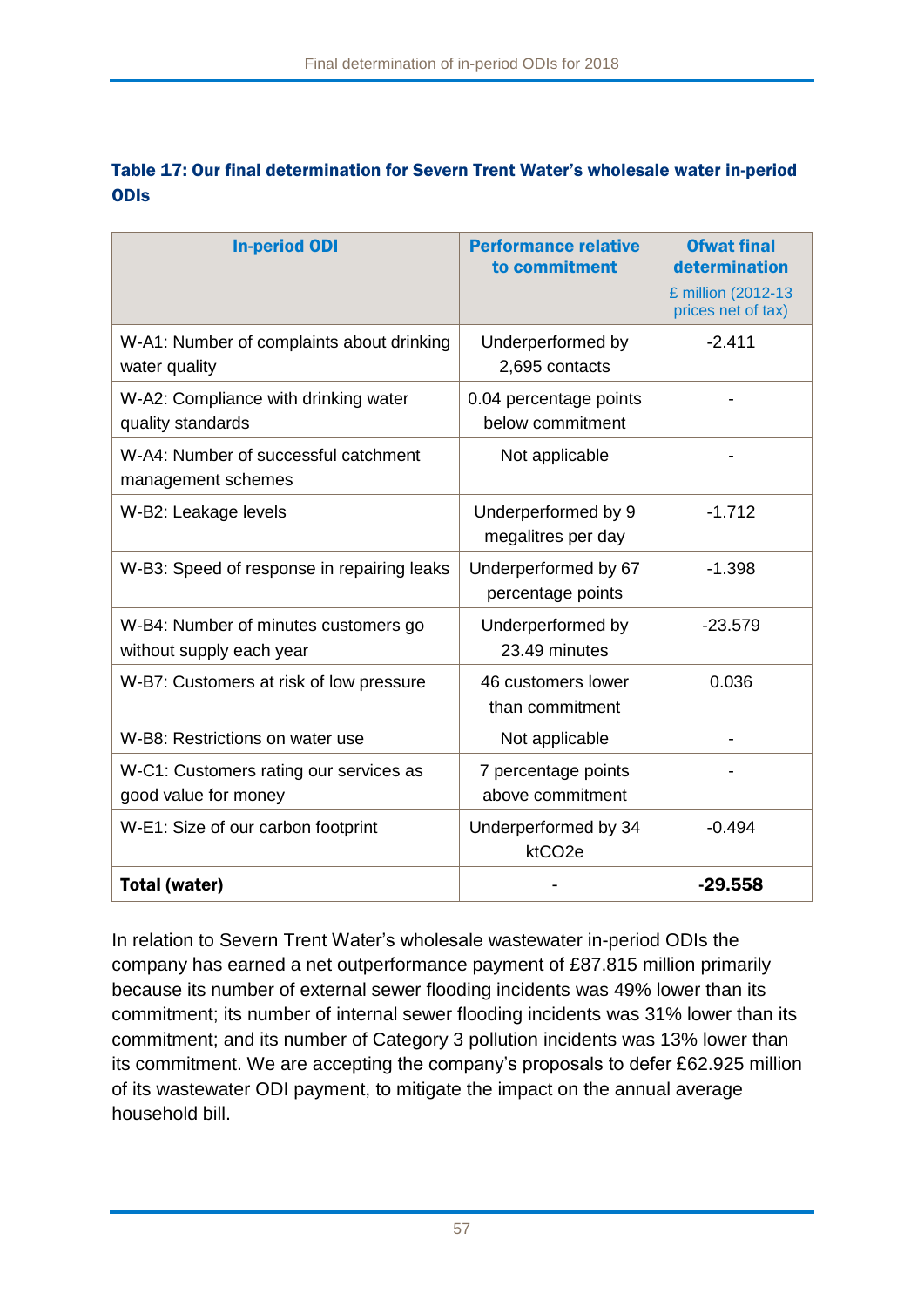| <b>In-period ODI</b>                                                    | <b>Performance</b><br>relative to<br>commitment | <b>Ofwat final</b><br>determination<br>£ million (2012-13 prices<br>net of tax) |
|-------------------------------------------------------------------------|-------------------------------------------------|---------------------------------------------------------------------------------|
| S-A1: Internal sewer flooding incidents                                 | Outperformed by<br>298 incidents                | 12.704                                                                          |
| S-A2: External sewer flooding incidents                                 | Outperformed by<br>3,684 incidents              | 72.545                                                                          |
| S-B1: Customers rating our services as<br>good value for money          | Outperformed by<br>6 percentage<br>points       |                                                                                 |
| S-C2: Category 3 pollution incidents                                    | Outperformed by<br>47 incidents                 | 2.522                                                                           |
| S-D1: Carbon footprint                                                  | Outperformed by<br>3 ktCO <sub>2e</sub>         | 0.044                                                                           |
| <b>Total (wastewater)</b>                                               |                                                 | 87.815                                                                          |
| Total, with deferral of £62.925m<br>(wastewater outperformance payment) |                                                 | 24.890                                                                          |

<span id="page-58-0"></span>

|             | Table 18: Our final determination for Severn Trent Water's wholesale wastewater in- |  |  |  |
|-------------|-------------------------------------------------------------------------------------|--|--|--|
| period ODIs |                                                                                     |  |  |  |

The rest of this section describes how we arrived at these figures. Section [A3.6](#page-74-0) provides a more detailed breakdown of our calculations.

#### Severn Trent Water's ODIs  $A3.1$

Severn Trent Water has 45 performance commitments of which 33 have financial ODIs attached to them. There are 15 performance commitments with in-period ODIs attached for the 2015-20 period.

|  | Table 19: Summary of Severn Trent Water's financial ODIs |  |  |  |
|--|----------------------------------------------------------|--|--|--|
|  |                                                          |  |  |  |

|              |                  | <b>Underperformance</b><br>payment only |                                       | <b>Outperformance</b><br>payment only | <b>Under and out-</b><br>performance payments |                   |  |
|--------------|------------------|-----------------------------------------|---------------------------------------|---------------------------------------|-----------------------------------------------|-------------------|--|
|              | <b>In-period</b> | End-of-<br>period                       | End-of-<br><b>In-period</b><br>period |                                       | <b>In-period</b>                              | End-of-<br>period |  |
| Water        |                  | 8                                       |                                       |                                       |                                               |                   |  |
| Wastewater   |                  |                                         |                                       |                                       | 5                                             |                   |  |
| Retail       |                  |                                         |                                       |                                       |                                               |                   |  |
| <b>Total</b> |                  | <b>10</b>                               |                                       |                                       |                                               |                   |  |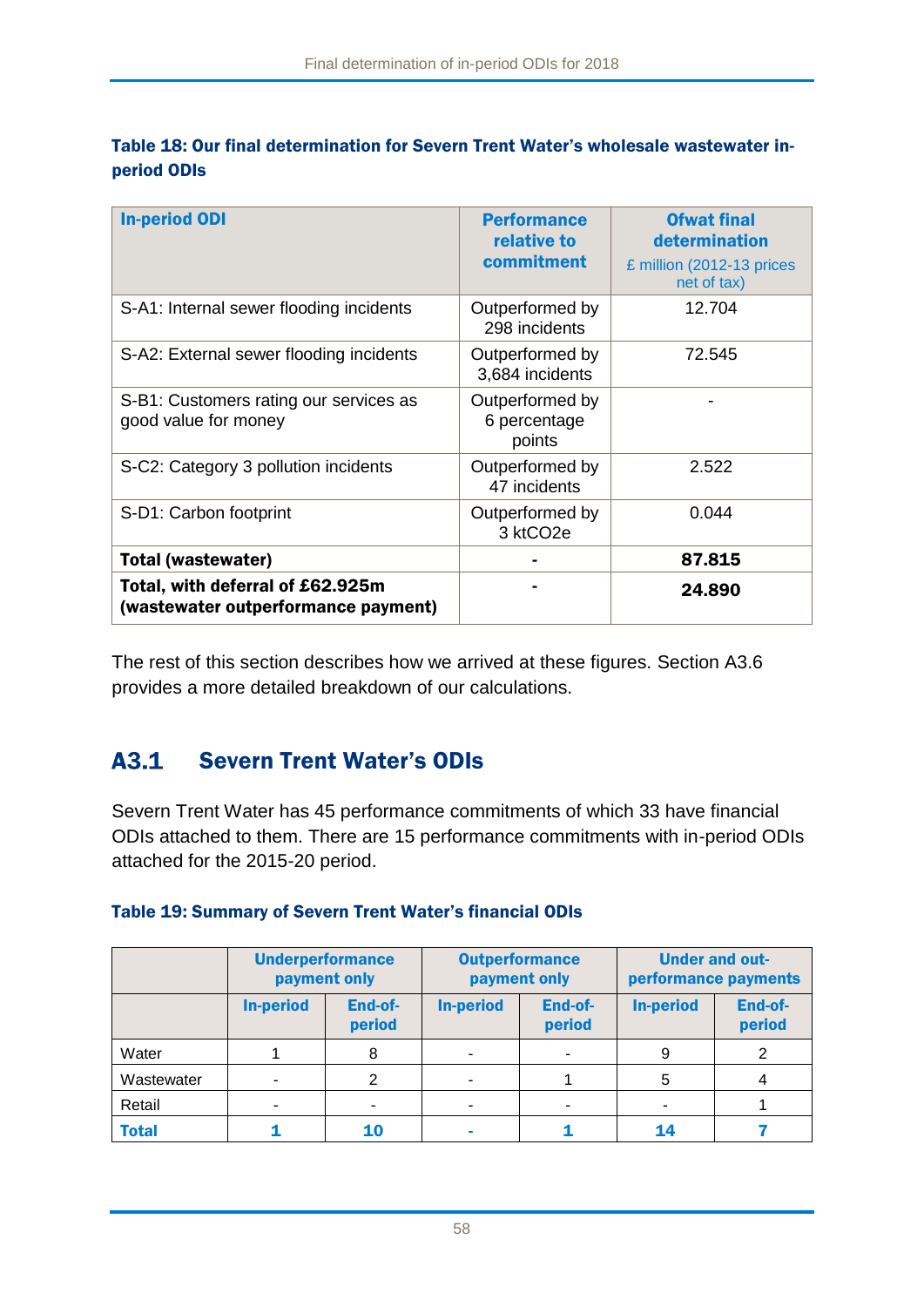#### A3.2 Summary of Severn Trent Water's request for 2017-18

Severn Trent Water submitted its application for an in-period ODI determination before the 15 September 2018 deadline.

Severn Trent Water submitted as part of its application, completed versions of the ODI spreadsheet from the PR14 reconciliation rulebook and completed versions of the K factor model spreadsheet.

The application provided a breakdown of its ODI payment claims, explaining how the company had performed against its performance commitment levels for 2017-18 (these are included in Section [A3.6\)](#page-74-0).

The application included information on:

- the extent of outperformance and underperformance and the associated performance payments;
- the impact on customers' bills;
- customer engagement;
- data assurance; and
- Water Forum engagement.

The information contained in the application supplemented the performance and assurance documents published on the [Severn Trent Water website:](https://www.stwater.co.uk/about-us/responsibility/our-responsibilities-to-you/regulatory-performance/)

- Annual Performance Report 2017/18 (July 2018)
- Annual Performance Report 2017/18: a summary for customers (July 2018)
- Assurance summary for 2017/18 (July 2018)
- Risk and compliance statement for 2017/18 (July 2018)

Severn Trent Water stated that operating conditions in the year were considered to be normal overall. In general, they were not considered exceptional and were within the range of conditions expected when it designed its performance commitments and ODIs. The company stated that the one exception to this was the impact of the 'Beast from the East' which it considered to be exceptional in terms of impact on performance, most notably supply interruptions.

The company made two adjustments to their mechanistic ODI calculations. The first to reflect that their position on calculating real leakage losses aligns with our approach detailed in the 2016-17 in-period ODI determination, and the second to take into account the capping of individual events for supply interruptions to reflect the impact of extreme weather.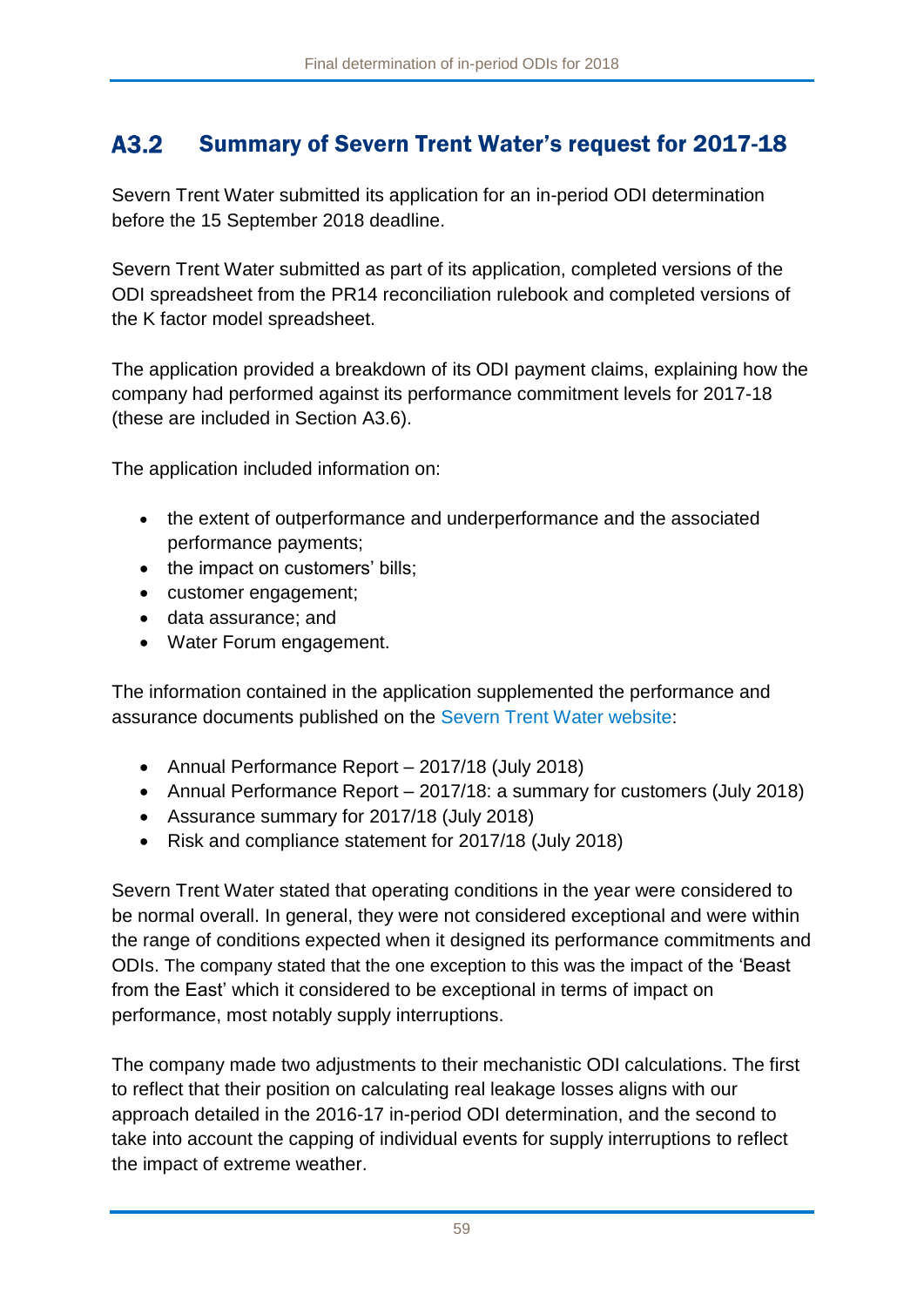- W-B2: Leakage
- W-B4: Minutes customers go without supply each year.

Our assessment of the company's approach to adjustment of these two in-period ODIs is included in Section [A3.3](#page-60-0) below.

Severn Trent Water applied for the full value of its ODI out- and under- performance payments to be taken into account in this final determination, with the exception of the adjustments for leakage (W-B2) and supply interruptions (W-B4). The reasons for these exceptions, and the impact of the company's restatement on the company's net ODI payment position, are explained below.

The company did not identify any potential for ambiguity in measurement against its in-period ODIs.

In Section [A3.6](#page-74-0) we set out Severn Trent Water's claim for each in-period ODI for 2017-18.

#### <span id="page-60-0"></span>A3.3 Our assessment

### Provision of information

Severn Trent Water completed the K factor model correctly, and the ODI model spreadsheets in a manner that produced the correct outputs. We raised a query regarding several figures in the ODI model spreadsheets where we identified discrepancies with supporting documentation provided in the in-period ODI application. Severn Trent explained the reason for any discrepancies and acknowledged where they had made errors in completing the ODI model spreadsheets. These discrepancies did not have a material impact on the final calculation of the aggregate in-period ODIs.

### Ofwat cross-checking calculations

With the exception of the discrepancies mentioned in the section above on provision of information, the company's calculations matched our internal calculations based on the information provided in the APR.

### Leakage ODI

Severn Trent Water has reported an increase in leakage levels of 11 Ml/day. This net increase is comprised of a 7 Ml/day increase driven by data improvements, a 3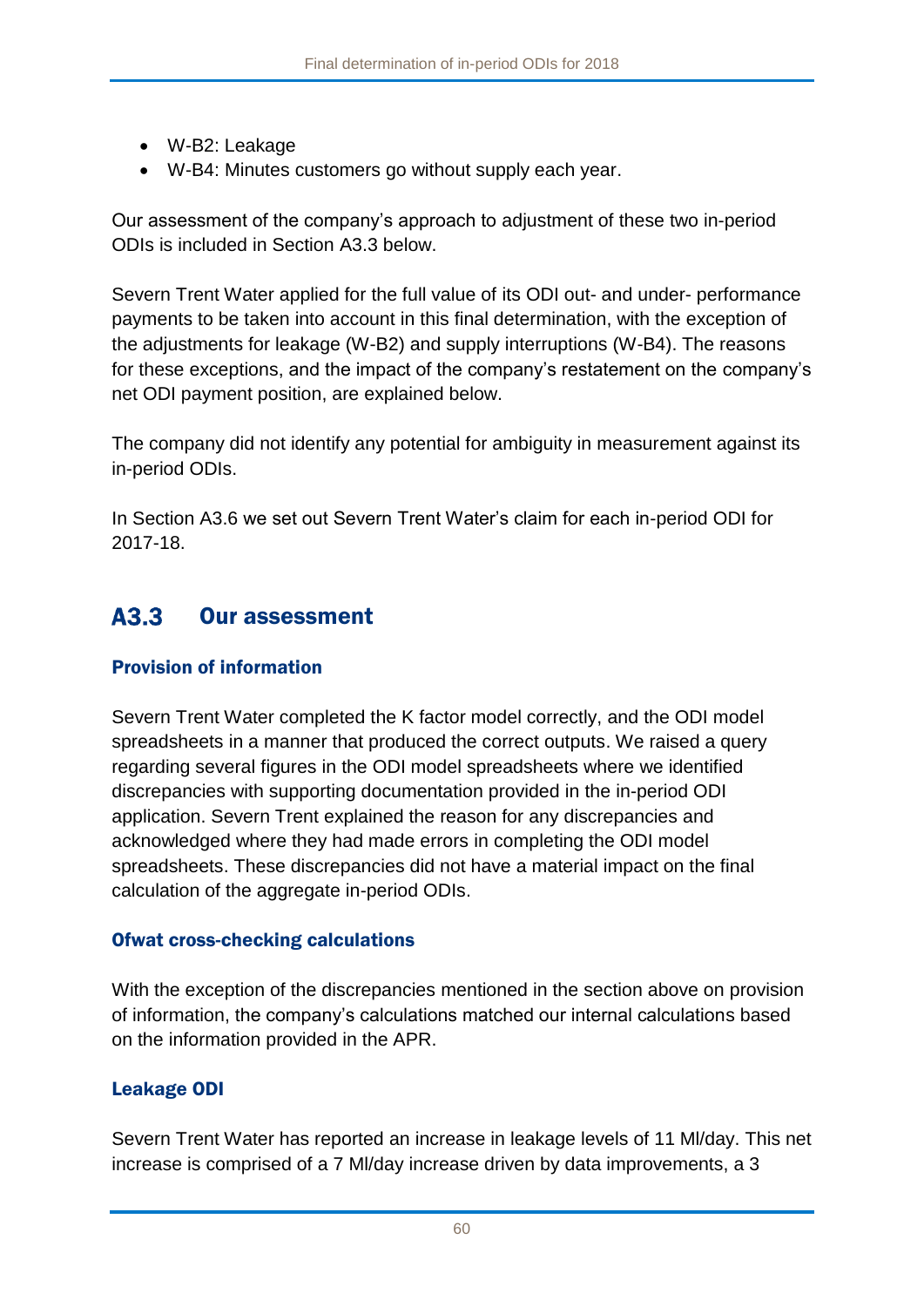Ml/day reduction due to methodological changes, and an increase in the level of unaccounted for water<sup>18</sup> from the network of 7 MI/day.

The methodological changes reflect where new evidence has resulted in a change to the company's assumptions about how water is used. The data improvements reflect where the company now has more accurate data (for example, because new data loggers have been installed).

In our 2016-17 in-period ODI final determination we determined that Severn Trent should apply only changes in real losses, and not data improvements and methodology updates, to financial incentive calculations relating to leakage. In line with this position and subsequent industry workshops in 2018, Severn Trent has made an adjustment to the way it calculates its leakage ODI value for 2017-18 as well as adjusting previous ODI values claimed for 2015-16 and 2016-17 to reflect real losses only.

The company provided details of how it calculated the adjustments, which results in an additional underperformance payment of £0.611 million.

We accept Severn Trent Water's calculation of leakage performance using real losses only and the adjustment to previous years' ODI values. The adjustment has been included in the total underperformance payment for leakage as detailed in Section [A3.6.](#page-74-0)

### Supply interruptions ODI

Severn Trent experienced an exceptionally poor year in relation to supply interruptions during 2017-18, stating in its in-period ODI application that "the performance was attributable to a very small number of large scale events throughout the year and culminating in the 'Beast from the East' in March 2018".

The company cited what it describes as two events in particular that caused significant operating issues, namely one in Gloucestershire in December 2017 and the extreme cold weather and rapid thawing in March 2018.

These events contributed 17.06 minutes (5.73 minutes relating to the Gloucestershire incident and 11.33 minutes relating to the freeze and thaw) to the total annual supply interruptions performance of 34.29 minutes. The company considers that these impacts were exceptional and requested that adjustments be applied to their mechanistic in-period ODI calculation to reflect this.

<sup>1</sup> <sup>18</sup> Unaccounted for water is either unmeasured consumption or leakage from the network.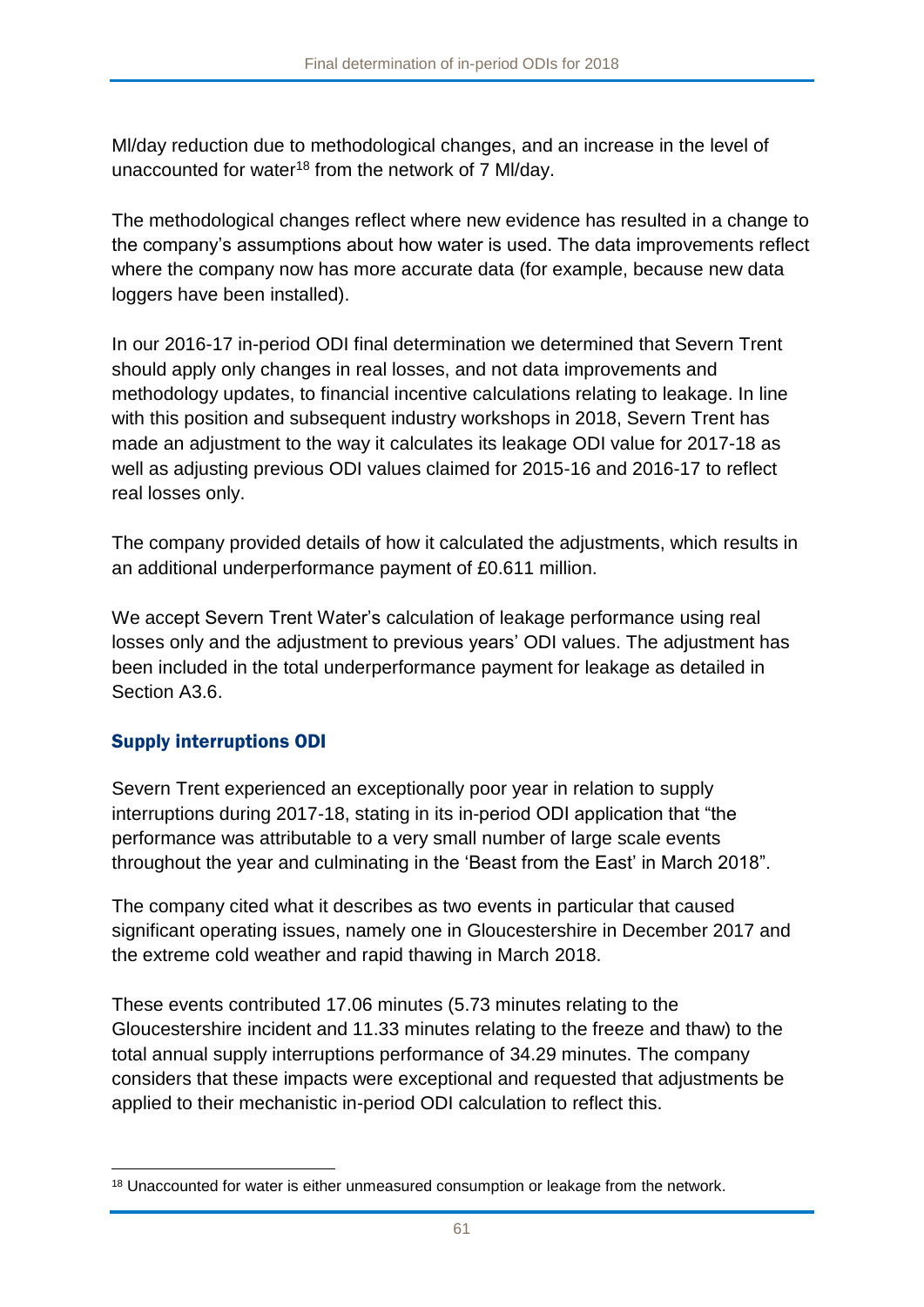In our [PR14 final determination](https://www.ofwat.gov.uk/wp-content/uploads/2015/10/det_pr20141212svt.pdf) for Severn Trent (pages 164 and 165), performance commitment W-B4 (number of minutes customers go without supply each year) states that "the impact of any individual incident will be limited to 5 minutes". The company applied to exclude the impact of the Gloucestershire event and the "Beast from the East" to the extent that either exceeded 5 minutes.

We agree with the company's view that the Gloucestershire event in Tewkesbury in December 2017 was an individual incident and accept the application to exclude the impact of the event to the extent that it exceeded 5 minutes (i.e. 0.73 minutes).

For the freeze and thaw we raised a query to the company to provide further explanation as why it considers this an individual incident. The query included a request for a more detailed breakdown of the data used to calculate the total minutes of 11.33 minutes split by geographical area (i.e. a group of contiguous customers) and period (number of days) within each geographical area.

Severn Trent responded that it considers the "Beast from the East" to be an individual incident as it has the same underlying cause and has widely been referred to as an incident (including in our publication *[Out in the Cold\)](https://www.ofwat.gov.uk/out-in-the-cold/)*. However, in a [letter to](https://www.ofwat.gov.uk/publication/svt-letter-ofwat-freeze-thaw-rfi-2018/)  [Ofwat on 6 April 2018](https://www.ofwat.gov.uk/publication/svt-letter-ofwat-freeze-thaw-rfi-2018/) Severn Trent Water referred interchangeably to both incident and multiple incidents in respect of what occurred in its area during the freeze and thaw.

The supply interruptions in March 2017 arose from supply failures of distinct assets at a number of different geographic locations and times across the company's area. As such, these have the characteristics of separate incidents, albeit all related to the same meteorological conditions. Moreover, the commitment given at PR14 simply referred to incidents, without further qualification. It made no reference to a broader weather-related exclusion, nor defined circumstances in which meteorological conditions across a large region might constitute a single incident.

Therefore, we consider that the freeze and thaw resulted in multiple distinct incidents and we do not consider that the 5 minute individual incident cap should be applicable. This is consistent with a straightforward reading of the performance commitment Severn Trent Water made to its customers at PR14. We have therefore rejected Severn Trent's application to apply the adjustment to exclude the impact of the freeze and thaw to the extent that combined incidents exceeded 5 minutes and have applied the full underperformance payment in our calculation. This results in a £6.963 million<sup>19</sup> increase to the underperformance payment.

<sup>1</sup> <sup>19</sup> This is the total underperformance payment based on Severn Trent Water's performance. As a result of the licence modifications (discussed in Section [1\)](#page-4-0), the allocation of payments results in £6.923m being applied to Severn Trent Water and £0.040m being applied to Hafren Dyfrdwy.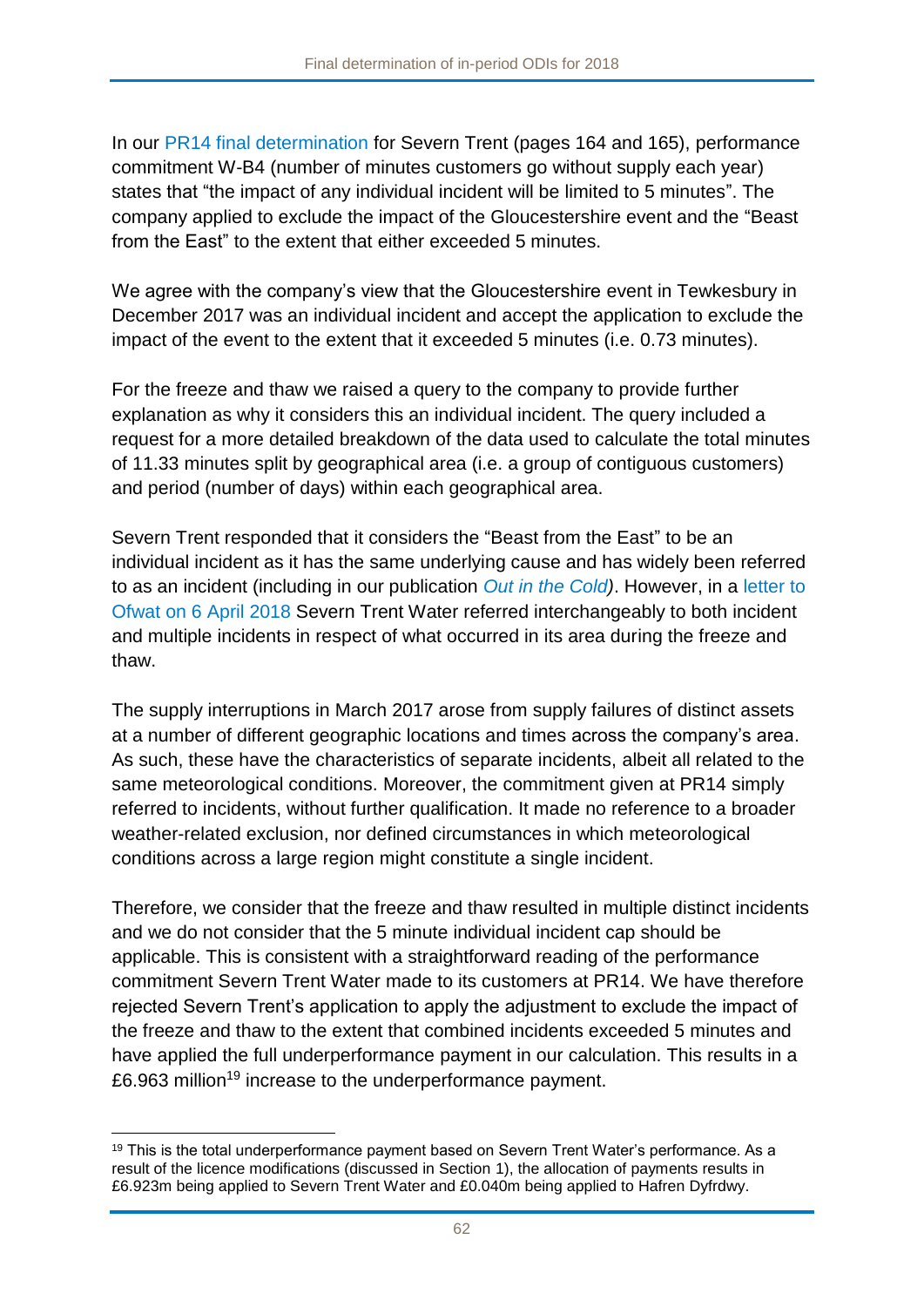Details of our calculations and final determination on this ODI are set out in Section [A3.6.](#page-74-0)

### **Assurance**

Severn Trent Water is currently a 'targeted' company under our [Company Monitoring](https://www.ofwat.gov.uk/publication/company-monitoring-framework-2018-final-position-paper/)  [Framework.](https://www.ofwat.gov.uk/publication/company-monitoring-framework-2018-final-position-paper/) The CMF helps us to make sure that water companies provide highquality assurance on their reporting to customers. It also challenges water companies to put processes in place so that the underlying data can be trusted. The CMF reminds companies that their behaviour in-period matters and that engagement and accountability is a continuous process, not simply during price reviews. Ultimate responsibility for assurance lies with a company's board.

Within the in-period ODI application the company summarised the assurance it had undertaken and the outcome of the independent technical assurance on performance commitments. This information supplemented the company's [Assurance Summary 2018](https://www.stwater.co.uk/content/dam/stw/regulatory-library/STW-Assurance-Summary-2018-final-signed.pdf) published in July 2018.

In its in-period ODI application supporting documents, Severn Trent Water stated that the assurance process used a staged approach which is completed before any internal sign-off of data by the company. Stage one focused on process and included both desktop reviews and face-to-face interviews. Stage two focused on the data produced and associated commentaries; engineering consultants carried out audits in person with the responsible data owners.

The external consultancy carried out stage one and stage two reviews for all 45 performance commitments at year-end, and on a risk-based approach at the half year stage. As part of its year-end assurance, the consultants found no material weaknesses in the production of the data and confirmed that the majority of reviewed teams have a good understanding of their processes for reporting performance.

In addition to the above, the company stated that their ODI model spreadsheets and K factor model underwent second line assurance to ensure that the correct outputs had been included.

In our assessment, we found several discrepancies between the information in the ODI model spreadsheets, the APR and supporting documents to the in-period ODI application. We asked the company to clarify several points and Severn Trent acknowledged where it had made errors in both their ODI model spreadsheets and supporting documentation. We also found discrepancies between the information about assurance in the supporting documents and the Assurance Summary 2018.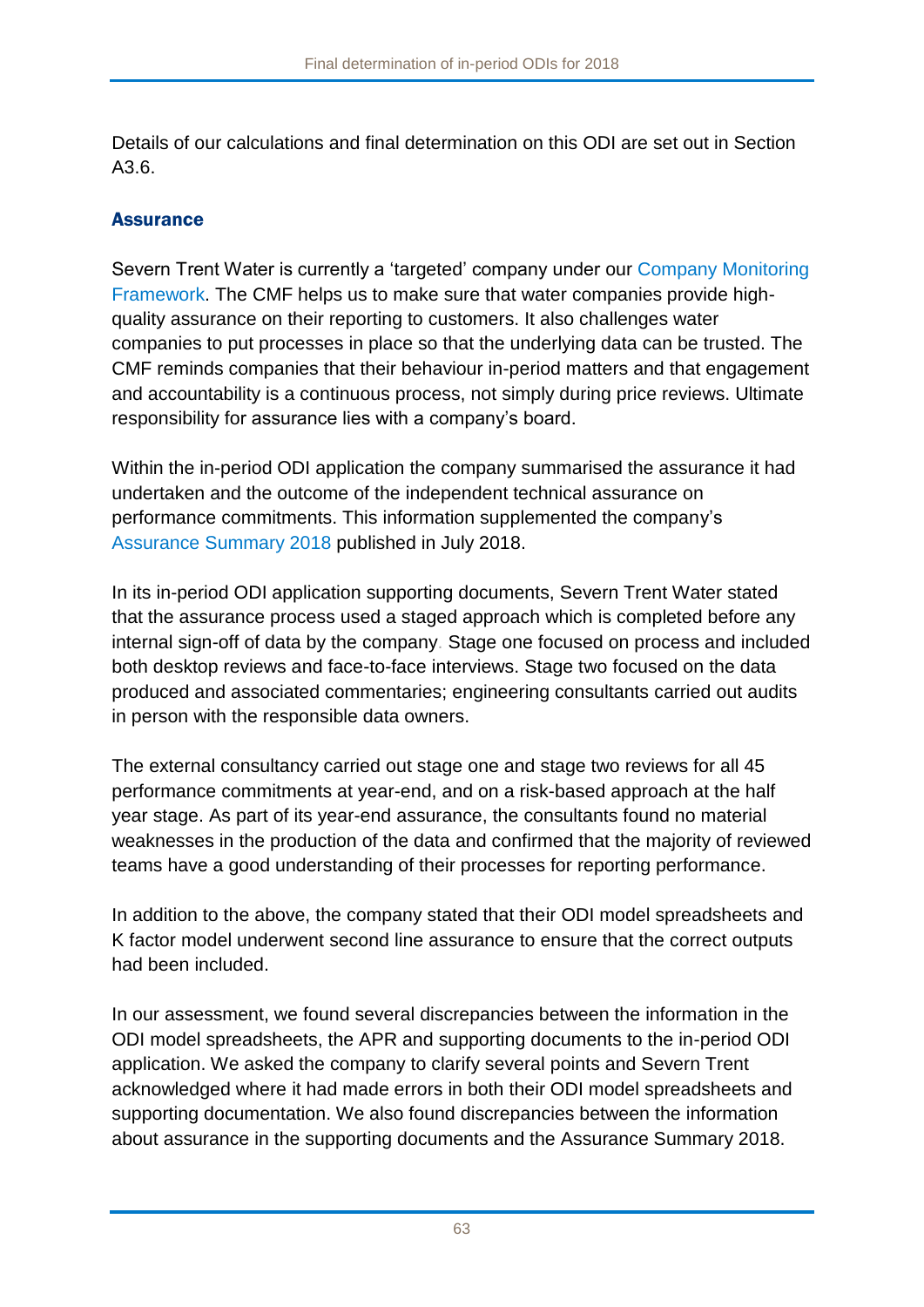We accepted the company's overall response but note that we will be closely monitoring the quality of internal assurance of future in-period ODI submissions.

### Impact of licence and boundary changes on customer bills

An important commitment following the boundary changes of Severn Trent Water and Hafren Dyfrdwy was the guarantee that the revision of operating areas would lead to at least the same level of service to customers and, as far as possible, no increase in customer bills due to regulatory incentives.

We asked the company to provide further information detailing how this has been considered. Severn Trent Water stated that the driver for in-period ODI allocation between the two companies is wholesale revenue. The rationale is that any wholesale revenue incentive results in an uplift or reduction in customer bills proportionate to their wholesale charge. Allocating in line with the wholesale revenue split thus means that customers are in the same position as if the border variation had not taken place.

In line with the split of wholesale water revenue, 99.42% of underperformance payments will be allocated to previous Severn Trent Water customers (the remainder applying to previous water Seven Trent Water customers in Wales transferred to Hafren Dyfrdwy), and the downward adjustment to charges will not apply to customers in the previous Dee Valley Water area.

Equivalently, Severn Trent Water customers will pay the additional charges related to 99.56% of the net outperformance payment due for wastewater (the remainder being payable by previous wastewater Severn Trent Water customers in Wales transferred to Hafren Dyfrdwy).

### Bill impact

Severn Trent Water has stated that the indicative bill impact from incorporating the payments from its ODIs and other factors (RPI, Water Revenue Forecasting Mechanism (WRFIM), etc) for the average combined household bill is an increase of £3.25. However, the impact of bills differs between water and wastewater services.

The company estimates a net reduction on the average household water bill of £3.75 (once other factors are also applied), based on its proposed underperformance payment. Based on our exclusions of the adjustment for the freeze and thaw, we expect there will be a greater reduction on water bills than stated.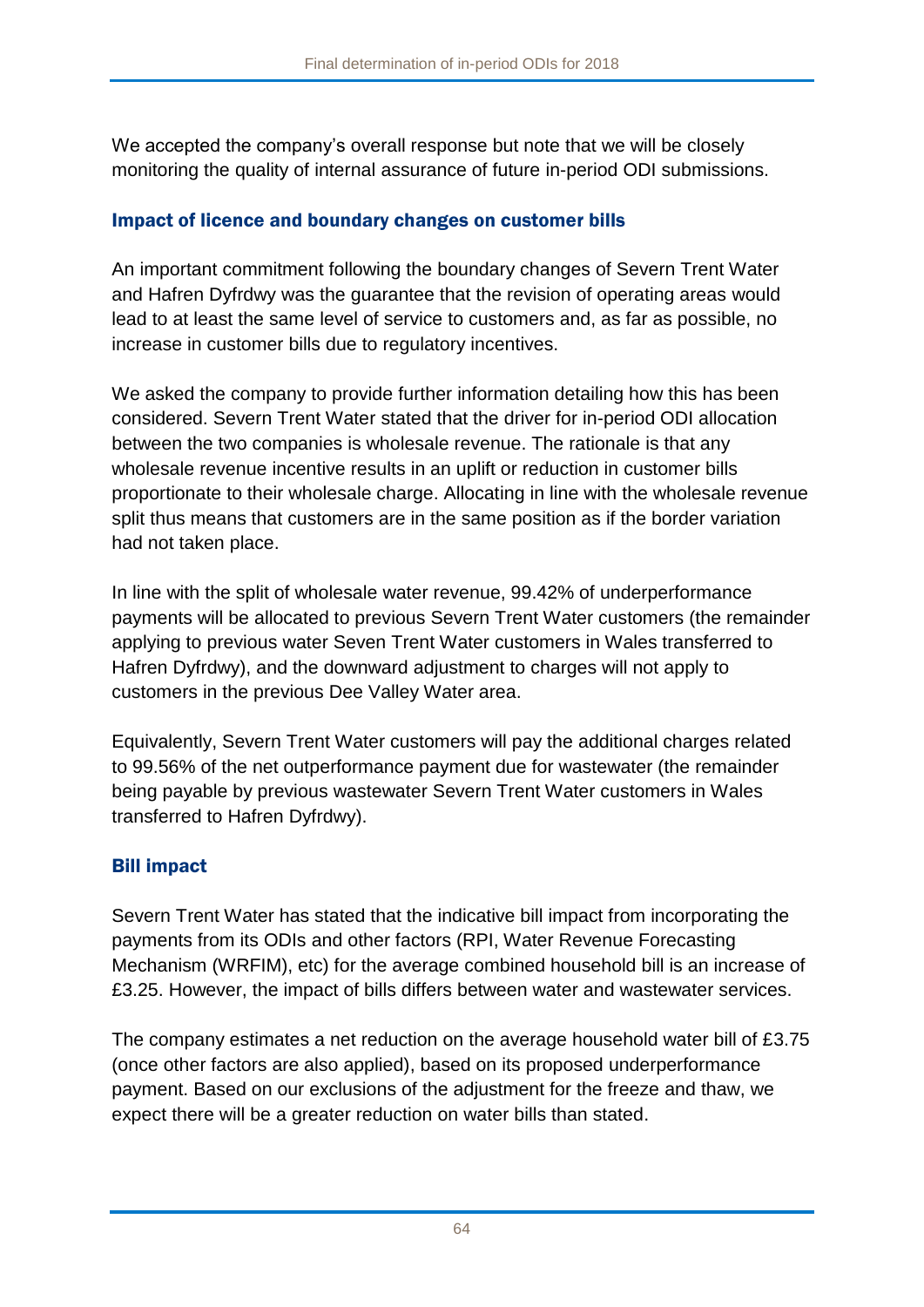Severn Trent estimates that the impact on the average household wastewater bill is an increase of £7 (once other factors are also applied). The company has stated that incorporating the full ODI outperformance for wastewater into the 2019-20 charges would increase the average household combined bill by more than 8% and the unmeasured wastewater bill by around 14%. This would impact at a time when customers are experiencing a number of pressures on their disposable incomes, primarily the rate of inflation being higher than the rate of increase in household incomes.

Thus, the company proposed an approach to smoothing these bill impacts, which we discuss below.

## Bill smoothing

The company's submission proposed to apply the full in-period ODI underperformance payment for water services on bills in 2019-20 and suggested measures to smooth bills over more than one year in relation to wastewater. Severn Trent Water proposed to defer £62.925 million of the wastewater outperformance payment, which would reduce the ODI impact on wastewater bills for 2019-20. Severn Trent Water has incorporated the deferred ODI payments from 2017-18, along with those deferred from 2016-17, in its financial modelling forecasts for the PR19 business plan submission. To help reduce bill volatility the company has smoothed the impact of these deferrals across AMP7.

We asked Severn Trent whether it had considered any other options for deferring its wastewater outperformance payment. The company responded that its customer research indicates that customers are concerned if there is a sharp increase in their overall bill, but do not focus on to the composition of the charge. It therefore looked at the level of the wastewater ODI which could be taken in 2019-20 without causing undue incidence effects and presenting as smooth a bill profile as possible.

Severn Trent also commented that if there had been no offsetting adjustments on the water service, it would have considered deferring more of the wastewater outperformance payments to future periods. This approach is similar to the company's approach early in the AMP, where it took more outperformance payments in-period when the RPI was low, allowing it to keep the resulting bill increases within reasonable bounds.

[Table 20](#page-65-0) below illustrates the nominal bill impact for 2019-20 in percentage terms relative to 2018-19 bills under each of the options considered.

### <span id="page-65-0"></span>Table 20: Scenarios considered by Severn Trent Water for bill smoothing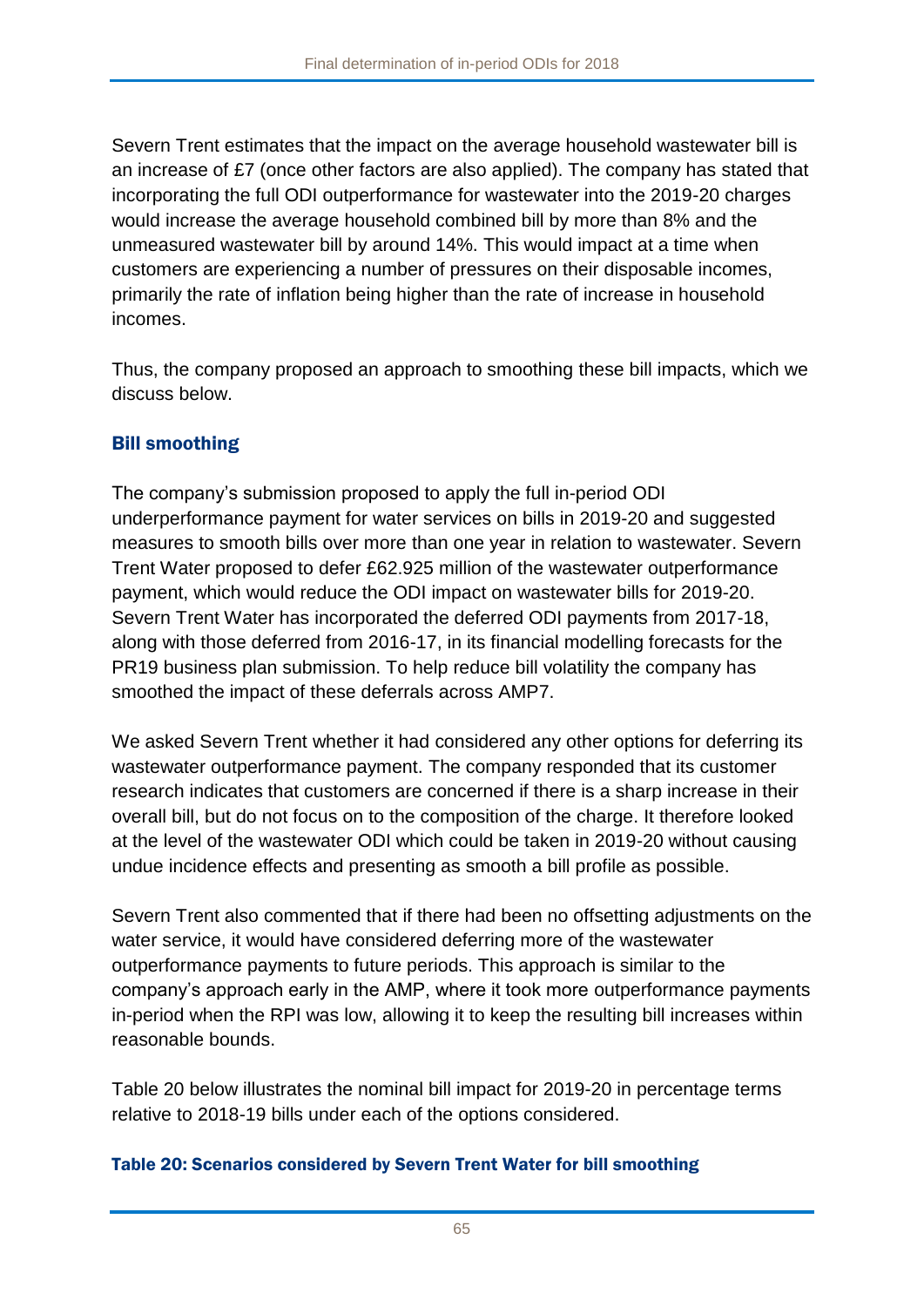| <b>Average bills</b> | <b>Option 1 - without</b><br>smoothing | Option 2 - with<br>smoothing |  |  |
|----------------------|----------------------------------------|------------------------------|--|--|
| Unmeasured           |                                        |                              |  |  |
| Water                | 197.6                                  | 198.0                        |  |  |
| Wastewater           | 212.6                                  | 188.8                        |  |  |
| Combined             | 410.2                                  | 386.4                        |  |  |
| <b>Measured</b>      |                                        |                              |  |  |
| Water                | 163.2                                  | 163.2                        |  |  |
| Wastewater           | 173.7                                  | 158.4                        |  |  |
| Combined             | 337.0                                  | 321.6                        |  |  |
| Average              |                                        |                              |  |  |
| Water                | 181.2                                  | 181.2                        |  |  |
| Wastewater           | 195.2                                  | 175.2                        |  |  |
| Combined             | 376.4                                  | 356.3                        |  |  |

Severn Trent Water discussed its proposal to defer an element of outperformance on wastewater with its Water Forum and CCWater as part of discussions on PR19. We asked the company to provide more information on the Water Forum and CCWater's specific views on the bill impacts of this year's in-period ODIs. In response, Severn Trent Water stated that the Water Forum and CCWater have endorsed its recommendations on this year's in-period ODIs and are supportive of its overall approach, which looks to manage incidence effects by taking more ODIs when bill increases can be kept low.

Based on the information Severn Trent Water provided us with, including the views of its Water Forum and CCWater, we consider is that it is appropriate for Severn Trent Water to smooth the impact of its net outperformance payment for wastewater in-period ODIs, by deferring £62.925 million. Applying a proportion of the payment in 2019-20 will reduce the impact on customers' bills next year.

Deferring £62.925 million of the wastewater outperformance payment means applying an outperformance payment of £24.890 million for wastewater services to bills in 2019-20. Combined with the £29.558 million underperformance payment for water services, this is a net underperformance payment of £4.668 million in 2012-13 prices net of tax.

### Customer and stakeholder engagement

Severn Trent Water reported that the Water Forum continues to monitor and challenge the company's current performance. Severn Trent Water provided updates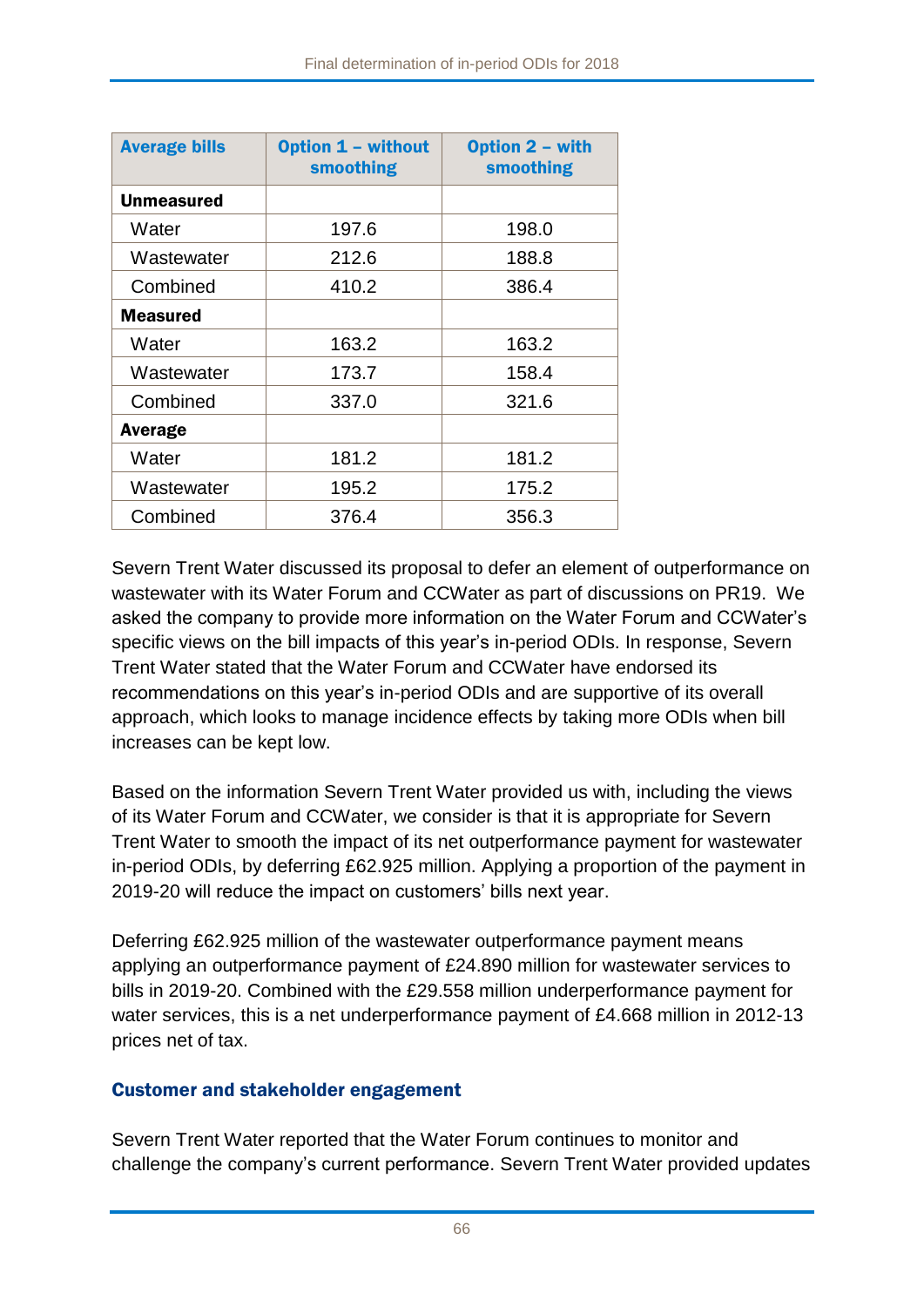to the Water Forum at the full and half financial year, the Severn Trent Water Audit Committee Chair provided an annual update on its view of Severn Trent Water's assurance activities, and Severn Trent Water's regulators (DWI, the Environment Agency and Natural England) and CCWater were invited to give the forum their views throughout the year. In line with this approach, Severn Trent Water has engaged with the Water Forum on: the proposed deferral and impact on customer bills in 2019/20, expected outturn performance in terms of future years through the developing performance commitment suite for PR19, actual performance ahead of full year results announcement in May 2018, and performance ahead of the publication of the Annual Performance Report 2018.

Severn Trent Water has several elements in its approach to customer engagement, including research undertaken to inform business plan proposals in 2014 and the PR19 plan, publication of its customer-focused Annual Performance Report 2018, and communication during the main billing period.

We asked the company to provide further information in relation to engagement directly with customers on bill impacts for this year's ODIs, including the proposal to defer part of the outperformance payment.

Following our request, Severn Trent Water responded that, for 2019-20 charges specifically, it had undertaken new research to gauge customer views on the level of change that would cause concern. This utilised two channels: a survey using its online portal "Tapchat" and focus groups for more in-depth discussions.

Since Tapchat is directed at customers and this year's ODIs will increase wastewater charges, Severn Trent Water ensured that some of its focus groups included wastewater-only customers (i.e. South Staff Water). The research indicated that household customers might become concerned by changes of around £2 per month or £20-£25 per year. At this point customers would expect some further explanation as to the reason for the changes.

This research has informed Severn Trent Water's handling strategies for bill increases this year. Severn Trent Water is conscious that the effects of unsmoothed bills will fall more heavily on Severn Trent's wastewater only customers, principally those served by South Staffs Water. Severn Trent Water has kept South Staffs Water informed about the proposed changes, its intention to smooth bills and the likely effect, so that South Staffordshire Water is prepared to engage with their shared customers as required.

Once Severn Trent Water completes its charges scheme process, and understands whether any customer groups may experience effects greater than 5% of their bill,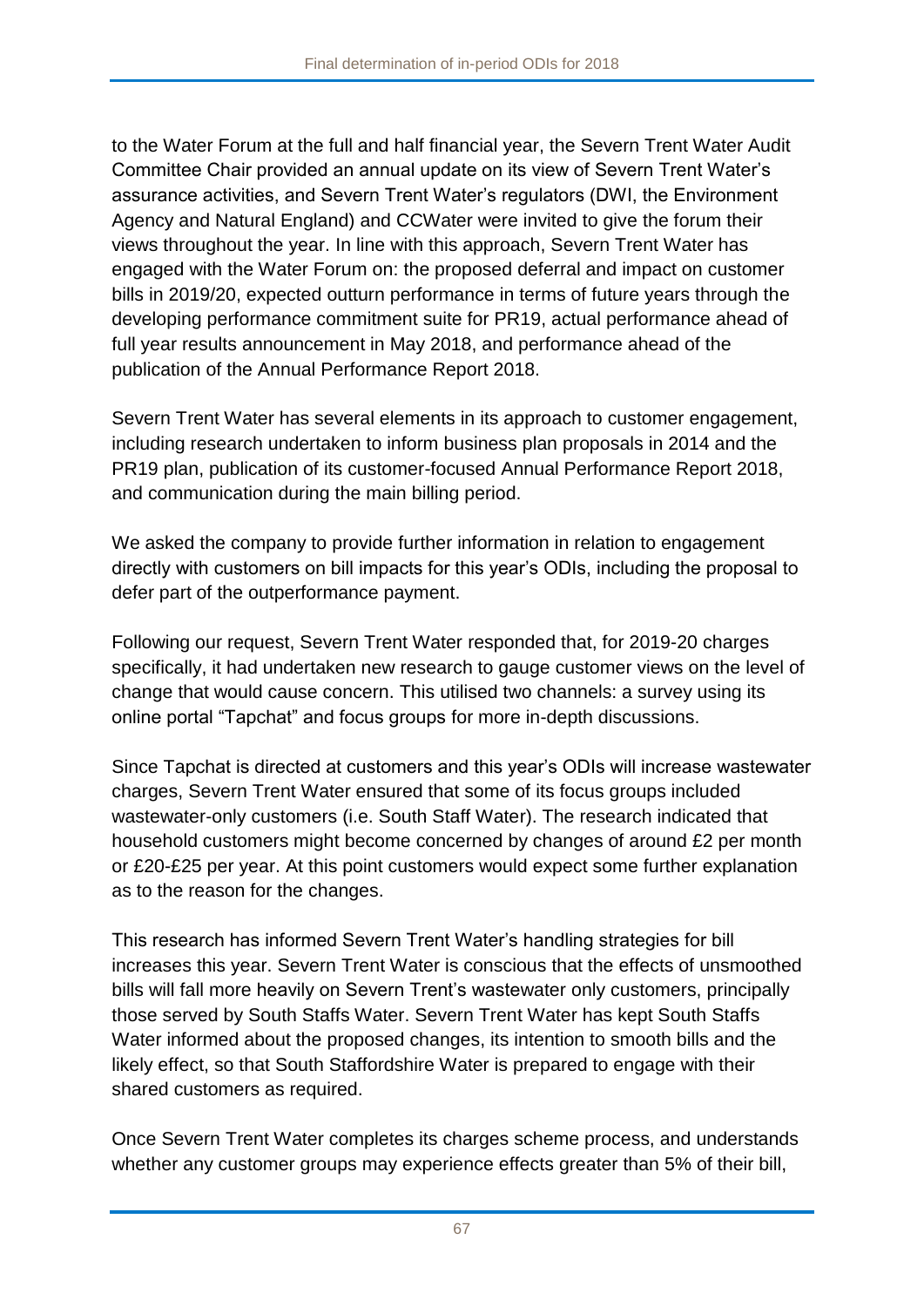Severn Trent Water will review what specific communications may be required for those impacted.

### Past and expected future performance

We checked whether the information provided on 2017-18 performance was in line with what we would expect from the company's past performance and whether future performance was expected to be materially different from the current year. In its Annual Performance Report 2017-18, Severn Trent Water explained the reasons for any underperformance and outperformance.

Our assessment is that there are no examples of exceptional, 'one-off' performance which might warrant further investigation or further consideration of different bill smoothing options.

### ODI definition (ambiguity)

During the first year of the AMP period, Severn Trent Water reviewed the definition of all 45 performance commitments to identify any areas of ambiguity. The company explained its findings and proposed interpretation in the Annual Performance Report 2016. The company did not identify any further areas of ambiguity in any of its ODI definitions this year.

### Mitigating factors

Severn Trent Water has reported performance for each ODI in accordance with the definitions in the PR14 final determination company-specific appendix. It has not applied any mitigating factors to its performance.

The one exception was with regard to the impact of the exceptional weather on its supply interruptions ODI. The company however did not apply an overall exceptional weather adjustment but rather requested to exclude the impact of the two above mentioned incidents to the extent that the incident exceeded 5 minutes during 2017- 18. The details of this request and our assessment are discussed above.

We agree that Severn Trent Water has applied no other mitigation measures to its in-period ODIs.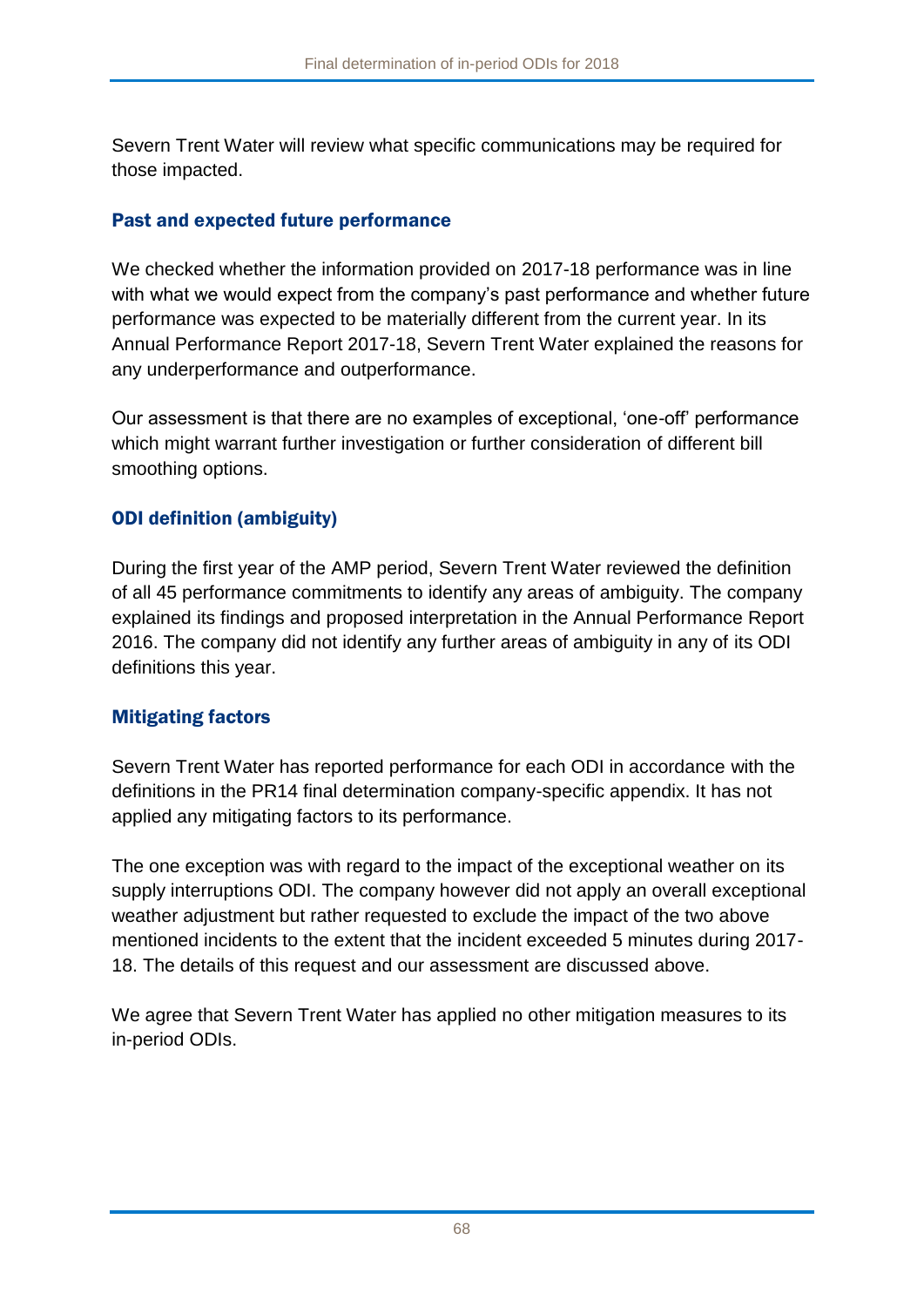### A3.4 Responses to the consultation on the draft determination

We consulted on our [draft determination of the in-period ODIs](https://www.ofwat.gov.uk/consultation/2018-draft-determination-of-in-period-odis/) between 1 November and 21 November 2018. We received two responses in relation to our draft determination for Severn Trent Water.

Severn Trent Water responded to say that it welcomes our proposed decision to: increase the wholesale wastewater price control to apply a net outperformance payment of £24.890 million to bills in 2019-20; and defer wastewater ODIs of £62.925 million to future years in order to mitigate the impact on bills.

In relation to supply interruptions, the company stated that as part of its ODI submission it noted that a small number of events triggered the 5 minute cap. In the draft determination, we did not consider that the 5 minute individual incident cap should be applicable, and rejected the company's application to apply the adjustment to exclude the impact of the freeze and thaw to the extent that combined incidents exceeded 5 minutes. Severn Trent Water recognised that its performance for customers should have been better during freeze-thaw, and agree that it is appropriate to reduce bills in recognition of the importance of service levels.

However, the company stated that the amount of the extra bill reduction that should be applied is different to what we proposed, because there was one incident during freeze-thaw which exceeded the 5 minutes cap, which slightly reduces the amount by £0.418 million to £6.545 million (for Severn Trent Water and Hafren Dyfrdwy combined).

We issued a query to Severn Trent Water in relation to the distinct incident which exceeded the 5 minute cap, requesting further information on the location, duration of incident, number of properties affected, and the company's response. Severn Trent Water responded that it had identified Breamfield (a series of 11 rural distribution service reservoirs that are all fed from the Breamfield reservoir), had exceeded the five minute cap in its own right. As such, it stated that strictly the underperformance payment should be capped and an adjustment of £0.418m applied to the mechanistic ODI underperformance payment calculation.

However, the company stated that in light of our comments on the freeze/thaw, its own performance, the materiality of the adjustment, it considered that it would be clearer and more transparent for its customers and stakeholders if the ODI underperformance payment is based on the full mechanistic underperformance payment. The company has therefore confirmed subsequently to its consultation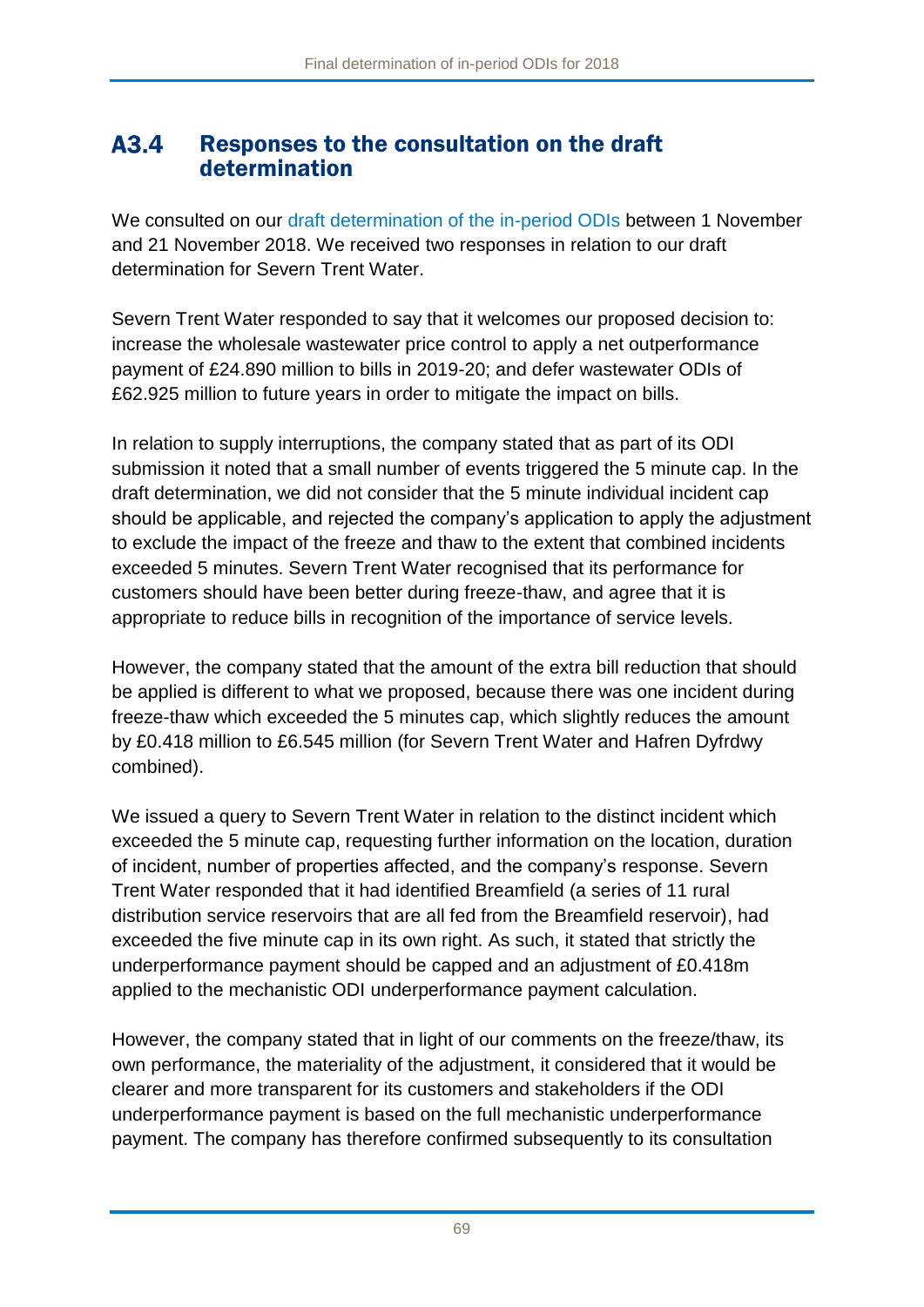response that it is no longer seeking an adjustment to the supply interruptions underperformance payment for 2017-18.

CCWater noted that our decision to allow Severn Trent Water to defer £62.925 million of its total accrued outperformance payment to mitigate the impact on the average household bill is a further deferral of in-period ODI outperformance payments, following those made in previous years, and that the total amount now deferred is substantial. CCWater said that it expects the company to mitigate the impact of this deferral on future bills, and to be open and transparent in communicating this to customers. CCWater also responded that while Severn Trent Water has earned significant outperformance payments for it wastewater performance: it is disappointed to see underperformance in many of its water service commitments and the negative impact on customers these represent.

#### A3.5 Our final determination

This section sets out our final determination for Severn Trent Water.

In relation to Severn Trent Water's wholesale water in-period ODIs the company has incurred a net underperformance payment of £29.558 million (2012-13 prices, net of tax) to wholesale water bills in 2019-20 for one year only. The company has incurred this net underperformance payment primarily because it underperformed its performance commitment on supply interruptions by 23.49 minutes. Other factors that had a significant contribution to its underperformance payment included higher drinking water complaints and leakage, and underperformance in leakage. Severn Trent Water estimates the ODI underperformance payment will reduce its annual average household water bill by around £3.75 (once other factors such as RPI and WRFIM are applied) in 2019-20.

In relation to Severn Trent Water's wholesale wastewater in-period ODIs the company has earned a net outperformance payment of £87.815 million primarily because its number of external sewer flooding incidents was 49% lower than its commitment; its number of internal sewer flooding incidents was 31% lower than its commitment; and its number of Category 3 pollution incidents was 13% lower than its commitment. We are determining an increase in Severn Trent Water's wholesale wastewater price control, applying a net outperformance payment of £24.890 million (2012-13 prices, net of tax) to bills in 2019-20 and deferring the remaining £62.925 million to future years. Severn Trent Water estimates that accepting the company's proposals to defer £62.925 million of its wastewater ODI payment will increase the annual average household wastewater bill by £7 (once other factors such as RPI and WRFIM are applied) in 2019-20.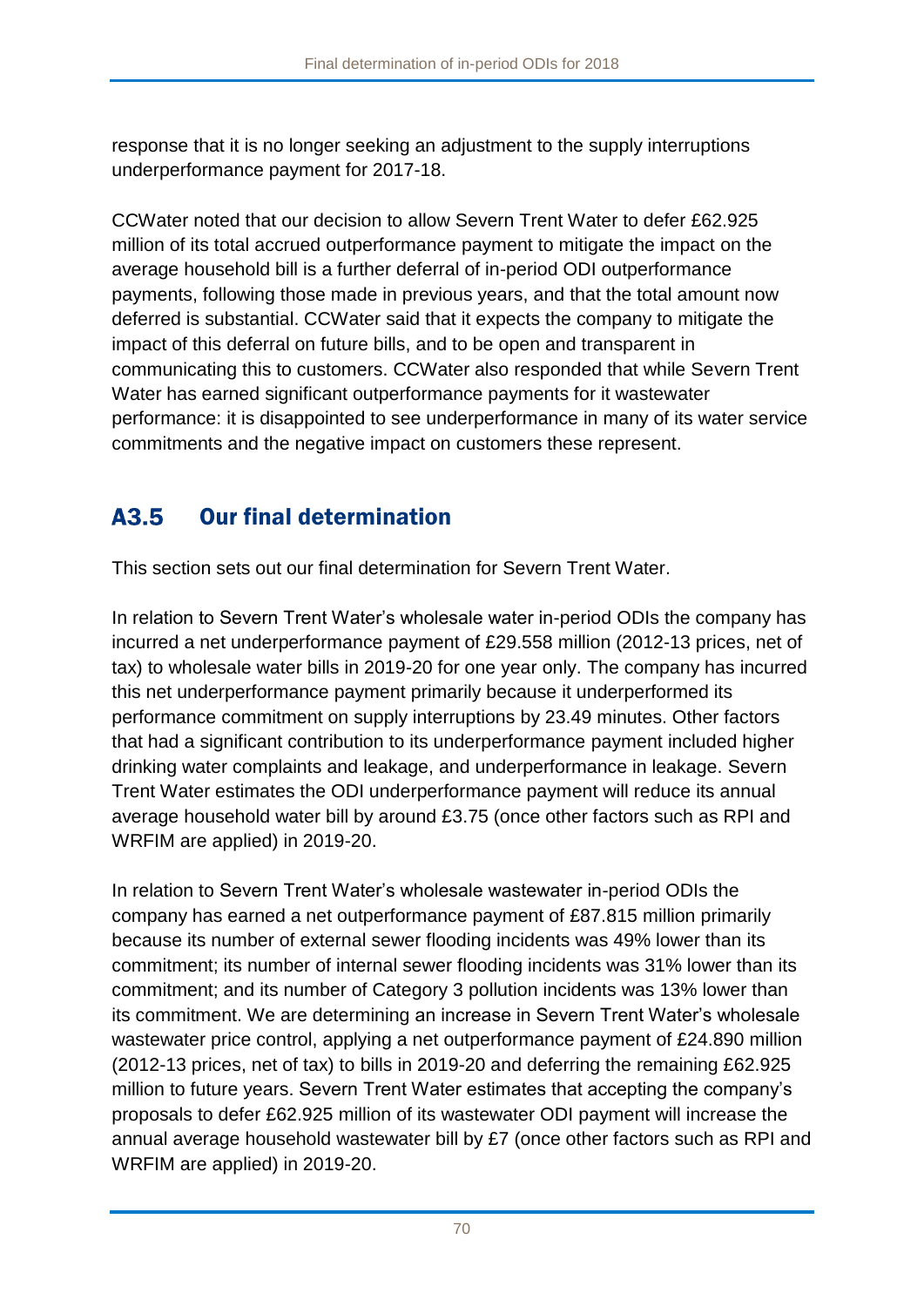To put the amounts into context, [Table 21](#page-71-0) sets out the allowed revenue for Severn Trent's wholesale water and wastewater price controls for the 2015-2020 period. This was included in the company's [PR14 final determination company-specific](https://www.ofwat.gov.uk/wp-content/uploads/2015/10/det_pr20141212svt.pdf)  [appendix](https://www.ofwat.gov.uk/wp-content/uploads/2015/10/det_pr20141212svt.pdf) (tables A2.10 and A3.9). The table uses 2012-13 prices which was the base year for ODIs in PR14.

<span id="page-71-0"></span>

| <b>Allowed revenue</b><br>(PR14 FD, £m, 2012-13)<br>prices) | 2015-16 | 2016-17 | 2017-18 | 2018-19 | 2019-20 | Total   |
|-------------------------------------------------------------|---------|---------|---------|---------|---------|---------|
| <b>Wholesale water</b>                                      | 620.7   | 620.3   | 620.0   | 619.7   | 619.3   | 3,100.0 |
| <b>Wholesale wastewater</b>                                 | 661.0   | 662.8   | 664.6   | 666.4   | 668.2   | 3,322.8 |

Note: totals may not add due to rounding

As detailed in the [Consultation under section 13 of the Water Industry Act 1991 on](https://www.ofwat.gov.uk/consultation/consultation-section-13-water-industry-act-1991-proposed-modification-severn-trent-water-limiteds-severn-trent-water-licence-include-powys-site-proposed-modifi/)  [proposed modification of Severn Trent Water's licence to include the Powys Site and](https://www.ofwat.gov.uk/consultation/consultation-section-13-water-industry-act-1991-proposed-modification-severn-trent-water-limiteds-severn-trent-water-licence-include-powys-site-proposed-modifi/)  [proposed modification of Dee Valley Water's licence to include the Chester site,](https://www.ofwat.gov.uk/consultation/consultation-section-13-water-industry-act-1991-proposed-modification-severn-trent-water-limiteds-severn-trent-water-licence-include-powys-site-proposed-modifi/) we made the following revenue adjustments to the PR14 price control to the charging year starting on 1 April 2018.

### Table 22: Severn Trent Water's adjusted wholesale water and wastewater allowed revenue for 2018-19

| <b>Allowed revenue</b><br>(Charging Year starting on 1 April 2018, £ million) | 2018-19 |  |
|-------------------------------------------------------------------------------|---------|--|
| Wholesale water                                                               | 695.8   |  |
| Wholesale wastewater                                                          | 741.6   |  |

In [Table 23](#page-72-0) below we set out our provisional conclusions on the overall in-period ODI determination for Severn Trent Water in £ million for water and wastewater.

The first part of the table uses 2012-13 prices, net of tax, which is the basis of ODIs in PR14 and then applies the £62.925 million deferral of the wastewater outperformance payment to the 2012-2013 prices. The second part of the table uses 2019-20 prices gross of tax which is the basis for adjustments to the price controls in 2018-19. For wastewater we are determining both: (1) that Severn Trent Water is entitled to £87.815 million (2012-13 prices, net of tax) of net ODI outperformance payments; and (2) Severn Trent Water can adjust its wastewater price control by a net £24.890 million (2012-13 prices, net of tax) in 2018-19 and defer £62.925 million to its wastewater price control in a future year.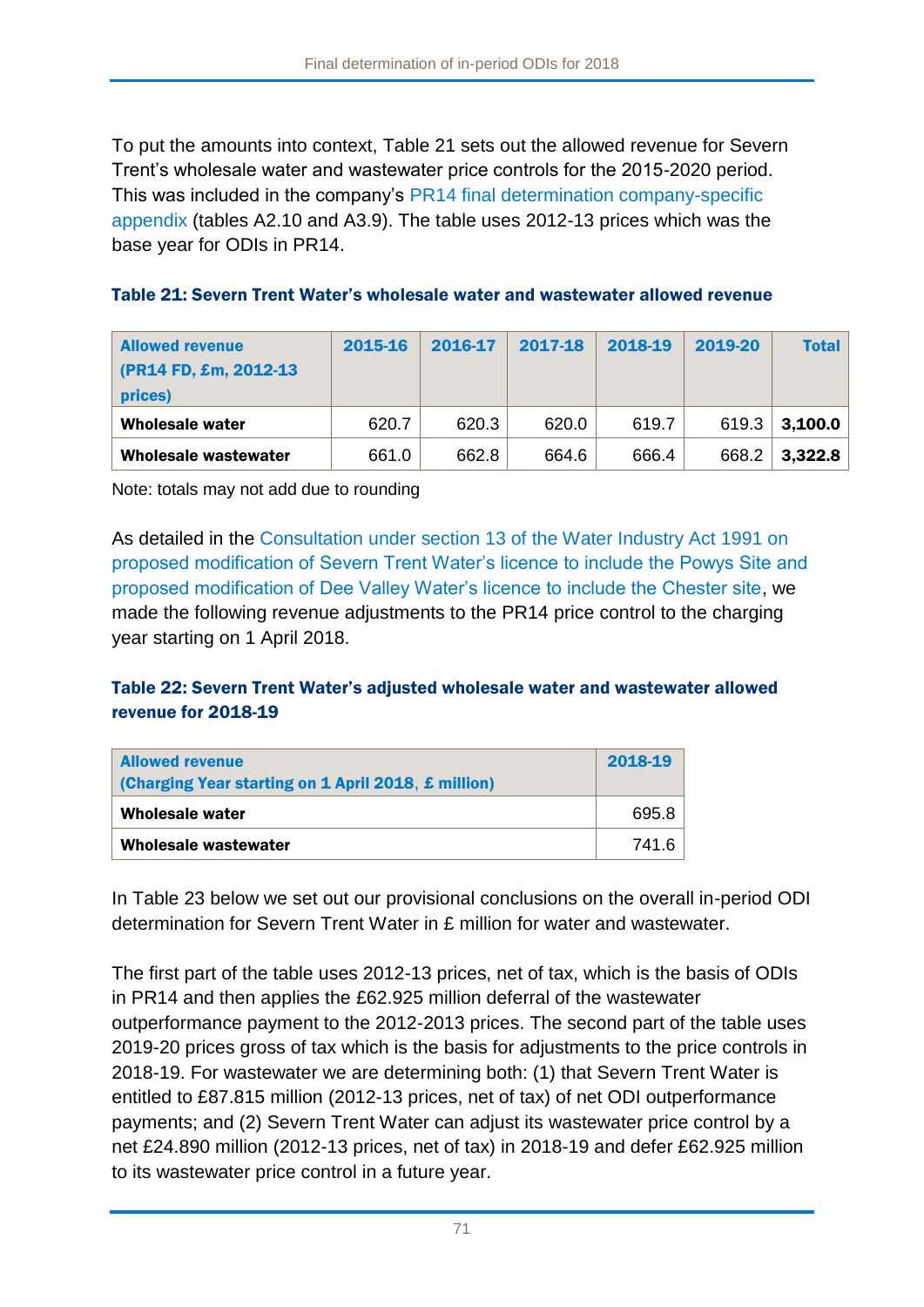|                                                                                                                                                    | <b>Company claim</b><br>£ million | <b>Ofwat final</b><br>determination<br>£ million | <b>Difference</b><br>£ million |
|----------------------------------------------------------------------------------------------------------------------------------------------------|-----------------------------------|--------------------------------------------------|--------------------------------|
| Water - £ million in 2012-13 prices (the base<br>year for PR14), net of tax                                                                        | $-22.635$                         | $-29.558$                                        | $-6.923$                       |
| Wastewater - $E$ million in 2012-13 prices (the<br>base year for PR14), net of tax                                                                 | 87.815                            | 87.815                                           | 0                              |
| <b>Total</b>                                                                                                                                       | 65.180                            | 58.257                                           | $-6.923$                       |
| Total with the deferral of £62,925m of the<br>wastewater outperformance                                                                            | 2.255                             | $-4.668$                                         | $-6.923$                       |
| Water - £ million impact on the price control<br>for 2019-20 (the figures in the table above<br>uprated by inflation and adjusted for tax)         | $-33.396$                         | $-43.610$                                        | $-10.214$                      |
| Wastewater - £ million impact on the price<br>control for 2019-20 (the figures in the table<br>above uprated by inflation and adjusted for<br>tax) | 36.723                            | 36.723                                           | Ω                              |
| <b>Total</b>                                                                                                                                       | 3.327                             | $-6.887$                                         | $-10.214$                      |

## Table 23: Our final determination on in-period ODIs for 2018 – price control totals

#### **Notes**

- Totals may not add up because of rounding
- $\bullet$  Marginal tax rate = 19%

We have used the K factor models to calculate the adjustment to Severn Trent Water's wholesale price limits resulting from the application of in-period ODIs. The revised K numbers are set out in [Table 24](#page-72-0) below.

### <span id="page-72-0"></span>Table 24: Revised K factors for the charging year beginning 1 April 2019

| <b>Wholesale price control</b> | <b>Final determination price</b> | <b>Revised K</b> |
|--------------------------------|----------------------------------|------------------|
|                                | <b>controls</b>                  |                  |
| Water                          | $-0.05\%$                        | -5.58%           |
| Wastewater                     | $-0.03%$                         | 2.13%            |

The revised K factors for the charging year beginning 1 April 2019 include the inperiod ODIs for 2017-18, and also the unwinding of the in-period ODIs for 2016-17.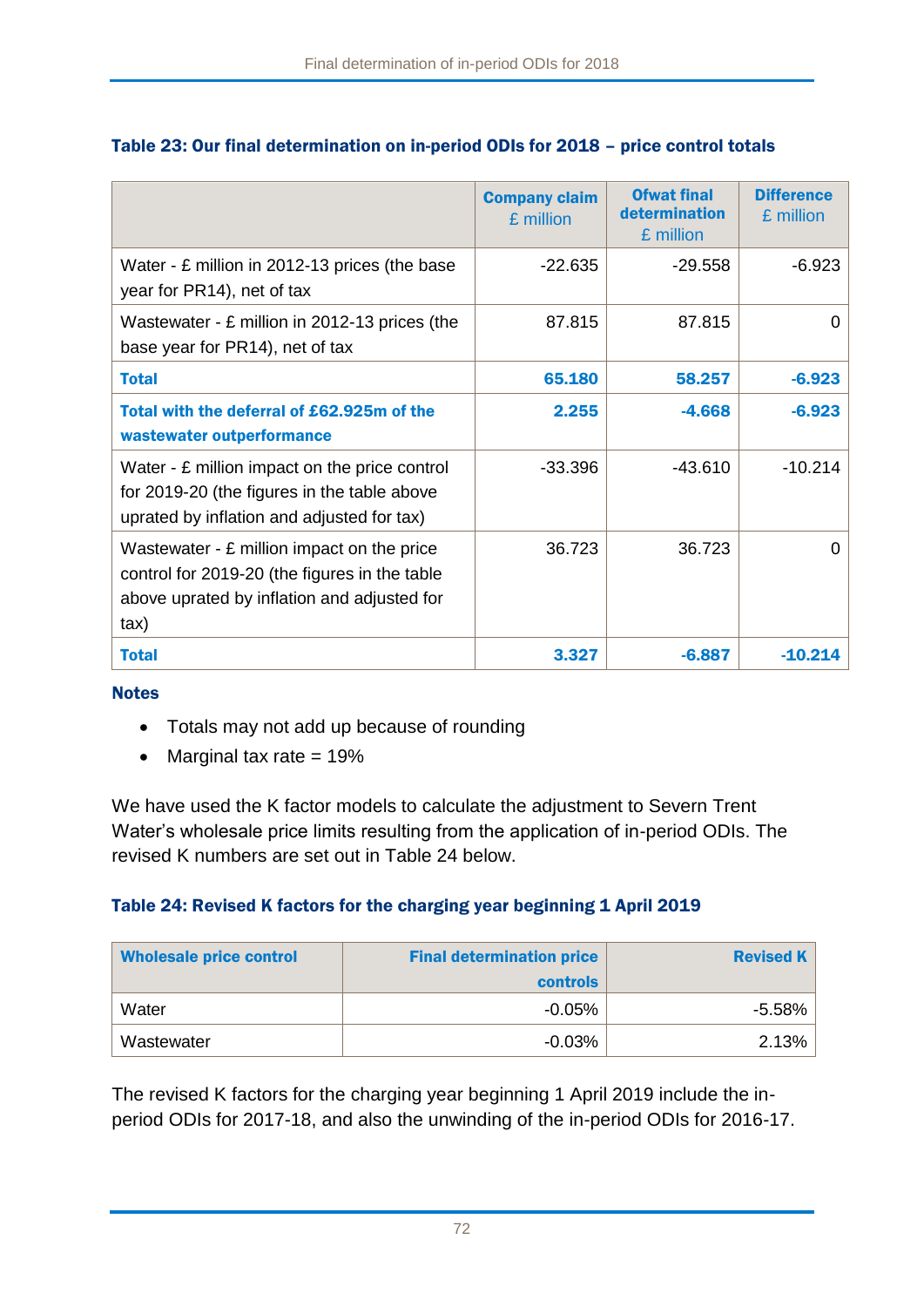In Section [A3.6](#page-74-0) we set out our final determination on each of Severn Trent Water's in-period ODIs based on performance in the financial year 2017-18. Equivalent details for Severn Trent Water's performance in the two previous financial years (2015-16 and 2016-17) are set out in:

- our [final determination](https://www.ofwat.gov.uk/wp-content/uploads/2016/12/Final-determination-of-Severn-Trent-Water%E2%80%99s-in-period-outcome-delivery-incentives-for-2015-16.pdf) of [Severn Trent Water's in-period ODIs in 2016.](https://www.ofwat.gov.uk/publication/final-determination-severn-trent-waters-period-outcome-delivery-incentives-2015-16/)
- section A.3 in our [final determination of in-period ODIs for 2017.](https://www.ofwat.gov.uk/publication/final-determination-period-odis-2017/)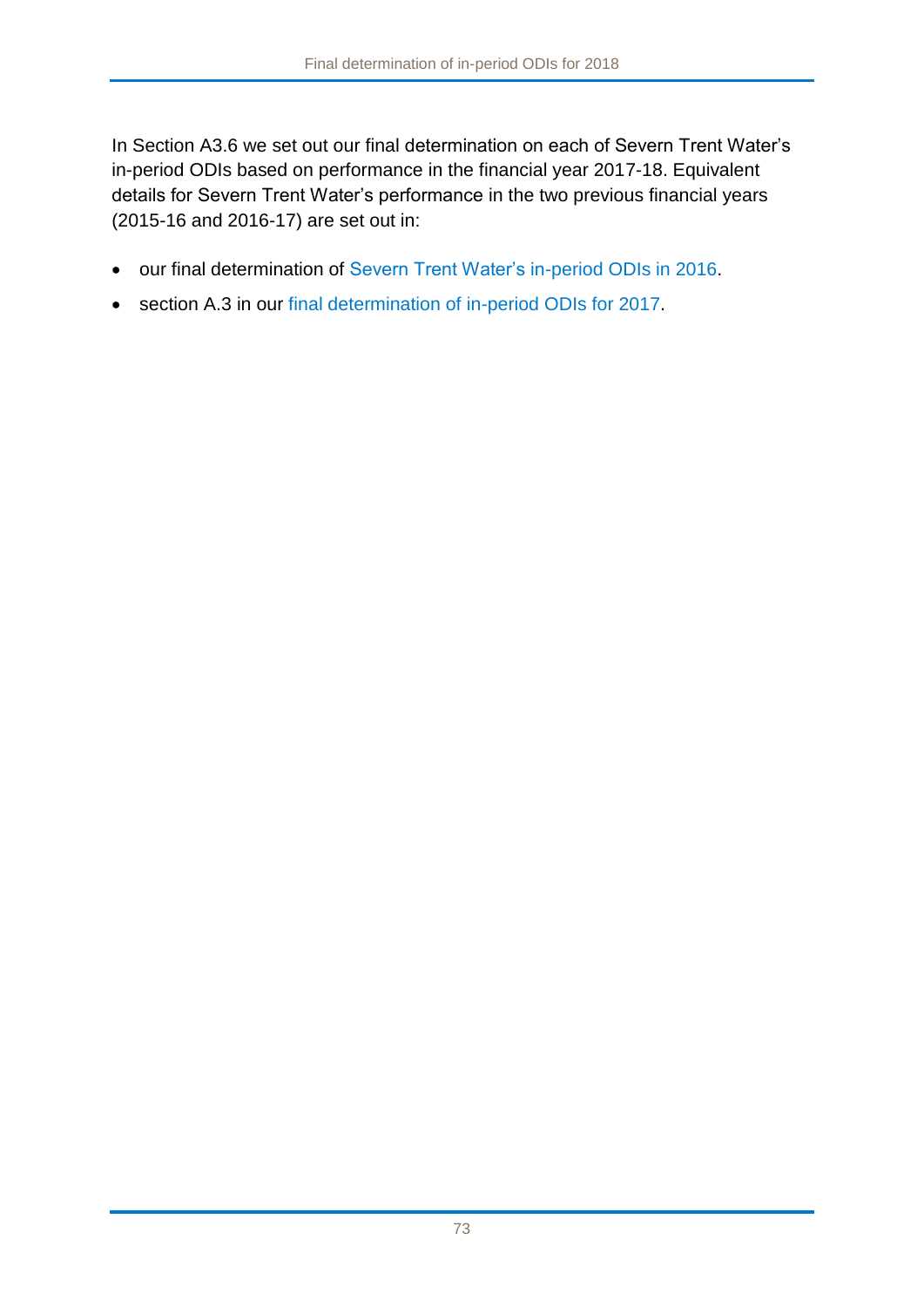#### A3.6 Final determination for Severn Trent Water's in-period ODIs for 2017-18

#### In-period ODI final determination: water

| <b>In-period ODI</b>                                                                           | 2017-18<br><b>PC</b><br>level <sup>20</sup> | 2017-18<br>actual | <b>Payment</b><br>due<br>£ million | <b>Company</b><br>claim <sup>21</sup><br>£ million | <b>Claim calculation</b>                                                                                                                                                                                                                                           | <b>Ofwat FD</b><br>£ million | <b>Comments</b>                                                                                                                                       |
|------------------------------------------------------------------------------------------------|---------------------------------------------|-------------------|------------------------------------|----------------------------------------------------|--------------------------------------------------------------------------------------------------------------------------------------------------------------------------------------------------------------------------------------------------------------------|------------------------------|-------------------------------------------------------------------------------------------------------------------------------------------------------|
| W-A1: Complaints<br>about drinking<br>water quality<br>(Number of water<br>quality complaints) | 9,992                                       | 12,687            | $-2.411$                           | $-2.411$                                           | 2017-18 PC level met $=$ No<br>2017-18 underperformance payment<br>$deadband = 9,992$<br>Underperformance payment rate =<br>£0.0009m<br>Underperformance payment: 12,687<br>$performance) - 9,992 (deadband) =$<br>$2,695 * 0.0009 = 2.426 * 99.42\% =$<br>£2.411m | $-2.411$                     | We are accepting Severn<br>Trent Water's net<br>underperformance payment<br>application and the company's<br>underperformance payment<br>calculation. |
| W-A2: Compliance<br>with drinking water<br>quality standards<br>(Mean zonal<br>compliance %)   | 100.000                                     | 99.960            | $\blacksquare$                     |                                                    | 2017-18 PC level met = $No$<br>2017-18 underperformance payment<br>deadband = $99.950$<br>2017-18 underperformance payment<br>collar = $99.910$<br>This is within the deadband, therefore<br>no outperformance payment or<br>underperformance payment is due.      |                              | Severn Trent's actual<br>performance is within the<br>underperformance payment<br>deadband therefore no<br>underperformance payment is<br>payable.    |

<sup>&</sup>lt;sup>20</sup> PC level stands for performance commitment level

<span id="page-74-0"></span> $\overline{a}$ 

<sup>&</sup>lt;sup>21</sup> The £ million figures are in 2012-13 prices, which was the base year for PR14, and net of tax. To calculate the impact on the price control for 2018-19 we uprate the figure by inflation and make an adjustment for tax.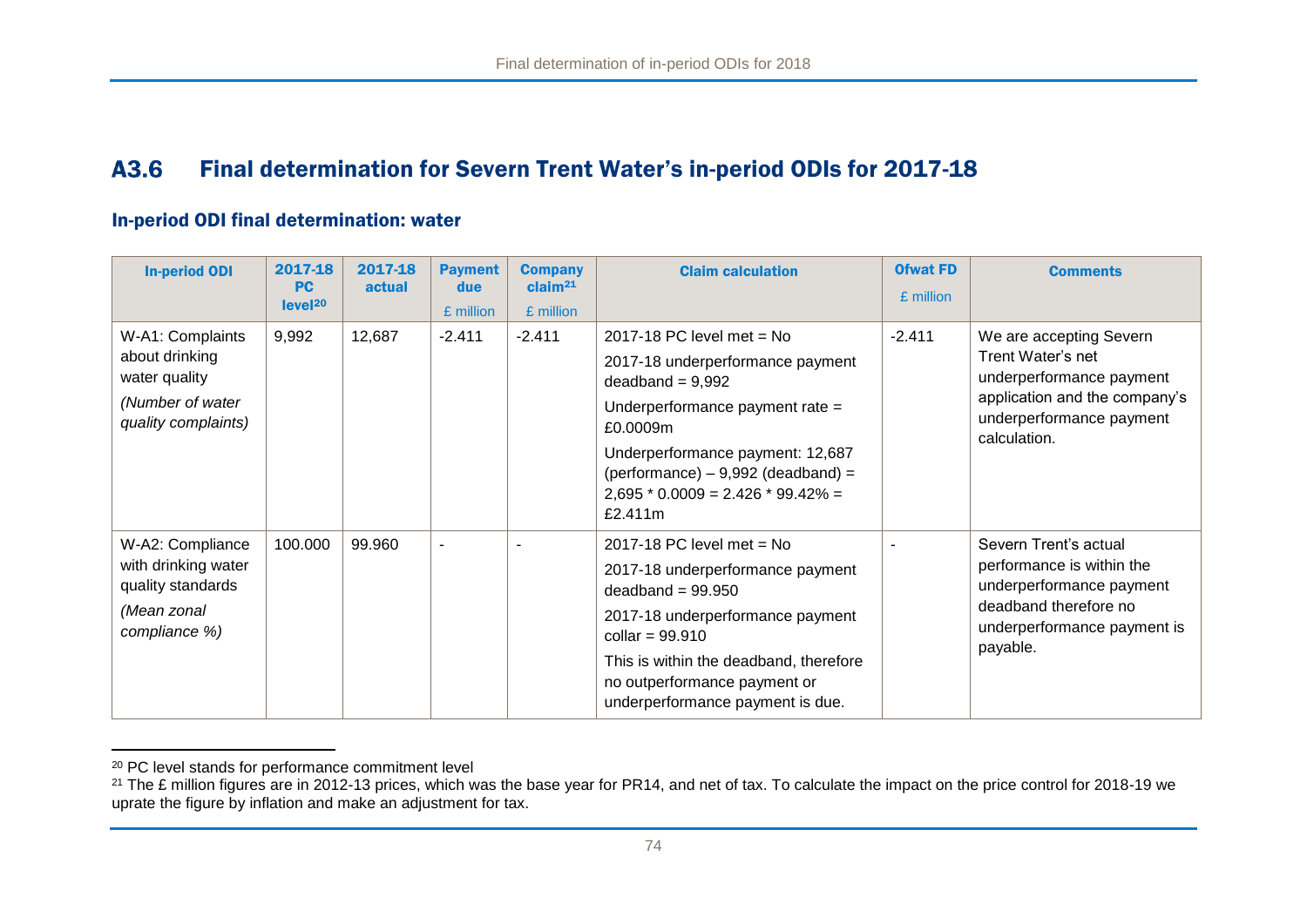| <b>In-period ODI</b>                                                                                        | 2017-18<br><b>PC</b><br>level <sup>20</sup> | 2017-18<br>actual | <b>Payment</b><br>due<br>£ million | <b>Company</b><br>claim <sup>21</sup><br>£ million | <b>Claim calculation</b>                                                                                                                                                                                                                                                                                                                                                                                                                                                                     | <b>Ofwat FD</b><br>£ million | <b>Comments</b>                                                                                                                                                                |
|-------------------------------------------------------------------------------------------------------------|---------------------------------------------|-------------------|------------------------------------|----------------------------------------------------|----------------------------------------------------------------------------------------------------------------------------------------------------------------------------------------------------------------------------------------------------------------------------------------------------------------------------------------------------------------------------------------------------------------------------------------------------------------------------------------------|------------------------------|--------------------------------------------------------------------------------------------------------------------------------------------------------------------------------|
| W-A4: Successful<br>catchment<br>management<br>schemes<br>(Number of<br>catchment<br>management<br>schemes) |                                             |                   |                                    |                                                    | The Severn Trent Water PR14 final<br>determination company-specific<br>appendix (pages 159-160) states that<br>the outperformance or<br>underperformance payment is to be<br>applied after assessment of<br>performance to 2018-19. However,<br>payment may be made earlier if the<br>total number of schemes shown to be<br>successful is above the target at an<br>earlier date. The target is 12<br>successful schemes by the end of the<br>2018-19 financial year (31 March<br>$2019$ ). |                              | No outperformance or<br>underperformance payment is<br>applicable for 2017-18.                                                                                                 |
| W-B2: Leakage<br>(Megalitres per day<br>MI/d)                                                               | 434                                         | 443               | $-1.101$                           | $-1.712$                                           | 2017-18 PC level met = $No$<br>2017-18 underperformance payment<br>deadband: 434<br>Underperformance payment rate =<br>£0.123m<br>Mechanistic underperformance<br>payment: 443 (performance) - 434<br>(deadband) = $9 * 0.123 = £1.107m *$<br>$99.42\% = £1.101m$<br>Underperformance payment<br>adjustment to reflect changes in real<br>losses only: £0.615 * 99.42% =<br>£0.611m                                                                                                          | $-1.712$                     | We are accepting Severn<br>Trent Water's calculation of its<br>underperformance payment<br>and the adjustment to reflect<br>changes in real losses only for<br>previous years. |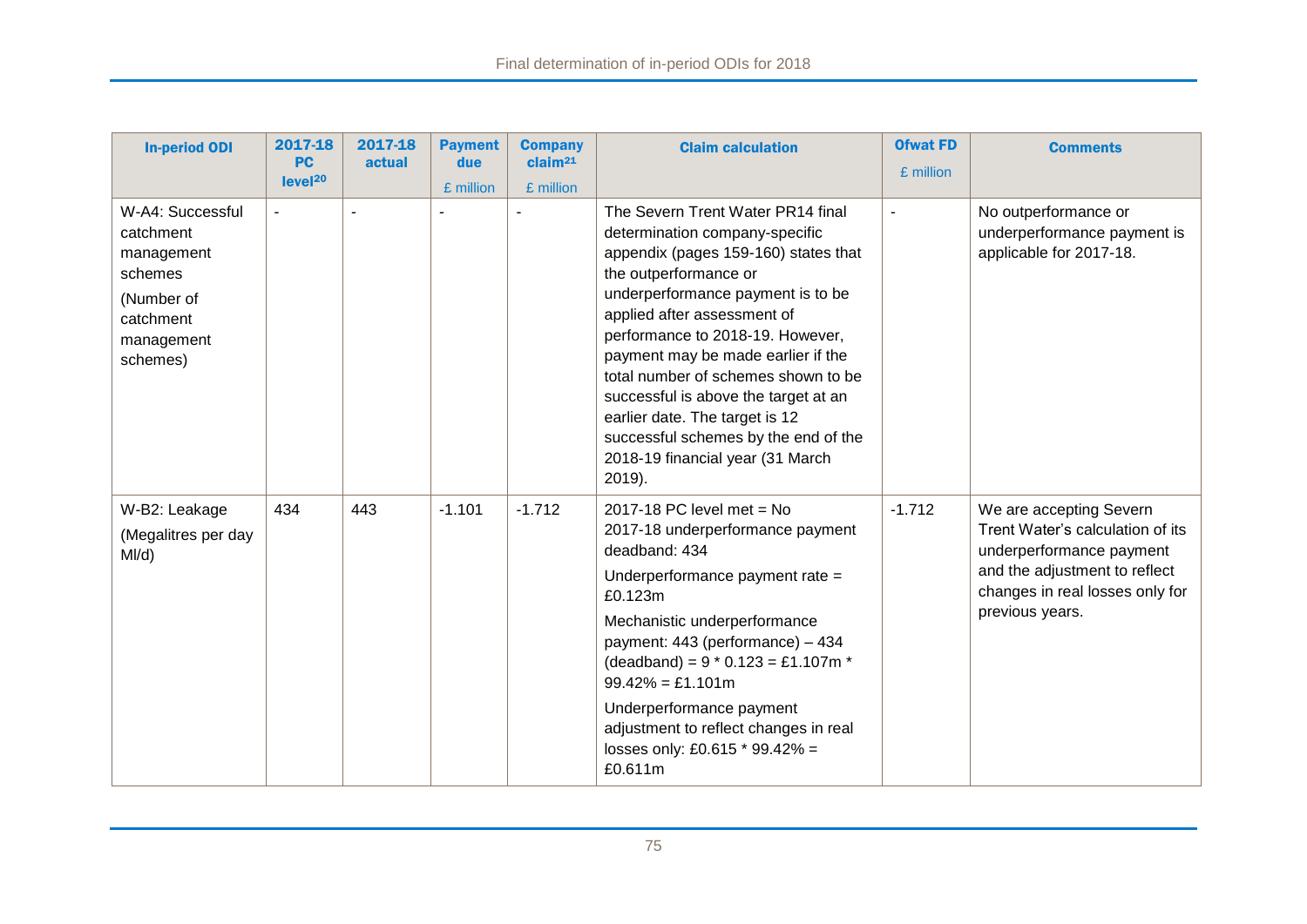| <b>In-period ODI</b>                                                                              | 2017-18<br><b>PC</b><br>level <sup>20</sup> | 2017-18<br>actual | <b>Payment</b><br>due<br>£ million | <b>Company</b><br>claim <sup>21</sup><br>£ million | <b>Claim calculation</b>                                                                                                                                                                                                                                                                                                                                                                                                                                                                                                                                        | <b>Ofwat FD</b><br>£ million | <b>Comments</b>                                                                                                                                                                                                                                                                                                           |
|---------------------------------------------------------------------------------------------------|---------------------------------------------|-------------------|------------------------------------|----------------------------------------------------|-----------------------------------------------------------------------------------------------------------------------------------------------------------------------------------------------------------------------------------------------------------------------------------------------------------------------------------------------------------------------------------------------------------------------------------------------------------------------------------------------------------------------------------------------------------------|------------------------------|---------------------------------------------------------------------------------------------------------------------------------------------------------------------------------------------------------------------------------------------------------------------------------------------------------------------------|
|                                                                                                   |                                             |                   |                                    |                                                    | Total underperformance payment:<br>£1.101 + £0.611m = £1.712m                                                                                                                                                                                                                                                                                                                                                                                                                                                                                                   |                              |                                                                                                                                                                                                                                                                                                                           |
| W-B3: Speed of<br>response in<br>repairing leaks<br>(% visible leaks<br>fixed within 24<br>hours) | 90%                                         | 23%               | $-1.398$                           | $-1.398$                                           | 2017-18 PC level met = $No$<br>2017-18 underperformance payment<br>$deadband = 80%$<br>Underperformance payment rate =<br>0.024663<br>Underperformance payment: 80<br>(deadband) $-23$ (performance) = 57 $*$<br>$0.024663 = 1.406 * 99.42\% = £1.398$                                                                                                                                                                                                                                                                                                          | $-1.398$                     | We are accepting Severn<br>Trent Water's net<br>underperformance payment<br>application and the company's<br>underperformance payment<br>calculation.                                                                                                                                                                     |
| W-B4: Minutes<br>customers go<br>without supply each<br>year<br>(Minutes)                         | 10.80                                       | 34.29             | $-24.377$                          | $-16.656$                                          | 2017-18 PC level met = $No$<br>2017-18 underperformance payment<br>$deadband = 12.0$<br>Underperformance payment rate $= 1.1$<br>Underperformance payment: 34.29<br>$(pertormance) - 12.0 (deadband) =$<br>$22.29 * 1.1 = 24.519 * 99.42\% =$<br>£24.377m<br>Severn Trent has requested to exclude<br>the impact of two supply interruption<br>incidents to the extent that the<br>incidents exceeded 5 minutes.<br>Gloucestershire adjustment: 5.73<br>(performance) - 5 (underperformance<br>payment collar) = $0.73 * 1.1 = 0.803 *$<br>$99.42\% = £0.798$ m | $-23.579$                    | We are accepting Severn<br>Trent Water's adjustment for<br>the Gloucestershire event and<br>rejecting the adjustment for the<br>freeze and thaw. The<br>reasoning behind our decision<br>is provided in Section A3.3.<br>The applicable<br>underperformance payment is<br>calculated as: £24.377m -<br>£0.798m = £23.579m |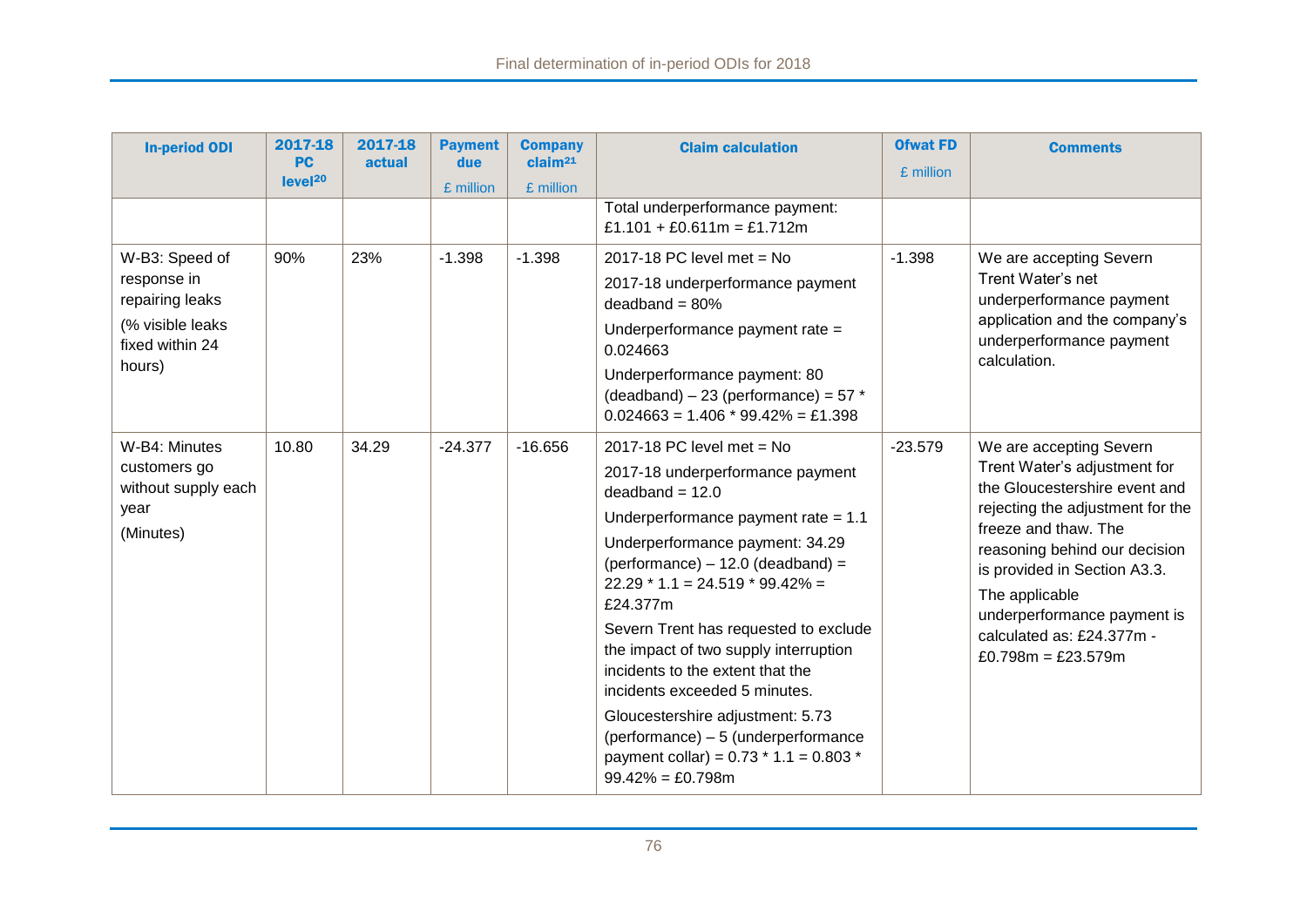| <b>In-period ODI</b>                                                                                       | 2017-18<br><b>PC</b> | 2017-18<br>actual | <b>Payment</b><br>due | <b>Company</b><br>claim <sup>21</sup> | <b>Claim calculation</b>                                                                                                                                                                                                                             | <b>Ofwat FD</b> | <b>Comments</b>                                                                                                                                                                   |
|------------------------------------------------------------------------------------------------------------|----------------------|-------------------|-----------------------|---------------------------------------|------------------------------------------------------------------------------------------------------------------------------------------------------------------------------------------------------------------------------------------------------|-----------------|-----------------------------------------------------------------------------------------------------------------------------------------------------------------------------------|
|                                                                                                            | level <sup>20</sup>  |                   | £ million             | £ million                             |                                                                                                                                                                                                                                                      | £ million       |                                                                                                                                                                                   |
|                                                                                                            |                      |                   |                       |                                       | Freeze and thaw adjustment: 11.33<br>(performance) - 5 (underperformance<br>payment collar) = $6.33 * 1.1 = 6.963 *$<br>$99.42\% = \text{\pounds}6.923m$<br>Total adjustment: £0.798m + £6.923m<br>$= £7.721m$<br>Adjusted underperformance payment: |                 |                                                                                                                                                                                   |
|                                                                                                            |                      |                   |                       |                                       | £24.377 - £7.721m = £16.656m                                                                                                                                                                                                                         |                 |                                                                                                                                                                                   |
| W-B7: Customers<br>at risk of low<br>pressure<br>(Number of<br>customers at risk of<br>low pressure)       | 250                  | 204               | 0.036                 | 0.036                                 | 2017-18 PC level met = $Yes$<br>2017-18 outperformance payment<br>$deadband = 250$<br>Incentive payment rate = $0.000790$<br>Outperformance payment: 250<br>$(deadband) - 204 (performance) = 46$<br>$*$ 0.000790 = 0.036 $*$ 99.42% =<br>£0.036m    | 0.036           | We are accepting Severn<br>Trent Water's net<br>outperformance payment<br>application and the company's<br>outperformance payment<br>calculation.                                 |
| W-B8: Restrictions<br>on water use<br>(Number of water<br>restrictions in the<br>five-years 2015-<br>2020) | $\mathbf 0$          | $\mathbf 0$       | $\blacksquare$        |                                       | No outperformance payment or<br>underperformance payment is payable<br>for 2017-18. The five-year<br>underperformance payment is to apply<br>in full in the year after a water<br>restriction is applied.                                            | $\blacksquare$  | This outperformance payment<br>is only paid at the end of the<br>price control period if no water<br>restrictions are applied at any<br>point during the price control<br>period. |
| W-C1: Customers<br>rating our services                                                                     | 52                   | 59                | $\blacksquare$        |                                       | 2017-18 PC level met = $Yes$<br>2017-18 payment deadband = $62$<br>Payment incentive rate = $£0.125m$                                                                                                                                                |                 | We accept that Severn Trent's<br>actual performance is within<br>the outperformance payment                                                                                       |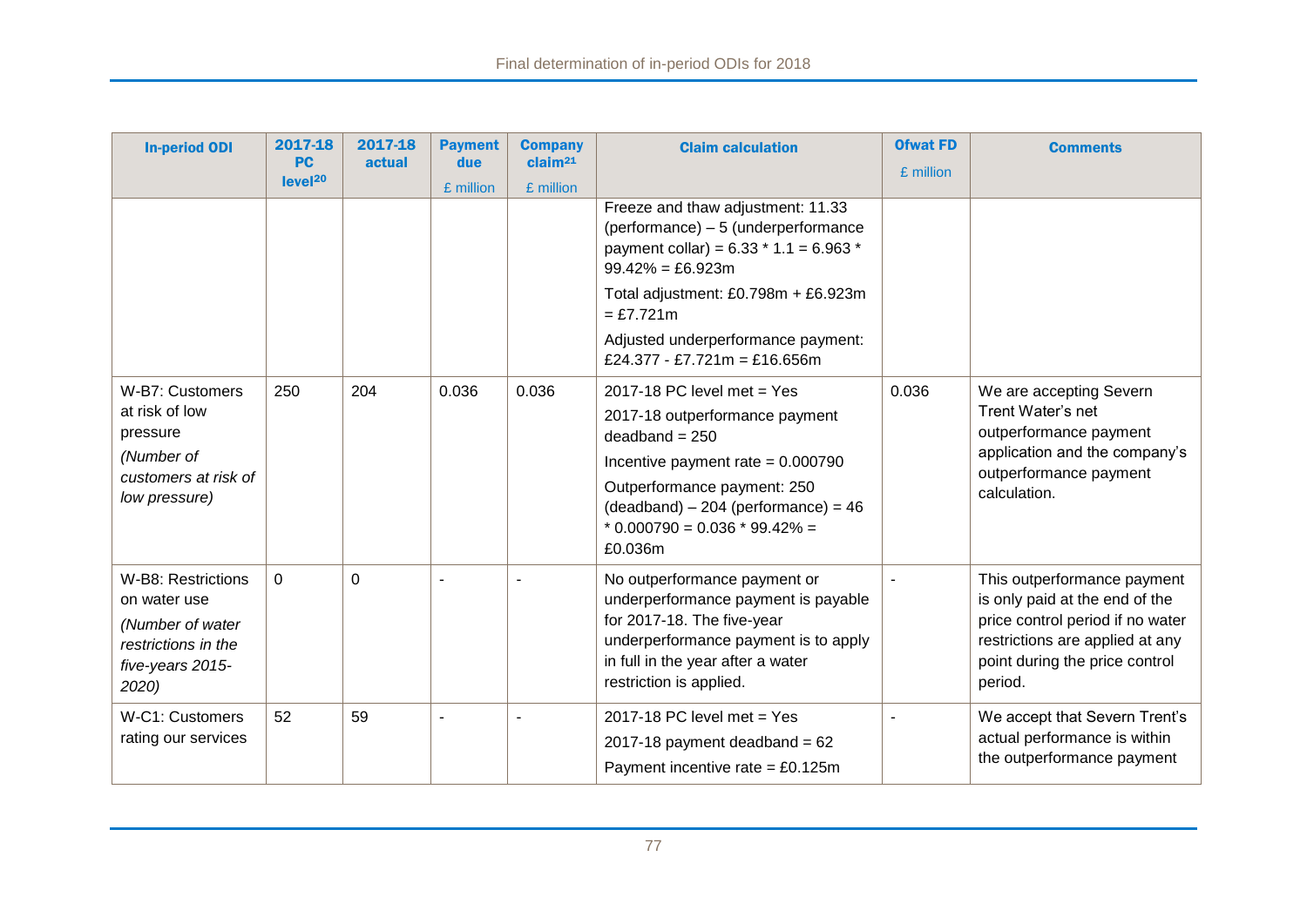| <b>In-period ODI</b>                                                                                                                                                                          | 2017-18<br><b>PC</b> | 2017-18<br>actual | <b>Payment</b><br>due | <b>Company</b><br>claim <sup>21</sup> | <b>Claim calculation</b>                                                                                                                                                                                                                                 | <b>Ofwat FD</b> | <b>Comments</b>                                                                                                                                       |
|-----------------------------------------------------------------------------------------------------------------------------------------------------------------------------------------------|----------------------|-------------------|-----------------------|---------------------------------------|----------------------------------------------------------------------------------------------------------------------------------------------------------------------------------------------------------------------------------------------------------|-----------------|-------------------------------------------------------------------------------------------------------------------------------------------------------|
|                                                                                                                                                                                               | level <sup>20</sup>  |                   | £ million             | £ million                             |                                                                                                                                                                                                                                                          | £ million       |                                                                                                                                                       |
| as good value for<br>money <sup>22</sup><br>(% of customers<br>rating services as<br>good or very good<br>value for money, as<br>measured by<br>quarterly Customer<br>Satisfaction<br>Survey) |                      |                   |                       |                                       | Performance is within the deadband,<br>therefore no outperformance payment<br>or underperformance payment is due.                                                                                                                                        |                 | deadband therefore no<br>incentive is payable.                                                                                                        |
| W-E1: Carbon<br>footprint<br>(ktCO <sub>2</sub> e: thousand)<br>tonnes of carbon<br>dioxide equivalent)                                                                                       | 222                  | 256               | $-0.494$              | $-0.494$                              | 2017-18 PC level met = $No$<br>2017-18 underperformance payment<br>$deadband = 222$<br>Underperformance payment rate =<br>0.014630<br>Underperformance payment: 256<br>$performance$ ) – 222 (deadband) = 34<br>$*$ 0.014630 = 0.497 $*$ 99.42% = -0.494 | $-0.494$        | We are accepting Severn<br>Trent Water's net<br>underperformance payment<br>application and the company's<br>underperformance payment<br>calculation. |
| Total (water)                                                                                                                                                                                 |                      |                   | $-29.745$             | $-22.635$                             |                                                                                                                                                                                                                                                          | $-29.558$       |                                                                                                                                                       |

 $\overline{a}$ 

 $^\mathrm{22}$  Outperformance payments and underperformance payments for the 'Customers rating our services as good value for money' performance commitment are divided equally between the water and wastewater price controls.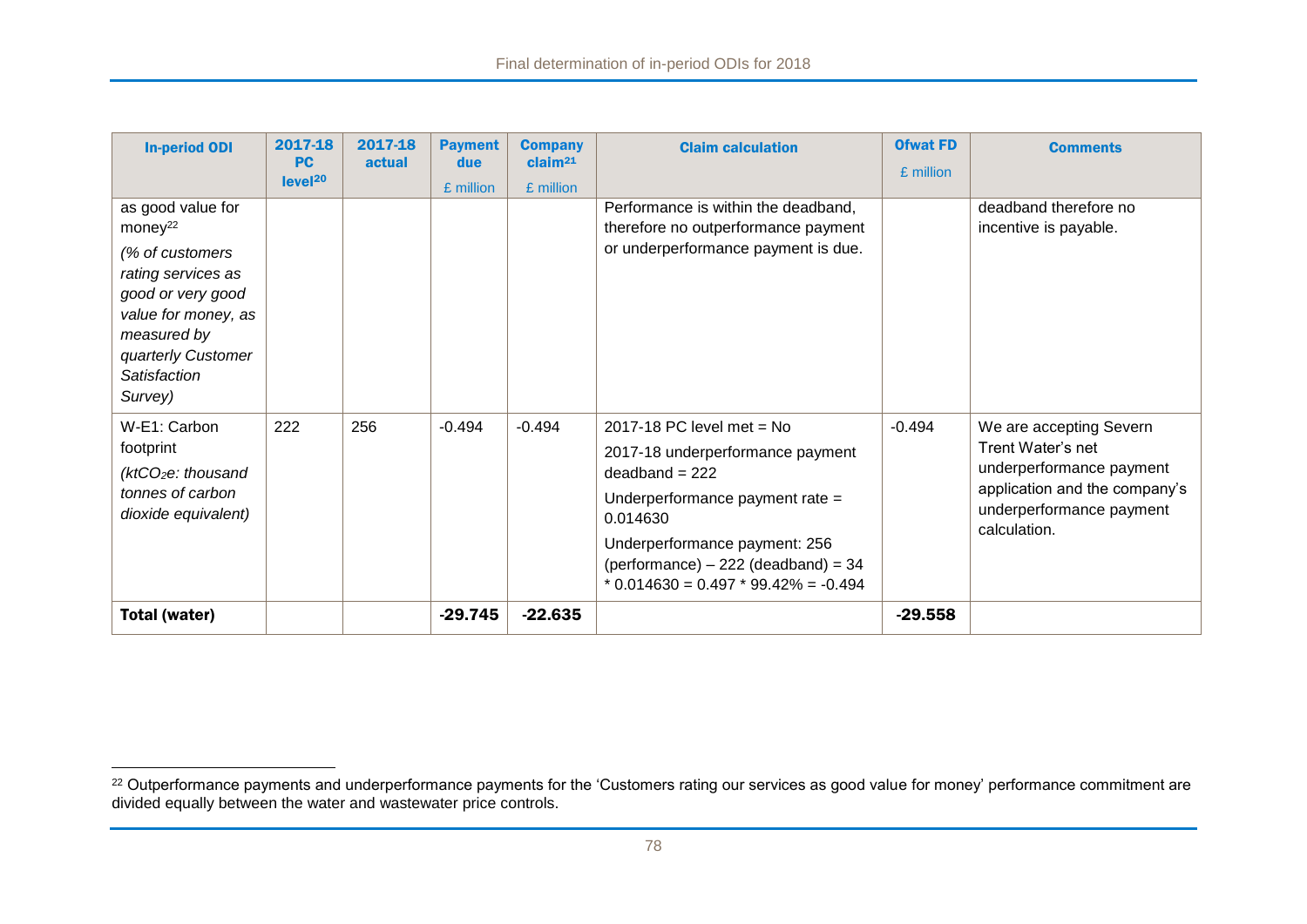#### In-period ODI final determination: wastewater

| <b>In-period ODI</b>                                                                                        | 2017-18<br>target<br>(PC<br>level <sup>23</sup> | 2017-18<br>actual | <b>Payment</b><br>due<br>£ million | <b>Company</b><br>claim <sup>24</sup><br>£ million | <b>Claim calculation</b>                                                                                                                                                                                                                                                                                  | <b>Ofwat FD</b><br>£ million | <b>Comments</b>                                                                                                                                   |
|-------------------------------------------------------------------------------------------------------------|-------------------------------------------------|-------------------|------------------------------------|----------------------------------------------------|-----------------------------------------------------------------------------------------------------------------------------------------------------------------------------------------------------------------------------------------------------------------------------------------------------------|------------------------------|---------------------------------------------------------------------------------------------------------------------------------------------------|
| S-A1: Internal<br>sewer flooding<br>incidents<br>(Number of internal<br>sewer flooding<br><i>incidents)</i> | 960                                             | 662               | 12.704                             | 12.704                                             | 2017-18 PC level met $=$ Yes<br>2017-18 outperformance payment<br>$deadband = 960$<br>Payment incentive rate = $0.042820$<br>Outperformance payment: 960<br>$(deadband) - 662 (performance) = 298$<br>$*$ 0.042820 = 12.760 $*$ 99.56% =<br>£12.704m                                                      | 12.704                       | We are accepting Severn<br>Trent Water's net<br>outperformance payment<br>application and the company's<br>outperformance payment<br>calculation. |
| S-A2: External<br>sewer flooding<br>incidents<br>(Number of<br>external sewer<br>flooding incidents)        | 7,447                                           | 3,763             | 72.545                             | 72.546                                             | 2017-18 PC level met $=$ Yes<br>2017-18 outperformance payment<br>$deadband = 7,447$<br>Payment incentive rate = $0.019779$<br>Outperformance payment: 7,447<br>$(deadband) - 3,763 = 3,684*$<br>$0.019779 = \text{\textsterling}72.866 * 99.56\% =$<br>£72.545m (difference of 0.001 due to<br>rounding) | 72.545                       | We are accepting Severn<br>Trent Water's net<br>outperformance payment<br>application and the company's<br>outperformance payment<br>calculation. |

 $\overline{a}$ <sup>23</sup> PC level stands for performance commitment level

<sup>&</sup>lt;sup>24</sup> The £ million figures are in 2012-13 prices, which was the base year for PR14, and net of tax. To calculate the impact on the price control for 2018-19 we uprate the figure by inflation and make an adjustment for tax.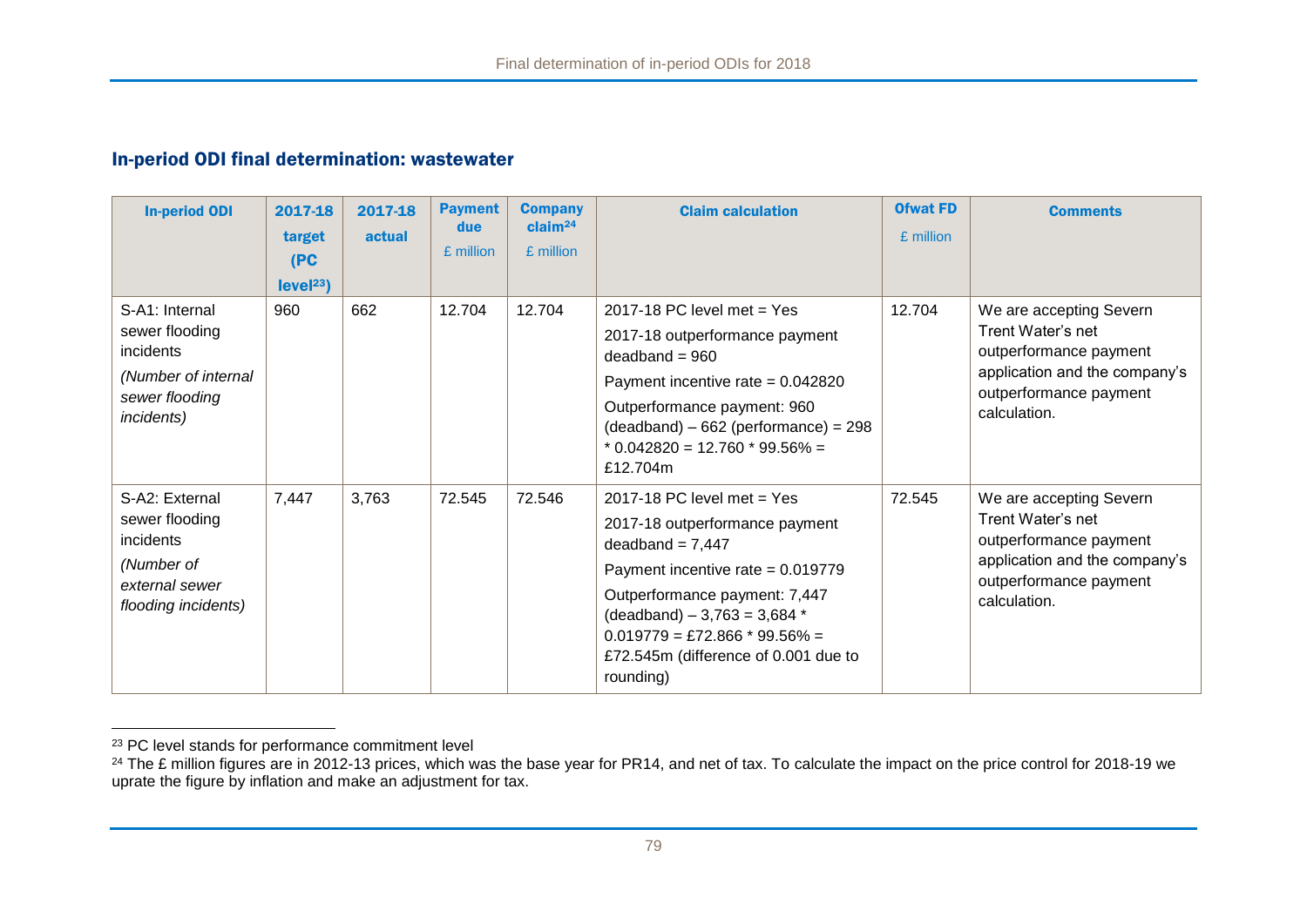| <b>In-period ODI</b>                                                                                                                                                                                                                                                       | 2017-18<br>target<br>(PC)<br>level <sup>23</sup> | 2017-18<br>actual | <b>Payment</b><br>due<br>£ million | <b>Company</b><br>claim <sup>24</sup><br>£ million | <b>Claim calculation</b>                                                                                                                                                                                                                     | <b>Ofwat FD</b><br>£ million | <b>Comments</b>                                                                                                                                               |
|----------------------------------------------------------------------------------------------------------------------------------------------------------------------------------------------------------------------------------------------------------------------------|--------------------------------------------------|-------------------|------------------------------------|----------------------------------------------------|----------------------------------------------------------------------------------------------------------------------------------------------------------------------------------------------------------------------------------------------|------------------------------|---------------------------------------------------------------------------------------------------------------------------------------------------------------|
| S-B1: Customers<br>rating our services<br>as good value for<br>money <sup>25</sup><br>(% of customers<br>rating Severn Trent<br>Water's services as<br>good or very good<br>value for money, as<br>measured by its<br>quarterly Customer<br><b>Satisfaction</b><br>Survey) | 52                                               | 58                |                                    |                                                    | 2017-18 PC level met = $Yes$<br>2017-18 outperformance payment<br>$deadband = 62$<br>Payment incentive rate = $£0.125m$<br>Performance is within the deadband,<br>therefore no outperformance payment<br>or underperformance payment is due. |                              | We accept that Severn Trent's<br>actual performance is within<br>the outperformance payment<br>deadband therefore no<br>outperformance payment is<br>payable. |
| S-C2: Category 3<br>pollution incidents<br>(Number of<br>Category 3<br>pollution incidents)                                                                                                                                                                                | 374                                              | 327               | 2.522                              | 2.522                                              | 2017-18 PC level met = $Yes$<br>2017-18 outperformance payment<br>$deadband = 374$<br>Payment incentive rate = $0.0539$<br>Outperformance payment: 374<br>$(deadband) - 327 = 47 * 0.0539 =$<br>$2.533 * 99.56\% = \text{\pounds}2.522m$     | 2.522                        | We are accepting Severn<br>Trent Water's net<br>outperformance payment<br>application and the company's<br>outperformance payment<br>calculation.             |
| S-D1: Carbon<br>footprint                                                                                                                                                                                                                                                  | FD: 238                                          | 206               | 0.044                              | 0.044                                              | 2017-18 PC level met = $Yes$                                                                                                                                                                                                                 | 0.044                        | We are accepting Severn<br>Trent Water's net<br>outperformance payment                                                                                        |

 $^\mathrm{25}$  Outperformance payments and underperformance payments for the 'Customers rating our services as good value for money' performance commitment are divided equally between the water and wastewater price controls.

 $\overline{a}$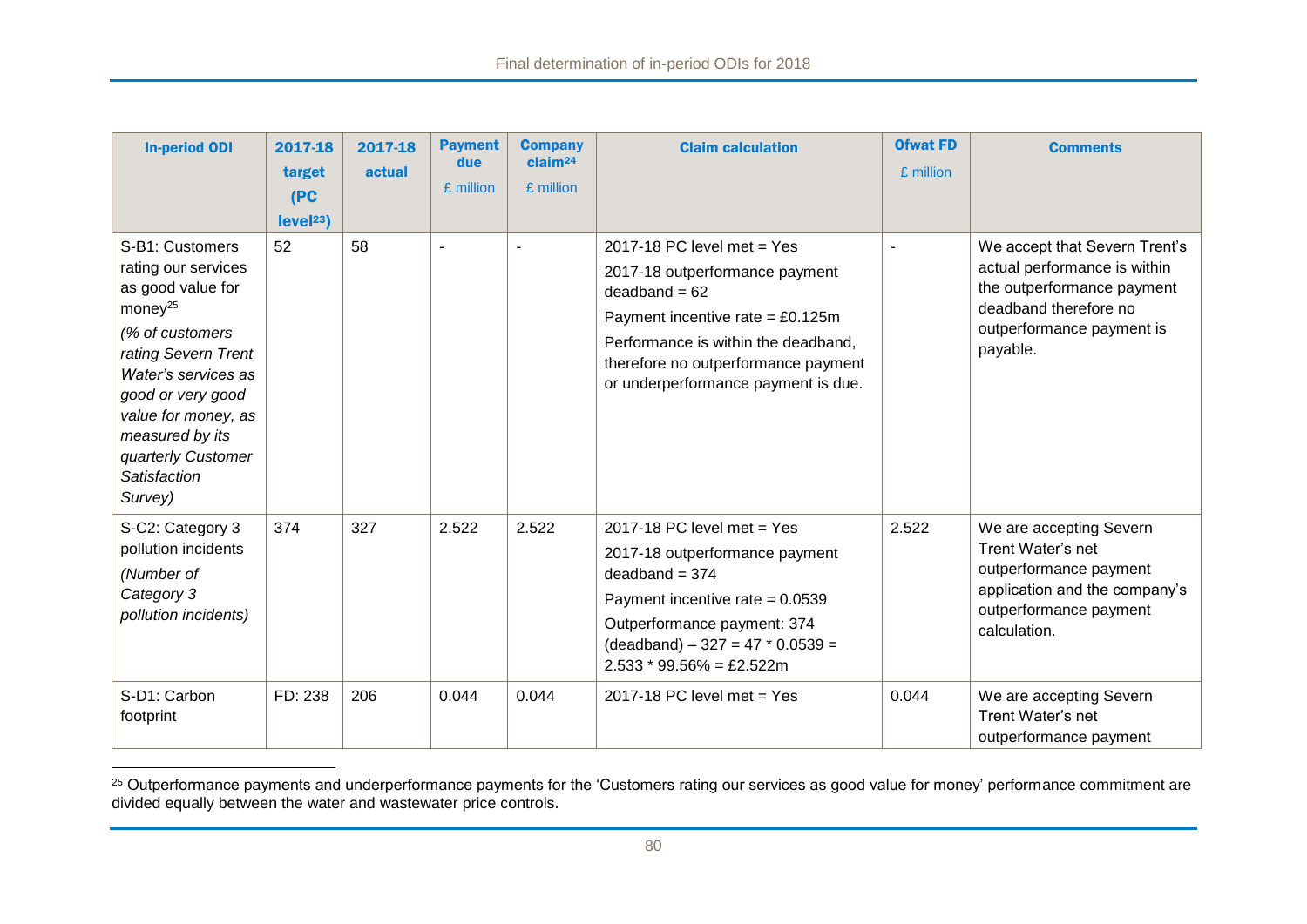| <b>In-period ODI</b>                                                       | 2017-18<br>target<br>(PC)<br>level <sup>23</sup> | 2017-18<br>actual | <b>Payment</b><br>due<br>£ million | <b>Company</b><br>claim <sup>24</sup><br>£ million | <b>Claim calculation</b>                                                                                                                                                                                                                          | <b>Ofwat FD</b><br>£ million | <b>Comments</b>                                                         |
|----------------------------------------------------------------------------|--------------------------------------------------|-------------------|------------------------------------|----------------------------------------------------|---------------------------------------------------------------------------------------------------------------------------------------------------------------------------------------------------------------------------------------------------|------------------------------|-------------------------------------------------------------------------|
| (ktCO <sub>2</sub> e: thousand)<br>tonnes of carbon<br>dioxide equivalent) | Shadow<br>209                                    |                   |                                    |                                                    | 2017-18 outperformance payment<br>$deadband = 209$<br>Payment incentive rate = $0.014630$<br>2017-18 outperformance payment<br>based on shadow commitment: 209<br>$(deadband) - 206 (performance) = 3*$<br>$0.014630 = 0.044 * 99.56\% = £0.044m$ |                              | application and the company's<br>outperformance payment<br>calculation. |
| <b>Total</b><br>(wastewater)                                               |                                                  |                   | 87.815                             | 87.815                                             |                                                                                                                                                                                                                                                   | 87.815                       |                                                                         |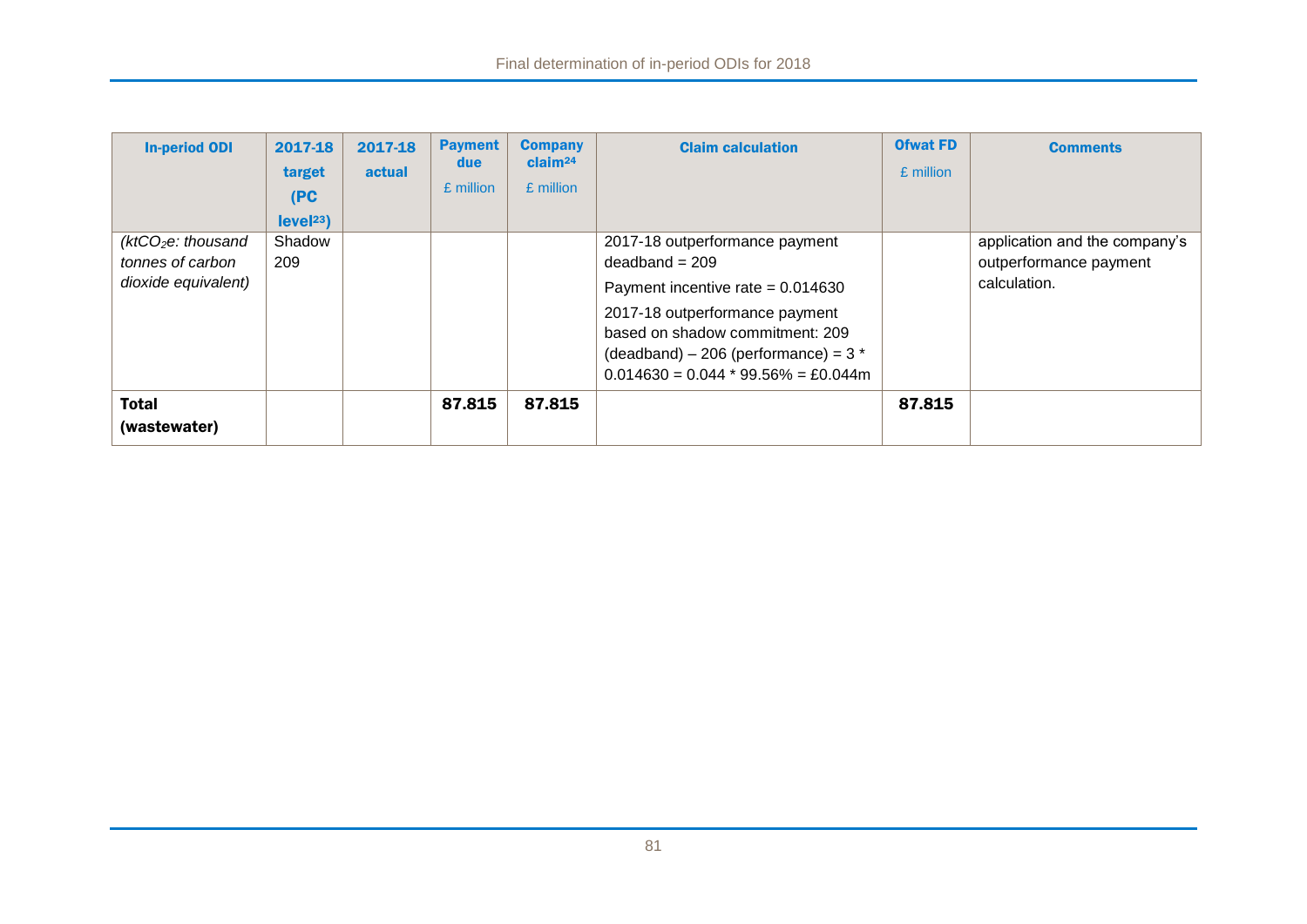# A4 Hafren Dyfrdwy final determination

Hafren Dyfrdwy is requesting an adjustment to its 2019-20 water wholesale price control so that customers' bills that were served by Severn Trent during 2017-18 will reflect the impact of Severn Trent's performance in this year. Our final determination is set out below.

The estimated allocation of Hafren Dyfrdwy's outperformance payments and underperformance payments (1 April 2015 to 30 June 2018) were included in Tables 11 and 12 on pages 148 and 149 in our [Consultation under section 13 of the Water](https://www.ofwat.gov.uk/consultation/consultation-section-13-water-industry-act-1991-proposed-modification-severn-trent-water-limiteds-severn-trent-water-licence-include-powys-site-proposed-modifi/)  [Industry Act 1991 on proposed modification of Severn Trent Water Limited's \(Severn](https://www.ofwat.gov.uk/consultation/consultation-section-13-water-industry-act-1991-proposed-modification-severn-trent-water-limiteds-severn-trent-water-licence-include-powys-site-proposed-modifi/)  [Trent Water\) licence to include the Powys Site and proposed modification of Dee](https://www.ofwat.gov.uk/consultation/consultation-section-13-water-industry-act-1991-proposed-modification-severn-trent-water-limiteds-severn-trent-water-licence-include-powys-site-proposed-modifi/)  [Valley Water Limited's \(Dee Valley Water\) licence to include the Chester site](https://www.ofwat.gov.uk/consultation/consultation-section-13-water-industry-act-1991-proposed-modification-severn-trent-water-limiteds-severn-trent-water-licence-include-powys-site-proposed-modifi/) (Ofwat, 23 March 2018). In summary, for ODIs paid in revenue these are:

#### Table 25: Allocation of Severn Trent Water wholesale water and wastewater performance payments 1 April 2015 to 30 June 2018 (%)

| <b>Price control</b> | <b>Severn Trent Water</b> | <b>Hafren Dyfrdwy</b> |
|----------------------|---------------------------|-----------------------|
| Wholesale water      | 99.42%                    | 0.58%                 |
| Wholesale wastewater | 99.56%                    | $0.44\%$              |

We have used these allocations in our final determinations to determine the final inperiod ODI values for Hafren Dyfrdwy.

#### Table 26: Summary of 2019-20 in-period ODI allocations

| <b>Price control</b>                   | <b>Severn Trent Water</b><br>(pre 1 July 2018) | <b>Hafren Dyfrdwy</b><br>(ODI allocation) | <b>Hafren Dyfrdwy</b><br>(post 1 July 2018) |
|----------------------------------------|------------------------------------------------|-------------------------------------------|---------------------------------------------|
| Wholesale water                        | $-E29.731m$                                    | 0.58%                                     | $-E0.172m$                                  |
| Wholesale wastewater<br>(pre deferral) | £88.203m                                       | 0.44%                                     | £0.388m                                     |

#### Summary of Hafren Dyfrdwy's request for 2017-18  $A4.1$

Hafren Dyfrdwy submitted its request before the 15 September 2018 deadline for us to determine the level of any change to its price controls due to Severn Trent's performance in 2017-18 that is relevant to the customers that were served by Severn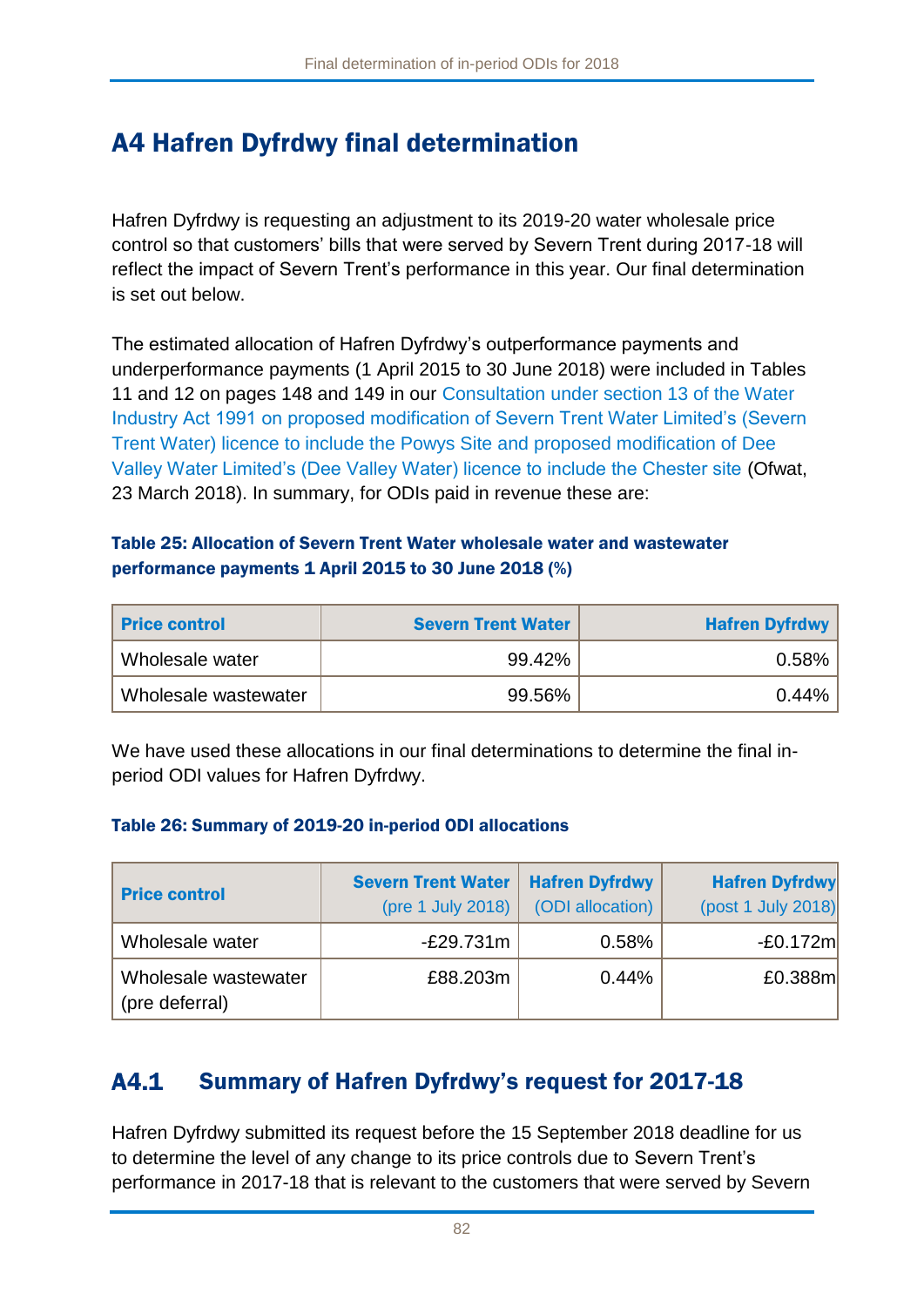Trent during this year, but following the changes in company areas are now served by Hafren Dyfrdwy.

Hafren Dyfrdwy submitted as part of its application, completed versions of the ODI spreadsheet from the PR14 reconciliation rulebook and completed versions of the K factor model spreadsheet.

The application included information on:

- the impact on customers' bills;
- customer engagement
- data assurance; and
- Water Forum engagement.

The information contained in the application supplemented the performance and assurance documents published on the [Hafren Dyfrdwy website:](https://www.hdcymru.co.uk/about-us/responsibility/our-responsibilities-to-you/regulatory-performance/)

- Annual Performance Report 2017/18 (July 2018)
- Annual Performance Report 2017/18: a summary for customers (July 2018)
- Assurance summary for 2017/18 (July 2018)
- Risk and compliance statement for 2017/18 (July 2018)

#### $A4.2$ Our assessment

### Provision of information

Hafren Dyfrdwy completed the K factor model correctly, and the ODI model spreadsheets in a manner that produced the correct outputs. We raised a query regarding several figures in the ODI model spreadsheets where we identified discrepancies with supporting documentation provided in the in-period ODI application. Hafren Dyfrdwy explained the reason for any discrepancies and acknowledged where it had made errors in completing the ODI model spreadsheets. These discrepancies did not have a material impact on the final calculation of the aggregate in-period ODIs.

### Ofwat cross-checking calculations

With the exception of the above mentioned discrepancies, the company's calculations matched our internal calculations.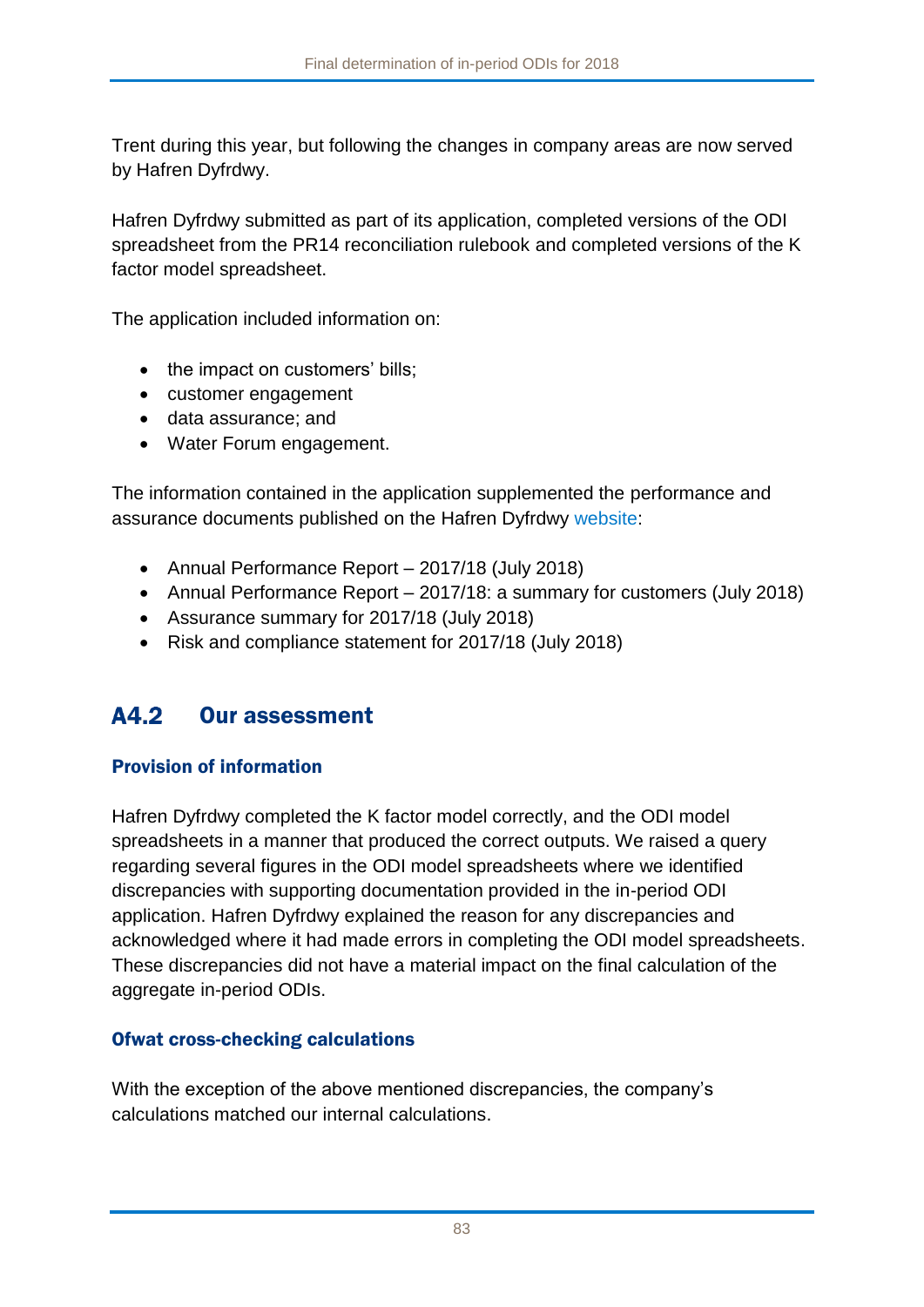Details of our calculations and final determination on this ODI are set out in Section [A3.6.](#page-74-0)

### Assurance

Hafren Dyfrdwy is currently a 'prescribed' company under our [Company Monitoring](https://www.ofwat.gov.uk/publication/company-monitoring-framework-2018-final-position-paper/)  [Framework.](https://www.ofwat.gov.uk/publication/company-monitoring-framework-2018-final-position-paper/) The CMF helps us to make sure that water companies provide highquality assurance on their reporting to customers. It also challenges water companies to put processes in place so that the underlying data can be trusted. The CMF reminds companies that their behaviour in-period matters and that engagement and accountability is a continuous process, not simply during price reviews. Ultimate responsibility for assurance lies with a company's board.

Within the in-period ODI application the company summarised the assurance it had undertaken and the outcome of the independent technical assurance on performance commitments. This information supplemented the company's [Assurance Summary 2018](https://www.hdcymru.co.uk/content/dam/hdcymru/regulatory-documents/company-monitoring-framework/HD-Assurance-Statement-APR18.pdf) published in July 2018.

In its in-period ODI application supporting documents, Hafren Dyfrdwy stated that the assurance process used a staged approach which is completed before any internal sign-off of data by the company. Stage one focused on process and included both desktop reviews and face-to-face interviews. Stage two focused on the data produced and associated commentaries; engineering consultants carried out audits in person with the responsible data owners.

The external consultancy carried out stage one and stage two reviews for all 45 performance commitments at year-end, and on a risk-based approach at the half year stage. As part of its year-end assurance, the consultants found no material weaknesses in the production of the data and confirmed that the majority of reviewed teams have a good understanding of their processes for reporting performance.

In addition to the above, the company stated that their ODI model spreadsheets and K factor model underwent second line assurance to ensure that the correct outputs had been included.

In our assessment, we found several discrepancies between the information in the ODI model spreadsheets and supporting documents to the in-period ODI application. However, we note that these are Severn Trent Water's information related to its performance, not necessarily Hafren Dyfrdwy's. We asked the company to clarify several points and Hafren Dyfrdwy acknowledged where there were errors in both their ODI model spreadsheets and supporting documentation. We also found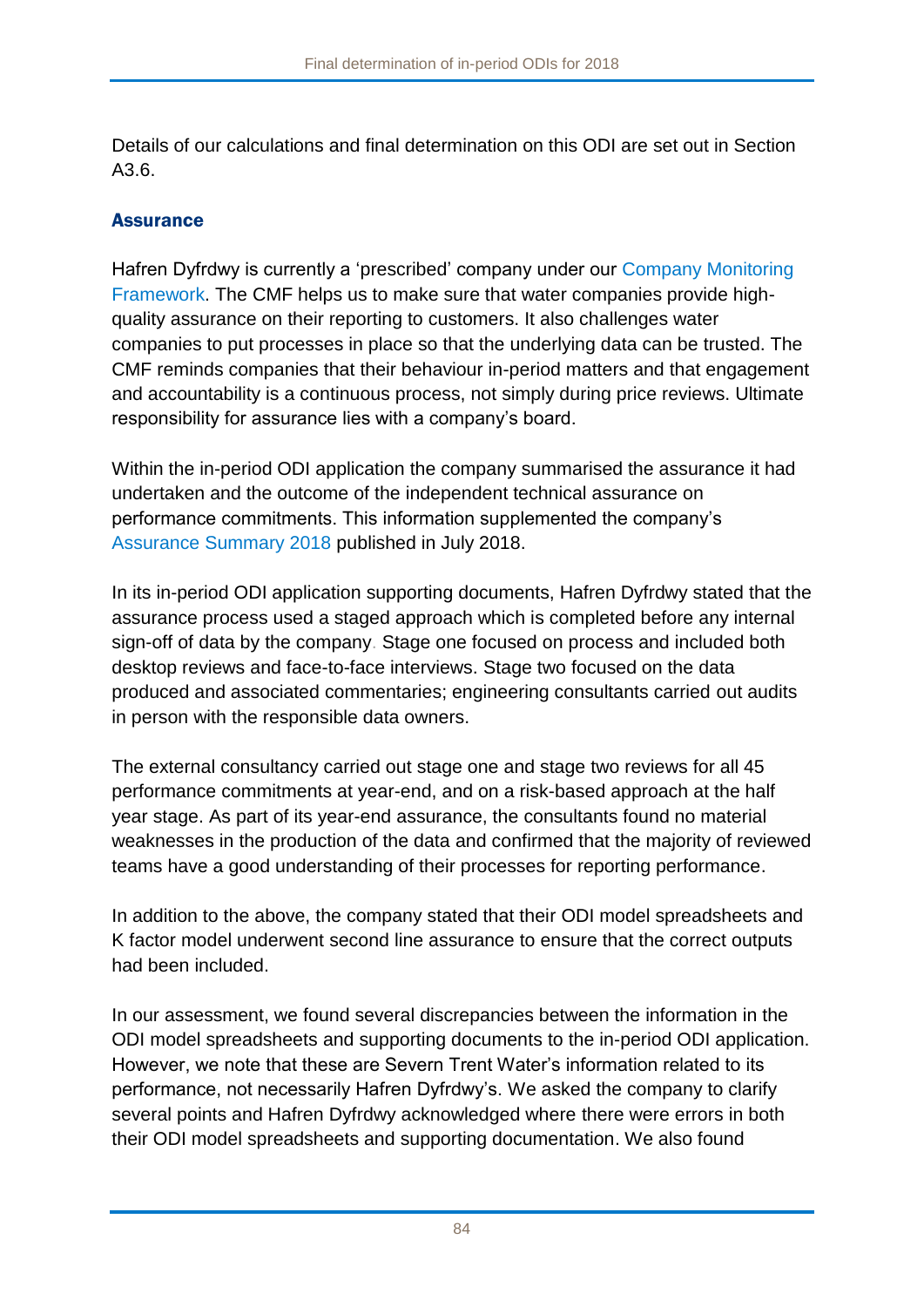discrepancies between the information about assurance in the supporting documents and the Assurance Summary 2018.

We accepted the company's overall response.

#### Impact of licence and boundary changes on customer bills

An important commitment following the boundary changes of Severn Trent Water and Hafren Dyfrdwy was the guarantee that the revision of operating areas would lead to at least the same level of service to customers and, as far as possible, no increase in customer bills due to regulatory incentives.

We asked the company to provide further information detailing how this has been considered. Hafren Dyfrdwy stated that the driver for in-period ODI allocation between the two companies is wholesale revenue. The rationale is that any wholesale revenue incentive results in an uplift or reduction in customer bills proportionate to their wholesale charge. Allocating in line with the wholesale revenue split thus means that customers are in the same position as if the border variation had not taken place.

In line with the split of wholesale water revenue, 0.58% of underperformance payments will be allocated to Hafren Dyfrdwy, the benefit of which will be applied to the former Severn Trent Water customers in Wales.

Equivalently, previous Seven Trent Water wastewater customers in Wales who were transferred to Hafren Dyfrdwy will pay the additional charges related to 0.44% of the net outperformance payment on wastewater service which will be allocated to Hafren Dyfrdwy.

### Bill impact

This final determination will result in the customers that were Severn Trent's customers in this period receiving similar bills to if they had remained as Severn Trent customers.

The impact of ODIs will be applied to former Severn Trent customers and not to former Dee Valley customers. This reduces the benefit of considering the impact on average bills which will not be reflective of either group of customers. Average bills are complicated further because Hafren Dyfrdwy has more water customers overall then wastewater customers, but similar numbers of former Severn Trent customers receive each service. A change in wholesale water will have a smaller impact on the average bill than a corresponding change in wholesale wastewater revenue, even though the impact on water and wastewater bills for the former Severn Trent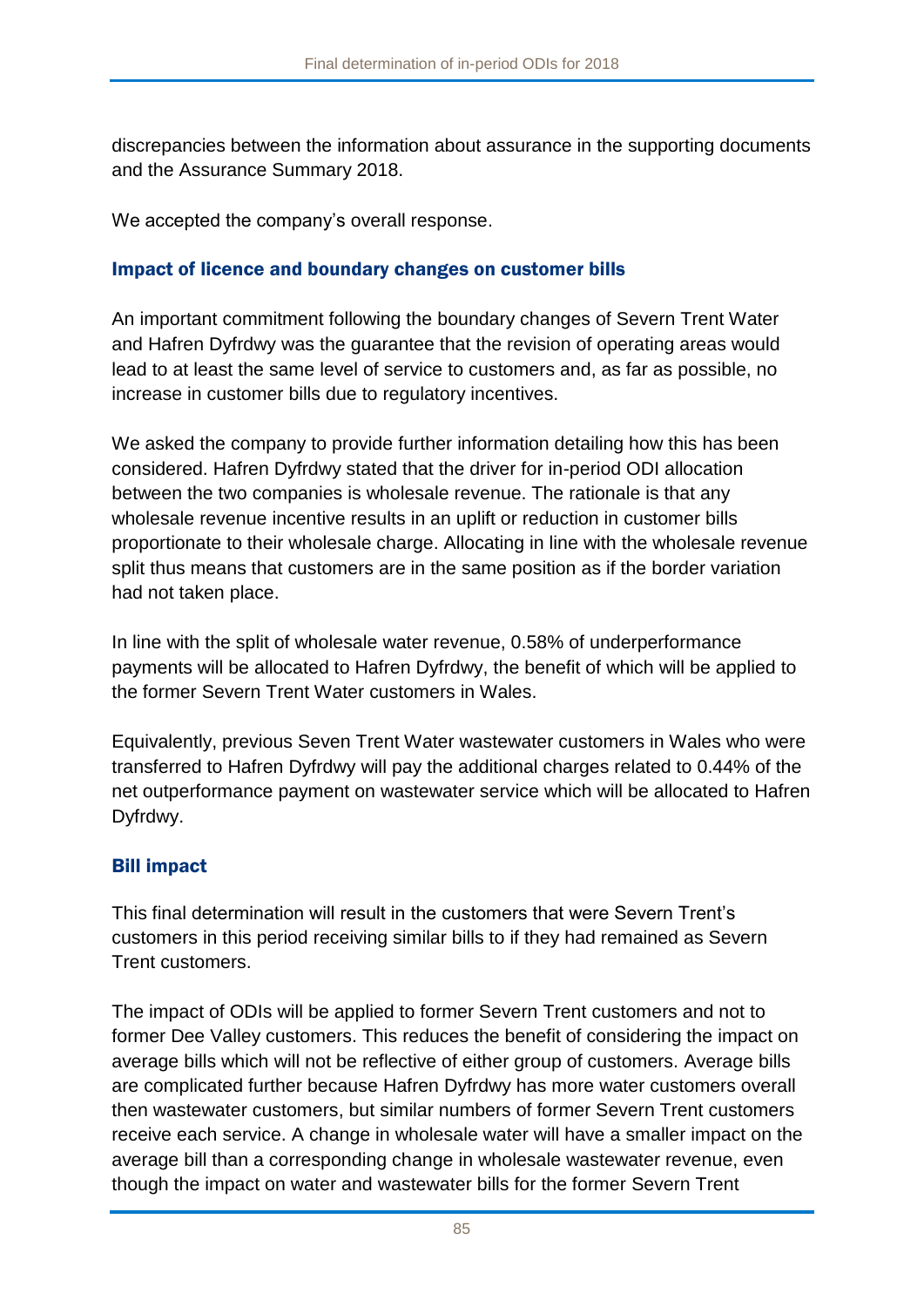customers will be similar. The following information on average bills should be understood in this context.

Hafren Dyfrdwy has stated that the indicative bill impact from incorporating the payments from its ODIs alone is an increase of around £5.00 to the average household combined water and wastewater bill. For a combined customer, this is in addition to the £6.50 increase from other factors such as RPI and WRFIM. However, the impact on bills differs between water and wastewater services.

The company estimated a reduction in the average household water bill of £1.75 due to ODIs alone, based on the proposed underperformance payments. Based on our decision to exclude the adjustment for the freeze and thaw, we expect there will be a greater reduction on water bills than stated. The company estimates an increase of around £6.75 to the average household wastewater bill due to ODIs alone, based on the proposed deferral of part of the wastewater performance.

The table below illustrates the indicative bill impacts for Hafren Dyfrdwy customers. The company agreed that it would not apply any in-period ODI changes to Wrexham bills and therefore the impacts apply to Powys only.

| <b>Average bill</b> | <b>Hafren Dyfrdwy</b> | <b>Powys alone</b> | <b>Wrexham alone</b> |
|---------------------|-----------------------|--------------------|----------------------|
| Water               | -£1.75                | -£7.25             | £0                   |
| Wastewater          | $+£6.75$              | $+£6.75$           | £0                   |
| Combined            | $+£5.00$              | $-£0.50$           | £0                   |

#### Table 27: Indicative impacts to average household bills due to in-period ODIs

The company has stated that incorporating the full ODI outperformance payment for wastewater into the 2019-20 charges would impact at a time when customers are experiencing a number of pressures on their disposable incomes, primarily the rate of inflation being higher than the rate of increase in household incomes.

The company proposed an approach to smoothing these bill impacts, which we discuss below.

### Bill smoothing

The company's submission proposed to apply the full in-period ODI underperformance payment for water services on bills in 2019-20, but suggested measures to smooth bills over more than one year in relation to wastewater. Hafren Dyfrdwy proposed to defer £0.278 million of the wastewater outperformance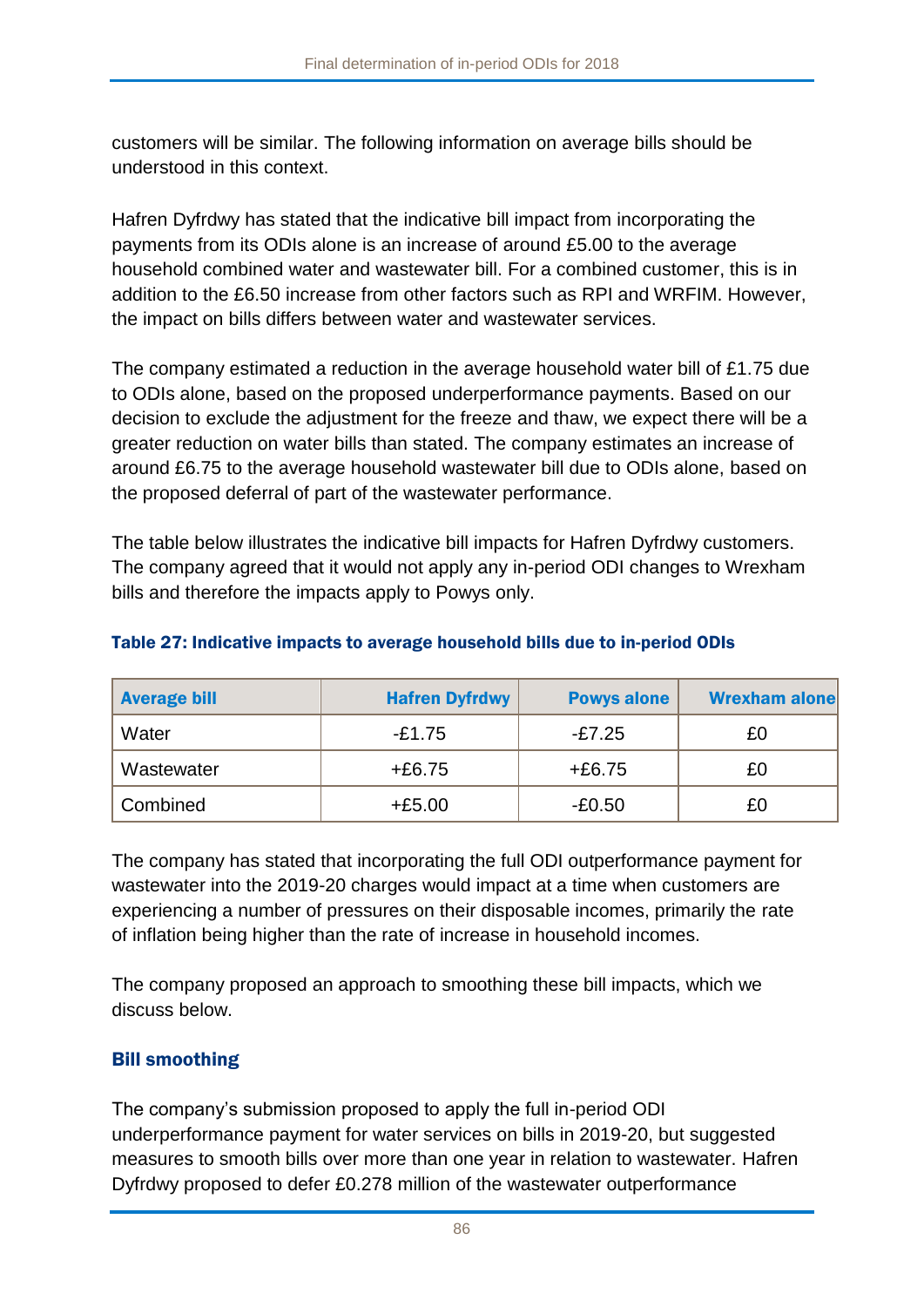payment, which would result in an ODI impact on wastewater bills of £6.75 (due to ODIs alone) for 2019-20. Hafren Dyfrdwy has incorporated the deferred ODI payments from 2017-18, along with those deferred from 2016-17, in its financial modelling forecasts for the PR19 business plan submission.

We asked Hafren Dyfrdwy whether it had considered any other options for deferring its wastewater outperformance payment. The company responded that it recognised Hafren Dyfrdwy (and Severn Trent Water) could have chosen to increase bills in 2019-20 by taking more of the ODI payments. However it wold have come at the expense of more bill volatility, and it therefore chose to defer a portion of ODIs.

Hafren Dyfrdwy's stated that its proposal to manage incidence effects (ie defer a portion of the wastewater outperformance payment to AMP7) was part of the bill modelling undertaken at the time of the boundary changes; as a response to CCWater's representations on the boundary changes, the company gave a commitment to offset these effects by lowering the PAYG rate for waste. The company states that CCWater supports this commitment.

Based on the information Hafren Dyfrdwy provided us with, including the views of its Water Forum and CCWater, our assessment is that it is appropriate for Hafren Dyfrdwy to smooth the impact of its net outperformance payment for wastewater inperiod ODIs, by deferring £0.278 million. Applying a proportion of the payment in 2019-20 will reduce the impact on customers' bills next year.

### Customer and stakeholder engagement

Hafren Dyfrdwy reported that in its engagement with us and CCWater before the boundary change, it explained that it would allocate outperformance and underperformance payments earned before the variation to ensure that customer charges picked up the same level of charge as they would have done if the boundary changes had not taken place. In response to CCWater's concerns about bill impacts, the company gave commitment that the previous Dee Valley Water customers would not bear the cost of Severn Trent Water in-period ODIs earned prior to the border variation.

We asked the company to provide further information in relation to engagement directly with customers on bill impacts for this year's ODIs, including the proposal to defer part of the outperformance payment.

Following our request Hafren Dyfrdwy responded that, for 2019-20 charges specifically, it had undertaken new research to gauge customer views on the level of change that would cause concern. The company's research indicated that household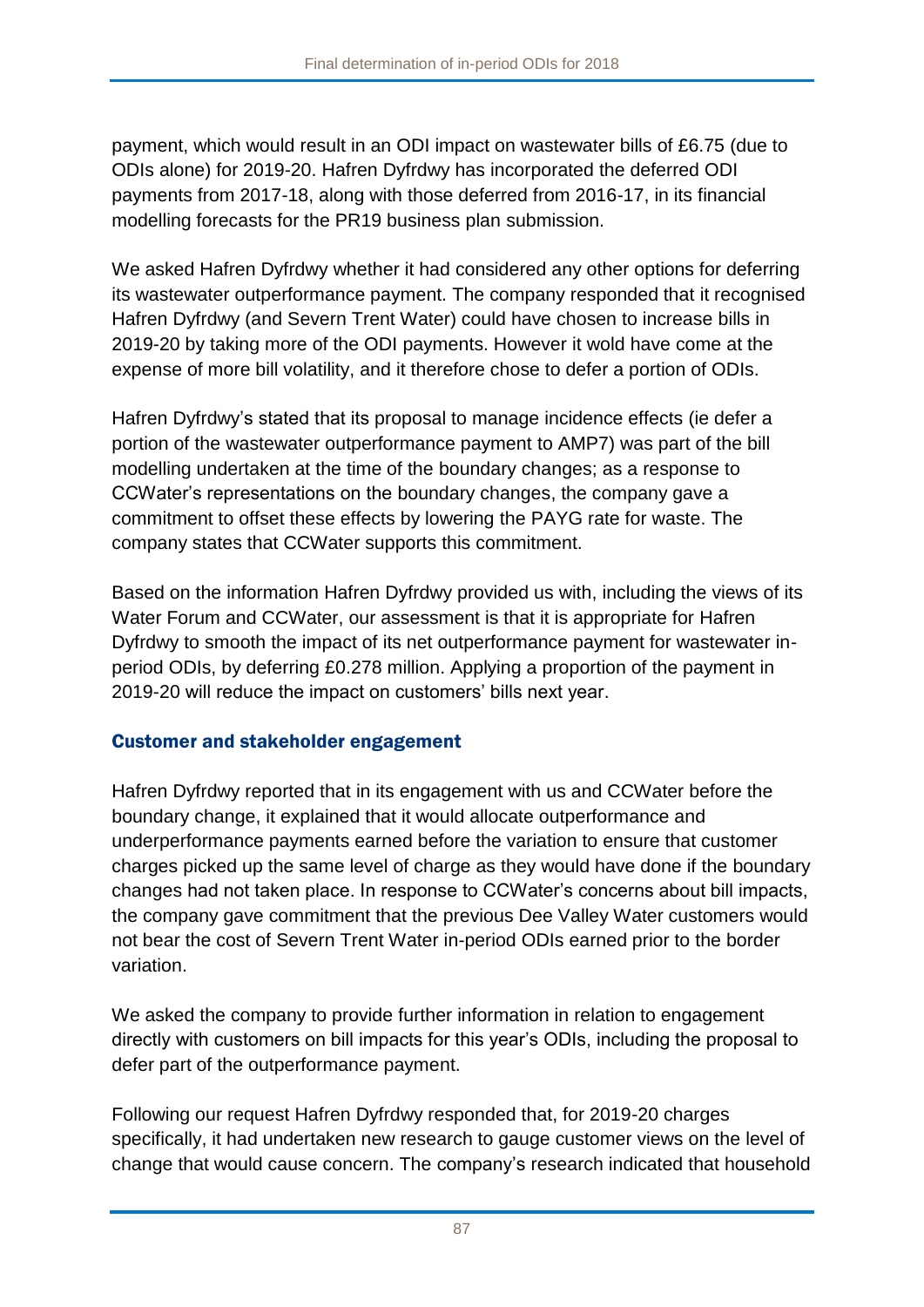customers might become concerned by changes of around £2 per month or £20-£25 per year. At this point customers would expect some further explanation as to the reason for the changes.

This research has informed Hafren Dyfrdwy's handling strategies for bill increases this year. The company also recognises stakeholder concerns about whether any customer groups may experience effects greater than 5% of their bill; it therefore looked at the level of the wastewater ODI which it could take in 2019-20 without causing undue incidence effects and presenting as smooth a bill profile as possible.

Hafren Dyfrdwy stated that in considering these issues, it was also careful of the impact on its wastewater-only customers, who would not see the offsetting underperformance payment on the water service (primarily customers who take water from Dŵr Cymru). It stated that given Hafren Dyfrdwy wastewater bills are very low and Dŵr Cymru average bills are higher than either Hafren Dyfrdwy or legacy companies, wastewater should typically represent significantly less than half of a combined bill for these customers. The company said that although it does not know what Dŵr Cymru bills will be next year, if they rise in line with inflation, it could be reasonably confident that this group of customers would not experience unreasonable incidence effects.

Further, Hafren Dyfrdwy shared draft bill effects with CCWater Wales on its indicative wholesale charges, and are met to discuss these in November. The company's analysis of 2019-20 bill changes was that:

- average household bills would rise by less than the rate of inflation;
- average wastewater bills would rise by less than 5%;
- typical unmetered water bills in Wrexham will rise by less than 5% and metered bills fall even though the ODI underperformance payments will not be applied to them;
- while typical measured sewerage bills are likely to increase by more than 5%, combined bills for typical customers in Powys (both measured and unmeasured) will not.

Hafren Dyfrdwy also commented that the profile of the ODIs needs the same profile as for Severn Trent Water for the remainder of the AMP. If the profile was different, customers would not be in the same position as in the counterfactual and the company would not be meeting its boundary changes commitments. For example, if it deferred a greater share of the outperformance payments into AMP7 the percentage of ODIs allocated to Hafren Dyfrdwy year by year would differ and it would be difficult to demonstrate that the approach was fair to both sets of customers.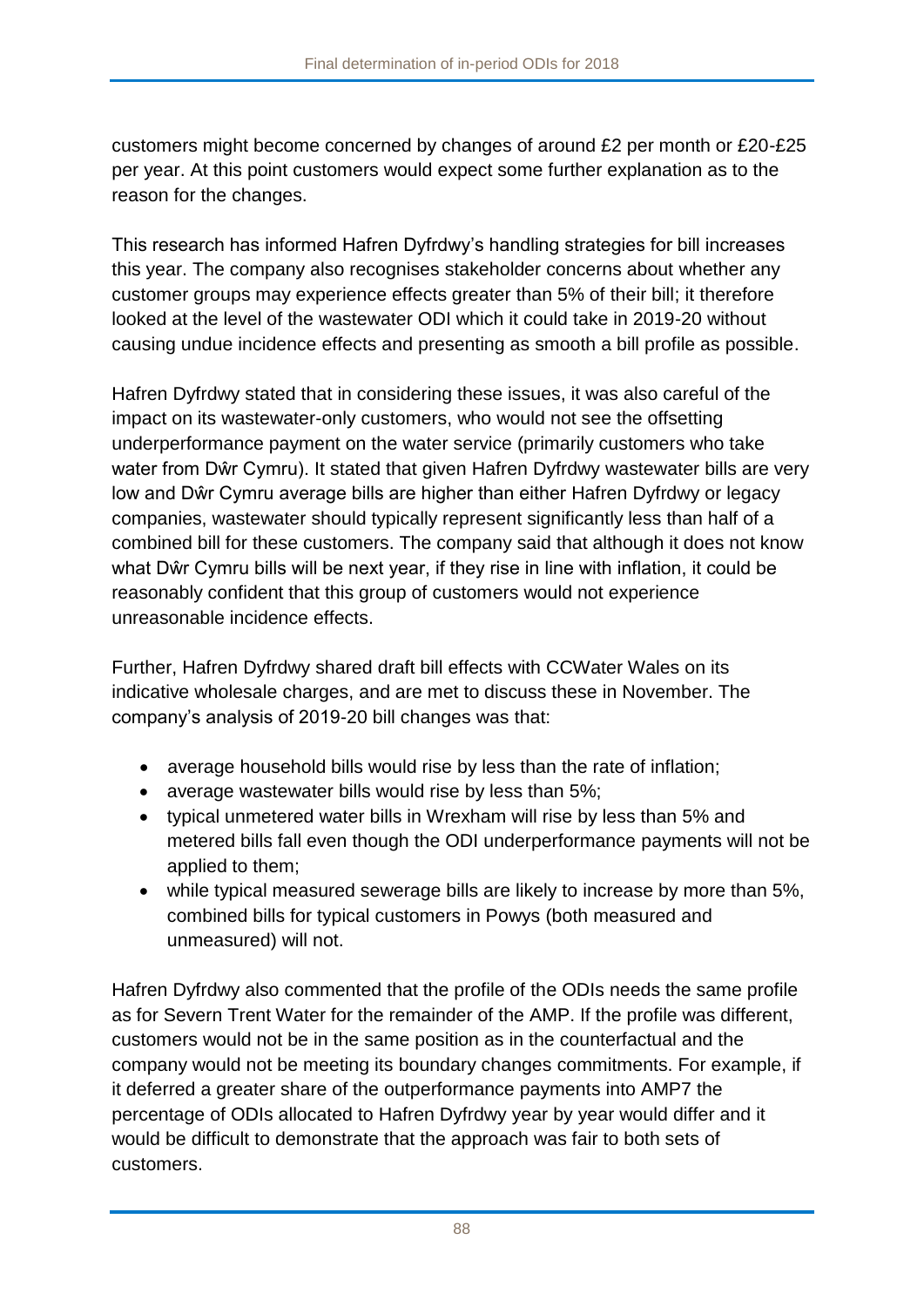#### A4.3 Responses to the consultation on the draft determination

We consulted on our [draft determination of the in-period ODIs](https://www.ofwat.gov.uk/consultation/2018-draft-determination-of-in-period-odis/) between 1 November and 21 November 2018. We received two responses in relation to our draft determination for Hafren Dyfrdwy.

Hafren Dyfrdwy responded that it notes the adjustment charges for 2019-20 are based on the performance of Severn Trent Water in 2017-18, and a proportion of any under or over performance is attributed to the company in line with the revenue apportionment of the NAV determination. The company welcomed our proposed decision to: increase its wholesale wastewater price control to apply a net outperformance payment of £0.388 million to bills in 2019-20; defer wastewater outperformance payments of £0.278 million to future years, helping to mitigate the impact on bills.

In relation to supply interruptions (as noted in the responses for Severn Trent), the company stated that as part of its ODI submission it noted that a small number of events triggered the 5 minute cap. In the draft determination, we did not consider that the 5 minute individual incident cap should be applicable, and rejected the company's application to apply the adjustment to exclude the impact of the freeze and thaw to the extent that combined incidents exceeded 5 minutes. The company recognised that its performance for customers should have been better during freeze-thaw, and agree that it is appropriate to reduce bills in recognition of the importance of service levels.

However, the company stated that the amount of the extra bill reduction that should be applied is different to what we proposed, because there was one incident during freeze-thaw which exceeded the 5 minutes cap, which slightly reduces the amount by £0.418 million to £6.545 million, with a proportion equal to 0.58% allocated to Hafren Dyfrdwy.

As discussed in Section [A3.4,](#page-69-0) Severn Trent Water has withdrawn its proposed amendment to our draft determination and is no longer seeking an adjustment to the supply interruptions underperformance payment for 2017-18. Hafren Dyfrdwy subsequently also agreed that it was not seeking an adjustment to the proposed underperformance payment for 2018-19.

CCWater responded that it would like reassurance that customers on the Wales/England border who receive a wastewater service only from Severn Trent would not carry more of the bill impact as a result of the outperformance payments received by the company as a result of their 2017-18 ODI performance.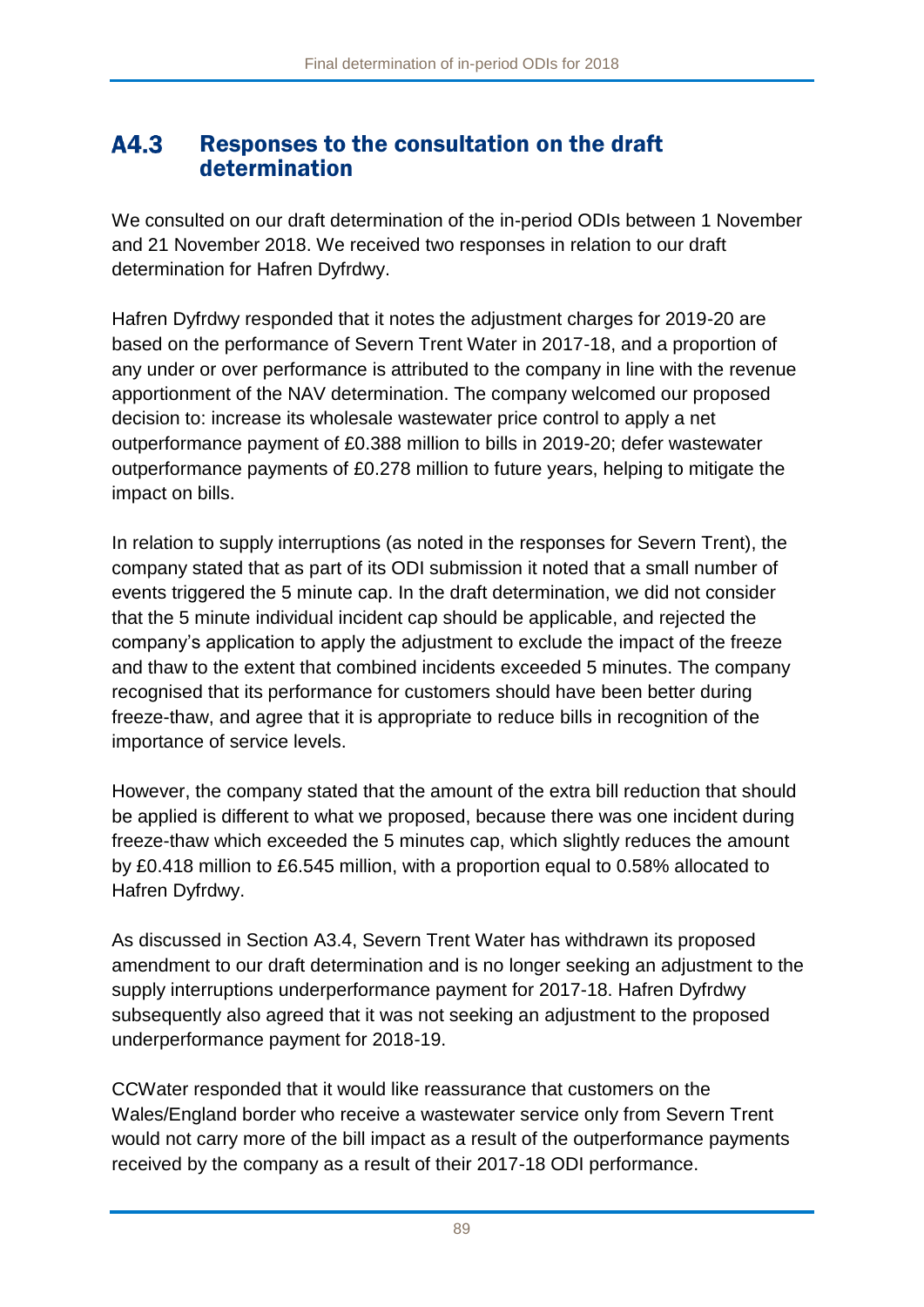CCWater commented that it would also like to understand how the deferral of outperformance payments might affect Hafren Dyfrdwy wastewater customers in the future and what steps Severn Trent/Hafren Dyfrdwy management is taking to mitigate any impacts on those customers in the future.

We expect Severn Trent and Hafren Dyfrdwy to clearly explain to customers and stakeholders the reasons for movements in bills in 2019-20 and how they are delivering on their guarantee that the revision of operating areas would lead to at least the same level of service to customers and, as far as possible, no increase in customer bills due to regulatory incentives.

The deferral of outperformance payments will be considered through the 2019 price review and we welcome comments on the draft determinations we will make in 2019 on this issue.

#### Our final determination A4.4

This section sets out our final determination for Hafren Dyfrdwy.

The reasons for the underperformance payments and over performance payments that are based on Severn Trent Water's performance are set out in Appendix 3. This final determination will result in the customers that were Severn Trent's customers in this period receiving similar bills to if they had remained as Severn Trent customers. It will not affect customers that have remained customers of the company that is now called Hafren Dyfrdwy.

The estimated allocation of Hafren Dyfrdwy's outperformance payments and underperformance payments (1 April 2015 to 30 June 2018) were included in Tables 11 and 12 on pages 148 and 149 in our [Consultation under section 13 of the Water](https://www.ofwat.gov.uk/consultation/consultation-section-13-water-industry-act-1991-proposed-modification-severn-trent-water-limiteds-severn-trent-water-licence-include-powys-site-proposed-modifi/)  [Industry Act 1991 on proposed modification of Severn Trent Water Limited's \(Severn](https://www.ofwat.gov.uk/consultation/consultation-section-13-water-industry-act-1991-proposed-modification-severn-trent-water-limiteds-severn-trent-water-licence-include-powys-site-proposed-modifi/)  [Trent Water\) licence to include the Powys Site and proposed modification of Dee](https://www.ofwat.gov.uk/consultation/consultation-section-13-water-industry-act-1991-proposed-modification-severn-trent-water-limiteds-severn-trent-water-licence-include-powys-site-proposed-modifi/)  [Valley Water Limited's \(Dee Valley Water\) licence to include the Chester site](https://www.ofwat.gov.uk/consultation/consultation-section-13-water-industry-act-1991-proposed-modification-severn-trent-water-limiteds-severn-trent-water-licence-include-powys-site-proposed-modifi/) (Ofwat, 23 March 2018). In summary, for ODIs paid in revenue these are:

#### Table 28: Allocation of Severn Trent Water wholesale water and wastewater performance payments 1 April 2015 to 30 June 2018 (%)

| <b>Price control</b> | <b>Severn Trent Water</b> | <b>Hafren Dyfrdwy</b> |
|----------------------|---------------------------|-----------------------|
| Wholesale water      | 99.42%                    | 0.58%                 |
| Wholesale wastewater | 99.56%                    | $0.44\%$              |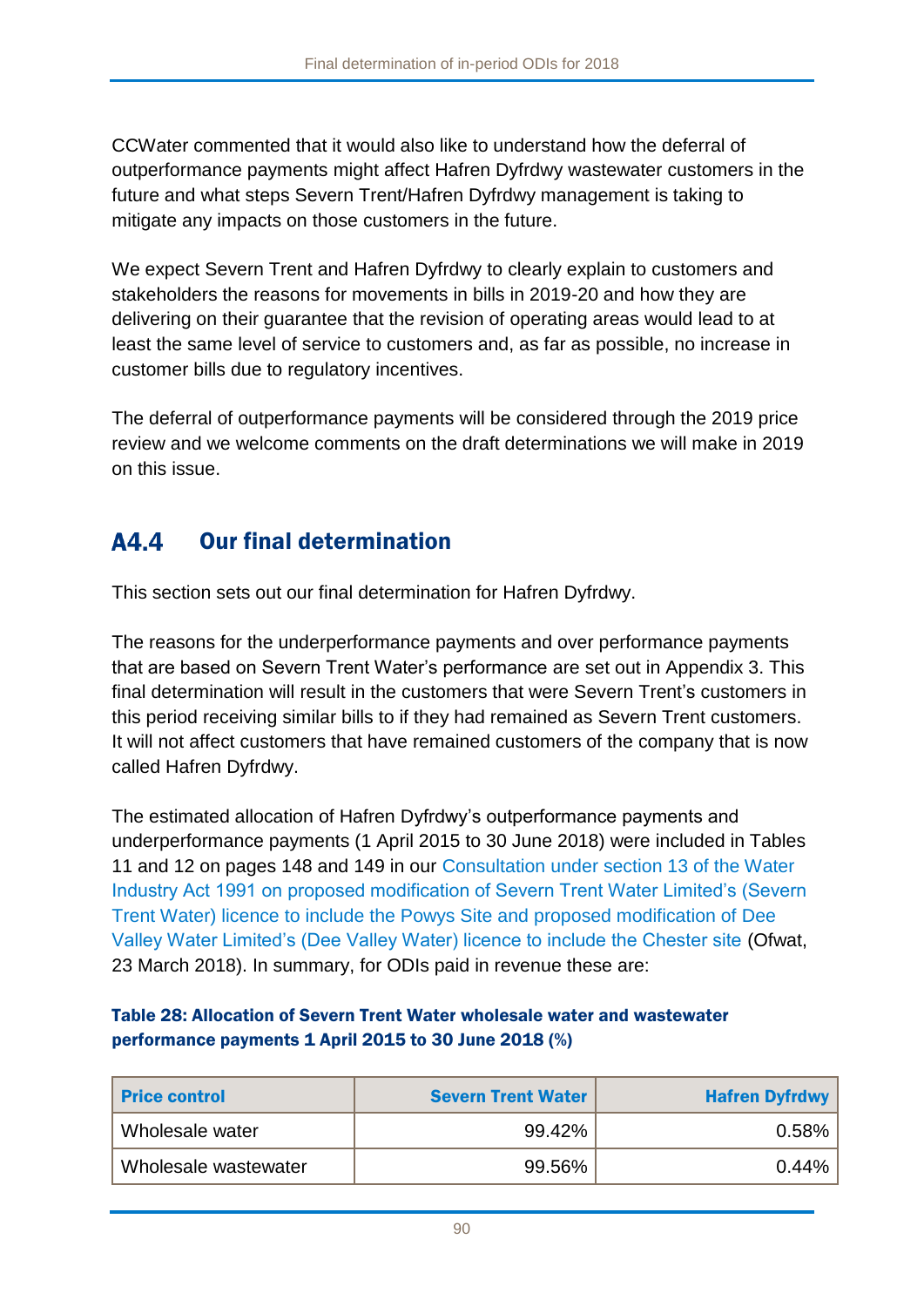We have used these allocations in our final determinations to determine the final inperiod ODI values for Hafren Dyfrdwy.

#### Table 29: Summary of 2019-20 in-period ODI allocations

| <b>Price control</b> | <b>Severn Trent Water</b> | <b>Hafren Dyfrdwy</b> | <b>Hafren Dyfrdwy</b> |
|----------------------|---------------------------|-----------------------|-----------------------|
| Wholesale water      | -£29.558m                 | 0.58%                 | $-E0.172m$            |
| Wholesale wastewater | £87.815m                  | 0.44%                 | £0.388m               |

In relation to Hafren Dyfrdwy's wholesale water in-period ODIs the company has incurred a net underperformance payment of £0.172 million. Hafren Dyfrdwy estimates that the adjusted ODI underperformance payment will decrease its annual average household water bill by around £1.75 (due to ODIs) in 2019-20.

In relation to Hafren Dyfrdwy's wholesale wastewater in-period ODIs the company has incurred a net outperformance payment of £0.388 million. We are accepting the company's proposals to defer £0.278 million of its wastewater ODI payment, increasing the annual average household wastewater bill by £6.75 (due to ODIs alone).

To put the amounts into context, as detailed in the [Consultation under section 13 of](https://www.ofwat.gov.uk/consultation/consultation-section-13-water-industry-act-1991-proposed-modification-severn-trent-water-limiteds-severn-trent-water-licence-include-powys-site-proposed-modifi/)  [the Water Industry Act 1991 on proposed modification of Severn Trent Water's](https://www.ofwat.gov.uk/consultation/consultation-section-13-water-industry-act-1991-proposed-modification-severn-trent-water-limiteds-severn-trent-water-licence-include-powys-site-proposed-modifi/)  [licence to include the Powys Site and proposed modification of Dee Valley Water's](https://www.ofwat.gov.uk/consultation/consultation-section-13-water-industry-act-1991-proposed-modification-severn-trent-water-limiteds-severn-trent-water-licence-include-powys-site-proposed-modifi/)  [licence to include the Chester site,](https://www.ofwat.gov.uk/consultation/consultation-section-13-water-industry-act-1991-proposed-modification-severn-trent-water-limiteds-severn-trent-water-licence-include-powys-site-proposed-modifi/) the starting point for the calculation of change in revenue allowed to Hafren Dyfrdwy in the Charging Year starting on 1 April 2018 is provided in [Table 30.](#page-91-0)

#### <span id="page-91-0"></span>Table 30: Hafren Dyfrdwy's wholesale water and wastewater allowed revenue for 2018-19

| <b>Allowed revenue</b><br>$(PR14 FD, Em, 2012-13 prices)$ | 2018-19 |
|-----------------------------------------------------------|---------|
| Wholesale water                                           | 19.3    |
| Wholesale wastewater                                      | 2.5     |

In [Table 31](#page-92-0) below we set out our provisional conclusions on the overall in-period ODI determination for Hafren Dyfrdwy in £ million for water and wastewater.

The first row uses 2012-2013 prices, net of tax, which is the basis of ODIs in PR14, and then applies the £0.278 million deferral of the wastewater outperformance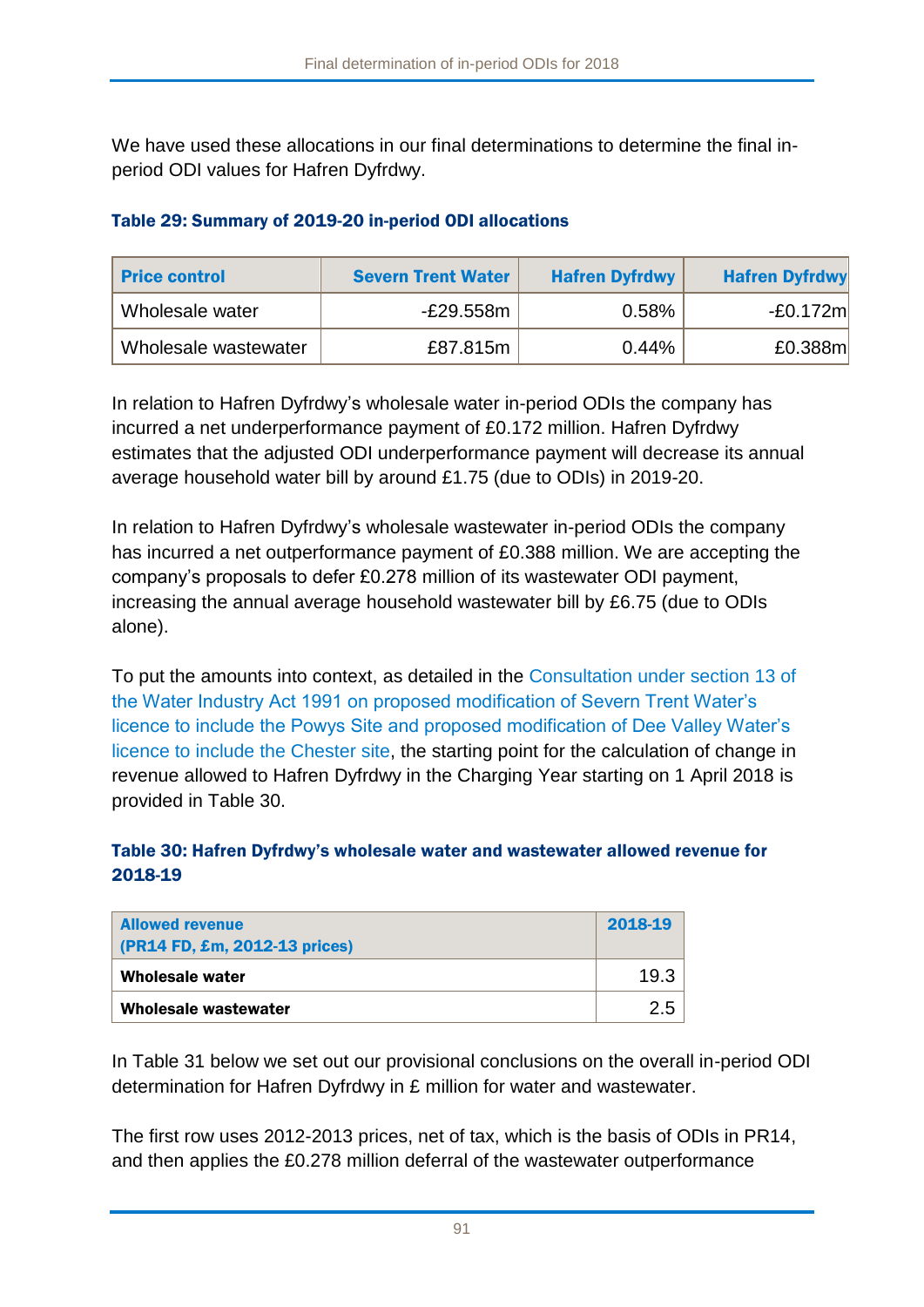payment to the 2012-2013 prices. The second part of the table uses 2018-19 prices gross of tax which is the basis for adjustments to the price controls in 2018-19.

For wastewater we are determining both: (1) that Hafren Dyfrdwy is entitled to £0.388m (2012-13 prices, net of tax) of net ODI outperformance payments; and (2) Hafren Dyfrdwy can adjust its wastewater price control by a net £0.110 million (2012- 13 prices, net of tax) in 2019-20 and defer £0.278 million to its wastewater price control in a future year.

#### <span id="page-92-0"></span>Table 31: Our final determination on in-period ODIs for 2018 – price control totals

| £ million in 2012-13 prices (the base year for<br>PR14), net of tax                                                                                | <b>Company claim</b><br>£ million | <b>Ofwat final</b><br>determination<br>£ million | <b>Difference</b><br>£ million |
|----------------------------------------------------------------------------------------------------------------------------------------------------|-----------------------------------|--------------------------------------------------|--------------------------------|
| Water - £ million in 2012-13 prices (the base<br>year for PR14), net of tax                                                                        | $-0.132$                          | $-0.172$                                         | $-0.040$                       |
| Wastewater - £ million in 2012-13 prices (the<br>base year for PR14), net of tax                                                                   | 0.388                             | 0.388                                            | 0                              |
| <b>Total</b>                                                                                                                                       | 0.256                             | 0.216                                            | $-0.040$                       |
| Total with the deferral of £0.278m of the<br>wastewater outperformance                                                                             | $-0.022$                          | $-0.062$                                         | $-0.040$                       |
| Water - £ million impact on the price control<br>for 2019-20 (the figures in the table above<br>uprated by inflation and adjusted for tax)         | $-0.195$                          | $-0.254$                                         | $-0.059$                       |
| Wastewater - £ million impact on the price<br>control for 2019-20 (the figures in the table<br>above uprated by inflation and adjusted for<br>tax) | 0.162                             | 0.162                                            | 0                              |
| <b>Total</b>                                                                                                                                       | $-0.033$                          | $-0.092$                                         | $-0.059$                       |

#### **Notes**

- Totals may not add up because of rounding
- Marginal tax rate  $= 19\%$

We have used the K factor models to calculate the adjustment to Hafren Dyfrdwy's wholesale price limits resulting from the application of in-period ODIs. The revised K numbers are set out in [Table 32](#page-92-1) below.

#### <span id="page-92-1"></span>Table 32: Revised K factors for the charging year beginning 1 April 2019